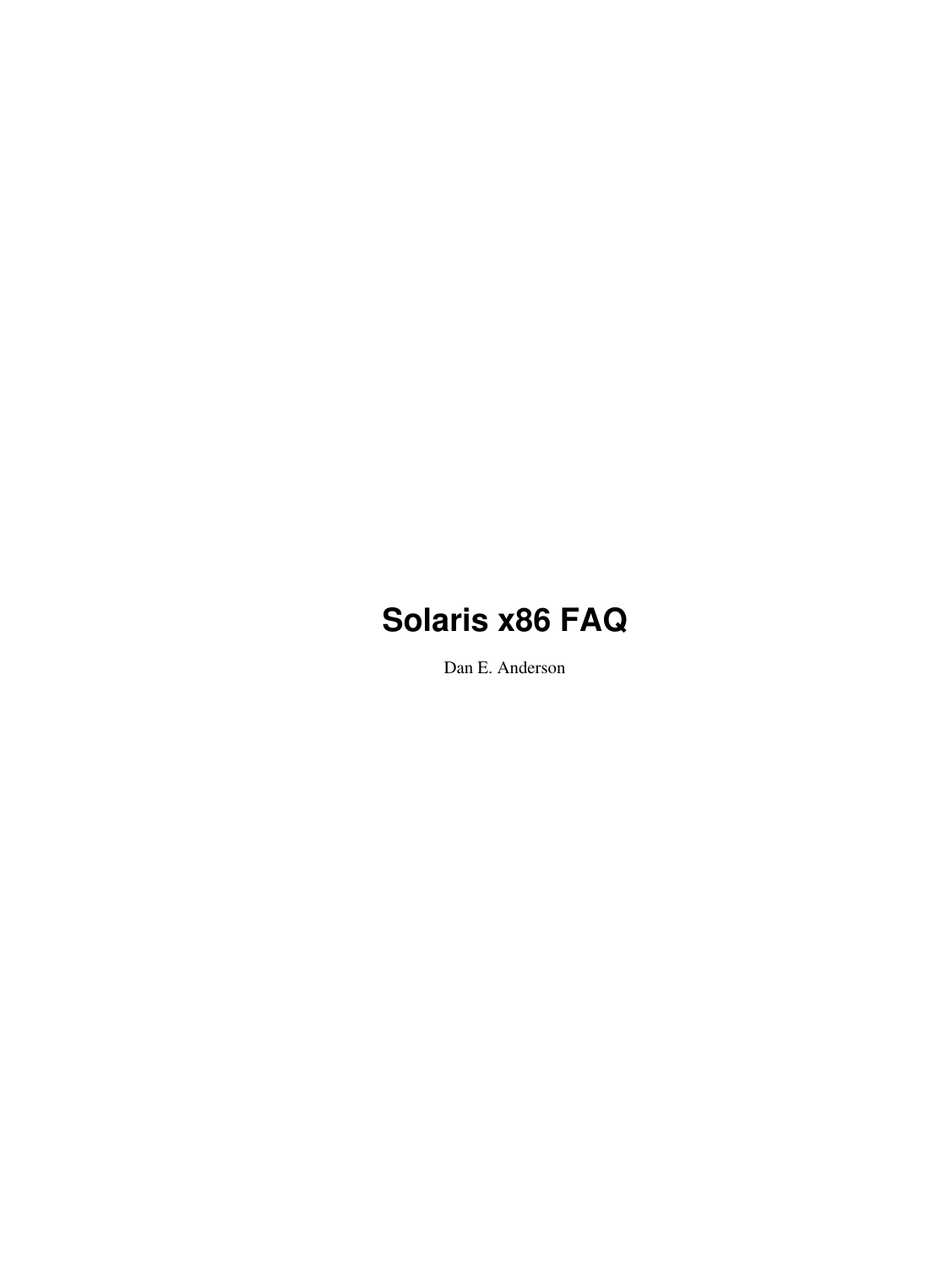# **Table of Contents**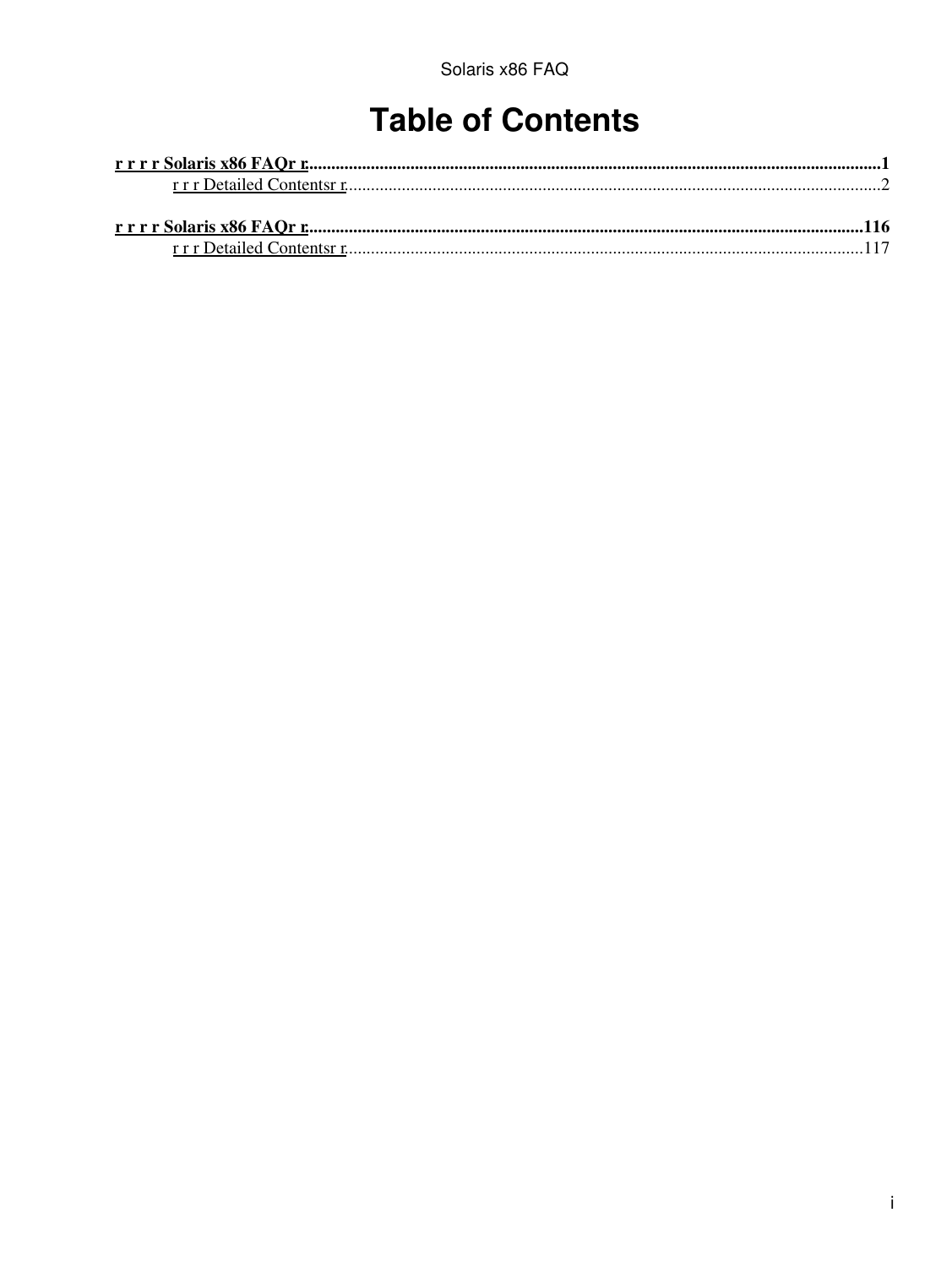**r**

# **r r Solaris x86 FAQr**

<span id="page-2-0"></span>r r r r r

| 1 1 1 1 1    |                                                                   |                                                                                                                                       |
|--------------|-------------------------------------------------------------------|---------------------------------------------------------------------------------------------------------------------------------------|
| r            |                                                                   |                                                                                                                                       |
|              | <b>ENGLISH</b><br>русский <u>г./</u><br>$r_{\text{I}}$<br>$\bf r$ | $\begin{array}{ c c } \hline \textbf{r} & \textbf{r} & \textbf{r} & \textbf{r} \end{array}$<br>$IPV6r$ r r [IPv6-only<br>$\mathbf{r}$ |
| (below)r     | $\mathbf r$<br>KUSSIANT<br>[Translation]r                         | mirrorr<br><b>Japaneser</b><br>$\mathbf r$<br>[Another FAQ]r<br>of this FAQ]r                                                         |
| rrrr         | r r Search Solaris x86 FAQ:r r r r r r r                          |                                                                                                                                       |
|              |                                                                   |                                                                                                                                       |
| rrr          |                                                                   |                                                                                                                                       |
| r            |                                                                   |                                                                                                                                       |
| r r r        |                                                                   | r r<br>r 9. Interoperability With Other<br>r r<br>r r                                                                                 |
| r r <u>r</u> | rrr 2. Introductionrrrrr                                          | <b>Operating Systemsr</b> r r r r r r r<br>rrr Complete FAQ:rr<br>$\mathbf{r}$                                                        |
| r r          | rrr 3. Resourcesrrrrr                                             | $\bf r$                                                                                                                               |
| r r          | rrr 4. Pre-installationrrrrr                                      | $\bf r$                                                                                                                               |
| r r          | rrr 5. Installationrrrrr                                          | ◆ HTML Formatr<br>◆ Plain Text Formatr                                                                                                |
| r r<br>r r r | r<br>rrr 6. Post-installation (Customization)r                    | ♦ Gzip-compressed Text<br>Formatr<br>◆ Translation:r                                                                                  |
| r r          | rrr7. Troubleshootingrrrrrr<br>r r r r                            | <b>RUSSKAYA/RUSSIAN</b><br>Version by Dubna                                                                                           |
| r r          | rrr 8. X Windowsr                                                 | <b>International Universityr</b><br>(Version 2.4, 10/1999)r<br>$\bf r$                                                                |
|              |                                                                   |                                                                                                                                       |

r r

r r r

r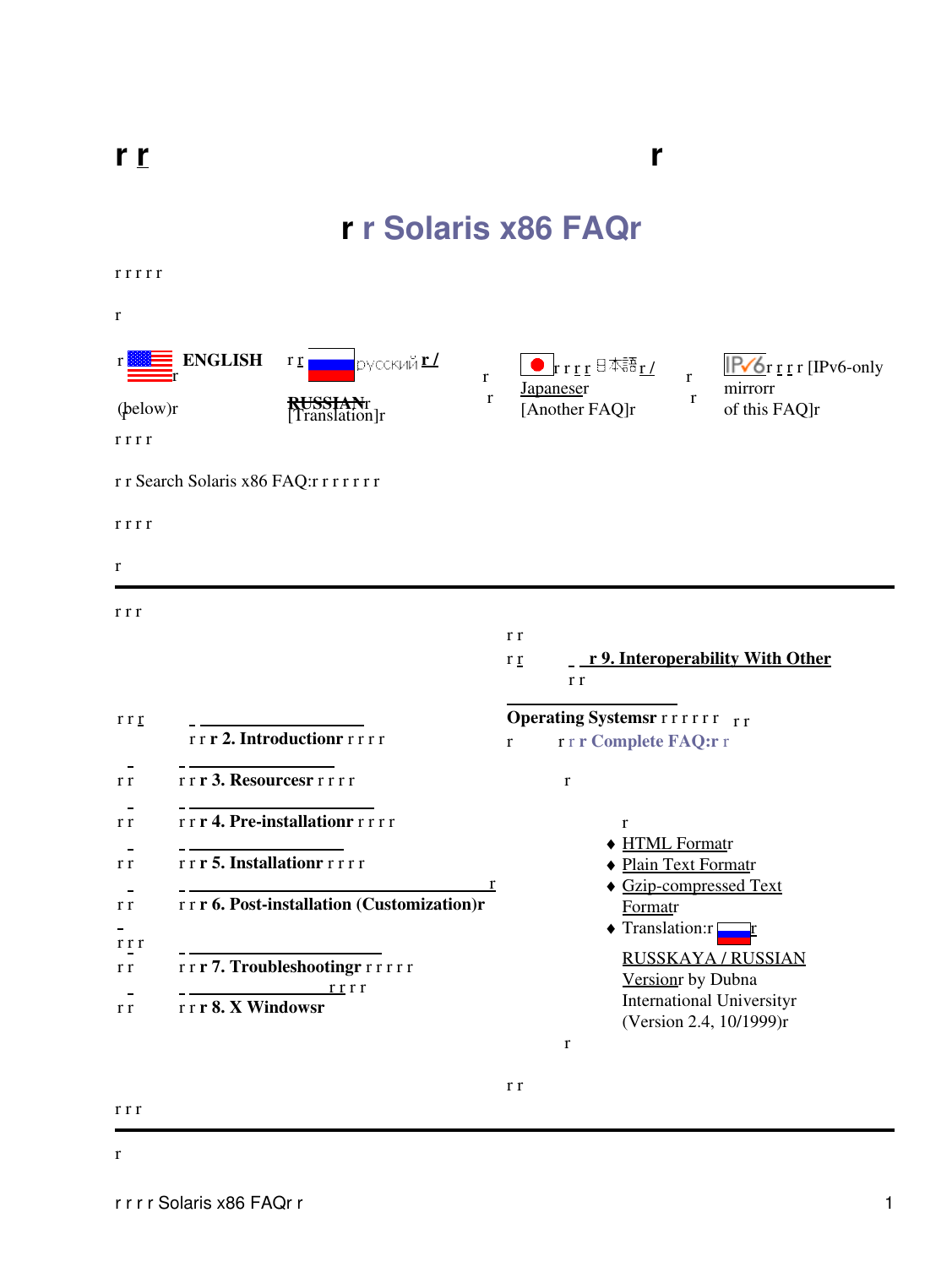# <span id="page-3-0"></span>**r r r Detailed Contentsr r**

r r

r r r



r r r [r r](http://www.opensolaris.org) r r [r r](http://www.cdt.org/speech/) r This web page is *not* associated with Sun Microsystems.r Copyright © 1997-2010 [Dan Anderson](http://dan.drydog.com/). All rights reserved.r [[Legal Stuff\]](http://www.yosemite.ca.us/legal.html)r r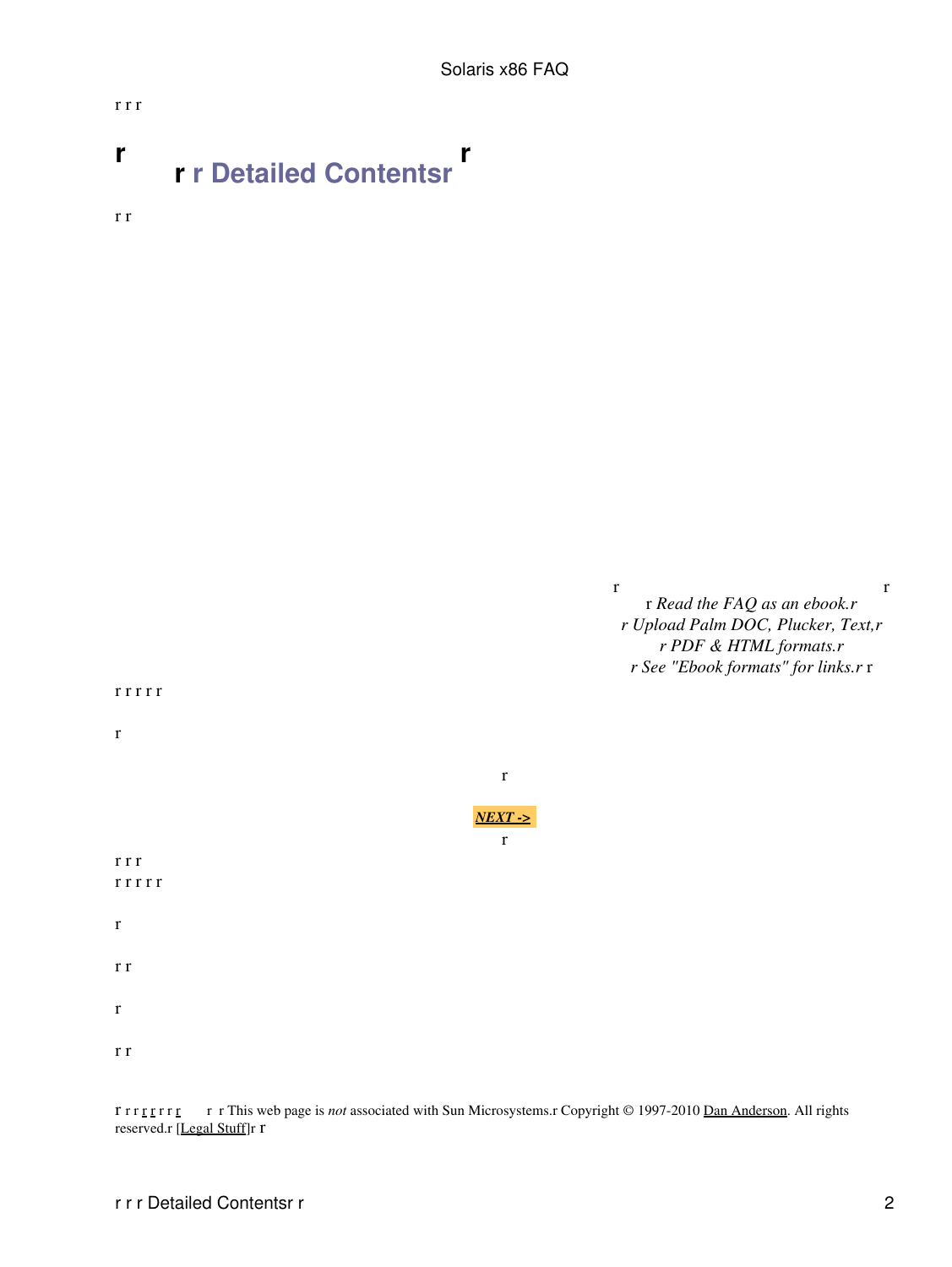#### r r

r r If you have questions or comments,r please send a message tor [Dan Anderson](http://dan.drydog.com/comment.html).r rrr r

r r *r http://www.sun.drydog.com/faq/r* r r

#### r r r r r r r r r

#### r

```
From: Dan Anderson <faq@drydog.com>r
Newsgroups: alt.solaris.x86,comp.unix.solaris,alt.answers,comp.answers,news.answersr
Subject: Solaris x86 FAQr
Approved: news-answers-request@MIT.EDUr
Summary: This posting answers frequently-asked questions from ther
         alt.solaris.x86 newsgroup that aren't already covered in ther
          Solaris 2 FAQ. It should be read by anyone who wishes tor
         post Solaris x86 questions to the alt.solaris.x86 orr
         comp.unix.solaris newsgroups.r
Followup-To: alt.solaris.x86r
r
Archive-name: Solaris2/x86/FAQr
Posting-Frequency: quarterlyr
Last-modified: 2010/02/17r
URL: http://sun.drydog.com/faq/r
Version: 2.28r
Copyright: Copyright © 1997 - 2010 Dan Anderson. All rights reserved.r
Maintainer: Dan Anderson <faq@drydog.com>, San Diego, California, USAr
```
#### r r

r r

#### r r

 $rrrrrrrr+++rr$ 

#### r (1.0)r TABLE OF CONTENTSr r

#### r [\(2.0\)r](#page-9-1) INTRODUCTIONr r

#### r [\(3.0\)r](#page-10-1) RESOURCESr r

 $r$  [\(3.1\)](#page-10-1) +r What web and FTP sites do I need to know about?r

[\(3.2\)](#page-12-0)r How do I subscribe to the Solaris/x86 mailing list?r

[\(3.3\)](#page-13-0) +r Where can I obtain Solaris 2/x86 maintenance updates?r

 $(3.4)$  +r Where can I obtain Solaris 2/x86 patches?r

[\(3.5\)](#page-13-2)r How can I obtain freeware, shareware, and GNU software on a CD-ROM?r

[\(3.6\)](#page-14-0)r What UNIX-like operating systems are available on x86?r

 $(3.7)$  +r What books are available on Solaris x86?r

[\(3.8\)](#page-15-0)r What magazine articles are available on Solaris x86?r

 $(3.9)$  +r What's new for Solaris 10 x86?r r

r [\(4.0\)r](#page-16-1) PRE-INSTALLATIONr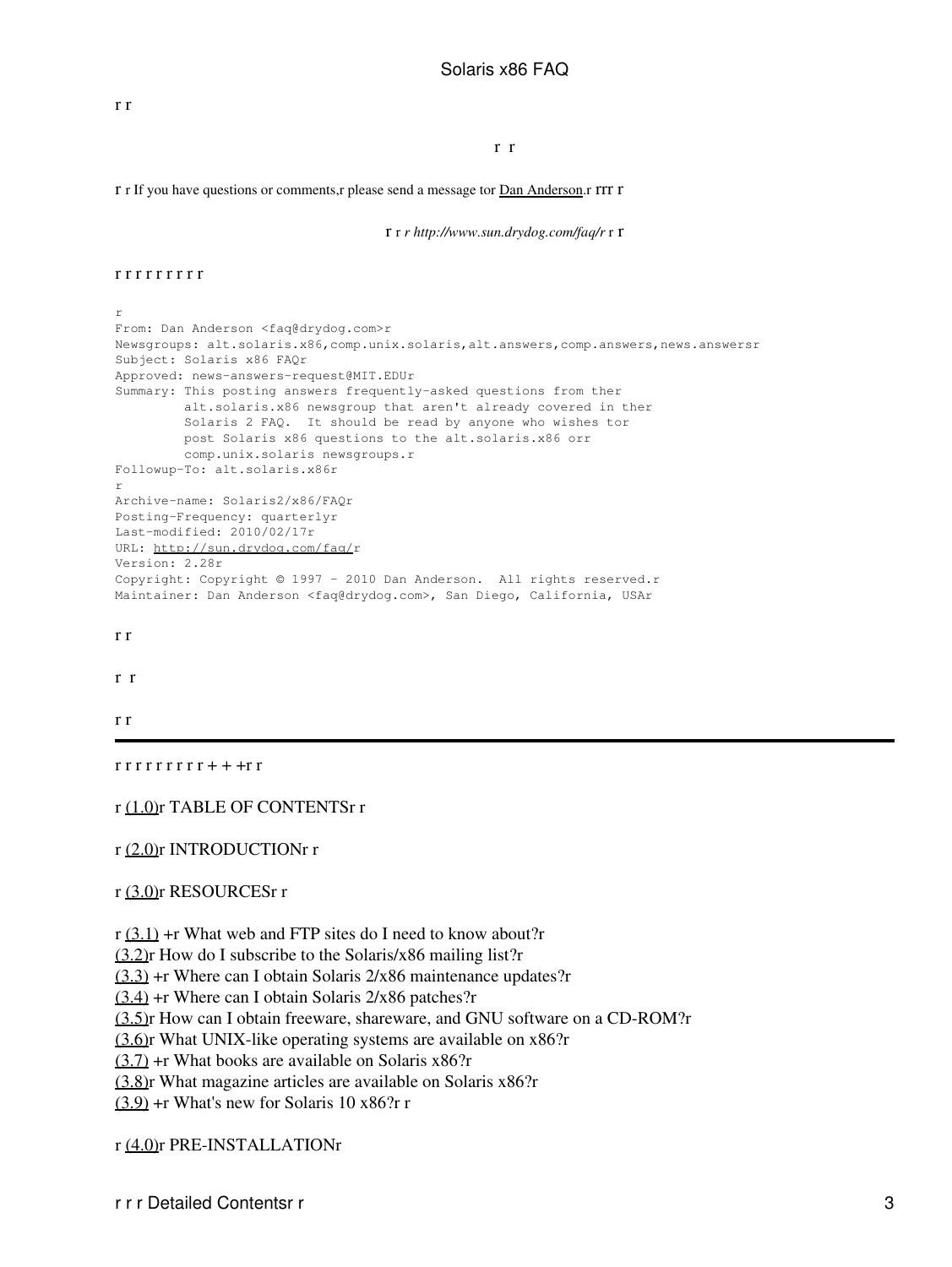[\(4.1\)](#page-16-2)r What information should I have before an install?r

[\(4.2\)](#page-17-0) +r What hardware is supported by Solaris 2.x for Intel?r

[\(4.3\)](#page-17-1) +r What size disks and partitions should I have?r

[\(4.4\)](#page-18-0)r What are SCSI IDs expected by Solaris x86?r

[\(4.5\)](#page-18-1)r What video card/monitor combination works best?r

[\(4.6\)](#page-19-0)r Is Plug-and-Play (PNP) supported by Solaris/x86?r

[\(4.7\)](#page-21-0)r Is Advanced Power Management (APM) supported by Solaris/x86?r

[\(4.8\)](#page-21-1)r Are "floppy tape" devices supported by Solaris x86?r

[\(4.9\)](#page-21-2) +r How can I get a "free" copy of Solaris?r

[\(4.10\)r](#page-22-0) What's missing from the "free" copy of Solaris that's in ther commercial version?r

[\(4.11\)r](#page-22-1) How do you create a Device Configuration Assistant (DCA) Diskette inr DOS/Windows?r

[\(4.12\)r](#page-23-0) How can I get Solaris to see the third ATAPI controller?r

[\(4.13\)r](#page-23-1) Are Ultra DMA (UDMA) drives supported?r

[\(4.14\)](#page-24-0) +r Are Universal Serial Bus (USB) devices supported?r

 $(4.15)$  +r Is the scroll wheel on the mouse supported?r

[\(4.16\)r](#page-25-1) What's the difference between Solaris x86 Server and Solaris x86r Desktop?r

[\(4.17\)r](#page-25-2) Solaris 7 or 8 doesn't recognize all of my large (>40GB) ATAPI.r For example, a 60GB disk shows up as only 28GB.r

[\(4.18\)](#page-26-0) +r Is Solaris x86 64-bit aware?r

[\(4.19\)r](#page-26-1) What's the difference between partitions and slices?r

[\(4.20\)r](#page-27-0) I already used the 4 primary fdisk partition table entries.r Can I create a partition for Solaris within my extended partition?r

[\(4.21\)r](#page-27-1) What are the IRQ assignments?r

[\(4.22\)](#page-28-1) +r Are Laptops supported for Solaris x86?r

[\(4.23\)r](#page-28-2) Is Serial ATA (SATA) supported for Solaris x86?r r

r [\(5.0\)r](#page-28-3) INSTALLATIONr

[\(5.1\)](#page-28-4)r How long does the install take?r

[\(5.2\)](#page-29-0)r My ATAPI CD-ROM or DVD isn't recognized during install of Solarisr and it's not in the HCL. What can I do?r

[\(5.3\)](#page-29-1)r What kind of problems might I encounter installing my SCSI system?r

 $(5.4)$  +r What do I do when the install hangs/panics?r

[\(5.5\)](#page-31-0)r I'm trying to install Solaris/x86 on my ATAPI drive. However, ther installation program says the root partition must end within ther first 1023 cylinders of the disk. What can I do?r

[\(5.6\)](#page-32-0)r Does Solaris x86 prefer to have the motherboard BIOS set to NORMALr or LBA for ATAPI disks?r

[\(5.7\)](#page-32-1)r Why does a Solaris install to a disk with valid, pre-existingr fdisk partitions sometimes fail?r

[\(5.8\)](#page-33-0)r How do I add a 8 GB or greater ATAPI drive to Solaris 7 or earlier?r

[\(5.9\)](#page-34-0) +r How do I install or use the "2 of 2" installation CD?r

[\(5.10\)r](#page-34-1) How do I install or use the documentation CD?r

[\(5.11\)r](#page-35-0) Help! I get a "VTOC" or cannot mount error installing Solaris.r

[\(5.12\)](#page-35-1) \*r Help! Install hangs at "Discovering additional network configuration"r

[\(5.13\)](#page-35-2) \*r Can I just buy a Solaris x86 system instead of installing it myself?r

[\(5.14\)](#page-36-0) \*r What's the difference between a Solaris HW and Update release?r

 $(5.15)$  \*r How can I use GRUB to boot Solaris/x86? \*r

 $(5.16)$  \*r How can I use GRUB to boot multiple instances of Solaris/x86?r

[\(5.17\)](#page-37-1) \*r How do I use Live Upgrade?r r

## r [\(6.0\)r](#page-38-1) POST-INSTALLATION (CUSTOMIZATION)r r

[\(6.1\)](#page-38-2)r How do I add additional drives?r

 $(6.2)$  +r How do I add or configure users, printers, serial ports, software, r etc.?r

 $(6.3)$  +r How do I suppress the banner page on my printer?r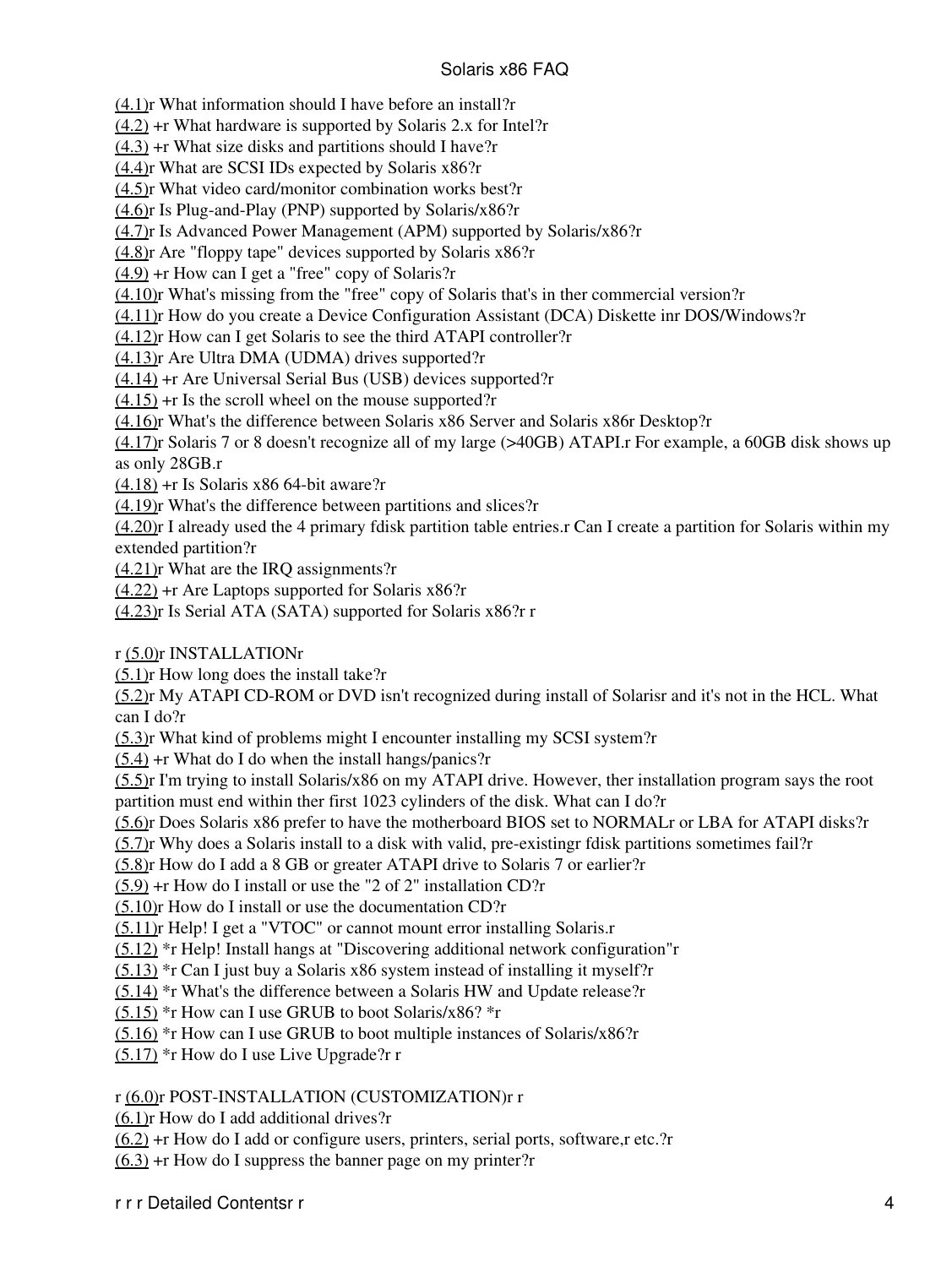$(6.4)$  +r How do I set up an HP-compatible printer to print PostScript files?r

[\(6.5\)](#page-41-0) +r How can I improve disk and graphic performance?r

[\(6.6\)](#page-42-0)r How do I get Solaris to recognize a NE2000 compatible NIC card?r

 $(6.7)$  +r How do I get Solaris to recognize generic network cards with well-known chipsets?r

 $(6.8)$  +r How do I change the IP address or hostname or both on Solaris/x86?r

[\(6.9\)](#page-46-0)r How do I configure another serial port, /dev/ttyb-ttyd (COM2-4)?r

[\(6.10\)r](#page-47-0) How do I disable Solaris/x86 from probing the UPS on COM2?r

[\(6.11\)r](#page-48-0) How do i configure and use pppd?r

[\(6.12\)r](#page-51-0) Help! My "WinModem" doesn't work with PPP.r

[\(6.13\)](#page-52-0) +r How do I configure Dynamic IP Addresses (DHCP)?r

[\(6.14\)](#page-52-1) +r How do I configure my SoundBlaster or other sound card?r

 $(6.15)$  +r How do I enable the audio output from my CDROM to my SBPRO card?r

[\(6.16\)r](#page-54-1) Can I use Solaris/x86 to setup a "headless" server?r

[\(6.17\)r](#page-56-0) Can I get a Sun-style keyboard (Ctrl & Caps Lock reversed)r for S/x86?r

[\(6.18\)r](#page-56-1) Can I run multiple terminals on the console of Solaris x86r like those supported on Linux, FreeBSD, Interactive Unix, and SCO?r

[\(6.19\)r](#page-56-2) How do I upgrade my video graphics card?r

[\(6.20\)r](#page-57-0) How do I burn a CD-R or CD-RW with Solaris?r

[\(6.21\)r](#page-57-1) Is IPv6 available for Solaris/x86?r

[\(6.22\)r](#page-57-2) Is IPsec available for Solaris/x86?r

[\(6.23\)r](#page-58-0) Is Kerberos 5 available for Solaris/x86?r

[\(6.24\)r](#page-58-1) Does Solaris x86 support multiple processors?r

[\(6.25\)r](#page-58-2) How do I uncompress a .gz file?r

[\(6.26\)](#page-59-0) +r Why doesn't /usr/bin/cc work?r

[\(6.27\)r](#page-59-1) How do you connect Solaris to my cable modem?r

[\(6.28\)r](#page-60-0) How do you setup Solaris to user Time Warner's RoadRunner cable modem service?r

[\(6.29\)r](#page-61-0) How do I force the speed and/or duplex of my network interfacesr (ndd(1M) doesn't work)?r

[\(6.30\)r](#page-61-1) Why can't I create a home directory under /home?r

[\(6.31\)r](#page-62-0) Is Veritas file system available for Solaris x86?r

[\(6.32\)r](#page-63-0) How do I use Zip and Jaz Drives for Solaris x86?r

[\(6.33\)r](#page-63-1) How do I use Linux NIC drivers for Solaris x86?r

[\(6.34\)r](#page-63-2) How do I add color to "ls" or "vi"?r

[\(6.35\)](#page-64-0) +r How do I move the disk containing Solaris from the ATAPIr primary master controller to the secondary controllerr or slave connector (or both)?r

[\(6.36\)](#page-65-0) +r I've installed Solaris using Sun's brain-dead disk slice defaults.r How do I modify my slices?r

[\(6.37\)r](#page-66-0) How do I mirror root with Disksuite when /boot is a separater fdisk partition?r

[\(6.38\)r](#page-66-1) Is ISDN supported for Solaris x86?r

[\(6.39\)r](#page-67-0) Is there a substitute available for PRNG /dev/random for Solaris x86?r

[\(6.40\)r](#page-67-1) What are some good, easy-to-use printing solutions for Solaris?r

 $(6.41)$  +r What is the Solaris 9 Data Encryption Supplement?r

[\(6.42\)r](#page-70-0) How do you mount a Solaris ISO image (with UFS filesystems) in Solaris?r

 $(6.43)$  +r Is noexec user stack supported in Solaris x86?r

 $(6.44)$  \*r How do I setup zones with Solaris?r

[\(6.45\)r](#page-71-0) How to change the audio beep frequency?r

[\(6.46\)](#page-72-0) +r Is Adobe Acrobat Reader available for Solaris x86?r

[\(6.47\)](#page-72-1) \*r Are RealPlayer and other audio and video players availabler for Solaris x86?r

 $(6.48)$  \*r How to I find the battery status for a laptop under Solaris?r

 $(6.49)$  \*r How to I boot into 32-bit mode on a AMD64 box?r

 $(6.50)$  \*r How to I shutdown or reboot from GDM?r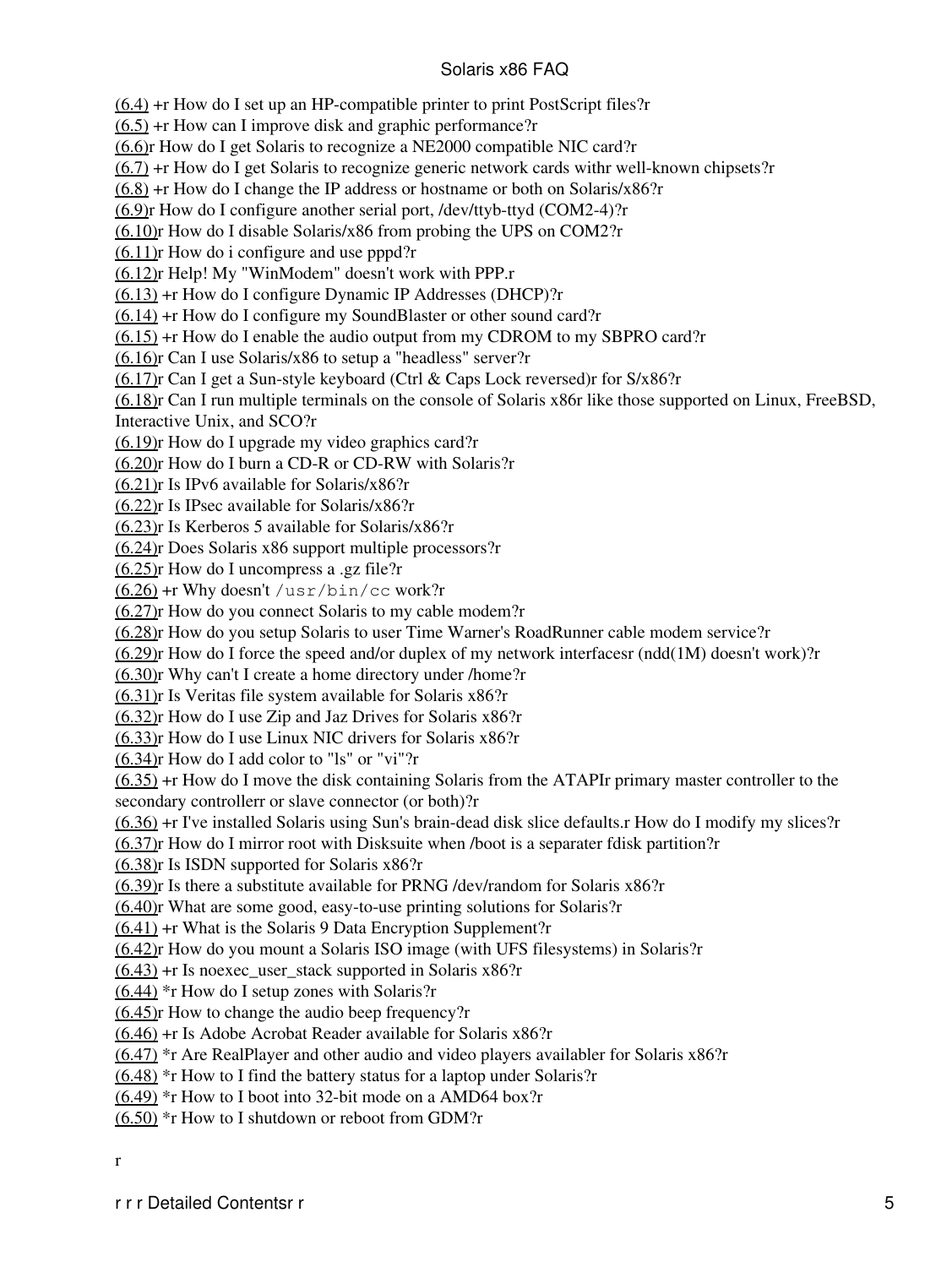### r r

## r [\(7.0\)r](#page-74-2) TROUBLESHOOTINGr r

[\(7.1\)](#page-74-3)r What can I do if Solaris won't boot?r

[\(7.2\)](#page-75-0)r How do I restore the Solaris boot block without reinstalling?r

[\(7.3\)](#page-75-1) +r What can I do during the Solaris/x86 booting sequence?r

[\(7.4\)](#page-77-0) +r How do I logon as root if the password doesn't work anymore?r

[\(7.5\)](#page-78-0)r My licensed software fails because the host ID is 0. What's wrong?r

[\(7.6\)](#page-79-0)r How can I fix Netscape Communicator to render fonts correctly on S/x86?r

[\(7.7\)](#page-79-1)r Why doesn't Netscape run as root?r

[\(7.8\)](#page-79-2)r I moved my PCI host adapter to another slot and the system won't boot!r

[\(7.9\)](#page-80-0)r Why is Solaris always booting into the Device Configuration Assistantr (DCA)?r

[\(7.10\)r](#page-81-0) What is the equivalent of STOP-A for Solaris x86?r

 $(7.11)$  +r How can I reboot Solaris x86 without it asking me tor "press a key" before rebooting?r

[\(7.12\)r](#page-82-1) Help! I'm stuck in the "Boot Assistant" and can't boot. What do I do?r

[\(7.13\)r](#page-82-2) Help! I get error 2 or error 8 while applying patches. What do I do?r

 $(7.14)$ r How do I prevent kdmconfig from running on boot up when I know myr keyboard, display, and mouse configuration has not changed?r

[\(7.15\)r](#page-83-0) I get this error message: "can't get local host's domain name"r or "The local host's domain name hasn't been set."r What do I do?r

[\(7.16\)r](#page-83-1) My system doesn't boot due to superblockr problems with the root filesystem.r What do I do?r

 $(7.17)$ r My system doesn't boot because the boot archive is corrupt.r What do I do?r

#### r

r r

r [\(8.0\)r](#page-85-0) X WINDOWSr r

 $(8.1)$  +r How do I find a Solaris video driver for my graphics card?r

 $(8.2)$  +r How do I install the Xorg video drivers?r

[\(8.3\)](#page-86-0) +r How do I configure Xorg on Solaris?r

[\(8.4\)](#page-86-1) +r How do I configure 64K colors for XSun/CDE?r

[\(8.5\)](#page-86-2) +r How do I Add KDE, FVWM, or other non-CDE/GNOMEr Window Mangers to the dtlogin screen?r

[\(8.6\)](#page-87-0) +r Where can I get GNOME or KDE packages for Solaris/x86?r

[\(8.7\)](#page-87-1)r After upgrading to Solaris 9 or installing GNOME,r GNOME does not appear in the dtlogin menu. How can I fix this?r

[\(8.8\)](#page-88-0)r Are TrueType fonts supported in Solaris?r

[\(8.9\)](#page-88-1)r After installing and booting Solaris I get this message:r "The X-server can not be started on display :0"r

[\(8.10\)r](#page-88-2) How do I disable CDE auto-start upon booting multi-user?r

 $(8.11)$  +r How do I su(1) to another user and run an X application?r

[\(8.12\)](#page-89-0) +r Does Solaris x86 support multiple heads?r

[\(8.13\)r](#page-89-1) How do I get my 2-button mouse to emulate 3 buttons?r

[\(8.14\)r](#page-90-1) How do I get some older Solaris GUI's to run with Xorg?r

[\(8.15\)](#page-90-2) \*r Can I use an old Sun monitor with a 13W3 connector with a VGA adaptor card?r r

## r [\(9.0\)r](#page-90-3) INTEROPERABILITY WITH OTHER OPERATING SYSTEMSr r

[\(9.1\)](#page-90-4) +r Can I install Solaris x86 on a system that already hasr MS Windows 9x/ME/NT/2K/XPr (among other systems)?r

[\(9.2\)](#page-91-0)r How can I use MS Windows' NT/2K Loader to boot Solaris/x86?r

[\(9.3\)](#page-92-0) \*r Can I mount Solaris ZFS filesystems on Linux or Mac?r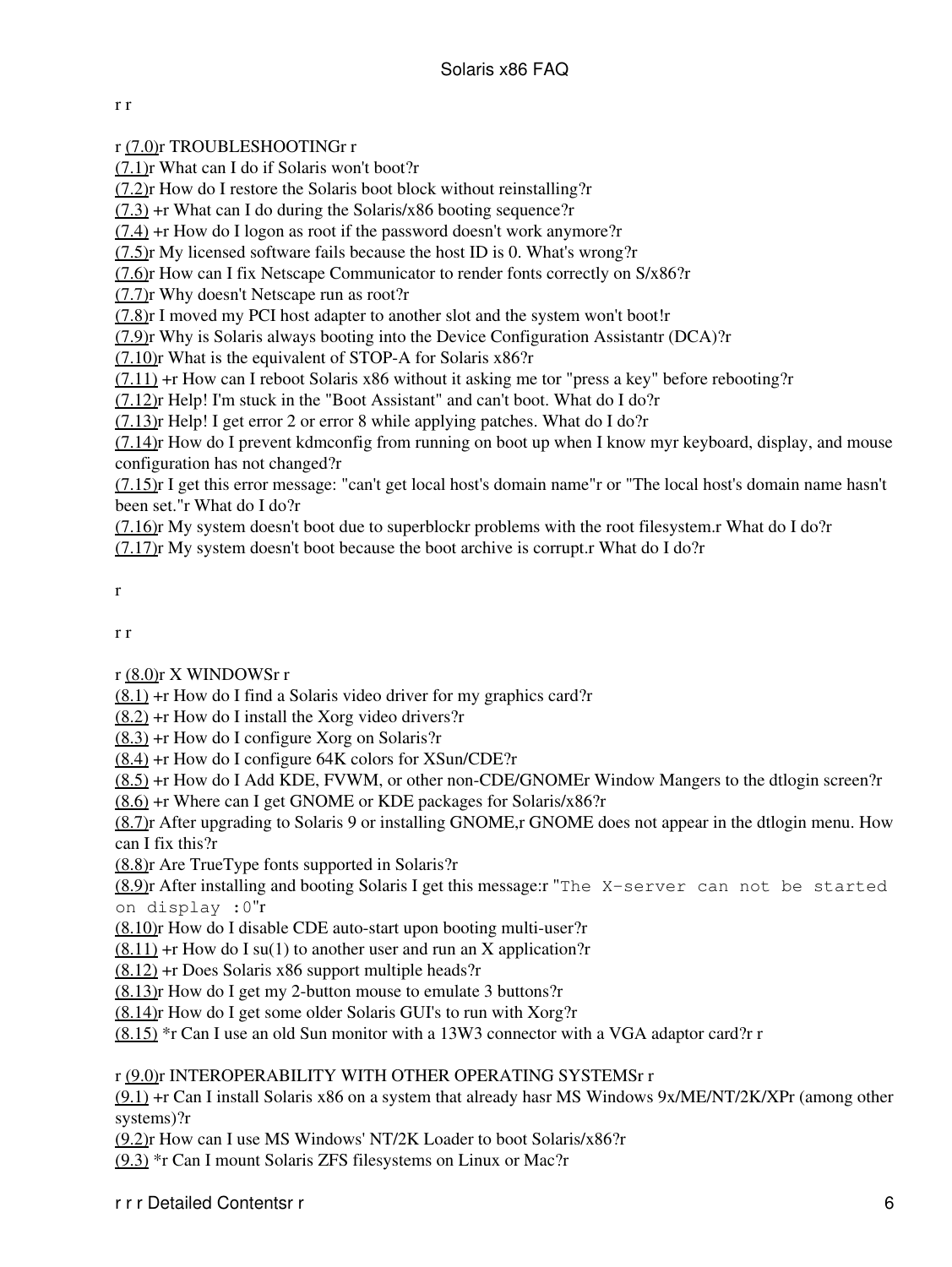[\(9.4\)](#page-92-1) \*r How can I mount MS Windows NTFS filesystems in Solaris?r

[\(9.5\)](#page-93-0) +r Can I install Linux and Solaris on the same drive?r

[\(9.6\)](#page-94-0) \*r Help! Mount of a Linux NSFv4 fails with "Not owner"r

[\(9.7\)](#page-94-1)r Emptyr

[\(9.8\)](#page-94-2)r Emptyr

[\(9.9\)](#page-94-3) +r How can I boot both Solaris/x86 and Win XP/2000/NT on the same disk?r

 $(9.10)$  +r How do I mount a DOS partition from the hard drive?r

[\(9.11\)](#page-96-0) +r Does PartitionMagic and BootMagic understand Solaris partitions?r

[\(9.12\)r](#page-97-0) How do I access a DOS-format diskette from Solaris?r

[\(9.13\)r](#page-98-0) Does Solaris mount and recognizer MS Windows partitions with long file names (VFAT)?r

 $(9.14)$  +r How can I make my Solaris files easily available tor MS Windows on a network?

[\(9.15\)](#page-99-0) \*r How can I access files on a remote MS Windows, SMB,r or SAMBA share?r

[\(9.16\)r](#page-99-1) How can I make my Solaris files easily available to an Appler Macintosh on a network?r

[\(9.17\)r](#page-99-2) Can I use SunPCi on Solaris/x86?r

 $(9.18)$  +r Will Linux programs run on Solaris  $2/x86$ ?r

[\(9.19\)r](#page-101-0) How can I get the DOS and UNIX clock to agree on Solaris/x86?r

[\(9.20\)](#page-101-1) +r Is Solaris x86 able to execute Solaris SPARC applications?r

[\(9.21\)r](#page-101-2) Will my old applications from SVR3 or SCO run on Solaris 2/x86?r

[\(9.22\)r](#page-102-0) Will my application from Solaris/SPARC work on Solaris/x86?r I have the source.r

[\(9.23\)r](#page-102-1) Can I access Solaris/x86 partitions from Linux?r

[\(9.24\)](#page-103-0) +r Can I access Linux (ext2/ext3) partitions from Solaris?r

[\(9.25\)](#page-106-0) +r What are some books on Windows NT/Solaris integration?r

[\(9.26\)](#page-106-1) +r How can I view MS Word files in Solaris?r

[\(9.27\)r](#page-107-0) Where can I get Netscape, Mozilla, Firefox, or another web browserr for Solaris x86?r

[\(9.28\)r](#page-107-1) How do I setup Xprint for Mozilla?r

[\(9.29\)r](#page-108-0) Can I mount other ufs disks, say from BSDi/FreeBSD, and vice versa?r

[\(9.30\)r](#page-108-1) How can I use a disk partition on Solaris 2.xr which was previously dedicated tor MS Windows 9x/ME/NT/2K/XPr (or other OS) as dual boot?r

[\(9.31\)r](#page-109-0) How can I convert a DOS/Windows text file to a Unix text file?r

[\(9.32\)r](#page-109-1) Can VMWare be used with Solaris x86?r

[\(9.33\)r](#page-111-0) Is Solaris on Intel really "Slowaris"--slowerr than other Intel-based operating systems?r

[\(9.34\)r](#page-112-0) How can I remove (uninstall) Solaris from my hard drive?r

 $(9.35)$ r I can install Linux on a system with Solaris x86,r but why can't I boot it?r

[\(9.36\)r](#page-113-0) Emptyr

[\(9.37\)r](#page-113-1) What are the  $/$  dev/dsk/ disk naming conventions for x86 disks?r

[\(9.38\)](#page-114-0) \*r What is OpenSolaris and what distributions are available?r

[\(9.39\)](#page-115-0) \*r How do I compile Abiword for Solaris?r r r

r \*New question since last month.r

r +Significantly revised answer since last month.r r

#### r

#### r

r Copyright © 1997-2009 Dan Anderson. All rights reserved.r

r [http://sun.drydog.com/faq/r](http://sun.drydog.com/faq/) r

r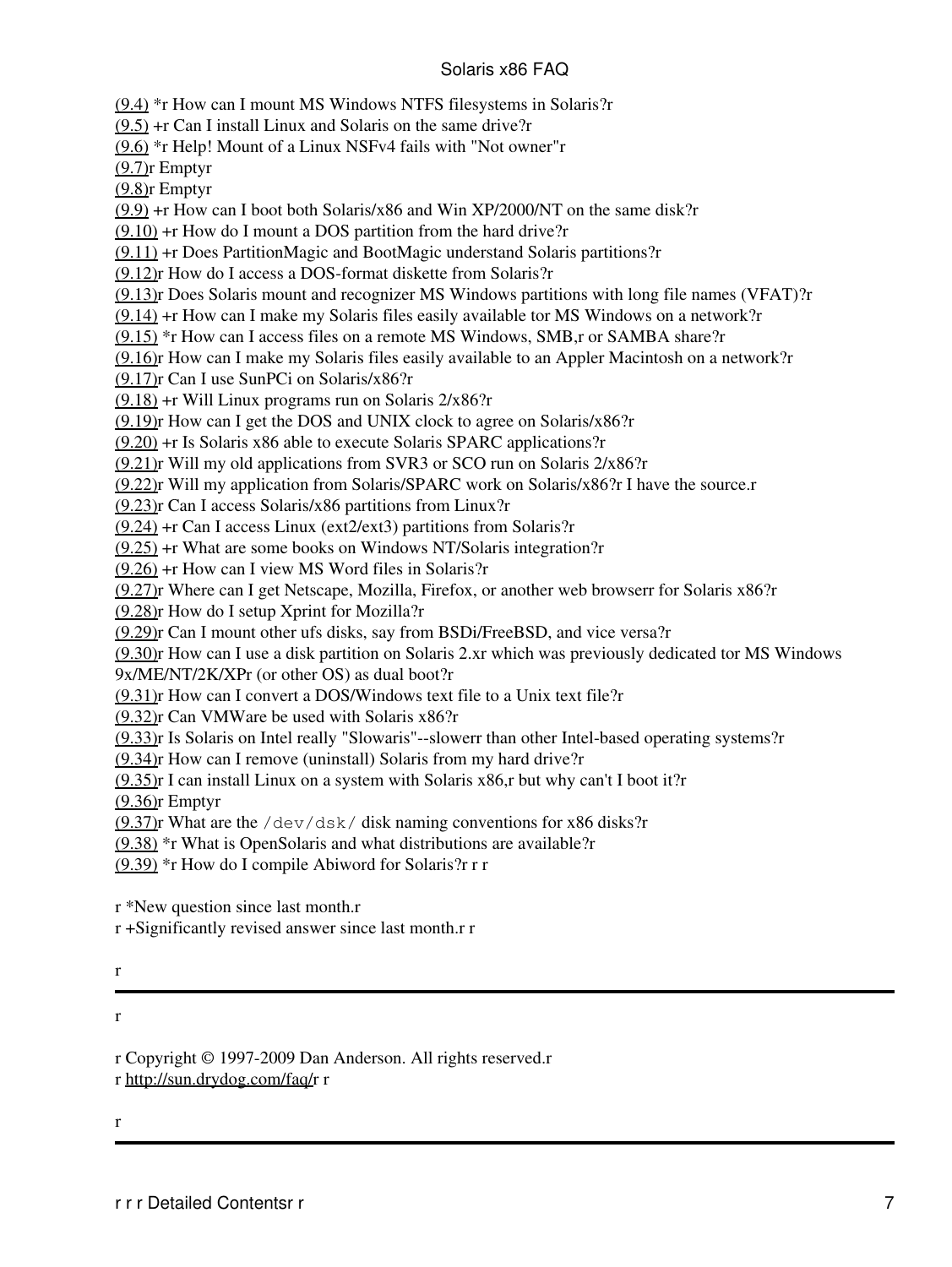<span id="page-9-0"></span>r

#### <span id="page-9-1"></span>r r r r r r r r r r r

## r (2.0) INTRODUCTIONr

r The Solaris x86 FAQ: Frequently-asked Questions about Solaris x86.r

r This posting contains frequently-asked questions, with answers, about ther Sun Solaris 2 Operating System on the Intel Platform (x86)r found in ther alt.solaris.x86r andr comp.unix.solarisr USENET newsgroups.r Ther alt.solaris.x86r newsgroup covers Solaris on the Intel platform,r for version 2.5 and higher.r The most up-to-date copy of this FAQ is atr <http://sun.drydog.com/faq/>r r

r Ther comp.unix.solarisr newsgroup is for Solaris on all platforms--r Sparc or Intel.r Please also consult Casper Dik's excellent FAQ onr Solaris 2, which mostly applies to Solaris x86 too.r It's at:r <http://www.wins.uva.nl/pub/solaris/solaris2/>r and elsewhere.r Solaris Nevada is also known as OpenSolaris, with a 5.11 revision string.r Solaris 7, 8, 9, and 10 are also known as SunOS 5.7, 5.8, 5.9, and 5.10.r Solaris 2.x is also known as SunOS 5.x.r

r For earlier versions of Solaris/x86, please see the (somewhat dated)r "Solaris 2.4 x86 FAQ" by Bob Palowoda archived at various dusty cornersr on the net.r The (mostly historical) Sun 386i (Roadrunner) is coveredr in Ralph Neill's (hard to find) FAQ.r

r If you post questions tor alt.solaris.x86r orr comp.unix.solaris,r please be sure to indicate:r

- r
- r the machine type and brief configuration, e.g. Pentium II 450 MHz, r 128 MB RAM, 200 MB swap space, 8 GB XYZ hard drive, etc.,r
- r the exact Solaris version number, i.e. Solaris 7 is NOT sufficient,r whereas "Solaris/x86 7 HW 3/99" is more useful r

#### r r

r I'm doing this on my own time as a public service.r PLEASE DO NOT ASK ME QUESTIONS THAT SHOULD BE ASKED OF SUN.r Although I am now employed by Sun Microsystems, as of February 1999,r I work on Solaris cryptography software.r Nothing I say is endorsed or approved by Sun.r If you suspect you have software defect problems, pleaser call 1-800-SOFTSPT (1-800-763-8778 or 1-510-460-3267).r If you have hardware problems call your hardware vendor.r If you are outside the United States, contact your local Sun representative.r

r PLEASE DO NOT ASK ME QUESTIONS THAT SHOULD BE POSTED TOr alt.solaris.x86r orr comp.unix.solaris.r I don't have the time to diagnose individual Solarisr problems, and I probably don't know the answer either :-). Many experiencedr and knowledgeable people read the newsgroup. Post your question there.r However, answers, corrections, and comments should be directed to me.r

r No FAQ is the work of one person, but is a USENET community effort. Thisr material was "snarfed" from other FAQs, USENET newsgroup postings, mailingr lists, and personal knowledge. Generally the source is noted at the end ofr each question. Most answers have been reworded, or expanded, or updated.r Thanks to everyone who contributed directly or indirectly. Please send anyr corrections or additions to me.r

r Copyright © 1997 - 2009 Dan Anderson. All rights reserved.r *Tous droits réservés.*r r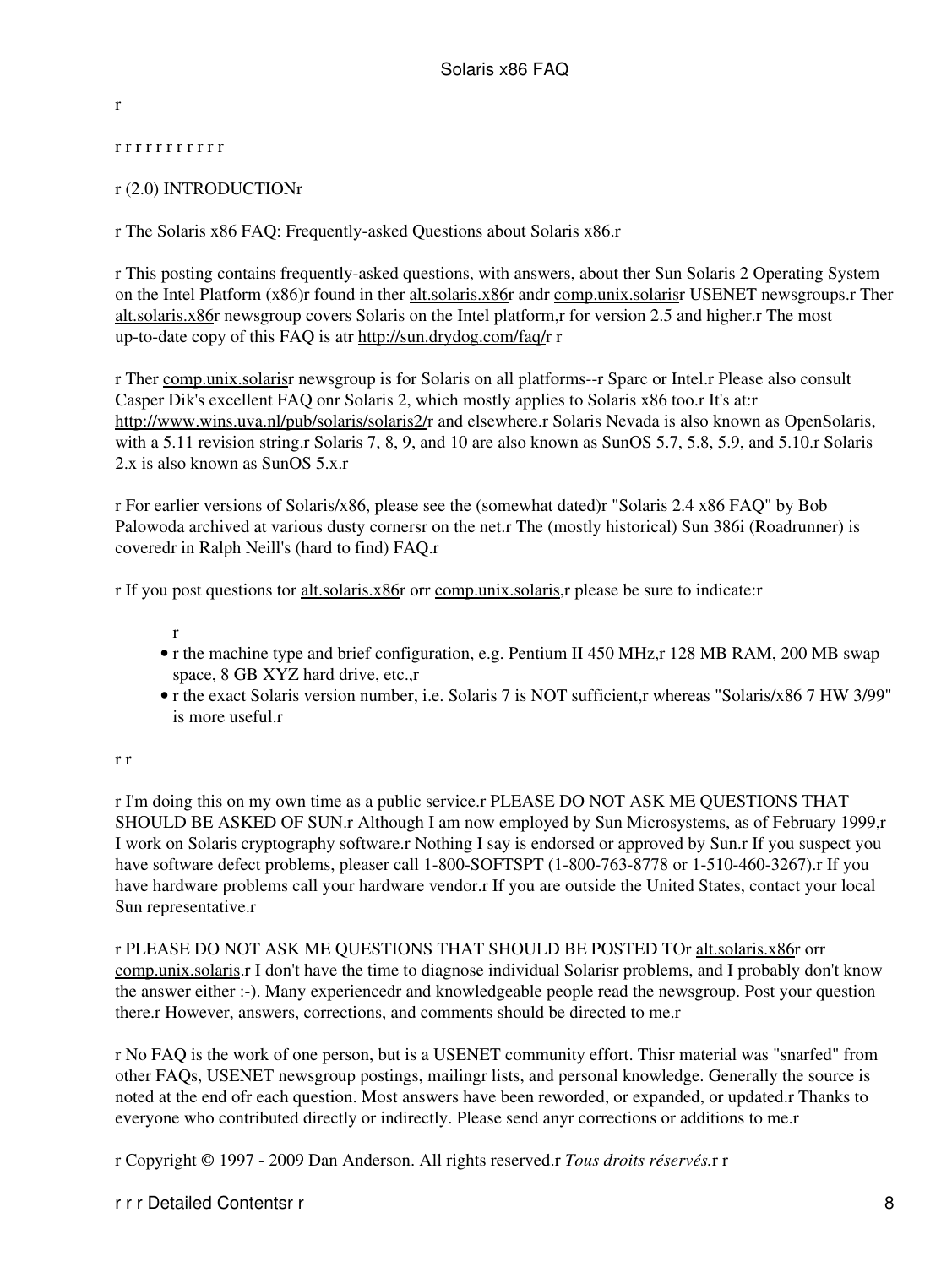r This faq may be freely redistributed in its entirety provided that thisr copyright notice is preserved.r Permission is expressly granted for this documentr to be made available for file transfer from installations offeringr unrestricted anonymous file transfer on the Internet.r r

r This faq is provided "as is" in the hope that it will be useful, butr WITHOUT ANY WARRANTY, to the extent permitted by law; without even ther implied warranty of MERCHANTABILITY or FITNESS FOR A PARTICULAR PURPOSE.r IN NO EVENT SHALL THE AUTHOR OR CONTRIBUTORS BE LIABLEr FOR ANY DIRECT, INDIRECT, INCIDENTAL, SPECIAL, EXEMPLARY, OR CONSEQUENTIALr DAMAGES (INCLUDING, BUT NOT LIMITED TO, PROCUREMENT OF SUBSTITUTE GOODSr OR SERVICES; LOSS OF USE, DATA, OR PROFITS; OR BUSINESS INTERRUPTION)r HOWEVER CAUSED AND ON ANY THEORY OF LIABILITY, WHETHER IN CONTRACT, STRICTr LIABILITY, OR TORT (INCLUDING NEGLIGENCE OR OTHERWISE) ARISING IN ANY WAYr OUT OF THE USE OF THIS SOFTWARE, EVEN IF ADVISED OF THE POSSIBILITY OFr SUCH DAMAGE.r r

r r Sun, the Sun logo, Sun Microsystems, SunSoft, the SunSoft logo, Java,r Solaris, SunOS, and NFS are trademarks or registered trademarks ofr Sun Microsystems., Inc.r r SPARC is a registered trademark of SPARC International, Inc.r in the United States and other countries. Products bearing ther SPARC trademarks are based on an architecture developed by Sunr Microsystems, Inc.r r Adobe and PostScript are registered trademarks of Adobe Systemsr Incorporated.r r HP is a trademark of Hewlett-Packard Company.r r IBM is a registered trademark of International Businessr Machines Corporation.r r Intel and Pentium are registered trademarks of Intelr Corporation. Pentium® II Xeon is a trademark of Intel Corporation.r r Linux is a registered trademark of Linus Torvalds.r r Microsoft, MS, MS-DOS, MS Windows, and Windows NT are registeredr trademarks of Microsoft Corp.r r Netscape is a trademark of Netscape Communications Corp.r Netscape® Communicator is a trademark of Netscape Communicationsr Corp.r r Open Source is a registered certification mark of Open Sourcer Initiative.r r UNIX is a registered trademark of The Open Group.r r All other product names mentioned herein are the trademarks ofr their respective owners.r r

r r

r -Dan Andersonr [r https://dan.drydog.com/comment.htmlr](http://dan.drydog.com/comment.html) alt.solaris.x86 FAQ Maintainerr San Diego, California, USAr

r r

r

r

r Copyright © 1997 - 2009 Dan Anderson. All rights reserved.r r [http://sun.drydog.com/faq/r](http://sun.drydog.com/faq/) r

r

<span id="page-10-0"></span>r

<span id="page-10-1"></span>r r r r r r r r r r r r

r (3.0) RESOURCESr (3.1) What web and FTP sites do I need to know about?r

r

r r [http://sun.drydog.com/faq/r](http://sun.drydog.com/faq/)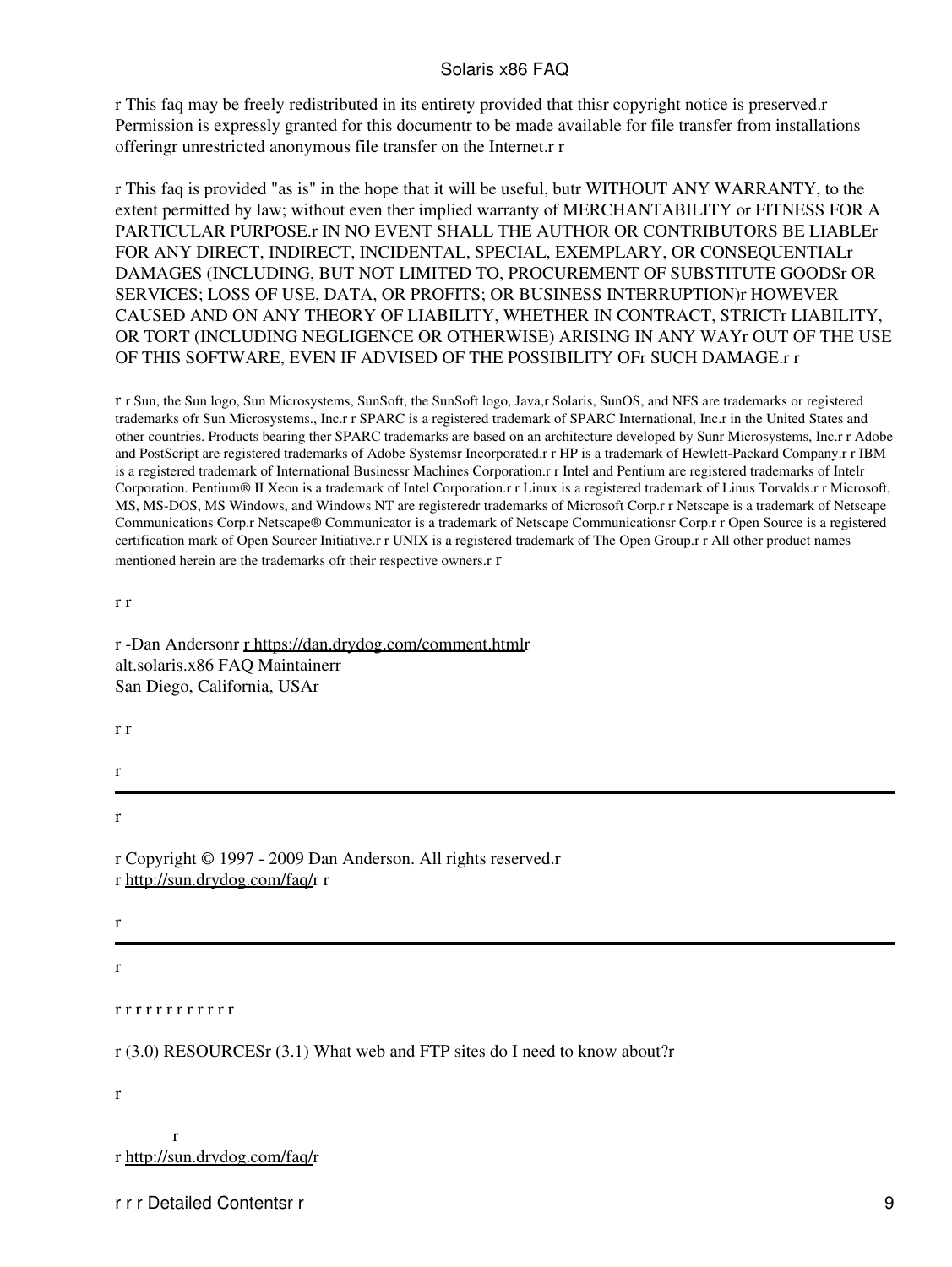r

r The latest version of this FAQ is always at this URL.r It's available in text and HTML formats.r This FAQ also appears in ther alt.solaris.x86r orr comp.unix.solarisr newsgroups and on various FAQ archives. Check the date at the topr of this FAQ to make sure you have a recent version.r If you don't have USENET news access, you can search past postingsr and post your own messages atr [http://groups.google.com/r](http://groups.google.com/)

r r

## r [http://www.Sun.COM/software/solaris/x86/r](http://www.Sun.COM/software/solaris/x86/)

r

r Sun's web site for Solaris on x86,r contains pointers to Solaris x86 product information,r updates, resources, news, etc.r

r r

#### r [http://ww.Sun.COM/bigadmin/r](http://www.Sun.COM/bigadmin/)

r

r BigAdmin is Sun's System Administration Support and Education website.r Has Solaris knowledge base, Hardware Compatibility List (HCL),r device drivers, patches, and Device Configuration Assistantr (DCA) boot diskette images.r Links to drivers for Solaris x86 are atr [r](http://www.sun.com/io_technologies/solaris-drivers.html) [http://www.sun.com/io\\_technologies/solaris-drivers.htmlr](http://www.sun.com/io_technologies/solaris-drivers.html)

r r

#### r<http://sunsolve.Sun.COM/>site.r

r

r Sun's download website for patches and various technical documents.r Public patches are atr [r](http://sunsolve.Sun.COM/) [http://sunsolve.Sun.COM/r](http://sunsolve.Sun.COM/) Patch clusters require a service contract.r Sun also has another Solaris x86 FAQ atr [r http://access1.sun.com/FAQSets/Solarisx86FAQs.htmlr](http://access1.sun.com/FAQSets/Solarisx86FAQs.html)

r r

#### r [http://docs.Sun.COM/r](http://docs.Sun.COM/)

r

r Sun documentation on-line. Includes manuals, guides, answerbooks,r and man pages in HTML format. Especially useful for configuringr new hardware and new systems is the *Information Library for Solarisr (Intel Platform Edition)*.r

# r r

# r<http://sun.drydog.com/bookstore/>r

r

r My Solaris online bookstore, in association with Amazon.com,r where you can read reviews on selected Solaris booksr and order Solaris or other books.r

r r

## r [http://www.stokely.com/unix.sysadm.resources/faqs.sun.html#s86.faqs.linkr](http://www.stokely.com/unix.sysadm.resources/faqs.sun.html#s86.faqs.link)

r

r Stokely Consulting's list of FAQs has lots of pointers resources, notr only for Solaris x86, but UNIX System Administration in general.r

r r

r<http://sunfreeware.com/>r

r

r Steven Christensen's Solaris Freeware Page. Pointers to LOTS of x86r pre-packaged GNU and other open-source software.r Download from web or use pkg-get.r

# r<http://home1.swipnet.se/~w-10694/helpers.html>r

r

r Pointers to many Solaris viewers, players, and Netscape plug-ins.r Includes sample media files.r r r

[http://solaris-x86.org/r](http://solaris-x86.org/)

r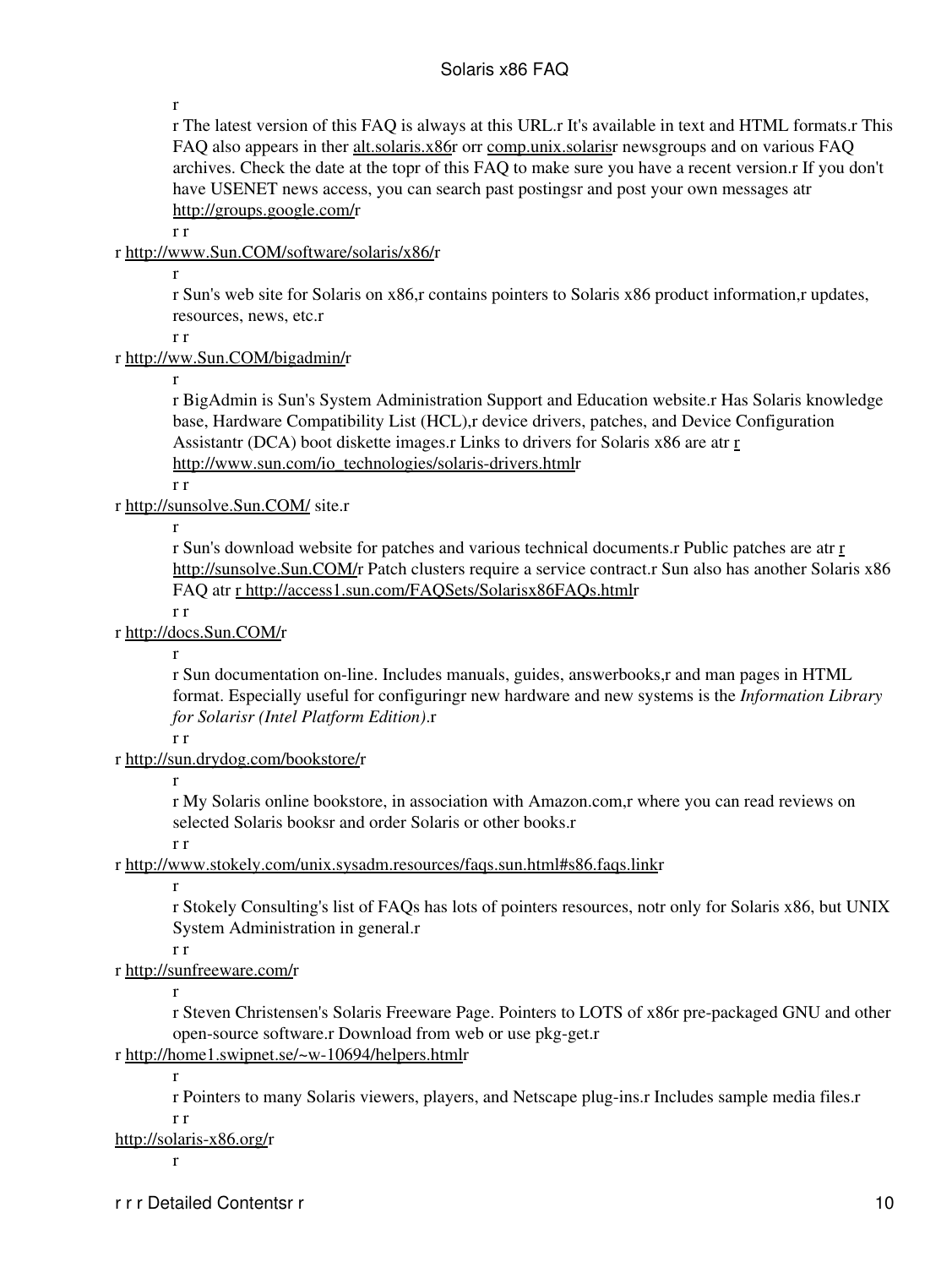r A new site with tutorials and news on Solaris x86.r

r r

<http://www.laxmi.net/cde.htm>r

r

r CDE (Common Desktop Environment) FAQr

r r

r [http://www.blastwave.org/r](http://www.blastwave.org/) andr<http://www.opencsw.org/>r

r Both sites provide community-built packages for Solaris x86.r

r r

r

r [r http://www.ibiblio.org/pub/packages/solaris/i86pc/](http://www.ibiblio.org/pub/packages/solaris/i86pc/)r

r

r Selected Solaris x86 binaries conveniently packaged in pkgaddr format at the University of North Carolina (formerly Sunsite).r

r r

r<ftp://x86.cs.duke.edu/pub/solaris-x86/bins/index.html>r

r

r Joe Shamblin's annotated collection of Solaris x86 open source, withr pointers to documentation, make it good for open source browsing.r This site appears to be dormant (last updated circa 1998).r r r

r [http://sun.drydog.com/r](http://sun.drydog.com/bookstore/)

r

r My Solaris x86 Webpage has includes a search engine that indexes selectedr websites containing Solaris x86 information, including those listed here.r Also contains the latest version of this FAQ and my online bookstorer (in association with Amazon.com).r

r r

r [r http://www.sun.com/bigadmin/features/articles/x86\\_desktop.html](http://www.sun.com/bigadmin/features/articles/x86_desktop.html)r

r

r Good overview on installing Solaris/x86 for your desktop workstation,r including frequently-used add-ons such as Open Office.r Lots of good pointers.r Article published 2003.r

r r

# r [http://www.bolthole.com/solaris/r](http://www.bolthole.com/solaris/)

r

r Phil Brown's Solaris tips, packages, and drivers.r (includes packages and drivers he wrote).r Lots of useful information.r

r r

r [http://www.wins.uva.nl/pub/solaris/solaris2/r](http://www.wins.uva.nl/pub/solaris/solaris2/)

r

r Last, but not least, Casper Dik's thorough FAQ on Solaris 2.r This entire FAQ is available as one file at:r<http://www.wins.uva.nl/pub/solaris/solaris2.html>r

rr

r r

<span id="page-12-0"></span>r

r (3.2) How do I subscribe to the Solaris/x86 mailing list?r

r Subscribe by sending an e-mail message tor [r <solarisx86-subscribe@yahoogroups.com>](mailto:solarisx86-subscribe@yahoogroups.com)r or visit Yahoo Groups' Solaris x86 web page atr [r http://www.groups.yahoo.com/group/solarisx86/](http://www.groups.yahoo.com/group/solarisx86/)r You DON'T have to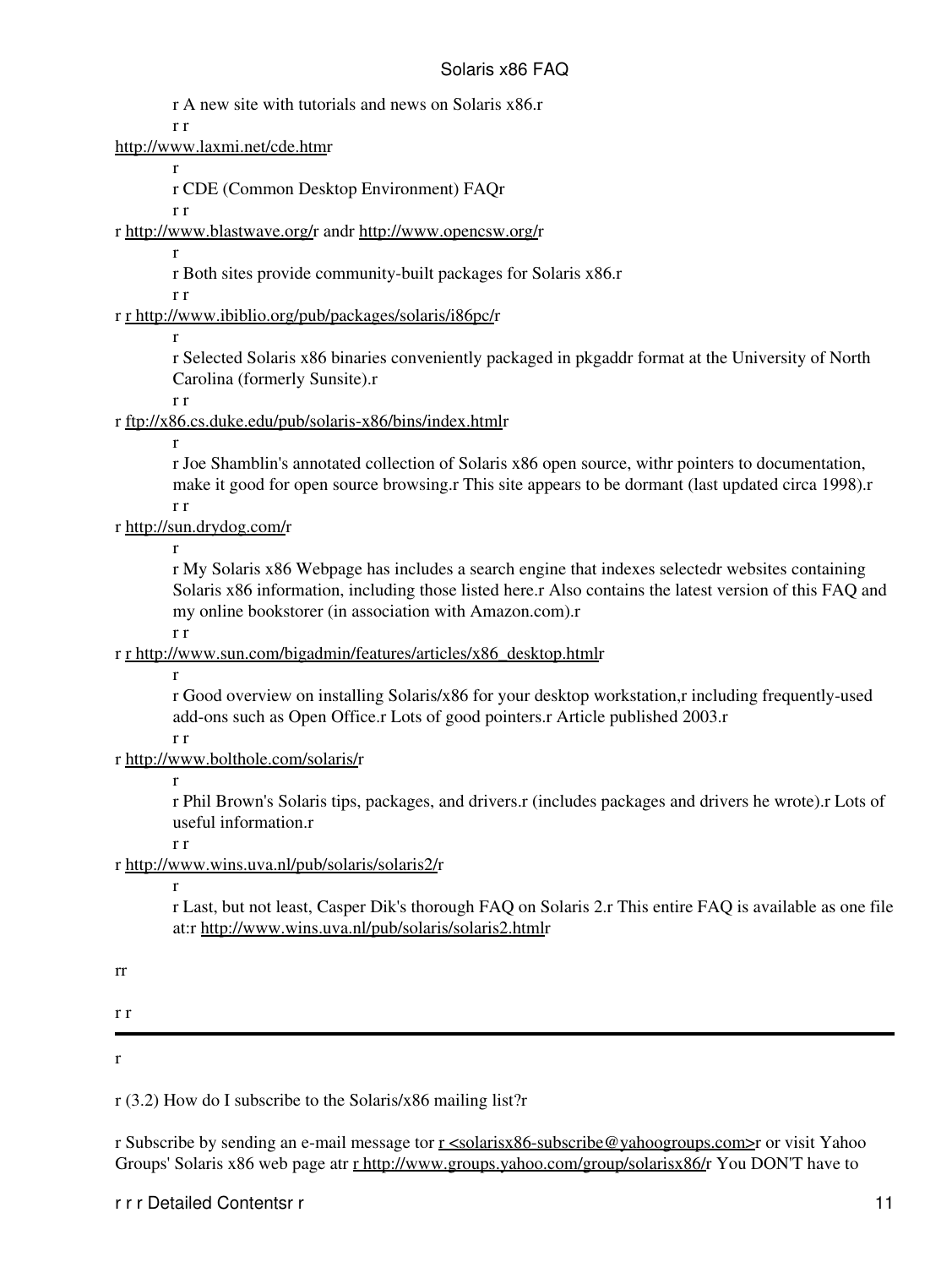register to join the list, but you do have to registerr to read the list archives on the web (sorted by thread and date)r

r r

r Sun maintains a similar "Solaris on Intel" discussion forum.r To access it, go tor<http://forum.sun.com/>r and select "Solaris x86 Platform Edition".r r

r A web-based forum, covering SPARC and x86, is atr [http://www.solarisforums.com/r](http://www.solarisforums.com/) r

<span id="page-13-0"></span>r

r (3.3) Where can I obtain Solaris 2/x86 maintenance updates?r

r Starting with Solaris 7,r Sun includes the drivers in the Maintenance Updates (MUs) andr updated versions of the OS.r r

r [Thanks to Alan Coopersmith]r

r r

<span id="page-13-1"></span>r

r (3.4) Where can I obtain Solaris x86 patches?r

r The Solaris x86 driver updates can be obtained by HTTP from:r [ftp://sunsolve.Sun.COM/r](ftp://sunsolve.Sun.COM/)

r A listing sorted by release is available by clicking on "Patches"r at the SunSolve web page,r [http://sunsolve.Sun.COM/r](http://sunsolve.Sun.COM/)

r Pointers to patches, including one huge \*\_x86\_Recommended.tar.Zr file for each release. This directory is publicly accessible--itr doesn't require you to be a contract customer. Patches are alsor available locally at many SunSites.r

r The "showrev -p" command shows what patches you have installed.r

r All files replaced by a patch are saved under /var/sadm/patch/r or /var/sadm/pkg/r r

r For Solaris 10, consider using "Sun Update Connection."r It's a GUI that manages your patchesr (similar to MS Windows and Linux update managers).r Once installed, just click on the GUI or run "/usr/bin/updatemanagerr from the command line.r It's available for free download fromr http://www.sun.com/service/sunupdate/r You need to be registered (free), and security and public patches are free.r Other patches require a service contract.r Currently, Sun Update Connection is available only for Solaris 10,r but if not patched it doesn't work (hangs) with Solaris zones (bug).r I recommend only applying critical security patches and patches forr specific problems you've had. Don't blindly apply all patches.r r

<span id="page-13-2"></span>r

r (3.5) How can I obtain freeware, shareware, and GNU software on a CD-ROM?r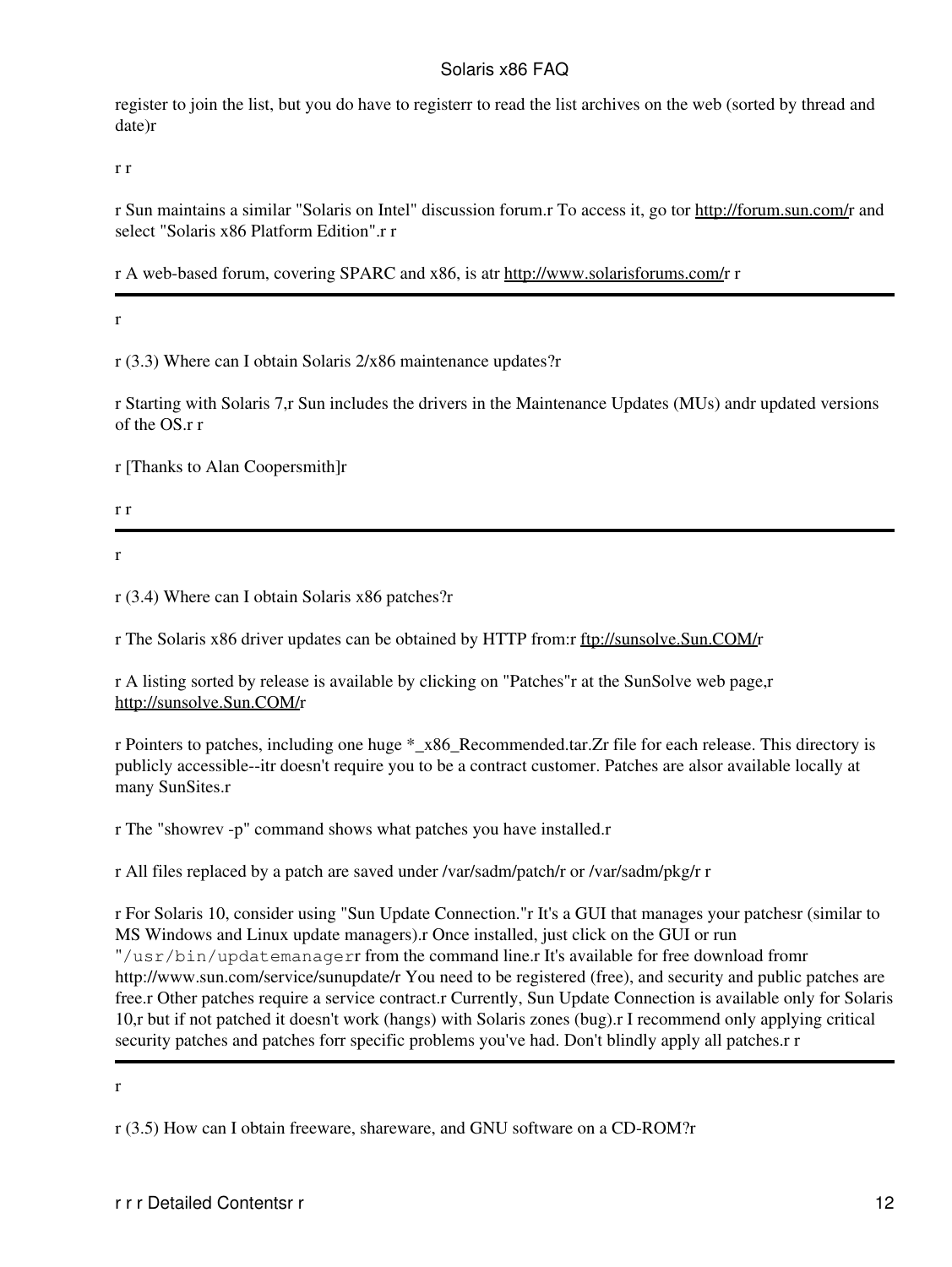r Solaris 8 comes with some GNU utilities, such as gzip and less.r More binary packages for GNU and other Open Source softwarer are in a separate CD.r The CD is installed after Solaris is installed.r The packages on the CD all start with "SFW"r (SFW stands for "Sun Freeware").r

r For older versions of Solaris,r Micromata of Kassel, Germany offers its "Summertime" CD with precompiledr software for Solaris SPARC and Intel,r [r http://www.micromata.com/summertime/r](http://www.micromata.com/summertime/)

r See question 3.1 above for FTP and web software sites.r

<span id="page-14-0"></span>

| r r                                                                                                                                                                                                                                 |  |
|-------------------------------------------------------------------------------------------------------------------------------------------------------------------------------------------------------------------------------------|--|
| r                                                                                                                                                                                                                                   |  |
| $r(3.6)$ What UNIX-like operating systems are available on $x86$ ? $r$                                                                                                                                                              |  |
| $\mathbf r$                                                                                                                                                                                                                         |  |
| $\mathbf{r}$<br>· Solaris x86, SVR4-basedr (http://www.Sun.COM/)r<br>• SCO OpenServer UNIX, SVR3.2-basedr (http://www.sco.com/)r<br>· SCO UNIXWare, SVR4-basedr (http://www.sco.com/)r                                              |  |
| r                                                                                                                                                                                                                                   |  |
| $\mathbf{r}$                                                                                                                                                                                                                        |  |
| $\mathbf{r}$<br>• Linux (http://www.linuxresources.com/, open source)r<br>• FreeBSD (http://www.freebsd.org/, open source)r<br>• NetBSD (http://www.netbsd.org/, open source)r<br>• OpenBSD (http://www.openbsd.org/, open source)r |  |
| r                                                                                                                                                                                                                                   |  |

r Note that the open source versions can also be purchased on CD-ROM,r which is a convenient way to get it. For Linux, there are multipler vendors selling CD-ROMsr (e.g., RedHat,<http://www.redhat.com/>).r Other systems are over the horizon, in beta, or for teaching/research.r E.g., GNU's HURDr [r](http://www.gnu.ai.mit.edu/software/hurd/) <http://www.gnu.ai.mit.edu/software/hurd/>,r Tanenbaum's Minixr [r http://www.cs.vu.nl/~ast/minix.html](http://www.cs.vu.nl/~ast/minix.html),r or Lucent/Bell Labs' Plan 9,r [http://plan9.bell-labs.com/r](http://plan9.bell-labs.com/)

r r r

<span id="page-14-1"></span>r

r (3.7) What books are available on Solaris x86?r r

r

r r *[OpenSolaris Bible](http://www.amazon.com/exec/obidos/ASIN/0470385480/yosemitewebindex/)* (Wiley, 2009) by Solter, Jelinek, and Miner.r Excellent overall book, including • Virtualization, ZFS, Dtrace, and basicr administration.r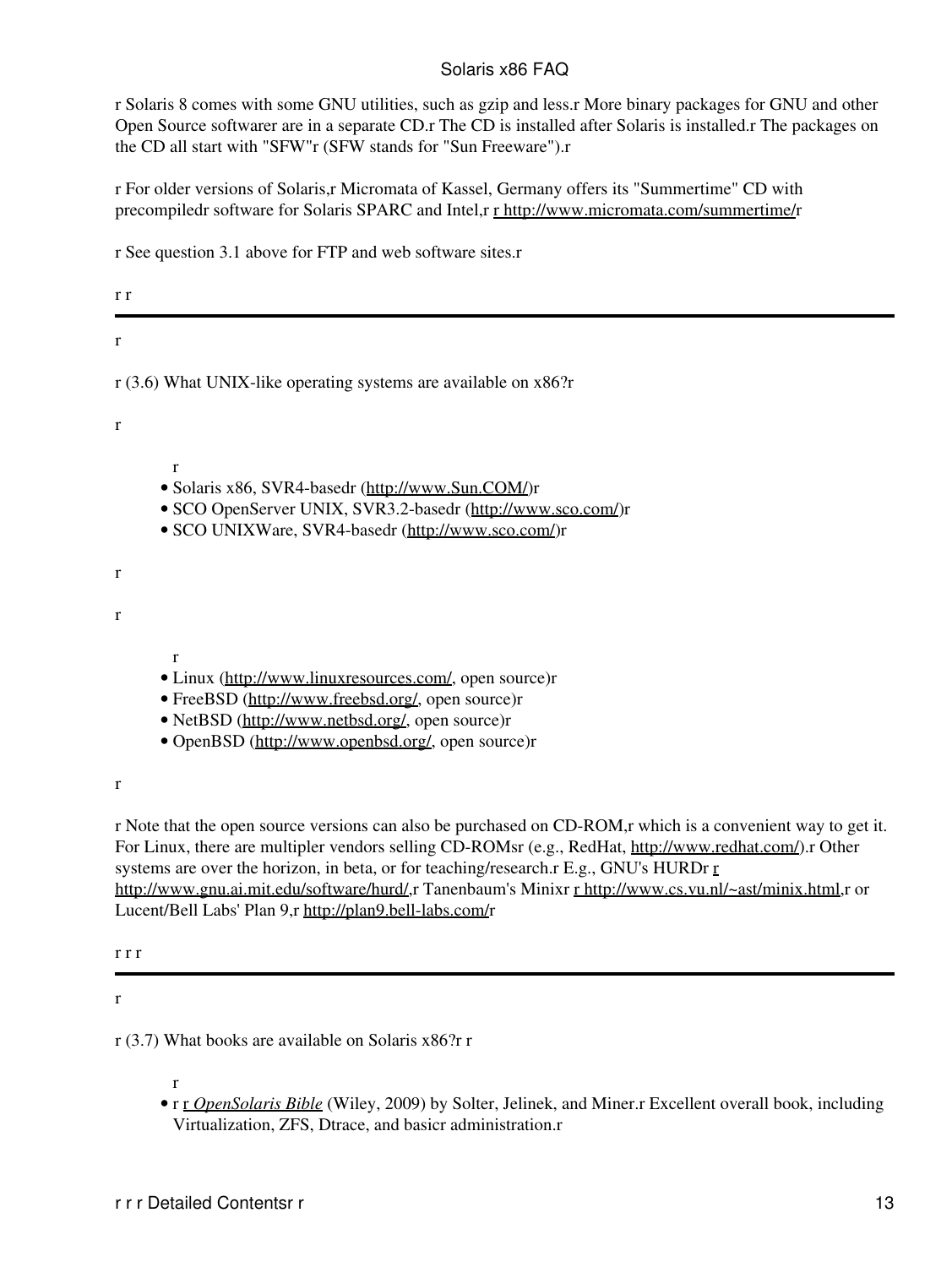r r

r r *[Solaris Security Essentials](http://www.amazon.com/exec/obidos/ASIN/0137012330/yosemitewebindex/)* (Prentice Hall, 2009) by Veach and Sun engineers.r Good book for • security, including roles, encryption, authentication, and filesystem and network security.r

r r

r r *[Solaris Internals](http://www.amazon.com/exec/obidos/ASIN/0131482098/yosemitewebindex/)* 2d ed. (Pretice Hall, 2006) by McDougall and Mauro.r Second edition updated • for Solaris 10 and OpenSolaris.r Excellent overview on Solaris kernel implementation.r

r r

r r *[Solaris 10 System Administration Essentials](http://www.amazon.com/exec/obidos/ASIN/013700009X/yosemitewebindex/)* (Prentice Hall, 2009) by Jain, Davenport, Bustos, and • Sun engineers.r I haven't seen a review copy, but the authors know their stuff.r

r r

• r r *[Pro OpenSolaris](http://www.amazon.com/exec/obidos/ASIN/1430218916/yosemitewebindex/)* (Apress, 2009) by Foxwell and Tran.r

rr r

## r <BLATANT COMMERCIAL>r

Please visit my on-line bookstore,r <http://sun.drydog.com/bookstore/>,r in association with Amazon.com,r where you can order books on Solaris or any other topic.r I get paid a few percent of most books ordered there.r

<END BLATANT COMMERCIAL>r

r r r

<span id="page-15-0"></span>r

r (3.8) What magazine articles are available on Solaris x86?r

r "Sun injects Solaris X86 with new life as it makes its way to 64 bits"r *Sun World*. Feb. 1997 by Rick Cook.r <http://www.Sun.COM/sunworldonline/swol-02-1997/swol-02-solarisX86.html>r

r Note: please send other submissions to Dan Anderson atr [r https://dan.drydog.com/comment.html](http://dan.drydog.com/comment.html)r

r r r

<span id="page-15-1"></span>r

r (3.9) What's new for Solaris 10?r r

r Solaris 10 for x86 was released in 2005.r Solaris 10 features include:r an improved TCP/IP stack ("Fire Engine"),r "Solaris Zones"r (partitioning software that's sort of like an enhanced chroot jail--one kernel,r many OS instances),r "ZFS" Dynamic File System,r (mirroring, volume management, performance, scalability, and reliability improvements)r "FMA/Greenline" with self-healing features and fault management,r NFS v4,r Gnome 2,r DTrace diagnostic software,r AMD64 support,r andr Linux binary support.r r

r Solaris 10 06/06 now uses GRUB for x86 booting, along withr support for ZFS (Zettabyte 128-bit Filesystem),r andr lxrun (to run Linux binaries).r r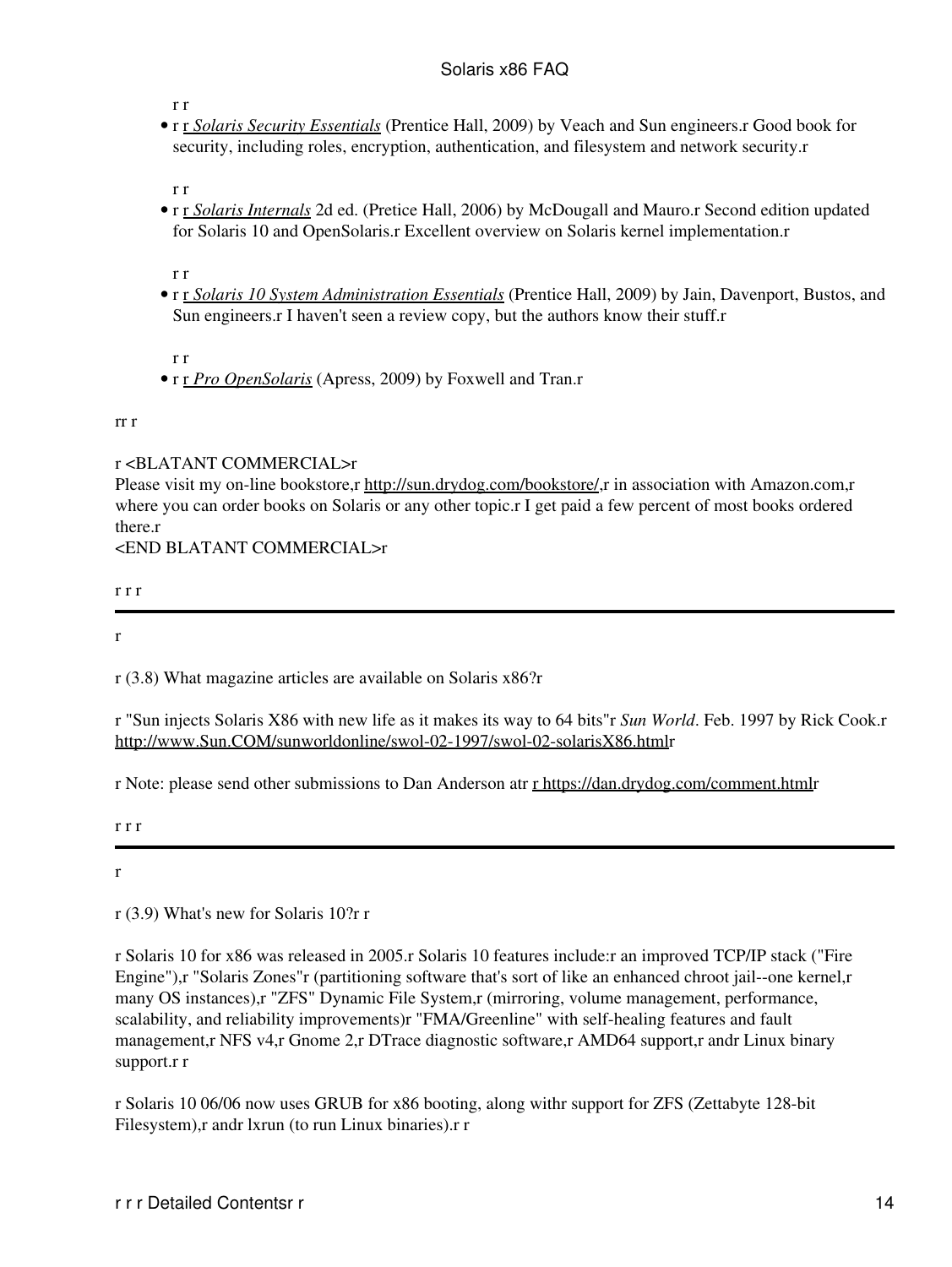r Solaris 10 x86 is available atr [r http://www.sun.com/software/solaris/binaries\\_program.xml](http://www.sun.com/software/solaris/binaries_program.xml)r r r r

r

r

r Copyright © 1997 - 2009 Dan Anderson. All rights reserved.r r [http://sun.drydog.com/faq/r](http://sun.drydog.com/faq/) r

r

<span id="page-16-0"></span>r

<span id="page-16-1"></span>r r r r r r r r r r r

r

<span id="page-16-2"></span>r (4.0) PRE-INSTALLATIONr

r (4.1) What information should I have before an install?r

r

- Size of your diskr
- Ethernet hardware addressr
- IP addressr
- Bandwidth of your video card and monitorr
- Maximum vertical frequency your video card will driver
- Mouse typer

r

r The size of your disk determines what cluster you are going to install onr your system. I.e., an End User cluster, a Developers Cluster or ther Complete Cluster. See references to how to size your OS when installing.r

r The Ethernet hardware address from your Ethernet card would be helpful ifr you're on a NIS net and your going to do net installs. You would like tor have the Ethernet address in the /etc/ethers map file before you do anr install. Usually the manufacturer of an Ethernet card will have somer software that you can run under DOS to display this number or sometimesr you can find the Ethernet number on a sticker right on the Ethernet card.r If this is on a standalone network you probably don't need to know ther Ethernet hardware address. Don't confuse this with the software IP address.r

r Bandwidth of your monitor and video card are important. During the installr the install process is going to ask you for the size of your monitor andr what vertical resolution you want to drive the monitor at. Note that inr the update disk documentation they give a handy dandy monitor resolutionr bandwidth for monitors in the appendix. You may want to check this out.r See other references on video cards and monitors throughout the FAQ.r

r The install process will ask you about your mouse type.r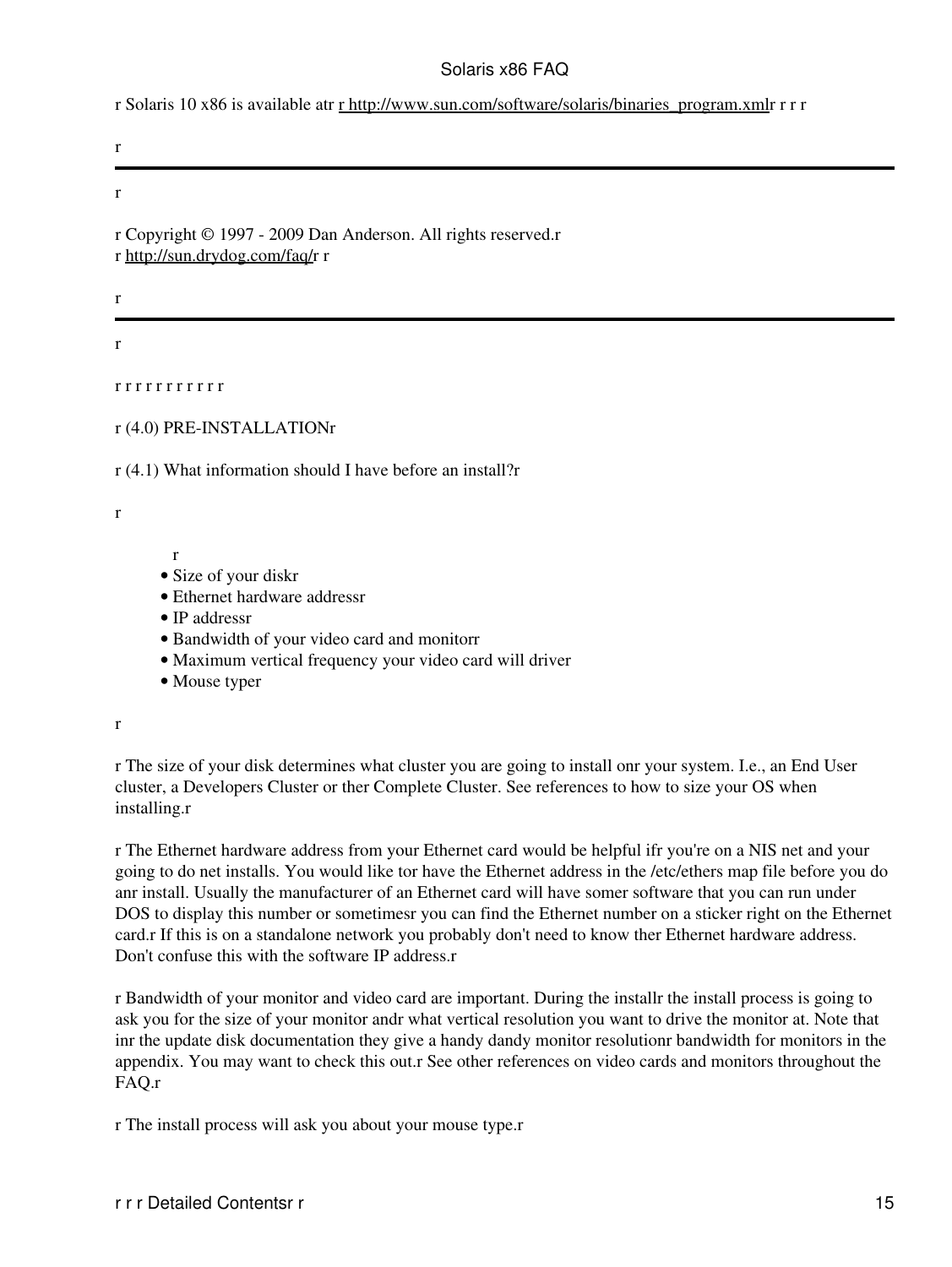r [From Bob Palowoda's Solaris 2.4 x86 FAQ]r

| r r |  |  |  |
|-----|--|--|--|
| 44  |  |  |  |

<span id="page-17-0"></span>r (4.2) What hardware is supported by Solaris for Intel?r

r Solaris x86 is the version that runs on Intel-based PCs and servers.r Requirements vary to release, but generally a Pentium-class processorr or better from Intel or AMD, a PCI bus, 256 MB of memory, and 20 GB Disk.r Solaris base and Java Desktop System takes about 5GB.r Add Java Enterprise System (not needed except for servers),r for a full install takes about 11GB.r Add in swap and free space, so you should have,r say, a 10 or 20 GB disk or larger.r Many multi-processor boards and multi-processor cores are supported.r You must have a CD-ROM drive or access to NFS or a boot server over ther network to install.r A DVD drive is better, as it's fewer disks to swap.r

r The Solaris x86 Hardware Compatibility List (HCL) lists the testedr hardware. However, not all hardware combinations will work.r Also, hardware not listed may work, but are not guaranteed or supported.r The HCL is at:r [http://www.sun.com/bigadmin/hcl/r](http://www.sun.com/bigadmin/hcl/) After installing Solaris, please submit your own configuration at ther "Submit System" form to let others know that your hardware is compatible.r

r For troublesome devices and cards, I findr *System Administration Guide: Devices and File Systems*r atr <http://docs.sun.com/>r useful.r

r A downloadable Java JNLP application is available to detect whatr hardware support is available for your computer.r This app is runs on Linux or Windows and is a great preview of support.r [r](http://www.sun.com/bigadmin/hcl/hcts/device_detect.html) [http://www.sun.com/bigadmin/hcl/hcts/device\\_detect.html](http://www.sun.com/bigadmin/hcl/hcts/device_detect.html)r I don't need to check my Athlon 64 desktop, as it has Solaris.r My IBM Thinkpad has everything but WiFi support (it's coming) and ther internal modem.r

r [Updated from Casper Dik's Solaris 2 FAQ]r

<span id="page-17-1"></span>r

r (4.3) What size disks and partitions should I have?r

r Solaris base and Java Desktop System takes about 5GB.r Add Java Enterprise System (not needed except for servers),r for a full install takes about 11GB.r Add in swap and free space, so you should have,r say, a 10 or 20 GB disk or larger.r This can be pared down, butr with today's large disks, I usually install all of Solaris.r

r Solaris uses a tmpfs where both the swap area and /tmp share ar common disk space. Configure about 512MB - 1GB of swap space on a singler user system. Many programs use the tmpfs for speeding up applications.r My swap file is usually 1.5 times my physical memory.r

r Solaris installation usually suggests several filesystems.r However, for workstations, I recommend a simple layout with just twor slices in the Solaris partition: root (*l*) and swap (*l*tmp). r and everything else goes in the root (*I*) filesystem.r If you're expecting a lot of overflow from /var (usually on servers),r consider creating a separate /var filesystemr (say 200 MB or more, depending on your needs).r r

r r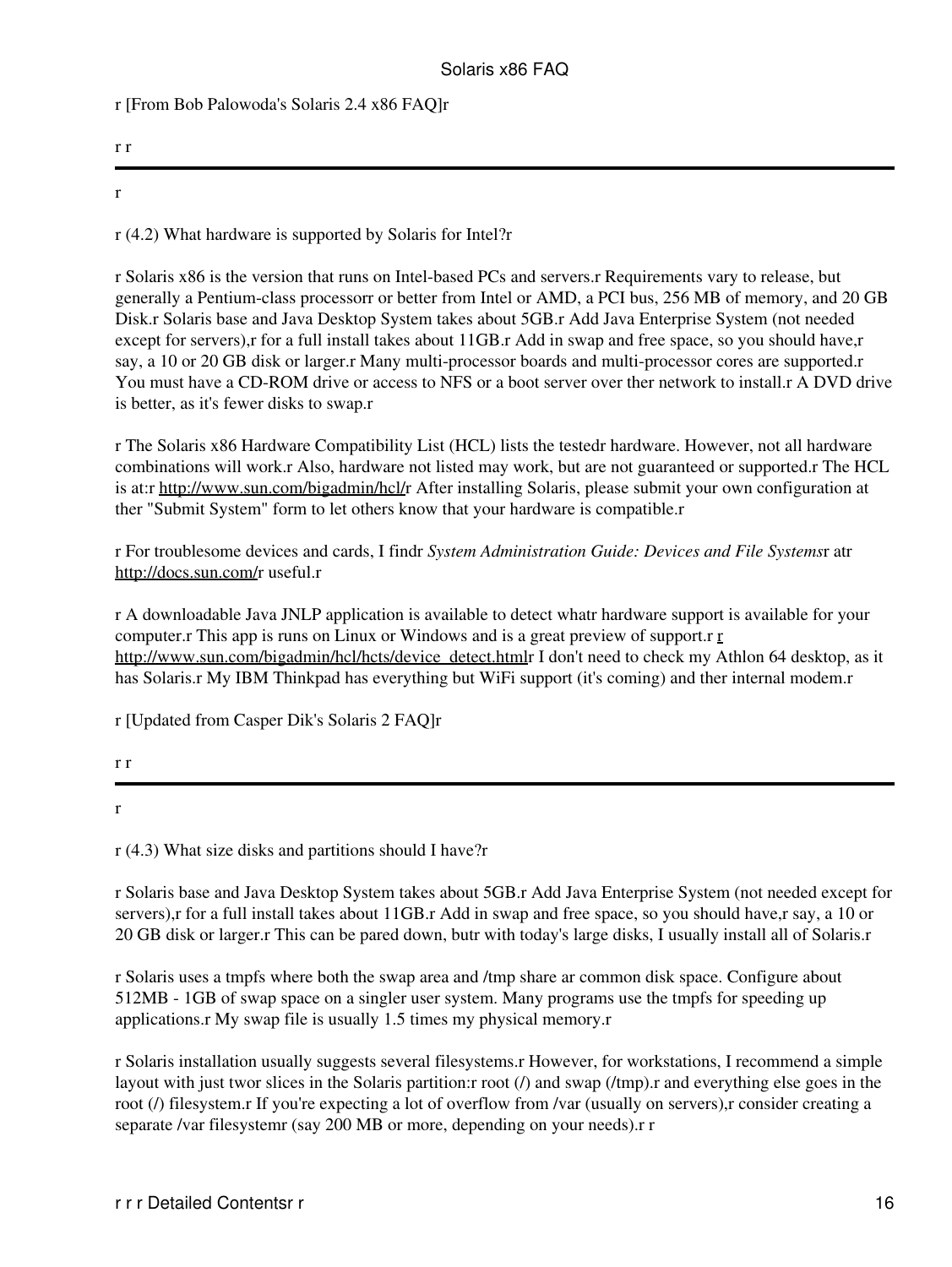r During installation, you will be asked to select the boot disk to use.r Next, you will be asked if you want to "Preserve Data?"r Answer "yes" if you have unused disk space and want to keep yourr existing operating system (e.g., Linux or Windows).r Answer "no" ifr you want remove all existing partitions on the disk andr use the all or part of the disk for Solaris.r

r If you are installing Solaris 9 or earlier on a disk with Linux, be especiallyr careful not to use the Linux swap partition for Solaris if installing Solarisr or vice versa installing Linux.r They both use the same partition ID, 0x82.r For Solaris 10 this is no longer true--Solaris 10 uses ID 0xBF, whichr does not conflict with Linux Swap partitions (0x82).r For more information, see the question later in this FAQ,r Can I install Linux and Solaris on the same drive?r r

r

<span id="page-18-0"></span>r

r (4.4) What are SCSI IDs expected by Solaris x86?r

r These are the typical values for SCSI devices. For tape and CD-ROM, theser are the defaults used in the /etc/vold.conf file for controlling the voldr mounter. You can set them to other ID's but remember to adjust ther vold.conf file to the new values.r

r

| r                   |            |  |
|---------------------|------------|--|
| Boot drive          | ID Or      |  |
| Second drive        | $ID$ 1 $r$ |  |
| Third drive         | $TD$ $2r$  |  |
| Reserved by Solaris | $ID \; 3r$ |  |
| Tape                | $TD$ 4r    |  |
| CDROM               | TD 6r      |  |
| SCSI controller     | TDZr       |  |

r

r [From Bob Palowoda's Solaris 2.4 x86 FAQ]r

r r

<span id="page-18-1"></span>r

r (4.5) What video card/monitor combination works best?r

r Some questions will arise when trying to configure your video card andr monitor size. The most critical area is when you do the install andr answer the questions about the vertical HZ, screen size 14, 15, 17,r 21-inch, etc. If you get it wrong you get the squiggles.r

r First, find your video card manual. Ha! I can hear the laughs from acrossr the world. What manual? If this is the case just select the slowestr vertical HZ. You can always change it later after the system is upr with kdmconfig.r

r Resolution: be safe and just use 1024x768 or smaller the first time throughr the install. Latter, boost it up to 16 million colors and specify ar bigger monitor size.r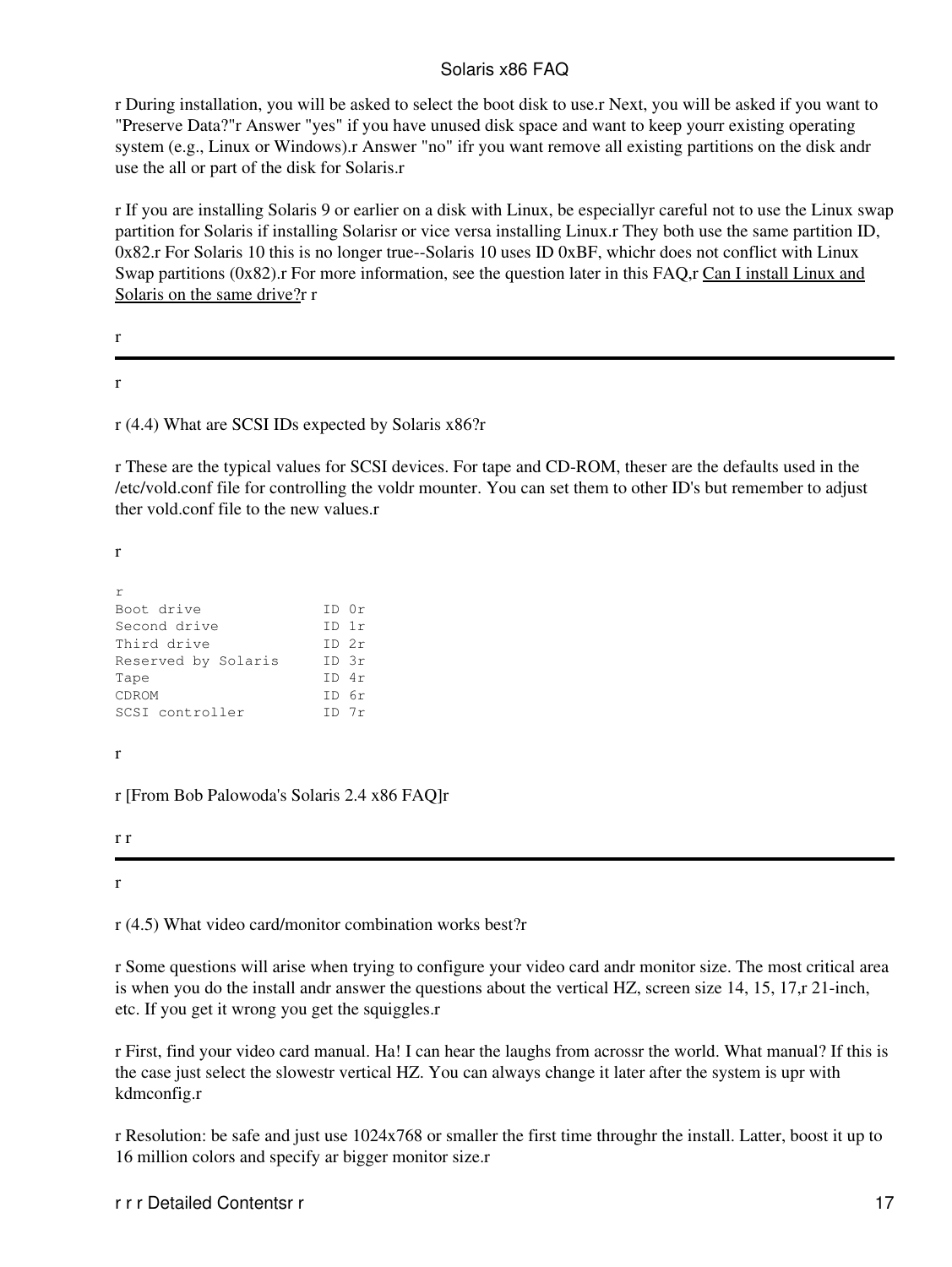r Screen size should be easy. Measure diagonally: [\] about that big.r

r If you don't know the video card type just select the standard vga8 to dor the install. Hopefully when your system boots it displays what video cardr you have in it.r

r A good video card combination such as the ATI and Sony 17sei can allow your to drive it at 76Hz vertical 1280x1024 on a 17-inch screen.r

r Hint: Look in the update readme files and at the end in one of ther appendices you'll find a chart of monitors and their scan rates.r It's usually good to refer to before you buy the monitor and video cardr combination.r You could have a very nice high bandwidth monitor and a lousy video cardr that can't drive it hard enough. Or visa versa, a good video card thatr can drive a high bandwidth but the monitor just can't handle it.r

r Another Hint: Even though there's no 14-inch monitor on the configurationr menu you can select the 15-inch setting. If the 14-inch monitor has ar good bandwidth it will sync up.r

r [Modified from Bob Palowoda's Solaris 2.4 x86 FAQ]r

- r r
- <span id="page-19-0"></span>r

r (4.6) Is Plug-and-Play (PNP) supported by Solaris/x86?r

r Yes, with Solaris 2.6 and latter.r Sun FAQ 2234-02 atr [r](http://access1.Sun.COM/cgi-bin/rinfo2html?223402.faq) [http://access1.Sun.COM/cgi-bin/rinfo2html?223402.faqr](http://access1.Sun.COM/cgi-bin/rinfo2html?223402.faq) has instructions for configuring Solaris to recognize specific PNP devices.r See ther *System Administration Guide: Devices and File Systems*r atr <http://docs.sun.com/>r for details on each devicer (and see the *Driver Update Guide* when using updates).r r

r Personally, I find it a lot easier to disable PNP on cards that have thatr option.r Boot into DOS or Windows (with a diskette if you have to)r and run your card manufacturer's utility or configuration or diagnostic program.r I also disable the BIOS setting "OS supports PNP".r PNP can be tricky with Solaris sometimes.r

r To display your current system configuration runr "prtconf  $-pv$ "r

r r

r The following is fromr [Sunr FAQ 2234-02,](http://access1.Sun.COM/cgi-bin/rinfo2html?223402.faq)r whichr has instructions for configuring Solaris to recognize specific PNP devices:r

#### r r

r You have a device that is "Plug and Play" (PnP), but Solaris doesn'tr recognize it. Yet it seems that it is generic enough, like a modem,r that it should be recognized or it is listed by name in ther Hardware Compatibility List (HCL).r

#### r r

r Devices are recognized by matching their device id with entries in ther boot system's "master" file. This file is on both the boot disketter andr on the root in /platform/i86pc/boot/solaris/devicedb of an existingr Solaris 2.6 system.r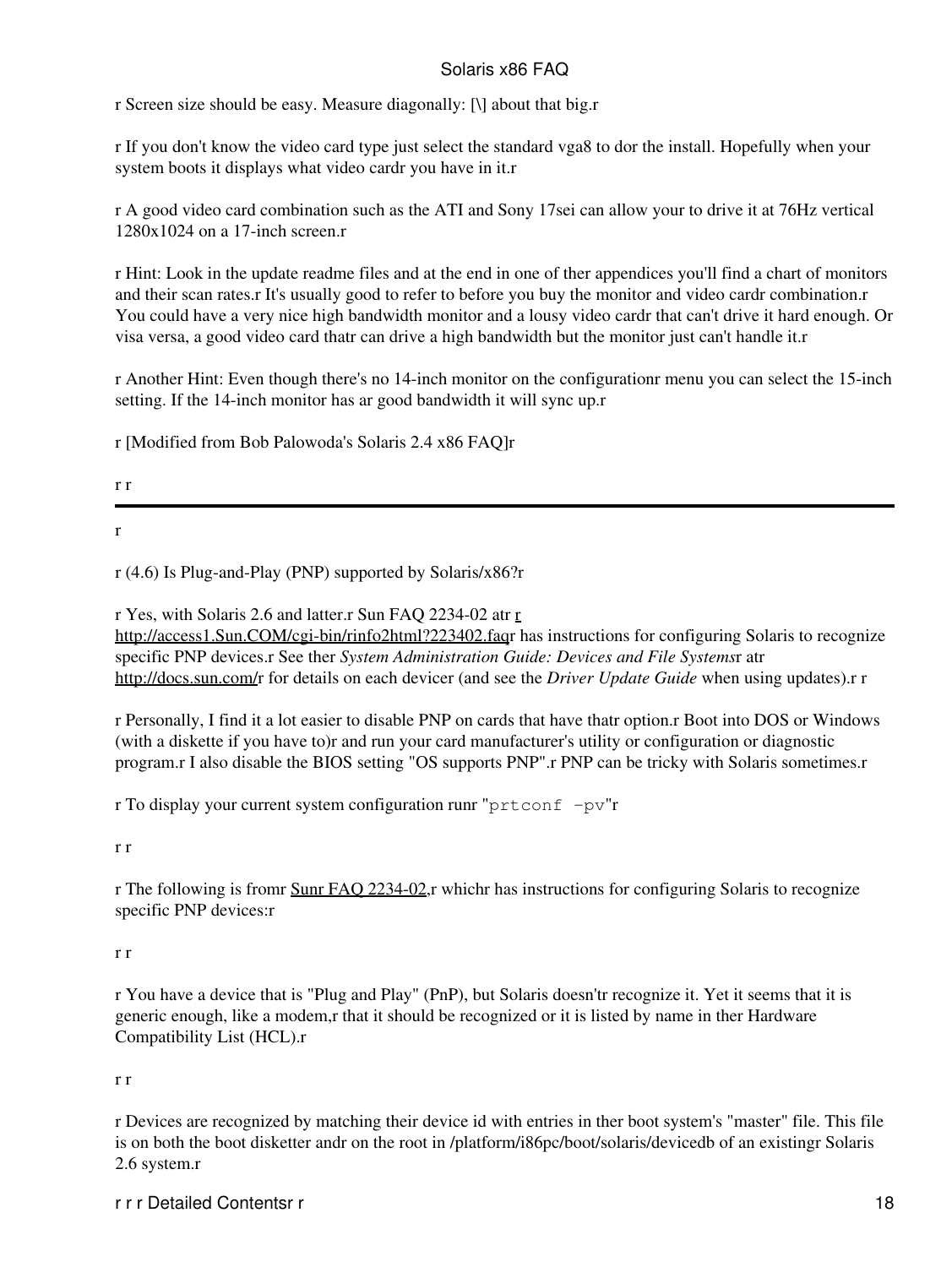r

r First, be sure you are using the latest Driver Update (DU) for yourr version of Solaris. Your device may already have been added to thatr since the 2.6 CD was released. This can save you a lot of trouble. Ber sure to read the documentation that comes with that DU to see if itr describes your specific device.r

r

r To have the system recognize a device as an asy compatible device, ofr which a modem is a good example, the user needs to find out the ID ofr the particular device. This can be accomplished by looking at ther output of a "prtconf -pv" on an existing Solaris 2! .6 system with ther device installed. The node that is the one for the Plug and Play cardr will have a name property of the form "pnpXXX, DDDD", where the XXX isr three letters and "DDDD" is four digits.r

r

r If one constructs a PnP ID by concatenating XXXDDDD, this will be the IDr for the Plug and Play card. To have the system recognize this card asr an asy device, the line in the above mentioned master file that containsr the driver name "asy" as its second field should be edited to have ther constructed ID as one of the IDs listed in the first field. As in ther example below:r

r

r USR0006|USR0002|SUP1381 asy com pnpisa none "Serial port w/ built inr modem"r

r

r becomes:r

r

r XXXDDDD|USR0006|USR0002|SUP1381 asy com pnpisa none "Serial port w/built in modem"r

r

r NOTE: One should be very careful editing this file since if it isr trashed, the system may no longer be able to boot. When changing ther floppy, be sure to change a duplicate of the floppy—not the original!r When changing the file on you Solaris boot drive, be sure to save ther original as master.OLD or some such name.r

r

r After making this change to the master file on an existing system, ther user should do a "touch /reconfigure: /usr/sbin/shutdown  $-i6$ "r to reboot/reconfigure the system.r If you are changing a copy of the floppy just boot from the changed floppy.r The device will be recognized as the desired type and should automaticallyr have the proper driver attached.r

r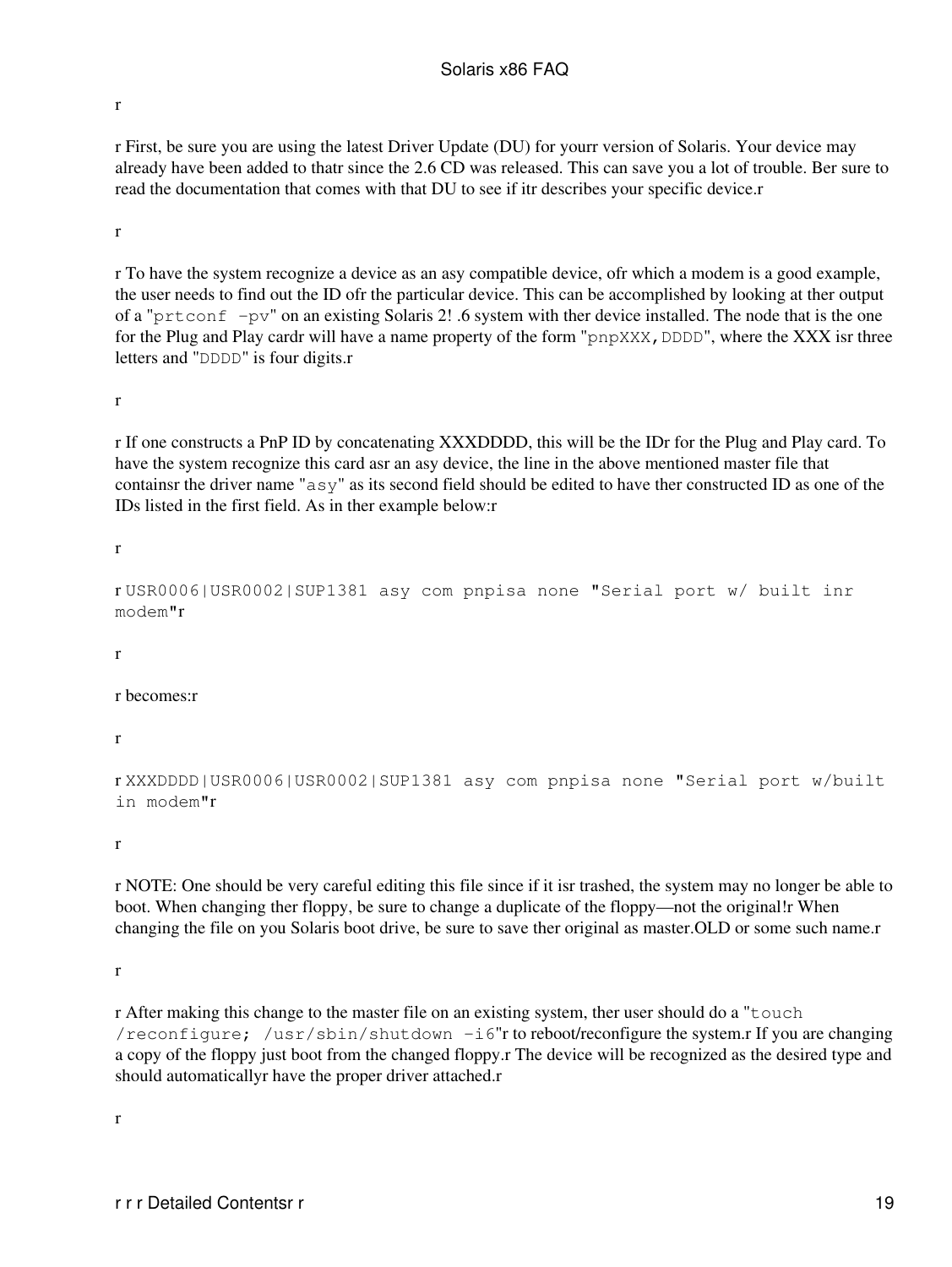r This procedure may work for other drivers that are compatible withr various devices, but whose Plug and Play ids are not in the master file.r For example, the sbpro driver can drive many PnP sound cards that lookr like a Soundblaster PnP 16.r

r

r Only add IDs to existing lines. Do not create new lines by yourself.r If you truly have a new device then please submit a "Driver Requestr Form" to have it supported. If you look where you downloadr the latest Driver Update you should find a link to it there.r

r r

<span id="page-21-0"></span>r

r (4.7) Is Advanced Power Management (APM) supported by Solaris/x86?r

r APM isn't really supported on x86. Solaris is "APM tolerant" whichr means that if APM can do everything transparently to Solaris, it willr work. If it isn't transparent, Solaris gets confused.r

r So, SPARC has power management in the OS but x86 does not.r

r [Thanks to Doug McCallum]r

r r

<span id="page-21-1"></span>r

r (4.8) Are "floppy tape" devices supported by Solaris x86?r

r No. You have to use a SCSI tape backup device. Other options includer purchasing a zip drive, which is supported (except on the parallel port),r or backing-up your files to a MS-DOS/MS Windows partition and back it up fromr MS DOS/MS Windows or some other operating system.r

r r

<span id="page-21-2"></span>r

r (4.9) How can I get a "free" copy of Solaris?r

r A "free" copy of Solaris x86 (where "free" means ther download and license is free. You pay media, shipping, and handling costr if you don't want to download.) [r](http://wwws.sun.com/software/solaris/binaries_program.xml) is available from  $r$ [http://wwws.sun.com/software/solaris/binaries\\_program.xml](http://wwws.sun.com/software/solaris/binaries_program.xml)r There are CPU and commercial use restrictions on this free license.r The Solaris media kit (DVD and CDROMs) costs US \$50r or free to download.r r

r The download version includes everything butr the Open Source "Software Companion" CD, and the Star Office CDr (the latter is available for download separately or you can use Open Office).r r

r If you download and have problems, make sure you download in "binary" moder (check that the file size matches exactly).r Some CD burning software (especially for Windoze) requires the downloadedr files be renamed to have a ".iso" extension.r Please verify the CD or DVD you burned, if the software has that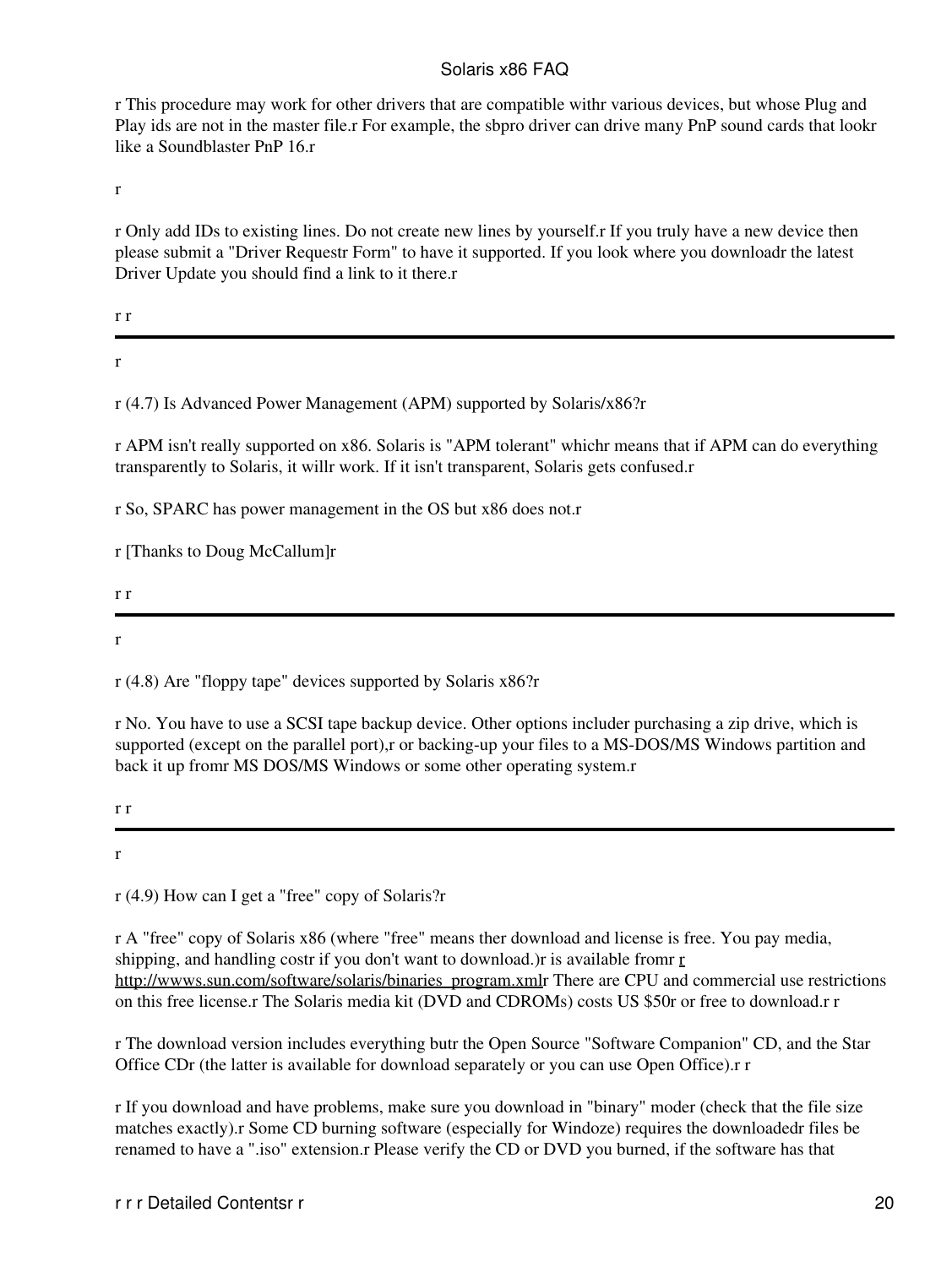option.r I recommend using "Easy CD Creator"r software if you are using Windows machinesr (seer <http://www.roxio.com/>).r Some people like Nero Burning ROM software, but I have no experience with it.r In any case, make sure you burn as a "Disk Image" or "Existing Project",r otherwise, the \*.iso file will be burned as just a file on the CD/DVD,r instead of burning the exact image of the \*.iso file.r r

r Keep in mind that the CD uses Solaris (long) filenames, notr DOS 8.3 filenames. So if you do a DIR on the cd, don't be alarmed ifr you don't see everything.r Also MS Windows does not recognize the industry-standard "Rock Ridge"r format for long filenames (in characteristic fashion,r MS Windows uses their proprietary "Joliet" format).r r

r For Solaris and other flavors of UNIX,r several CD burning utilities are available, such as cdrecord (CLI)r atr [r ftp://ftp.fokus.gmd.de/pub/unix/cdrecord/,](ftp://ftp.fokus.gmd.de/pub/unix/cdrecord/)r BurnIt (Java GUI front end to cdrecord) atr <http://sunsite.dk/BurnIT/>,r or X-CD-Roast (Linux GUI) atr <http://www.xcdroast.org/>r r

r **Educational users**r .EDU-affiliated individuals can obtain Solaris and a number ofr other software packages via the EduSoft program for free.r See "Individuals" atr [r](http://www.sun.com/products-n-solutions/edu/promotions/edusoft/) [http://www.sun.com/products-n-solutions/edu/promotions/edusoft/r](http://www.sun.com/products-n-solutions/edu/promotions/edusoft/) r

r [Thanks to Sun Microsystems, Alan Coopersmith, John Groenveld,r and Toby McLaughlin]r r

r

<span id="page-22-0"></span>r

r (4.10)r What's missing from the "free" copy of Solaris that's in the commercialr version?r

r The following CD is supplied with the commercial version but notr with the free version:r Software Supplement for Solaris 7.r The latter contains SunVTS, ODBC Driver Manager,r Solaris on Sun Hardware AnswerBook, PC file viewer, ShowMe, and SunFDDI.r OpenGL is provided with Solaris only for the commercial Sparc versionr (Xi Graphics "Summit" software supports OpenGL 1.2.1 for Solaris x86;r XFree86 has OpenGL but doesn't support it for Solaris).r

r [Thanks to Mike Mann and Alan Coopersmith]r

r r

<span id="page-22-1"></span>r

r (4.11)r How do you create a Device Configuration Assistant (DCA) Diskette inr DOS/Windows?r r

r The DCA diskette is used for booting, in lieu of booting from CDROM orr hard disk.r The DCA diskette comes with the Solaris media, but you need to "roll yourr own" if you downloaded Solaris or if your DCA diskette becomes corrupted.r To create the diskette, follow these steps:r r

r

1. Download DOS program dd.exe, which is used to write the DCAr image, fromr *r* [http://www.sun.com/bigadmin/hcl/drivers/dca\\_diskettes/r](http://www.sun.com/bigadmin/hcl/drivers/dca_diskettes/) o[r](ftp://ftp.uu.net/vendor/sun/solaris/x86/dd.exe)r r [ftp://ftp.uu.net/vendor/sun/solaris/x86/dd.exer](ftp://ftp.uu.net/vendor/sun/solaris/x86/dd.exe) (Example: dd S8\_1001.3 a:)r You can also use

r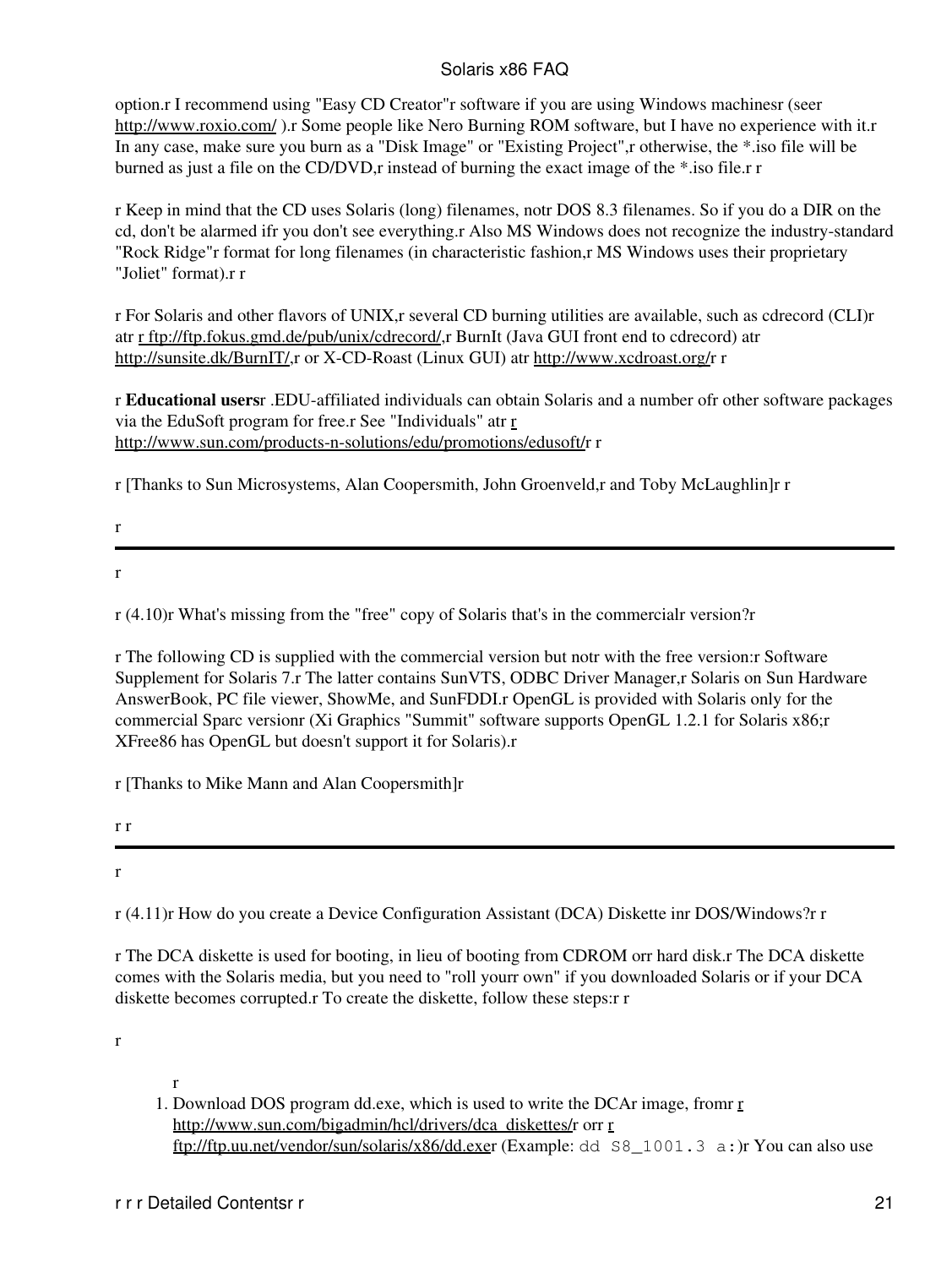the DOS rawrite.exe utility provided with Linux distributionsr (usually under the boot diskette directory).r r

- 2. Download the DCA diskette image for the Solaris x86 version thatr you want to installr (for example, S8\_0101.3) from [r http://www.sun.com/bigadmin/hcl/drivers/dca\\_diskettes/\)](http://www.sun.com/bigadmin/hcl/drivers/dca_diskettes/)r A DCA boot floppy image is also on the "Software 2 of 2" CD,r in the Solaris\_9/Tools subdirectory.r r
- 3. Run dd.exe to copy the image to the floppy diskette:  $rdd$ .exe  $\leq$  filename  $> a$ : r

r r

r You have now created a (bootable) Solaris DCA diskette.r r

r [Thanks to Sean G.W. Graham]r

r r r

<span id="page-23-0"></span>r

r (4.12) How can I get Solaris to see the thirdr ATAPI controller?r

r Solaris 7 can ber configured to support any ATAPI compliant controller which doesn'tr conflict with any existing device. The key factor is that its interfacesr must be complaint with the ATAPI specs. In other words, you need twor ranges of non-conflicting I/O ports, and an free IRQ, and hardware that'sr compliant with at least the ATA-2 and SFF-8020 specs. If it's a legacy-ISAr ATA controller than you'll have to manually configure everything via ther Device Configuration Assistant (DCA)r menus because the DCA only automatically probes for ISA-IDE devicesr at the two standard address ranges. If you're adding a compliant PnP-ISAr ATAPI controller or a compliant PCI-IDE controller then the DCA shouldr automatically configure everything for you because all PnP-ISA-IDE andr PCI-IDE devices are self-identifying devices.r r

r The problem you're likely to encounter is there aren't many compliantr add-in ATAPI controllers available. Most of them want to do revoltingr things like share ISA IRQs 14 or 15, or advertise the wrong range ofr I/O ports or don't specify the right PCI-IDE class bytes. In particularr most SoundBlaster-IDE cards have a broken Alternate-Status register.r The Solaris 7 ata driver assumes that the Alternate-Status register worksr as specified in the ATA-2 spec. Unlike the other non-compliant hardwarer problems, there's a trivial workaround for the SB-IDE hardware bug (i.e.,r don't use the Alt-Status register) but I've no idea whether anyone at Sunr has spent the 15 minutes it would take to apply the fix to Solaris 8.r r

r If you've got an add-in ATAPI controller card that doesn't come withr specs that clearly spell out that it won't conflict with your existingr controllers, or if it requires you to disable any built-in controllers, r then that's almost certainly one of those bogus controllers that isn'tr fully compliant with the ATAPI specs. I haven't yet found a legacy-ISAr ATAPI card that works correctly (they all want seem to want tor share IRQ 14 or 15), but people persist in telling me they exist. If your do find a compliant one then the Solaris 7 ata driver will work with itr just fine.r r

r [Save yourself some trouble and use a SCSI controller and disks. - ed.]r

r [Thanks to Bruce Adler]r

r r

<span id="page-23-1"></span>r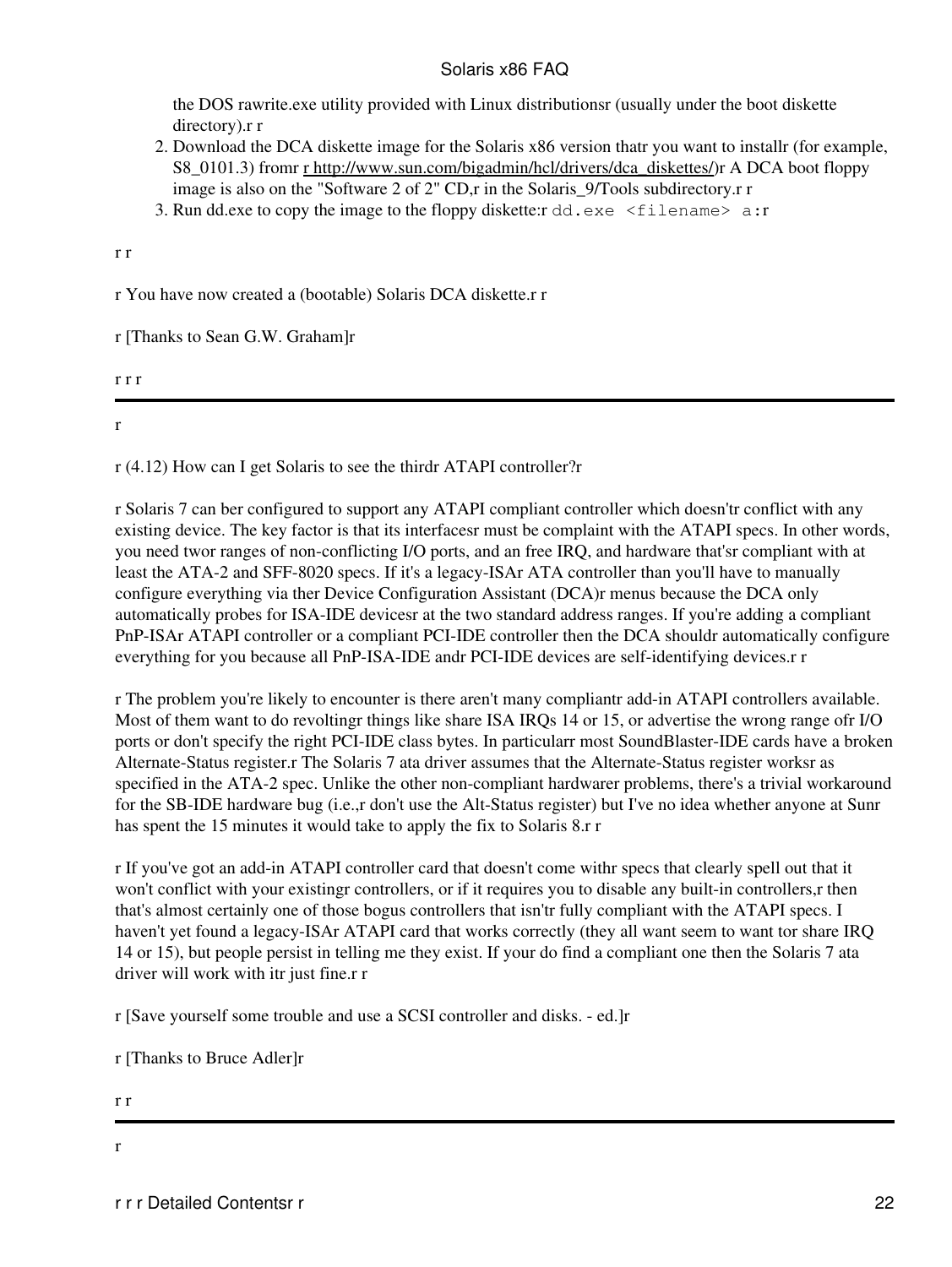## r (4.13) Are Ultra DMA (UDMA) drives supported?r

r Solaris 7 or later recognizes UDMA drives in native mode.r They are not supported in Solaris 2.6 or older, although they arer recognized in its compatibility mode as regular ATAPI drives.r

r During installation, you may want to disable UDMA mode if your installr hangs during recognition of hard drivesr (which occurs shortly after the Solaris copyright line is displayed).r

r For Solaris 8, DMA is disabled for ATAPI devices,r as it caused installs to fail for several BIOSes.r For Solaris 10, it is enabled, at least for me.r It can be enabled with the "ata-dma-enabled" property from ther GRUB menu (-B ata-dma-enabled=1)r See the question on "How can I improve disk and graphic performance?"r for details.r

r [Thanks to Christopher Arnold and Steve]r

r r

<span id="page-24-0"></span>r

r (4.14) Are Universal Serial Bus (USB) devices supported?r

r Solaris 8 supports USB, including Plug and Play.r However, not all devices attached to USB are supported.r The HCL lists supported devices (see the answer about the HCL, above).r r

r Also, there are three different types of USB host controllers, and Solarisr x86 (8 or 9) supports only one:r

r

- USB 1.1 UHCI is supported by Solaris x86.r
- USB 1.1 OHCI is supported by Solaris x86r only with the newer USBA 1.0 frameworkr (which supports USB 2.0 EHCI devices).r
- USB 2.0 EHCI is supported by Solaris 10.r It requires patches for Solaris 8 or 9.r On Solaris 9 x86, use Update 7 or later and install patch 115554-17.r On Solaris 8 x86, use HW 05/03 or later and install patch 109897-20.r EHCI with UHCI compatibility will also work.r
- Avoid placing both USB 1.x and USB 2.0 devices on the same USB 2.0 hub.r They may not work for some configurations.r

#### r r

r Run the command "prtconf -pv | grep 000c03".r If there's no output from that command, your machine dosn't have USB :-(.r If there's a "class-code: 000c0300" line, you have UHCI USB and itr should be possible to use USB devices under Solaris x86.r If there's a "class-code: 000c0310" line you have an OHCI USBr controller, which is not supported with Solaris x86.r And "class-code: 000c0320" is an EHCI (USB 2.0) controller.r r r

r So, if your USB controller is UHCI, your USB keyboard/mouse shouldr be detected and should be usable as USB devices under Solaris x/9 x86.r If your system has an OHCI USB controller, you cannot use USB underr Solaris x86. Your only option is to enable "USB legacy support" forr the keyboard and mouse in the system's BIOS, and the BIOS will emulater a PS/2 keyboard and PS/2 mouse from the USB peripherals. In this case, r in kdmconfig, you have to tell the system to use the (emulated) PS/2 mouse;r the USB mouse pointer entry won't work!r r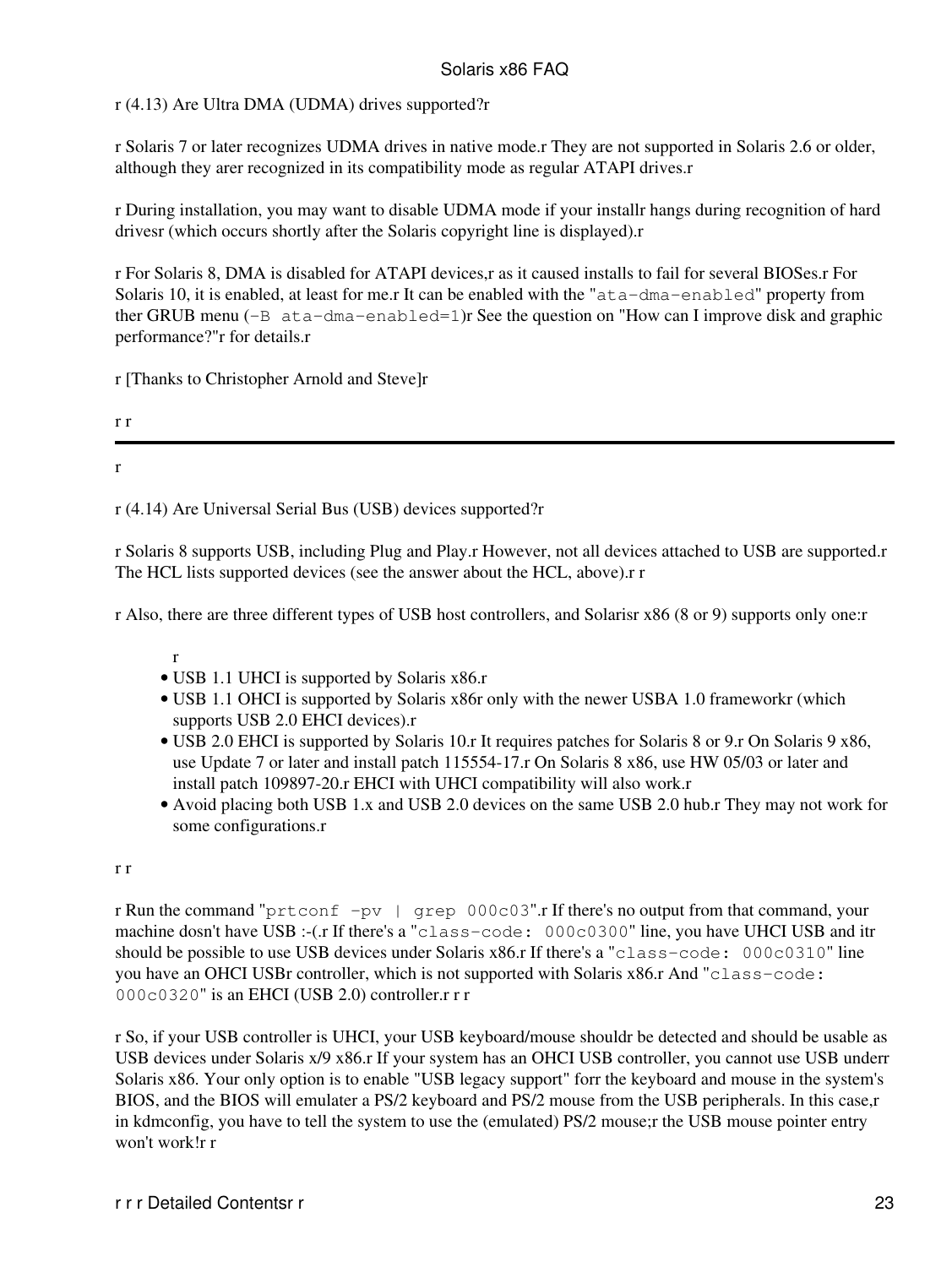r USB memory drives will appear as /dev/rdsk/c1t?d?r If formatted as DOS, mount as type pcfs. For example,r mount -F pcfs /dev/dsk/clt0d0 /mntr r

r Drivers for some USB devices are available from Philip Brown atr [r](http://www.bolthole.com/solaris/drivers/) <http://www.bolthole.com/solaris/drivers/>r For information on Solaris USB support, see Sun's USB FAQr and whitepaper atr [r http://www.sun.com/io\\_technologies/USB-Faq.html](http://www.sun.com/io_technologies/USB-Faq.html)r The FAQ has up-to-date information on USB 2 devices.r r

<span id="page-25-0"></span>r

r (4.15) Is the scroll wheel on the mouser supported?r

r Yes, with Solaris 9 or 10.r It is autodetected and enabled by default.r

r If you use Xorg instead of Xsun graphics drivers, make sure you enabler it when running xorgconfig.r Or you can edit the Mouse section in file  $/etc/X11/xorg.com$  fr Change "PS/2" to "IMPS/2" and add to it:r

r Option "ZAxisMapping" "4 5"r r

r XSun, XFree86/Xorg, and Xi Graphics X Windows graphics card server softwarer all support wheel mice.r For earlier releases, user [r http://www.tools.de/solaris/ps2wheel/r](http://www.tools.de/solaris/ps2wheel/) for PS/2 andr [r](http://www.bolthole.com/solaris/drivers/usb-usbsm.html) <http://www.bolthole.com/solaris/drivers/usb-usbsm.html>r for USB mice.r r

r [Thanks to Jürgen Keil, Alan Orndorff, and Alan Coopersmith]r

r r r r

<span id="page-25-1"></span>r

r (4.16)r What's difference between Solaris x86 Server and Solaris x86 Desktop?r

r There is absolutely no difference, other than what you arer licensed to do with it. You get exactly the same software withr the two products.r (This is not the case with Sparc server,r where the server product contains more CDs with some additional software.r If you want something like Solstice AdminSuite,r you have to order it separately.r r

r The Solaris desktop license restricts you from using the system asr "any type of server" (other than print or NIS).r or supporting more than two continuous users.r Read your license for details.r A Server Upgrade License is available.r r

r [Thanks to Andrew Gabriel]r

r r

r

<span id="page-25-2"></span>r (4.17)r Solaris 7 or 8 doesn't recognize all of my large (>40GB) ATAPI.r For example, a 60GB disk shows up as only 28GB.r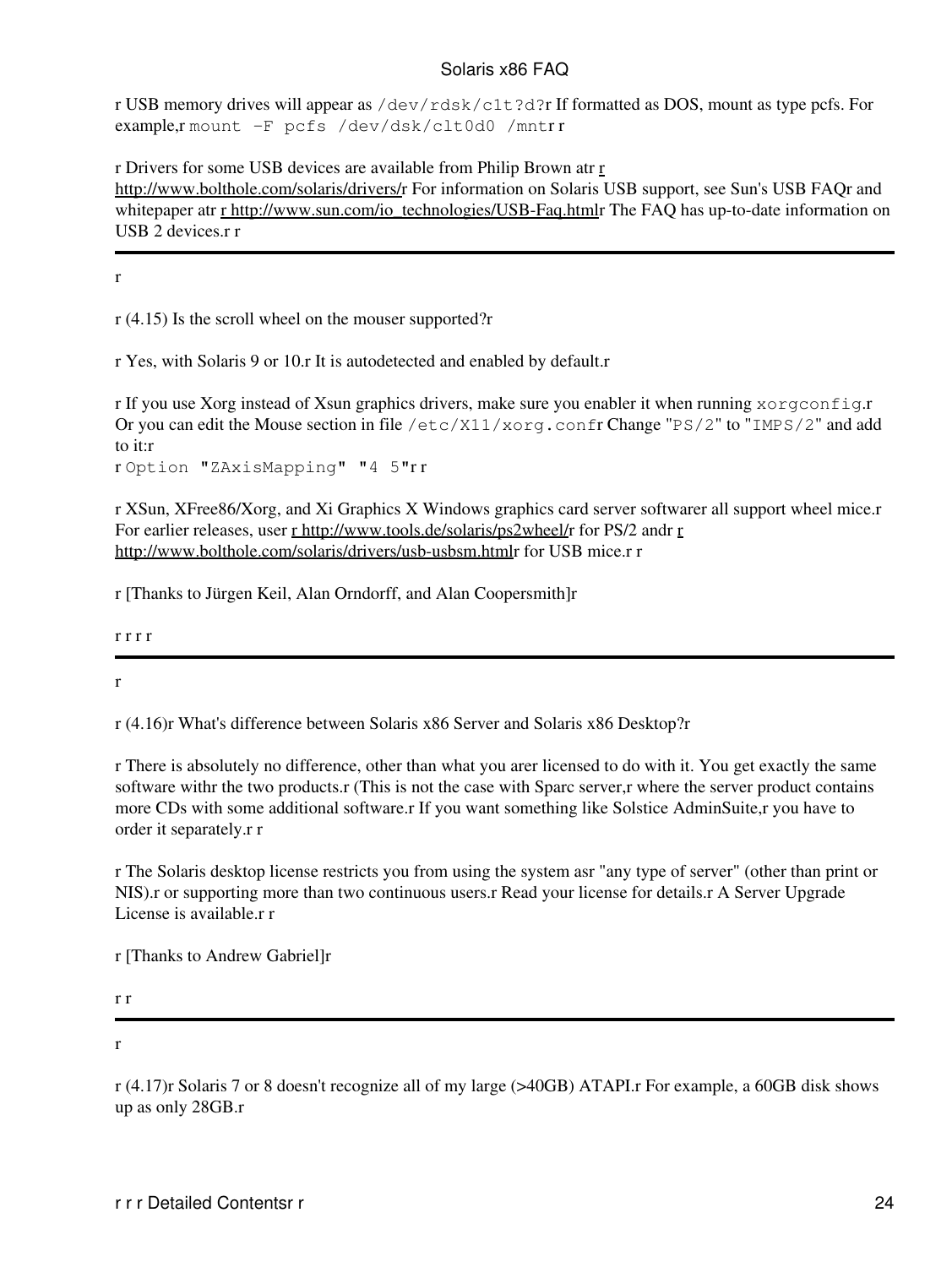r Apply patch 110202-01 fromr [http://SunSolve.Sun.COM/r](http://SunSolve.Sun.COM/) which fixes bug4353406 for Solaris 8.r For Solaris 7, you can modify a patch byr creating a directory called SOL\_27 and duplicate the files andr directories contained in SOL\_28.r r

r [Thanks to EB]r r

r

<span id="page-26-0"></span>r

r r (4.18)r Is Solaris x86 64-bit aware?r

r Yes. Solaris 10 is 64-bit processor aware.r You can run 32- or 64-bit binaries on a 64-bit kernelr (but drivers must be 64-bit).r Supported CPUs are AMDs Opteron and Athlon 64.r Use the isainfor command to display the current kernel's 32-/64-bit capabilities.r To compile 64-bit binaries with GNU gcc,r use "gcc -m64" (or add "-m64" to CFLAGS and CXXFLAGS).r To compile withr Oracle Solaris Studio (Sun Studio)r [http://developers.sun.com/prodtech/cc/r](http://developers.sun.com/prodtech/cc/) use "-m64"r For older versions of Oracle Solaris Studio, use "-xtarget=generic64"r

r r

r Solaris will also support ther new 128-bit ZFS filesystem, which supports 16 million million times ther storage of a 64-bit filesystem. Solaris 10 x86 supports EFI labels as wellr as the new UFS format that allows filesystems over 1 terrabyte.r 128-bit ZFS files are still limited to 64-bit access until 128-bitr processors and Solaris support are available.r

r

r However, if Solaris is installed on a 32-bit processor, these filesystemr features are not available,r due to the underlying Intel chip architecture.r However, Solaris x86 on 32-bit processors still supportr large files up to 1 Terrabyte for 32-bit processors.r In practice, the limit is 860 Gigabytes.r For example:r

```
r
$ ls -l /work/BackUpr
total 13239792r
-rw-r--r-- 1 root other 6775454208 Dec 11 00:47 csdb nfs1.tarr
r
```
r [Thanks to Niklas Zackrisson, Alexander Zinkov, and Merle Ilgenfritz]r r

r

<span id="page-26-1"></span>r

r r (4.19)r What's the difference between partitions and slices?r r

r In the UNIX world, partitions and slices are often usedr interchangeably. In the x86 world, partitions usually refer to fdisk partitions.r To avoid confusion, it's preferable to refer to "partitions" asr "fdisk partitions." (e.g., you can only have fourr primary fdisk partitions in a x86 fdisk table.)r In the Solaris x86 world,r the term "slice" should be used to refer to slices which arer within the Solaris fdisk partition (e.g., "root" (/) and "swap"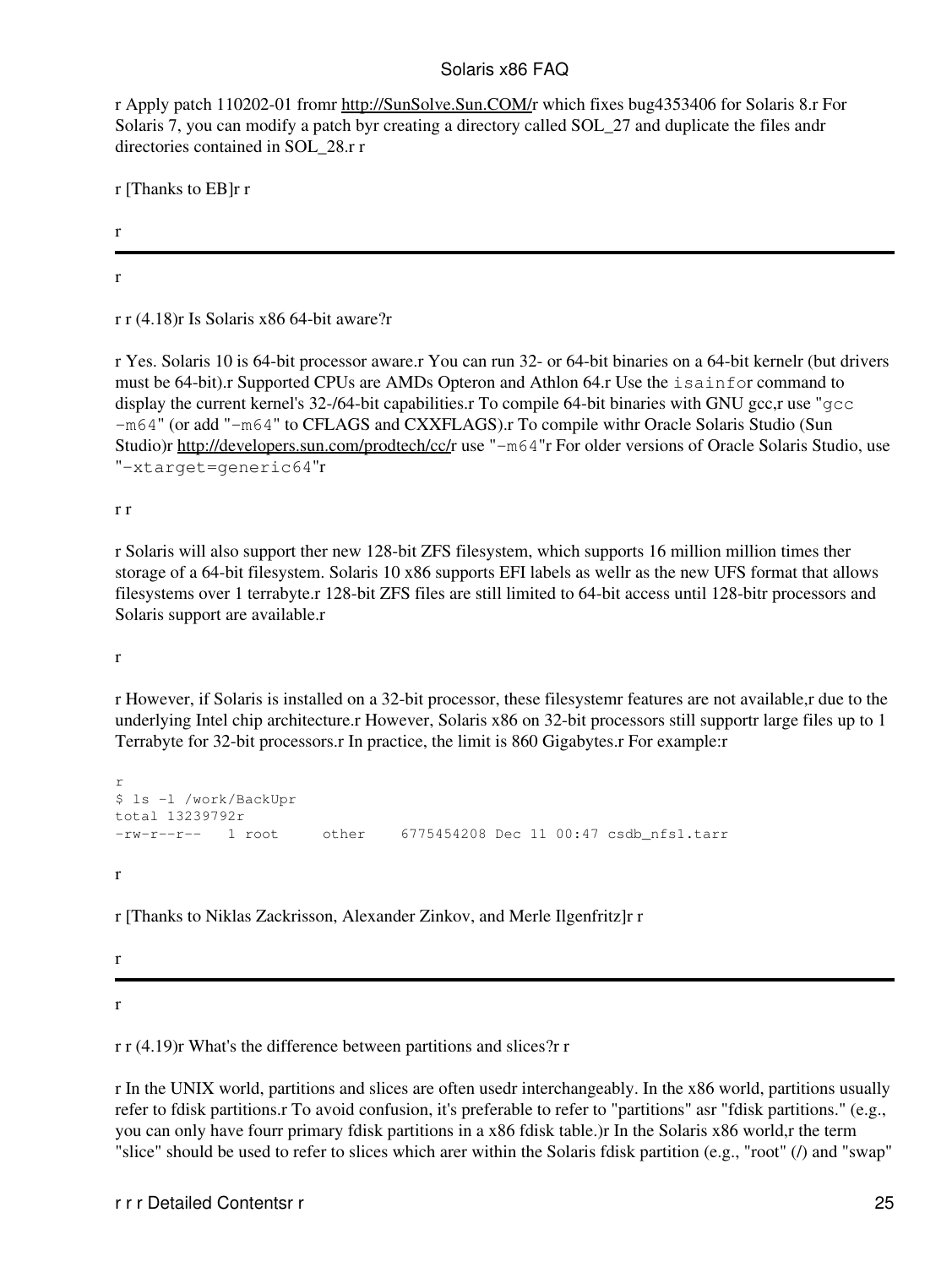slices.)r r

r [Thanks to John Groenveld]r r

r

<span id="page-27-0"></span>r

r r (4.20)r I already used the 4 primary fdisk partition table entries.r Can I create a partition for Solaris within my extended partition?r r

r You can't because Solaris requires a \*primary\* partition tabler entry in the fdisk table and doesn't support placing the Solaris Partitionr within a DOS Extended Partition.r

r [Thanks to Bruce Adler]r r

r r

<span id="page-27-1"></span>r r (4.21)r What are the IRQ assignments?r

r IRQs, Interrupt Request Registers, numbered 0 to 15, handle interrupts fromr various internal and external hardware devices.r Multiple ISA devices can't share a IRQ, but multiple PCI devices can share.r r

r Here's a chart:r

r r

- r
- $\bullet$  IRQ 0 $*$  System Timerr
- $\bullet$  IRQ 1 $*$  Keyboardr
- $\bullet$  IRQ  $2^*$  Programmable Interrupt Controller; gateway to IRQs 9 15.r
- IRQ 3 COM2 (ttyb) I/O Base 2F8h (usually a ISA modem)r
- IRQ 4 COM1 (ttya) I/O Base 3F8h (usually a serial mouse)r
- IRQ 5 Usually a secondary printer, NIC, or sound cardr
- IRQ 6 Diskette Controllerr
- IRQ 7 Parallel Printer; sometimes used for a sound cardr
- IRQ 8\* CMOS Real-Time Clockr
- IRQ 9 Sometimes used for a sound or network cardr
- IRO 10-r
- IRQ 11 Sometimes used for PCI Videor
- IRQ 12 PS/2-style Mouser
- $\bullet$  IRQ 13 $\ast$  Math Coprocessor Exceptionr
- IRQ 14 Primary ATAPI Disk controllerr
- IRQ 15 Secondary ATAPI Disk controllerr

r r

r \*IRQs 0, 1, 2, 8, and 13 are not on the bus connectorsr and are not available to I/O adapter cards.r r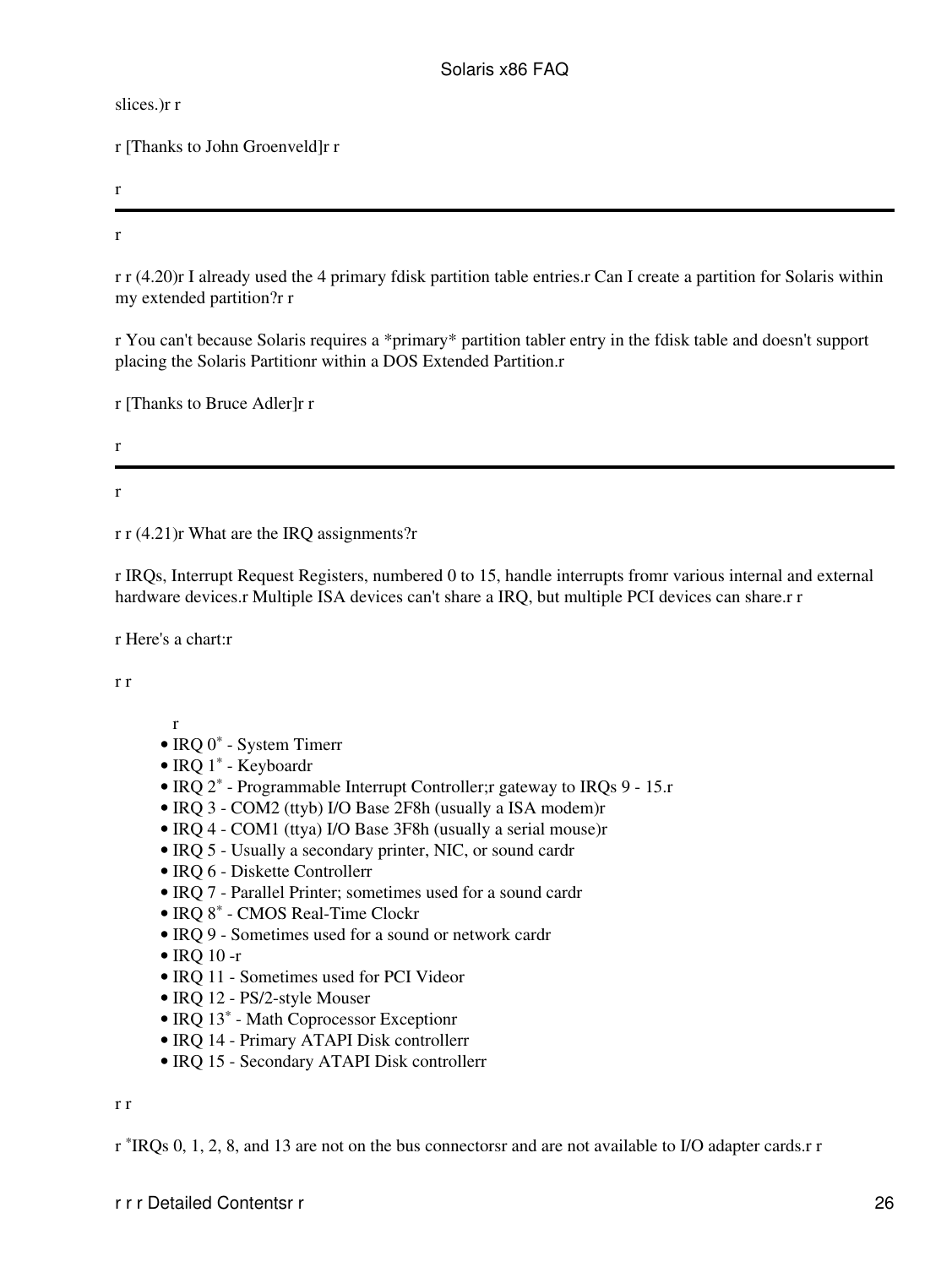r [Thanks to Jorgen Moquist and other sources]r r

r

<span id="page-28-1"></span>r

r r (4.22)r Are Laptops supported for Solaris x86?r r

r No, not anymore.r There's just too many and they tend to have strange hardware.r That being said, many happen to work.r Also, old drivers or desktop drivers sometimes function for laptop hardware.r For a list of known laptops compatible with Solaris x86, seer Philip Brown's "Solaris x86 Laptop List" atr [r](http://www.bolthole.com/solaris/x86-laptops.html) <http://www.bolthole.com/solaris/x86-laptops.html>r r

r Experimental wireless networking support is available with drivers fromr [r](http://www.opensolaris.org/os/community/laptop/wireless/) <http://www.opensolaris.org/os/community/laptop/wireless/>r r

r If you want more than VGA resolution, you can try installing XFree86.r See [section 8 of the faq on X](#page-84-0) [Windows](#page-84-0) for morer information.r r

r Evan Rudderow points out that the simplest way to run Solaris x86 onr laptops is to run it under VMWare.r r

r If it's only Solaris you need on a laptop,r and you don't mind coughing up \$\$\$\$, you can get SPARC laptops fromr [r http://www.naturetech.com.tw/](http://www.naturetech.com.tw/)r andr [r http://www.tadpolecomputer.com/](http://www.tadpolecomputer.com/)r r

r

r

<span id="page-28-2"></span>r r (4.23)r Is Serial ATA (SATA) supported for Solaris x86?r

r Yes. The following chipsets are supported:r ICH (ICH5, ICH5R, ICH6, ICH6R), SiliconImage (Sil 3112, 3114, 3512), andr nVIDIA (nForce4).r Personally, I have a MCS Athlon 64 motherboard with a nForce4 chipsetr and it works fine.r RAID support, if any, is handled by a Solaris driverr (such as Solaris Volume Manager).r r

r

r

r Copyright © 1997 - 2009 Dan Anderson. All rights reserved.r r [http://sun.drydog.com/faq/r](http://sun.drydog.com/faq/) r

r

r

<span id="page-28-3"></span><span id="page-28-0"></span>r r r r r r r r r r r r

<span id="page-28-4"></span>r (5.0) INSTALLATIONr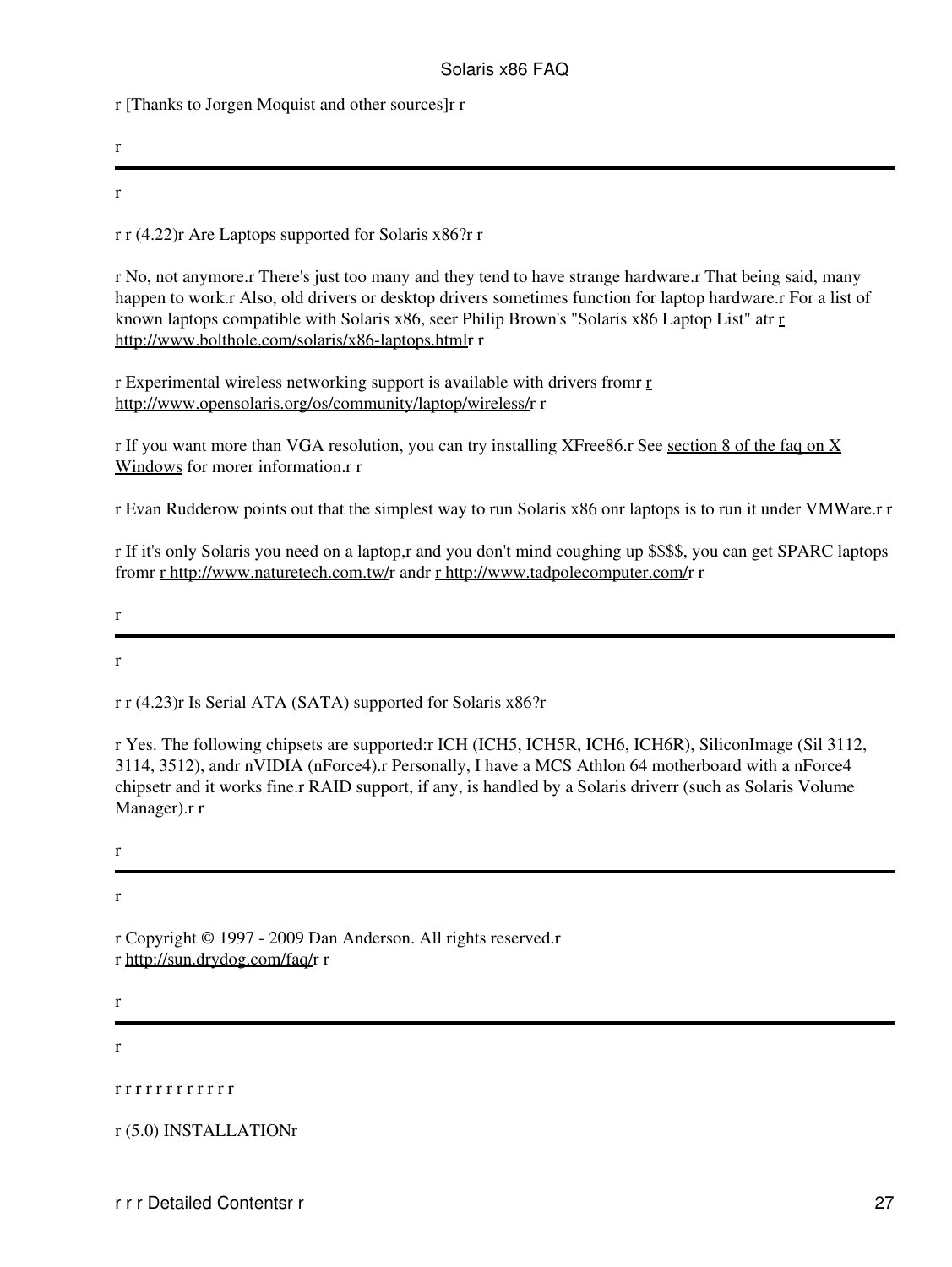r (5.1) How long does the install take?r

r It depends on the CD-ROM and hard disk speed. On a 300 MHz Pentium withr a multispeed SCSI CDROM, from the time "Initial Install" starts, itr only takes about a half hour. Add another half hour for initial probesr and configuration menus. Add a lot more if you have problems, of course.r Upgrades take about 3 hours or more. This is because the system mustr determine what critical configuration data must be saved and replace itr on a "per-package basis".r

r I'm the impatient type and given up totally on system upgrades. Now Ir have a separate disk drive which I use for initial installs because itr goes so much faster. With the typical SCSI drives costing in the \$200r range it just isn't worth it anymore to do upgrades. But this is myr opinion so take it for what it is worth. I just save the /etc, /opt,r /local, and /export/home directories and selectively restore ratherr than upgrade.r

r Below is typically what I save before doing an initial upgrade. Don'tr take this for the ultimate system definition of what you should save,r but it works for my system. Your system may be designed very differently.r The first thing I do is mount the filesystem that has a home directoryr with the below critical files and copy them to the appropriater directories. I'm sure it could be automated but. . . What ther advantage of this process is that I can do an initial install in aboutr an hour. My home directories are always on another disk partition.r

r

| r             |                                                         |
|---------------|---------------------------------------------------------|
| Install Notes | My own release notesr                                   |
| defaultroute  | If you have one for routing to a DNS server.r           |
| df            | Save the output of df to keep an idea of my disk usager |
| dfstab        | /etc/dfs/dfstab for shared file systemsr                |
| passwd        | /etc/passwd filer                                       |
| shadow        | /etc/shadow filer                                       |
| vfstab        | /etc/vfstab filesystemsr                                |
|               |                                                         |

r

r [Modified from Bob Palowoda's Solaris 2.4 x86 FAQ]r

r

<span id="page-29-0"></span>r

r (5.2) My ATAPI CD-ROM or DVDr isn't recognized during install ofr Solaris and it's not in the HCL. What can I do?r

r This used to occur with older versions of Solaris (2.5.1).r The workarounds were to connect the CD-ROM to the primary ATAPIr (not secondary and not the sound card),r to disable DMA for the CD-ROM,r or to use a SCSI CD-ROM.r

r [Thanks to L. E. "MadHat" Heath and others]r

r r

<span id="page-29-1"></span>r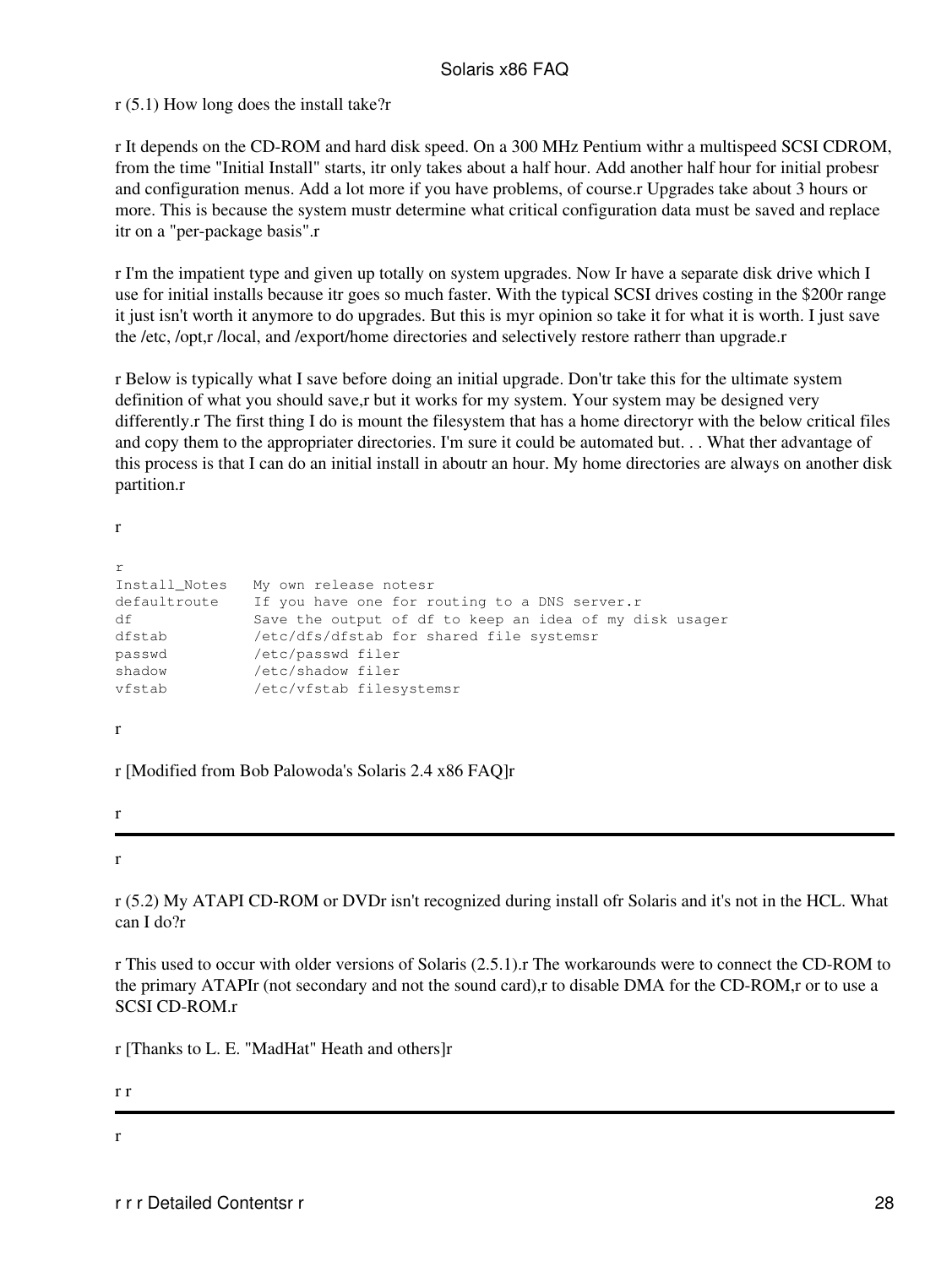r (5.3) What kind of problems might I encounter installingr my SCSI system?r

r Typical problems with SCSI drives are termination and SCSI IDs. You'llr have flakey behavior if there's no termination resistor on ther drive at the end of a SCSI "chain". Worse are double termination resistors.r Some people mistakenly leave a resistor jumper on a drive when it's not atr the end of a SCSI "chain." This also makes the system flakey.r Carefully read your SCSI adapter manual on termination if you're unsurer about it. A SCSI drive can run for hours with no problems--then boom, your get a panic. Always check cabling, pins, and connections and use ther \*shortest\* cable possible. The first thing I do when I have a problemr with a SCSI device is to reseat the SCSI cablesr (with the machine powered off).r

r With SCSI IDs, a common problem is that the IDs on the drive, usually set withr dip switches or a button, don't match the settings with your softwarer (Solaris) or it's a duplicate ID. Check the IDs carefully when addingr or upgrading SCSI devices. The boot drive must be ID 0.r

r Other more obscure problems are setting the BIOS address space for the diskr controller the same as the network card address space, and the PCI videor card address conflicting with PCI SCSI disk controller BIOS address space.r SCSI ISA adapter support has been removed in Solaris 8--use PCI.r

r [Adapted from Bob Palowoda's Solaris 2.4 x86 FAQ]r r

r

<span id="page-30-0"></span>r

r (5.4) What do I do when the install hangs/panics?r

r One of the most common problems with some mother boards is handling DMAr during the install. Usually, that's the case if you get a hang rightr around configuring /dev/devices. Try turning off the caching--externalr and internal. Slow the system speed down if it allows you to do this inr the BIOS or through the front panel switch. Leave these settings ONLYr for the install: kick it back up after the install.r r

r Warning:r If you already have a OS installed on your hard driver (and that's most of you), the Webstart "Installation" disk will most likelyr *not*r work.r Use type 4, "Solaris Interactive Text (Console session)," for Solaris 10r and the "Software 1 of 2" CD for Solaris 8 or 9.r r r

r If you still have problems,r you can run Solaris boot in debug mode to help isolate the problem.r When asked to make a selection, 1 - 4, type instead "b -kv" (without the quotes)r r

r Another common problem is support for new devices. Use the latest driverr update boot and distribution diskettes, especially with newly-supportedr hardware. Carefully check the HCL to verify your cards are listed. Tryr removing/replacing suspected troublesome cards to isolate the problem.r r

r Sun gives these tips for handling hardware incompatibilities duringr installation (see <http://access1.Sun.COM/cgi-bin/rinfo2html?115502.faq>):r

r ". . . Disable external cache, . disable synchronous negotiationr on the CD ROM, and disable ROM BIOS shadowing. These may ber re-enabled after installation. Also, if using an un-supportedr or clone motherboard, slowing the system clock or changing fromr a doubleclocked processor to a single-clocked one may help.r Say, for example, a 486DX-50 as opposed to a 486-250 or 486-66."r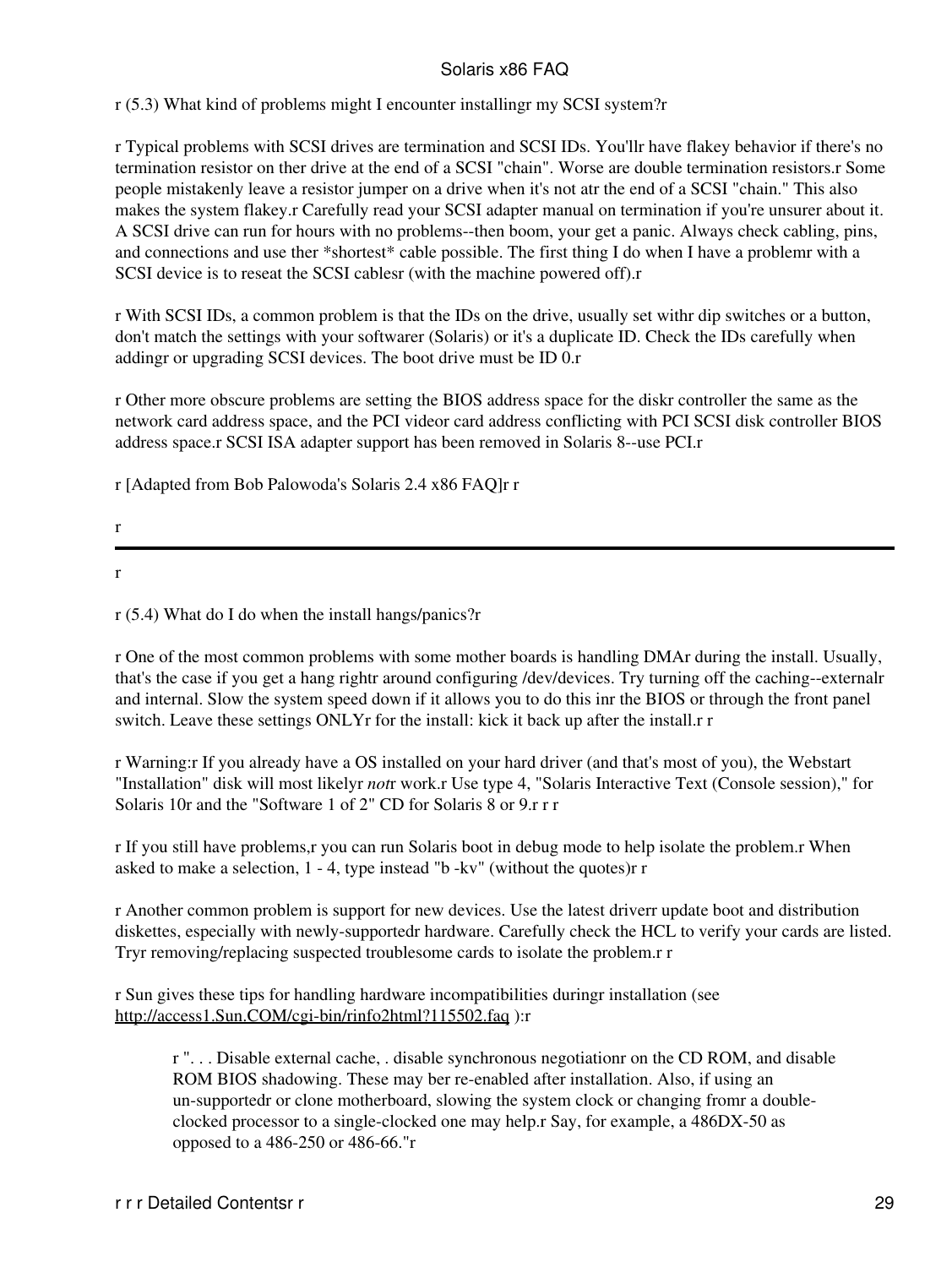r I would also add (temporary) disabling of these BIOS settings to this list:r video cache, BIOS virus detection (boot block writes),r UDMA mode, and, most importantly,r "OS supports PnP" (Plug and Play).r Disabling these settings may not be required for your hardware and BIOS,r but it has helped for some hardware setups.r Remember to reenable these after you installed Solaris.r

r Here's a checklist of typical causes of hangs during installation:r

r

- Incompatible CD-ROM drives (or mounting on the secondary ATAPI).r
- Incompatible SCSI controller (avoid the clones and cheap cards).r
- Incompatible Motherboard (try changing motherboard settings).r

r r

r "Appendix A Troubleshooting" in the *Solaris Installation Guide: Custom JumpStart and Advanced Installations*r has more tips and extensive documentation on severalr installation error messages.r These errors can occur with any installation, despite the title.r The appendix was based on problems discovered from actual support callsr and is very helpful.r [http://docs.sun.com/r](http://docs.sun.com/) r

r [Thanks to Bob Palowoda and Jürgen Keil]r r

r

<span id="page-31-0"></span>r

r (5.5) I'm trying to install Solaris/x86 on my ATAPIr drive. However, ther installation program says the root partition must end within ther first 1023 cylinders of the disk. What can I do?r

r The root filesystem must be below 1024 cylinders of your diskr The number of cylinders has nothing to do with the size of the disk.r So it is possible to have 1.5GB partitions below 1024 cylinders on somer disks (with more MB per cylinder) and not on others.r Newer BIOSes support LBA, Logical Block Addressing. The BIOS may have tor be edited on bootup to enable the LBA option. This bumps the HD limitr to 8GB. With LBA, Solaris/x86 and other operating systems can be placedr anywhere you want.r For older BIOSes, the 1024 cylinder limit translates tor the first 512 MB on ATAPI.r

r Be sure that the root and the boot slice of the Solaris partition arer within the 1024 cylinder boundary using the BIOS geometry reported forr your disk and you should be fine. That is the cause of the "slicer extends beyond end of disk" message -- exceeding 1024 cylinders.r

r If you're having problems, simply make the rootr filesystem smaller and create an additional /usr filesystem (and, e. g.,r /var, /opt, . . .). For reliability, the root filesystem should be smallr (say 64 MB) with large filesystems mounted on it.r

r I have seen problems with fdisk as well. In those cases I used a diskr editor to adjust the partition so it started and ended on cylinderr boundaries. This seems to happen when Solaris uses the actual geometry ofr a disk, as seen by Solaris at runtime, vs. the geometry reported by ar controller to allow DOS to think it has no more than 1024 cylinders.r Partition Magic reported problems with that partition when I tried it onr systems with Solaris partitions that weren't aligned with the other partitionsr correctly.r

r Update:r Solaris 8 has removed this size restriction for ATAPI drives.r One must reinstall Solaris, not upgrade, to take advantage of this.r SCSI drives have never had the partition size restriction,r although the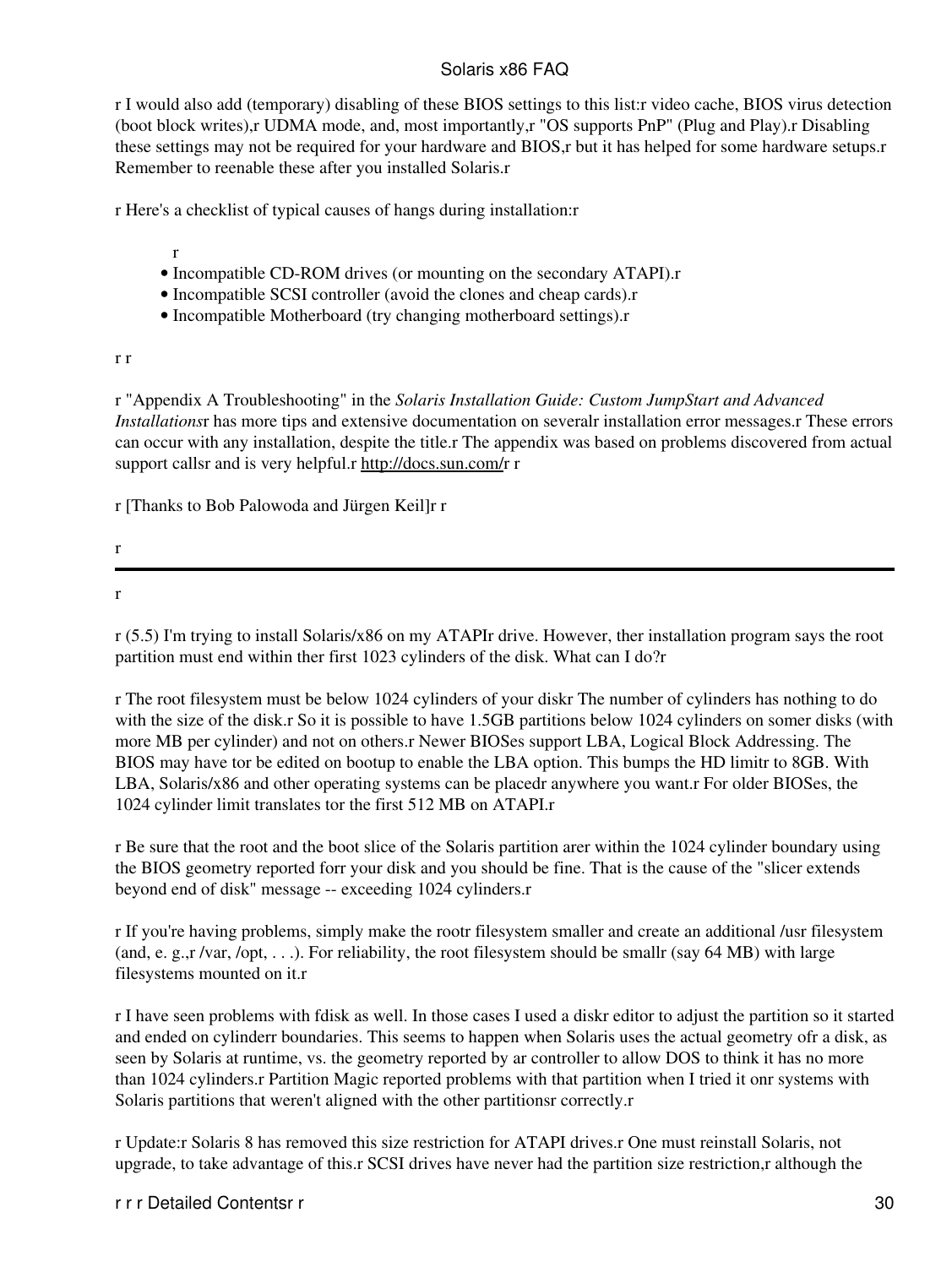boot code in the root / filesystem had to be under ther 1024 cylinder limit.r

r [Thanks to Ronald Kuehn and Mike Riley]r

r

<span id="page-32-0"></span>r (5.6) Does Solaris x86 prefer to have the motherboard BIOSr set to NORMAL or LBA for ATAPI disks?r

r In theory, both work. Leave it up to the BIOS' auto-detect, just as ther Configuration Guide advises.r

r [Thanks to Randy J. Parker]r

r r

<span id="page-32-1"></span>r

r (5.7) Why does a Solaris install to a disk with valid,r pre-existing fdisk partitions sometimes fail?r

r There is a well known bug that sometimes prevents Solaris fromr installing into an existing partition. Its cause has never beenr identified, or its existence officially acknowledged by filling out ar bug report. It is secretly well known only to Sun's Installationr Support team in Chelmsford, MA., who claim that the workaround isr apparent from the message "slice extends beyond end of disk".r

r I agree that the workaround is simple, but I think some kind of documentr explaining the workaround should be returned by searches of sunsolve.sun.com.r Better yet, the error message could actually describe ther error! Or, how about identifying and fixing the bug so it never happens to begin with?r

r For those of you too "stupid" :-) to read the error message, I'll decode it:r

```
r
slice = "disk"r
extends = "is full of fdisk partitions"r
beyond = "before" rend = "installation."r
of = "Please"disk = "delete at least one of 'em, and try again"r
r
```
r For example: If a disk has three partitions with the following:r 1) FAT,r 2) no filesystem yet,r 3) NTFS, the installation might failr in some poorly understood cases, with the misleading error message.r

r The workaround is to delete the unused partition, leaving a "hole"r between the flanking partitions. The install fdisk, Partition Magic, orr any other fdisk will now see only two partitions: FAT and NTFS.r There will obviously be lots of cylinders between the end of the first,r and the beginning of the second. The Solaris install will spot the hole,r and create a partition according to its own mysterious specifications.r Somehow, this new partition is acceptable, even though a seeminglyr identical one created by a different fdisk isn't. Perhaps the bug is inr \*when\* it was created: if previous, sometimes balk. Perhaps NORMAL /r LBA is relevant at this point - - it did make a difference in at leastr one case I tested. Oddly, I have also had cases where the offendingr procedure of creating the partitions before beginning to install Solarisr worked fine.r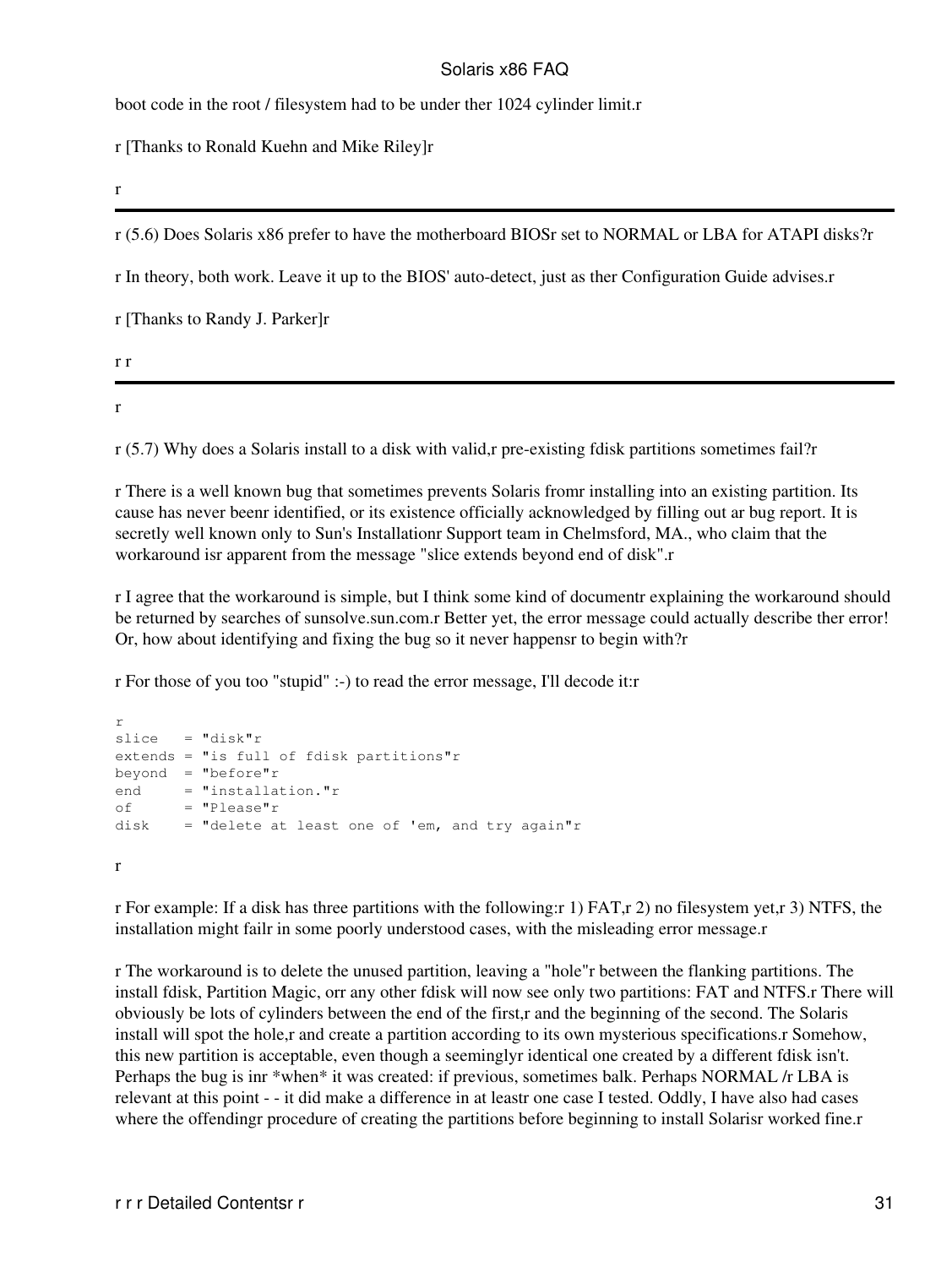r However, I once had a case where the Solaris install created a partitionr that left gaps of a few cylinders before and after. I am wary that itr could err on the other side of the boundary, and damage a flankingr filesystem by encroaching across the pre-existing boundary. The safestr approach when dealing with a squirrelly fdisk is to use the dangerousr one \*first\*. Install Solaris before the other partitions get used, ifr possible. Hopefully the other fdisk-type programs will recognize suchr corruption and allow the encroached-upon partitions to be deleted andr re-created, without hurting the Solaris partition.r

r At any rate, the most-likely-to-succeed procedure is to install into ar hole, or onto an empty disk with no partitions.r

r Thanks to Super-User (asianinter.net), who pointed out cases involvingr modern BIOS' auto-detecting ATAPI disks as NORMAL. Alan Thomas prefersr always to set disks to NORMAL, and once had trouble with a disk that wasr set to LBA.r

r [Thanks to Randy J. Parker]r

r r

<span id="page-33-0"></span>r

r (5.8) How do I add a 8 GB or greater ATAPI drive tor Solaris 7 or earlier?r

r Solaris 8 has support for large ATAPI drives built-in.r For SCSI drives, there's no such restriction.r However, if you haver Solaris 7 or earlier, there's an 8 GB restriction on large hard drives, r even in LBA mode.r There is a workaround for this limit however, by following these instructions:r

r To add a drive for Solaris 7, you need a BIOS that supportsr drives greater than 8.4GB in LBA mode.r Check with the computer manufacturer. BIOS upgrades may also be available ifr your system currently does not support large drives.r r

r You also need to find out ther total number of sectors available on the drive.r Solaris 7 or earlier cannot read the extended information on the drive,r so the information will need to be obtained from the manufacturer.r If the manufacturer only provides the total number of bytes, thenr divide that number by 512 to obtain the total number of sectors.r NOTE: Ignore the  $16383x16x63$  (or whatever) listed on the drive --r this equates to an 8.4GB drive and is not applicable to large drives.r r

r To configure the drive:r

r

- 1. Set the drive mode to LBA in the BIOS setup.r r
- Boot Solaris.r 2.

r WARNING! Continuing will destroy any partitions that are on this drive.r r

- 3. Create a disk geometry file for Solaris.r
	- r WARNING! EXCEEDING 16383 CYLINDERS WILL LOCK-UP YOUR DISK DRIVE.r

r Our formula:  $x * y * z = s$ .r Where x is the number of cylindersr (x cannot exceed  $(2^{*} * 14) - 1 =$ 16383),r y is the number of heads,r z is the number of sectors per track,r and s is the total number of sectors available on the drive.r By setting  $y = 1$ , we get the following:r  $r x * 1 * z = s$ , or  $x * z = s$ . By further setting  $x = 16383$ , we get:  $16383 * z = s$ .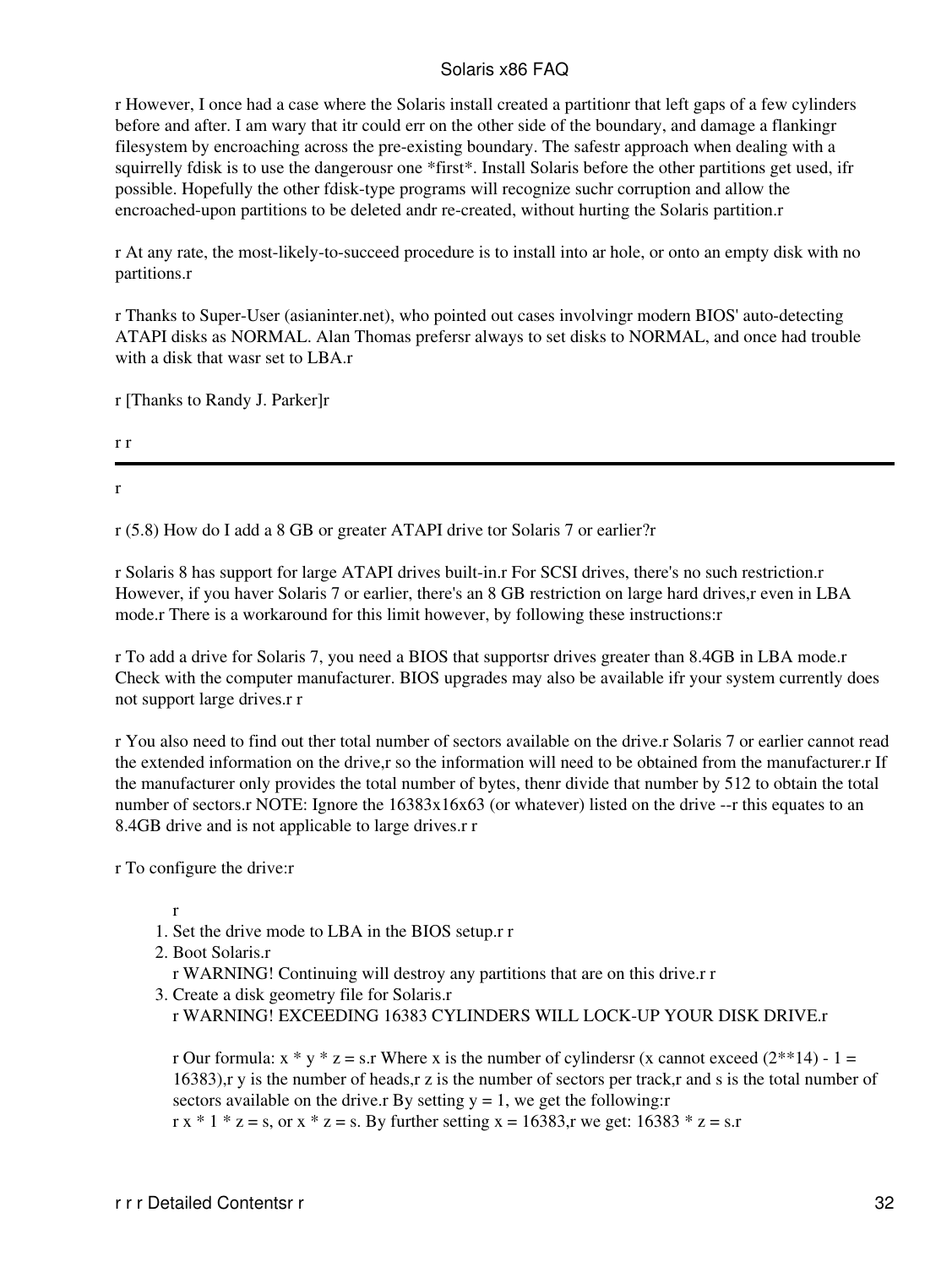r Solve for z (number of sectors per track):  $z = s / 16383$ .r For example:r

r Western Digital AC 418000 (18.2GB) - Total sectors = 35,239,680.r 35,239,680 / 16383 = 2150.99  $= 2150r$ 

r NOTE: All results must be rounded down. Solaris reserves threer cylinders, so making x smaller would end up wasting space.r

r Create a file called "geometry" like the followingr (using our example above) where NSECT is the value solved for z (2150):r r

```
r
* Label geometry for device /dev/rdsk/c0d0p0r
* PCYL NCYL ACYL BCYL NHEAD NSECT SECSIZr
              2 0 1 2150 512r
```
r r r

4. Run fdisk in Solaris using the new geometry file:r

```
r fdisk -S geometry -I /dev/rdsk/c1d0p0r
```
r Replace "/dev/rdsk/c1d0p0" with your raw disk devicer (The trick is to let fdisk ignore the geometry reported by ther BIOS and use the geometry specified in file "geometry" instead).r r

5. From here on, you can format, partition, and make filesystems onr the drive in the usual manner.r

r r

r For details see the fdisk(1M), prtvtoc(1M), and fmthard(1M) man page.r

r [Thanks to Pete Howell and Jürgen Marenda]r

r r

r

<span id="page-34-0"></span>r (5.9)r How do I install or use the "2 of 2" installation CD?r

r For Solaris 8 or 9,r the "2 of 2" CD has the "man" pages and less frequently installedr packages than the "1 of 2" CD.r The "2 of 2" CD is not bootable.r During installation,r leave the "1 of 2" CD in the tray and switch the BIOS from CD tor HD during reboot. The WebStart progress meter is inaccurate andr can catch you unprepared if you are using auto-rebootr (I recommend to not use the WebStart CD and install with the "1 of 2" CD).r The ASCII progress meter, from the "1 of 2" CD is fine.r After rebooting, if the "1 of 2" CD is in the tray then the systemr will eject it and ask for "2 of 2" CD.r r Otherwise use the trivial manualr installation procedure given in the "Release Notes", the little whiter book that came with the CD's.r Or use /usr/sbin/pkgadd to install individual packages.r r

r Solaris 10 uses a different method.r Use type 4, "Solaris Interactive Text (Console session)."r r

r [Thanks to Paul Karagianis]r r r

<span id="page-34-1"></span>r

r (5.10) How do I install or use the documentation CD?r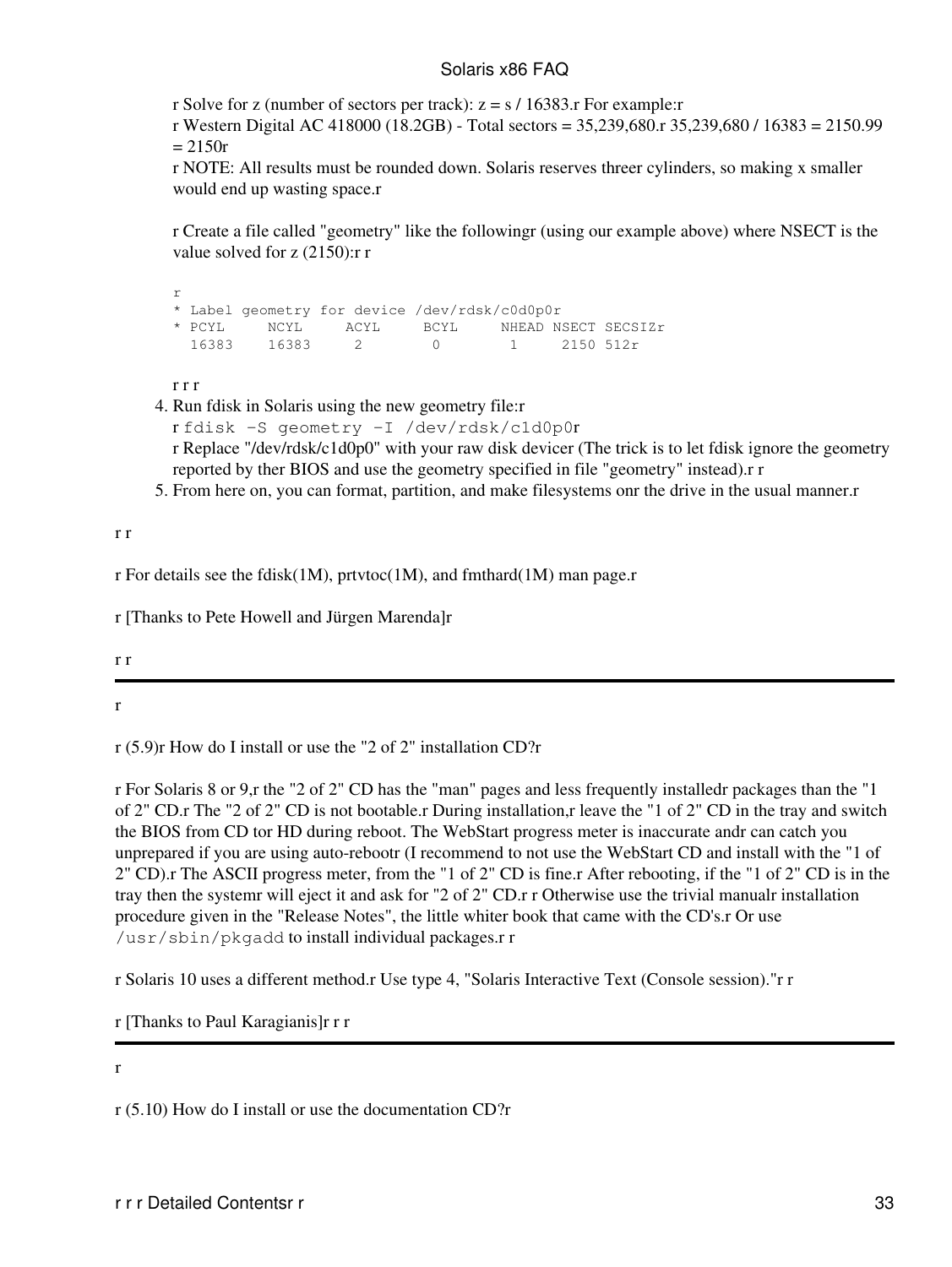r The AnswerBook documentation CD that comes with Solaris is is very useful.r To use it with Solaris 8, you have to run the Answer Book 2 Server cd.r To do this, run the ab2cd script on the CD as root. For example:r cd /cdrom/sol\_8\_doc/; ./ab2cdr Then open your browser and enter the URLr <http://localhost:8888/>r r [Thanks to Daniel Chirillo & Dave Uhring]r

r r r

<span id="page-35-0"></span>r

r (5.11) Help! I get a "No VTOC" or cannot mountr error installing Solaris.r

r "VTOC" is a disk volume table of contents.r That is, it describes Solaris disk slices and, for Solaris x86, residesr at the start of the Solaris fdisk partition.r The VTOC contains information on Solaris slices within ther Solaris fdisk partition.r r

r If you get a message similar to one of these:r "Can't open -- No VTOC" or "can't open - no hsfs VTOC"r you've probably told the install program the wrong location of ther installation CD.r A common error during installation is answering this question wrong:r "Select one of the identified devices to boot the Solaris kernel."r What it's really asking is the location of the Solaris installation CD,r **not** where you're planning on installing Solaris on the hard disk.r r

r Also, make sure to remove the CD before rebooting.r

r For other installation hints, seer [r http://www.execpc.com/~keithp/bdlogsol.htmr](http://www.execpc.com/~keithp/bdlogsol.htm) r r [Thanks to Keith Parkansky]r r

<span id="page-35-1"></span>r

r (5.12)r Help! Install hangs at "Discovering additional network configuration"r

r Solaris 10 appears to be looking for some a Solaris JumpStart server, whichr isn't there.r It appears to "hang" forever if it can't find one.r One possible cause is if there is another NIC present, with the wrongr NIC being used in booting.r The workaround is to remove or disable all NICs except the one being usedr to install (including NICs integrated in the motherboard).r

r Another workaround is tor wait around for the "Accept Initial Configuration" screen.r Before it times out in 30 seconds, select "Edit the Configuration,"r even if you're not making any changes, and save the configuration.r Do **not** "test" the configuration--that may hang.r Run kdmconfig after Solaris is installed to get X working.r The installation may continue.r

r A last workaround is to install using type 4,r "Solaris Interactive Text (Console session)".r This option does not start X, so avoids any X mis-configuration problems.r Use kdmconfig after installation to get X working orr to change configurations.r r r

#### <span id="page-35-2"></span>r

r (5.13)r Can I just buy a Solaris x86 system instead of installing it myself?r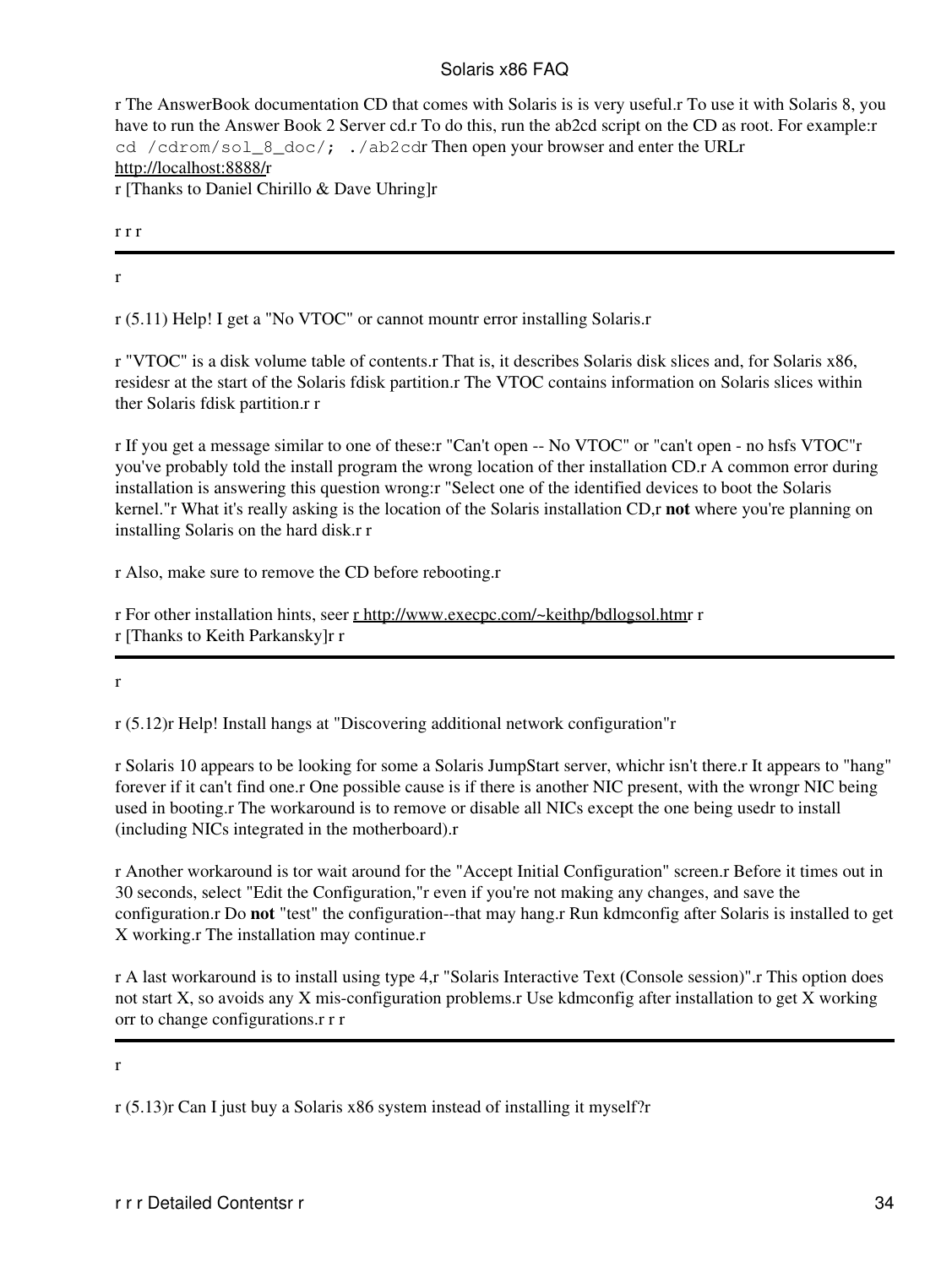r Yes, of course—Sun will gladly sell you hardware.r It will save you time, at the expense of money.r I suggest a Sun Java Workstation with a AMD Opteron 64-bit processorr and Java Desktop System softwarer as an entry-level system.r Currently, it's under \$2000 US.r Server blades are also available.r See <http://store.sun.com/>r for details.r r

r

r (5.14)r What's the difference between a Solaris HW and Update release?r

r A HW release (for example Solaris 10 HW2) only adds support for specific hardware platforms.r They are only fully tested for the new platforms that's being supported.r A Update release (for example Solaris 10 06/06) contains hardware updatesr along with bug fixes and new features.r If you only want recommended and security fixes, use the Recommended and Security Patch cluster (which requires a service contract) or download individual patches (free).r r

r [Thanks to Alan Coopersmith]r r

r

r (5.15)r How can I use GRUB to boot Solaris/x86?r

r Starting with Solaris 10 06/06, Solaris uses GRUB to boot directly.r That means you can have multiple instances of Solaris and other operatingr systems. Note that Linux GRUB cannot yet boot directly to Solaris (although Linux GRUB can chainload to Solaris GRUB).r Also, Solaris GRUB can boot to Solaris or non-Solaris operating systems.r For more info, see ther [r Solaris GRUB FAQr atr](http://www.sun.com/bigadmin/features/articles/grub_boot_faq.html) [http://www.sun.com/bigadmin/features/articles/grub\\_boot\\_faq.htmlr](http://www.sun.com/bigadmin/features/articles/grub_boot_faq.html) r

r Here's an example for GRUB's, a GNU bootloader popular with Linux.r To use, add something like this to file /boot/grub/grub.conf:r r

```
r
# Solaris 10 FCS, or Solaris 9 or earlier:r
title Chainload from Linux to Solarisr
        rootnoverify (hd0,1)r
         makeactiver
         chainloader +1r
```
r r

r With Solaris 10 Update 1, GRUB is integrated int Solaris x86.r Grub is configured during installation or by bootadm.r The following /boot/grub/menu.lst entry can be used withr Solaris GRUB, but not Linux grubr (until it's updated with the new Solaris-specific stuff):r r

```
r
# Solaris 10 U1 or later:r
title Solaris 10U1r
       root (hd0, 2, d)r
         kernel /platform/i86pc/multibootr
         module /platform/i86pc/boot_archiver
```
r r Numbers are relative to zero for GRUB.r That means "hd0, 1" is the first hard disk's second partition.r Use "hd0, 0" for the 1st partition, "hd0, 2" for 3rd, and "hd0, 3" for 4th.r "makeactive" tells GRUB to make the Solaris partition active before booting,r as Solaris won't boot if its partition isn't the active partitionr (don't use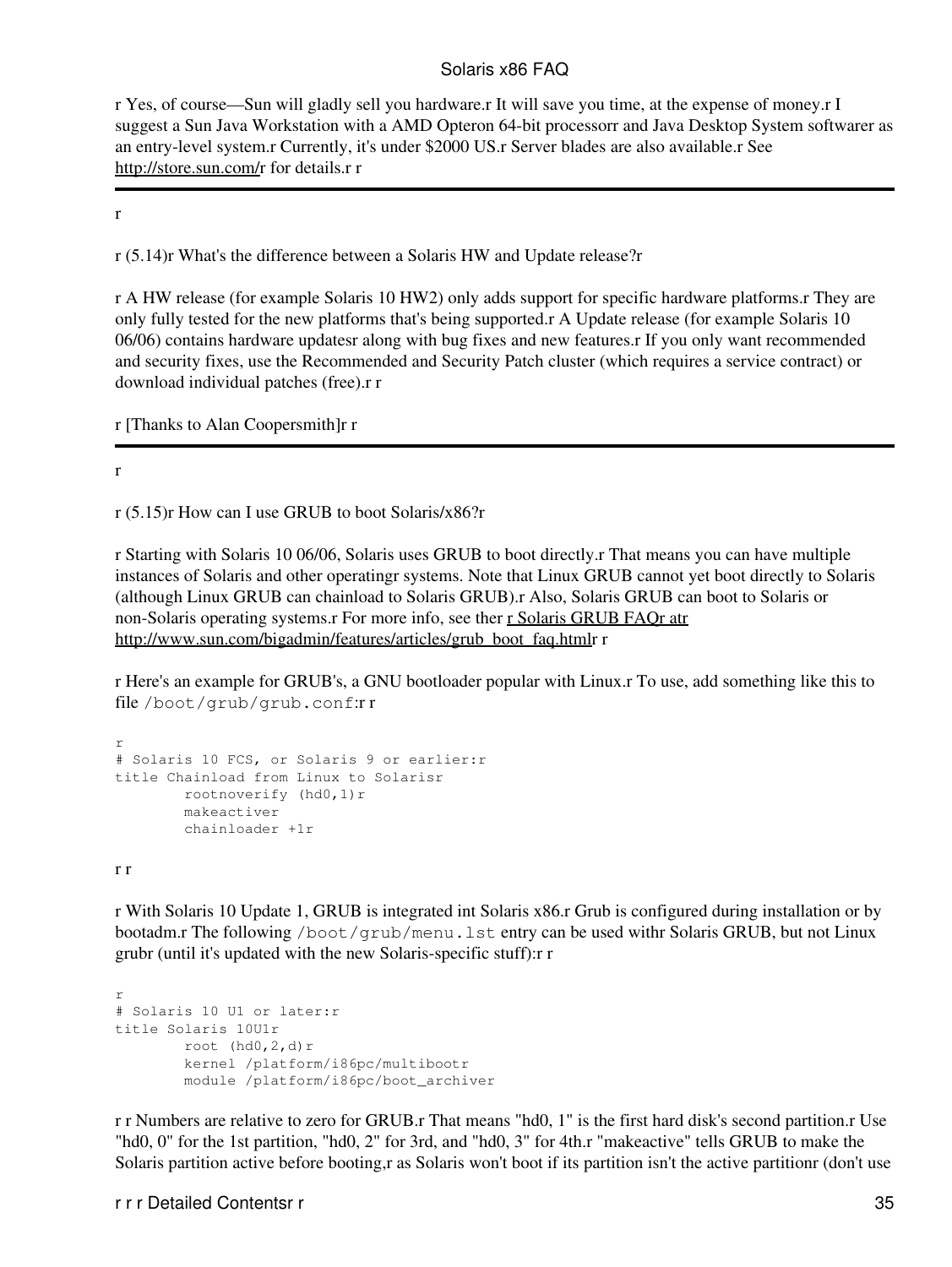"makeactive" with MS Windows, as it will then only boot MS Windows).r

r If the GRUB loader isn't installed or if it's removed after installingr another OS (such as Solaris or MS Windows), run /sbin/grub-installr on your boot disk (e.g., /sbin/grub-install /dev/hda  $\ln r$ 

r [Thanks to Mariusz Zynel and BigAdmin]r

r r

r (5.16)r How can I use GRUB to boot multiple instances of Solaris/x86? \*r r

r First, you can install Solaris on multiple times on a Solaris partition.r Each time, use a different slice.r You can have up to 9 slices,  $0 - 9$  (or a - j). Slice 0 (a) is traditionally used for root, 1 (b) for swap space,r 2 (c) is reserved for the entire Solaris partition,r and 7 (i) is typically for /export/home.r So, that leaves slices 3 (d) - 6 (h), 8 (j), and 9 (k).r After installing Solaris in another slice, add entries similar to the following (depending on the slice(s) you've used).r Change (hd0,0,a) as appropriate: change hd0 to hd1 if this is the second disk, change ",0," to 1-3 if this is the 2nd-4th disk partition, and change "a" to a through i for the Solaris disks slice:r

r r

```
r
title Solaris Slice 0-Ar
        root (hd0, 0, a)r kernel$ /platform/i86pc/kernel/$ISADIR/unixr
         module$ /platform/i86pc/$ISADIR/boot_archiver
r
title Solaris Slice 3-Dr
        root (hd0, 0, d)r
         kernel$ /platform/i86pc/kernel/$ISADIR/unixr
         module$ /platform/i86pc/$ISADIR/boot_archiver
r
title Solaris Slice 4-Er
         root (hd0,0,e)r
         kernel$ /platform/i86pc/kernel/$ISADIR/unixr
         module$ /platform/i86pc/$ISADIR/boot_archiver
```
r r For Solaris 10 (instead of Solaris Nevada or OpenSolaris), use these lines instead of kernel\$ and module\$:r

 kernel /platform/i86pc/multibootr module /platform/i86pc/boot\_archiver

#### r r r

r

r (5.17)r How do I use Live Upgrade? \*r r

r With the lu\* commands. Solaris Live Upgrade (LU) allows one to clone the current "Boot Environment" (BE), which in the most simple case is the root filesystem.r Then with LU, you can upgrade the cloned BE without rebooting. Only after LU is complete do you need to reboot—reducing downtime.r Here's a simple example:r r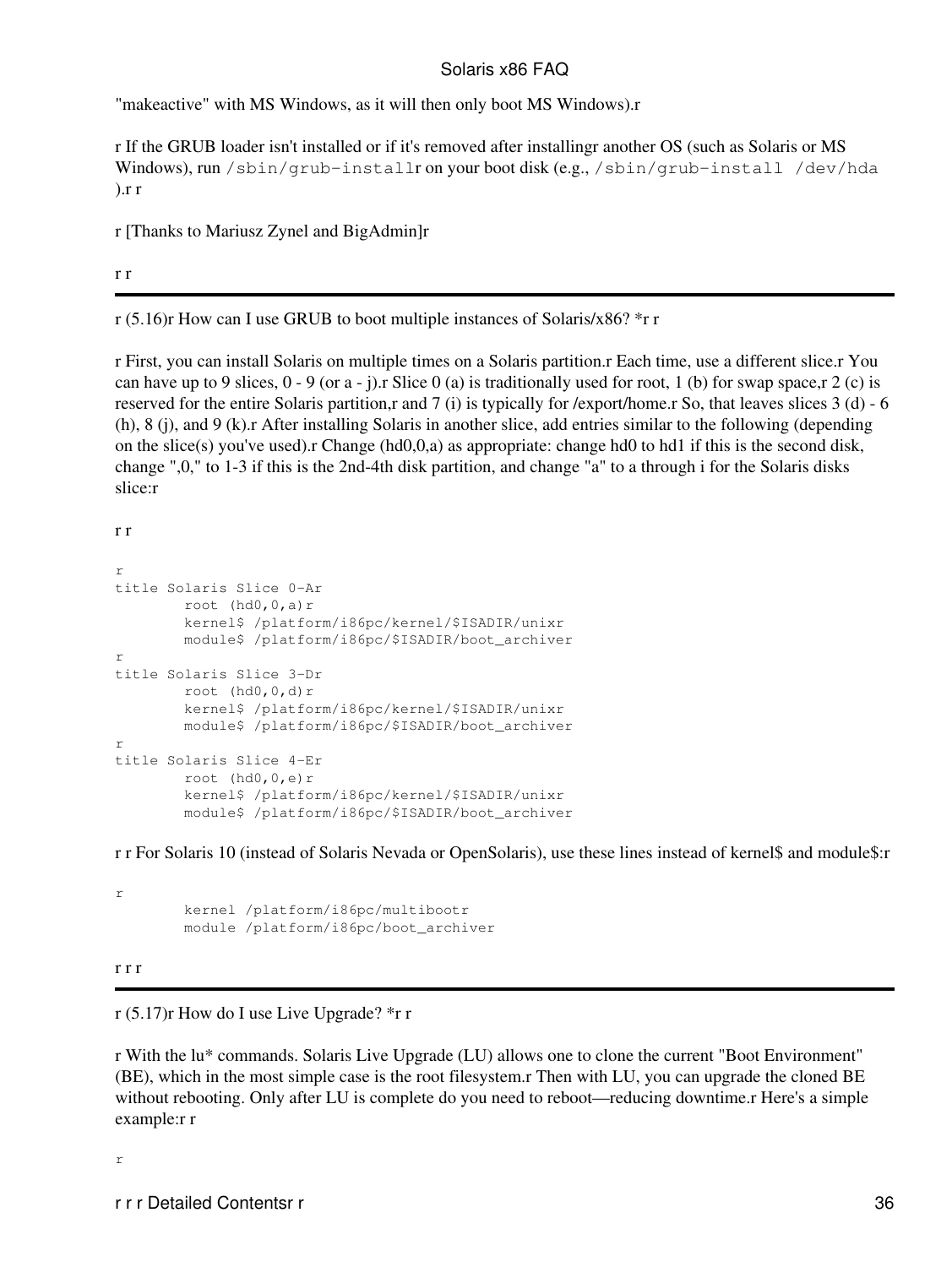```
lucreate -m /:/dev/dsk/c0d0s4:ufs -n second_rootr
lustatusr
luupgrade -u -n second_root -s /media/SOL_11_X86r
lustatusr
luactivate second_rootr
lustatusr
```
r r First lucreate clones the root filesystem (current BE) to another slice on c0d0s4.r Then luupgrade upgrades the BE "second\_root" from a Solaris install DVD.r Then luactivate activates it for the next boot, and lustatus shows the current status of the BEs.r Before running LU, make sure you're up to date on your Solaris patches. See InfoDoc 72099 at r [http://sunsolve.sun.com/r](http://sunsolve.sun.com/) For disaster recovery, copy and print the recovery information printed by the luactivate command and save a copy of the  $/$ boot $/$ grub/menu.lst file.rr r

r For more information, see:r

• r r http://blogs.sun.com/DanX/entry/simple live upgrade example forr Simple LU example (my blog entry)**r** r

r

r

• r [r http://www.sun.com/software/solaris/howtoguides/liveupgradehowto.jspr Solaris Live Upgrade](http://www.sun.com/software/solaris/howtoguides/liveupgradehowto.jsp) [How-To Guider](http://www.sun.com/software/solaris/howtoguides/liveupgradehowto.jsp)

r

- r [r http://www.sun.com/bigadmin/features/articles/live\\_upgrade.htmlr is a BigAdmin article on LU by](http://www.sun.com/bigadmin/features/articles/live_upgrade.html) [Amy Richr](http://www.sun.com/bigadmin/features/articles/live_upgrade.html) r
- r
- $\bullet$  r

rr r

r

r

r Copyright © 1997 - 2009 Dan Anderson. All rights reserved.r r [http://sun.drydog.com/faq/r](http://sun.drydog.com/faq/) r

r

r

#### r r r r r r r r r r r

#### r (6.0) POST-INSTALLATION (CUSTOMIZATION)r

r (6.1) How do I add additional drives?r

r First, you must have Solaris scan for the new drive.r Become root and type: "touch /reconfigure; /usr/sbin/shutdown  $-i6$ "r This rebuilds the /devices/ and /dev/ directories.r r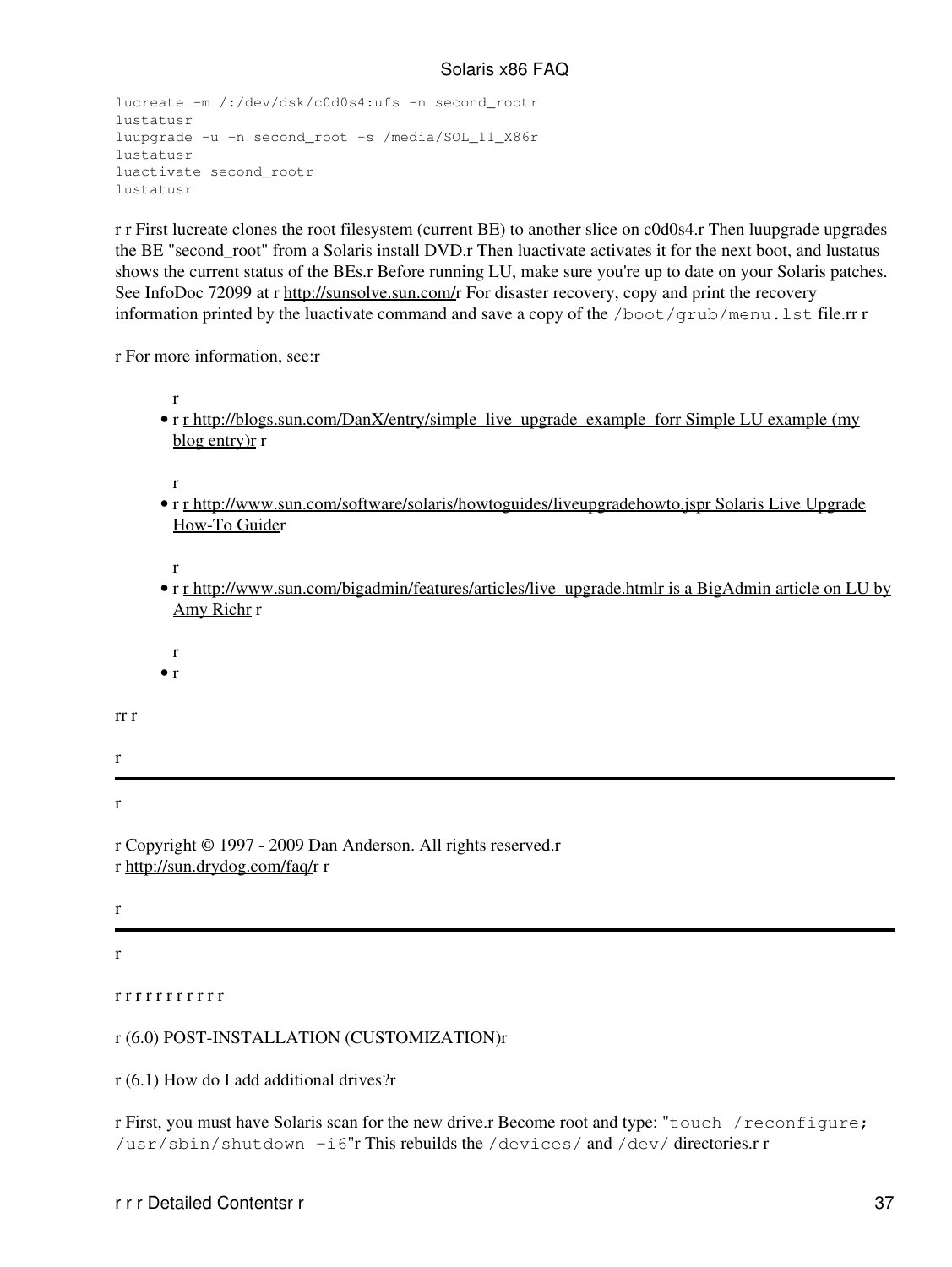r ATAPI and SCSI the drives are already low-level formatted. If you wish tor format a SCSI you can use /usr/sbin/format that comes with Solaris.r A second drive install would use format.r

r To create and use a filesystem:r

r • Select the diskr

- /sbin/fdisk (select the whole disk or partial for format)r
- Write the label with the "label" option partition, check the partitionr arrangementr
- Create a filesystem with /usr/sbin/newfs on the drive.r E.g. "newfs /dev/rdsk/c0t1d0s0"r creates a filesystem on the the whole drive with SCSI ID 1.r
- Create your mount point directory, if it doesn't exist.r For example,  $mkdir -p /localr$
- mount the partition on your favorite mount point directory.r For example,r mount /dev/dsk/c0t1d0s2 /localr mounts slice 2 of disk 0 of SCSI ID 1 of SCSI controller 0r at /local.r
- Add a line to your /etc/vfstab file.r See the vfstab man page for details.r For example:r r /dev/dsk/c0t1d0s2 /dev/rdsk/c0t1d0s2 /local ufs 1 yes -r

r

r [Thanks to Bob Palowoda's FAQ and Sonny Leman]r

r r

r

r (6.2) How do I add or configure users, printers,r serial ports, software, etc.?r

r Use Solaris Management Console (/usr/sadm/lib/smc/bin/smc) from X Windows.r Unfortunately, because of its complexity and dependence on Java,r smc is often broken and can't be accessed.r It's pretty good when it works though.r An alternative are several command line programs in /usr/sbin and /sbin,r such as lpadmin, stty, and useradd.r For "Keyboard Display or Mouse" setup (for the console/monitor) user kdmconfig in single-user mode.r

r r

r (6.3) How do I suppress the banner page on my printer?r

r To disable the banner pages permanently perform one of the following steps:r

r

• /usr/sbin/lpadmin -p QUEUENAME -o banner=neverr

r

r

The new Solaris Express printmgr banner selection has a pulldown menu withr "always", "never", and • "user selectable"r

rr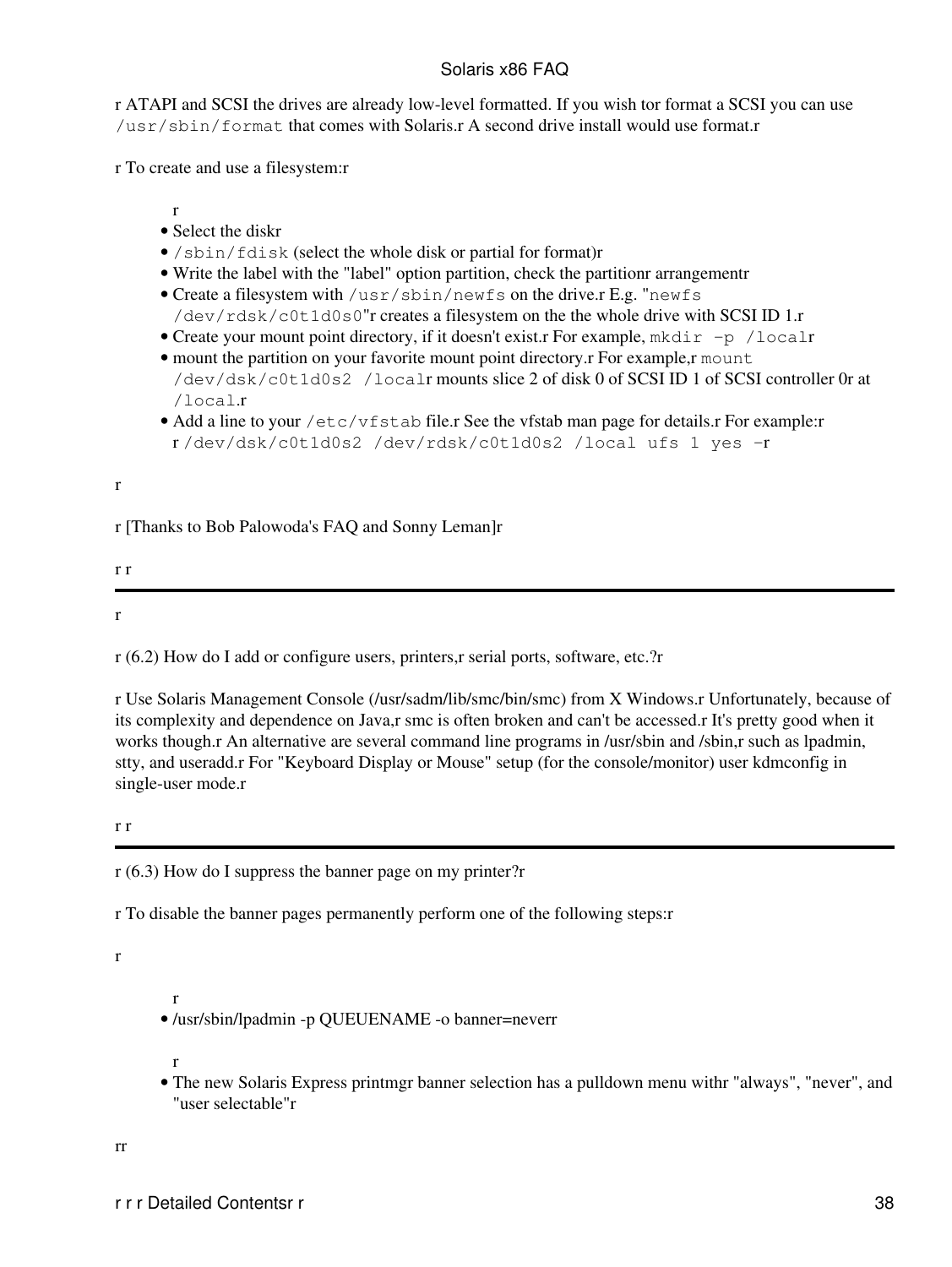r [Thanks to Norm Jacobs]r

r r

r

r (6.4) How do I set up an HP-compatible printer to printr PostScript files?r r

r Solaris 8 has this ability withr Print Manager, /usr/sadm/admin/bin/printmgr,r Note that higher-end HP printers (e.g., LaserJet IV)r support PostScript directly.r Also,r Michael Riley reminds us that EPP and ECP printer modes are unsupported.r r

r Before you do any of this, try printing a plain text filer (such as /etc/motd)r to the printer.r

r r

r John Groenveld provides the following instructions for Solaris 8.r It assumes you have a workingr Ghostscript with a driver for your printer and that it's attached tor /dev/lp1 (/dev/lp0 on some systems).r With Solaris 8, USB printers are assigned logical device namesr /dev/printers/[0..N]r The printer queue in the example below is called " $1 \overline{1}61 \text{ p}$ s"r

r r

```
r
# Test your driver:r
# (gs may be in /usr/csw/bin/gs, /usr/local/bin, or /opt/gnu/bin, dependingr
# on who built the Solaris package)r
/usr/csw/bin/gs -q -dSAFER -dBATCH -dNOPAUSE -sDEVICE=laserjet \r
         -sOutputFile=/dev/lp1 /opt/csw/share/ghostscript/examples/alphabet.psr
r
# Create the printer filter definitionr
# (the "Command:" line is 1 line--it may be broken up below):r
cat > /etc/lp/fd/laserjet.fd <<eofr
Input types: postscriptr
Output types: laserjetr
Printer types: anyr
Printers: anyr
Filter type: fastr
Command: /opt/csw/bin/gs -q -dSAFER -dBATCH -dNOPAUSE -sDEVICE=laserjetr
-sOutputFile=- -r
eofr
r
# Test:r
/usr/ucb/lpr -Plj6l_ps -h /opt/csw/share/ghostscript/examples/alphabet.psr
r
# Add the filter name to the filter table:r
chown lp:lp /etc/lp/fd/laserjet.fdr
chmod 664 /etc/lp/fd/laserjet.fdr
lpfilter -f laserjet -F /etc/lp/fd/laserjet.fdr
r
# Configure the printer to use the LaserJet filter:r
lpadmin -p lj6l_ps -I laserjetr
r
# Stop the data stream to the printer from being modified: r
lpadmin -p lj6l_ps -o stty="-opost"r
r
# Enable the printer to accept jobs:r
```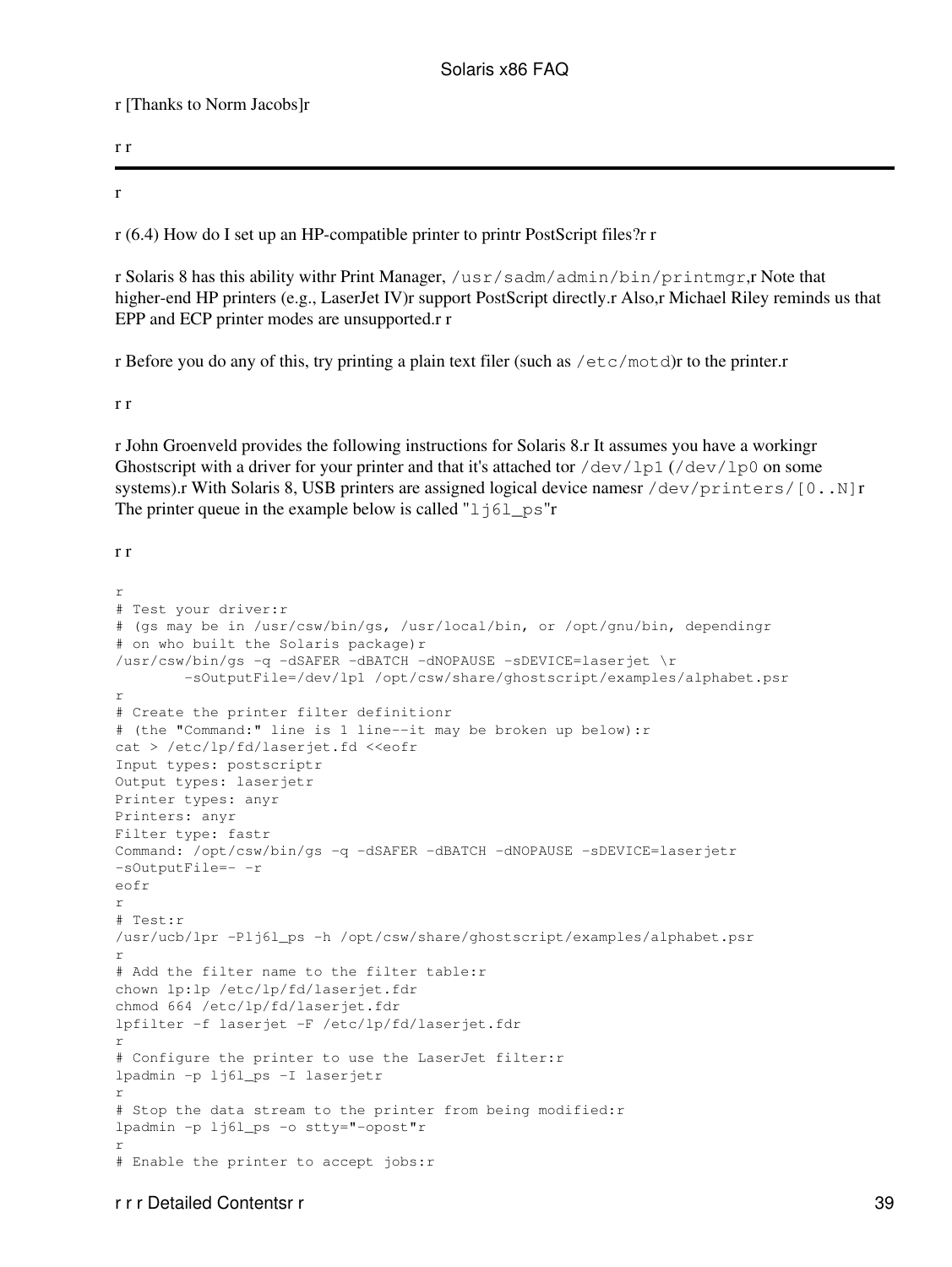```
accept lj6l psr
enable lj6l_psr
r
# Retry (if needed):r
# If something goes wrong (such as using an incorrect command pathr
# in laserjet.fd), try deleting the printer destination and starting overr
# after making your corrections:r
lpadmin -x lj6l_psr
lpadmin -p lj6l_ps -v /dev/lp1 -o nobannerr
```
r r

r After it's working you may want to set the default printer with ther LPDEST and PRINTER environment variables in yourr startup script  $(\sim l$ .login or  $\sim l$ .profile) and with "lpadmin -d"r r

r Update: Norm Jacobs adds:r Solaris 9u6 and later contain a number of open source packagesr including Foomatic, Ghostscript, gimp-print, hpijs,r and some changes to the printmgr to make this considerably easier.r If you turn on "command logging", in the tool from the file menu,r you can see the lpadmin command that is used.r r

r Another solution is Common UNIX Printing System (CUPS), which implements ther Internet Printing Protocol (IPP),r [RFC 1179.](ftp://ftp.isi.edu/in-notes/rfc1179.txt)r IPP standardizes printing of multiple document formats.r CUPS provides System V and BSD (lp & lpr) interfacesr and supports PostScript with a modified version of Ghostscript.r For Solaris x86 binaries and documentation, seer <http://www.cups.org/>r See also the question below in this section on easy-to-use printing solutions.r For configuring and enabling CUPS with Solaris 10, see my blog article atr [r](http://blogs.sun.com/DanX/entry/using_cups_print_server_for) [http://blogs.sun.com/DanX/entry/using\\_cups\\_print\\_server\\_for](http://blogs.sun.com/DanX/entry/using_cups_print_server_for)r r

r [Thanks for additional comments from Mark Francis Villa]r r r

r

r

r (6.5) How can I improve disk and graphic performance?r

r Disk Performance (iozone)r

r A typical iozone test with 10 to 20 MB sequential file will give aboutr 2 MB/sec. read/write on a 50 MHz ESIA system on a Maxtor 540SL (8.5 ms)r drive with an Adaptec 2740 controller. You'll get a little betterr performance from a 90 MHz Pentium system. A fully thrashed system willr see writes down to about 1 MB/sec. I noticed that the NCR 810/825, etc.,r seem a little more peaky in the performance specially on the PCI bus r

r If you're using a fast wider SCSI controller such as the Adaptec 2940, use a wide SCSI drive for ther system drive.r These drives usually have double the throughput of ther normal 8-bit drives, according to the iozone benchmark results, and theyr make the tmpfs fly.r

r Note: If you're using high speed spindle drivers for yourr boot driver, like 5400 and 7200 RPM drives, you may want to user "set maxpgio=60" for the 5400 RPM drive orr "set maxpgio=80" for the 7200 RPM drivesr in your /etc/system file.r This causes the schedpaging to be more efficient.r Enable by typing "touch /reconfigure; /usr/sbin/shutdown -i6"r r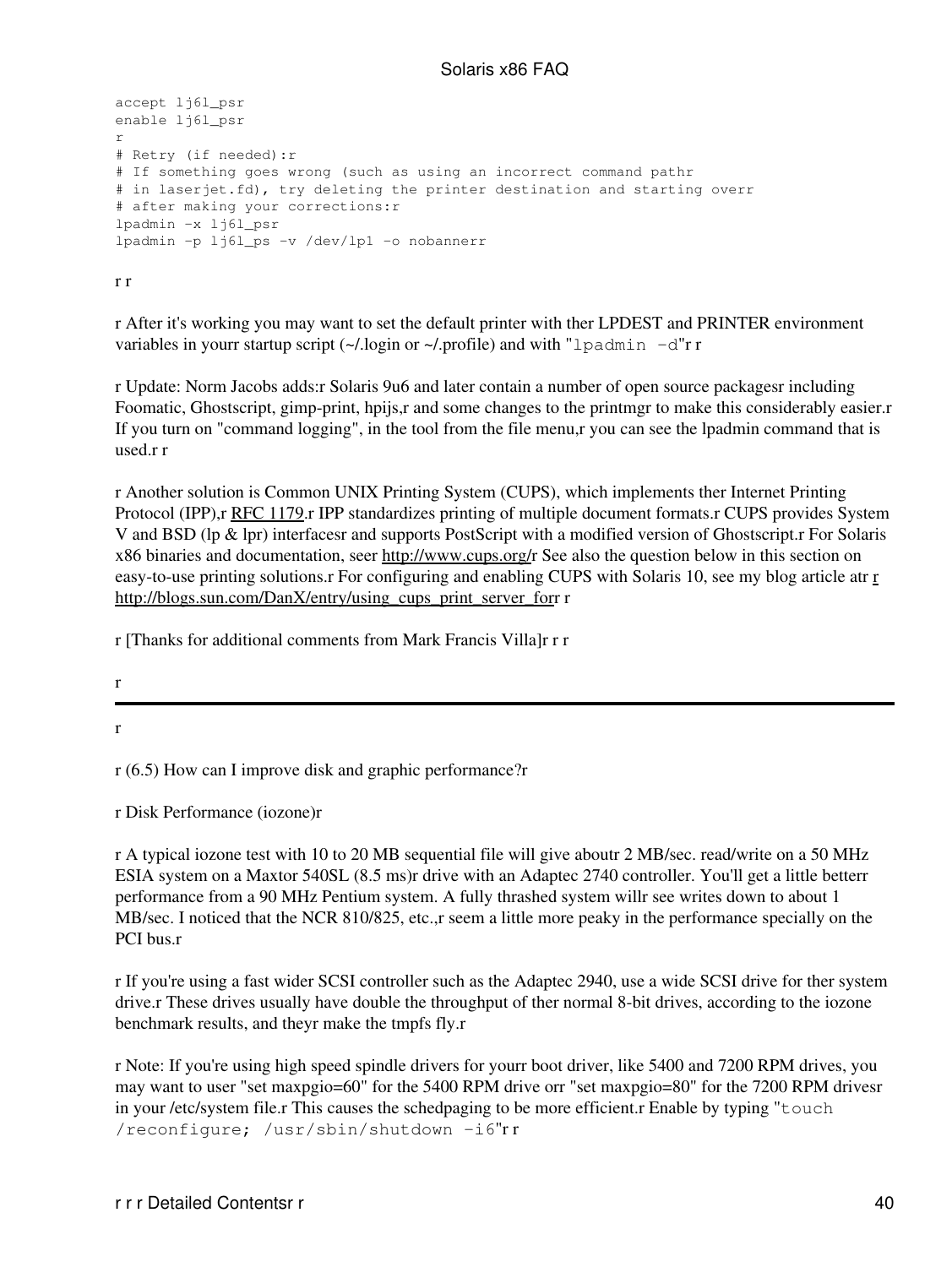r [Andrew Gabriel adds for ATAPI: Read aboutr drive0\_block\_factorr andr drive1\_block\_factorr inr /platform/i86pc/kernel/drv/ata.conf (man -s 7D ata).r Even my oldest ATAPI drives supportr drive0\_block\_factor=0x10r without anyr trouble.]r r

r Starting with Solaris 8, DMA is disabled for ATAPI devices,r as it caused installs to fail for several BIOSes.r For Solaris 10, it is enabled, at least for me.r It can be enabled with the "ata-dma-enabled" property from ther GRUB menu  $(-B \text{ at } a-dma-enab1ed=1)r$  After installation, you can also change this line in filer /boot/solaris/bootenv.rc:r

r setprop ata-dma-enabled '1'r

r If you do this and you have a buggy motherboard chipset,r your system won't boot.r This happened to me.r You can recover by booting in recovery mode and mounting the root filesystemr (see the answer in this FAQ about recovering from forgotten root passwords).r Buggy chipsets include those with the VIA chipset and ASUS PA5 motherboards.r For more details, see the Solaris 8 Intel *Release Notes*.r

r Graphic Performance (xstone)r Xstones is a little more of a subjective measurement of graphicsr performance. Ther comp.unix.x.i386r newsgroup keeps up on the latestr xstone performance on graphics cards for PC's.r

r [From Bob Palowoda's Solaris 2.4 x86 FAQ]r r

r

(6.6) +r How do I get Solaris to recognize a NE2000 compatible NIC card?r

r NEI is the driver name for the Novell/Eagle 2000-compatible family of NIC cards.r The driver is disabled by default because probing for it causes problemsr with other cards (it sometimes locks the system up).r If this card is "Plug and Play," you should first disable it and configurer the card manually, if possible.r Don't use DCA probing for ne2000: it may disrupt recognition of orr access to other devices (in my case, it was keyboard :-).r So, you have to modify file /kernel/drv/nei.confr to include I/O ranges, interrupts (1 line per card). For example:r

r name="nei" parent="isa" reg=1,0xf600,0x1f interrupts=11;r

r

r

r

r Where name, "nei," is what will show up in /dev.r The parent, "isa," is what bus type to use.r The term ISA is misleading as it includes PCI busr (To Solaris, it's either "sysbus," the SPARC system bus,r or "isa," meaning not SPARC sysbus).r The "1" is a flag meaning that I'm going to specify I/O port ranges,r rather than memory offsets, 0xf600 indicates the beginning I/O address, in hex,r and 0x1f is the size of the I/O range, in hex.r The "interrupts=11" indicate IRQ 11, in decimal.r Thus, I have a PCI NE2000-compatible card, set to base I/Or addresses 0xf600-0xf61f, IRQ 11.r As an exercise, decode this example for a real NE2000 card:r

r name="nei" parent="isa" reg=1,0x220,0x10 interrupts=10;r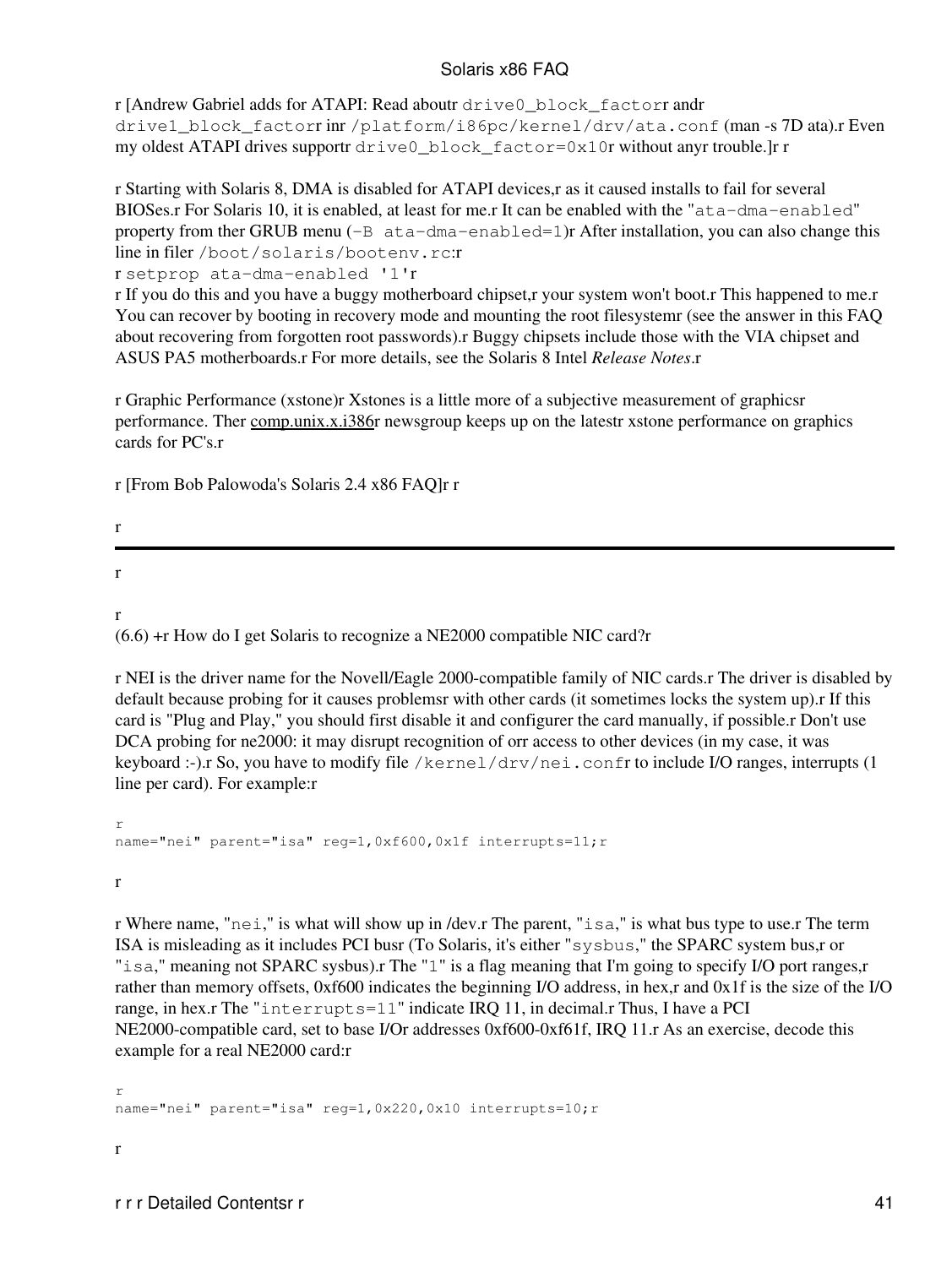r You have to add a /etc/hostname.nei0r file with the IP address or hostnamer (if you use IPv6, also add /etc/hostname6.nei0).r Add a line to /etc/hosts.r For example: r

r<br>10.1.1.1 10.1.1.1 foo.bar.com foor

r

r Check the settings, as root, with "/usr/sbin/drvconfig -i nei".r Next, as root, type "touch /reconfigure; /usr/sbin/shutdown -i6"r After rebooting, typer "ifconfig nei0 plumb"r to make sure the device was recognized.r It should show up in the output from typing "prtconf".r For further details see Sun FAQ 1105-02 atr [r http://access1.Sun.COM/cgi-bin/rinfo2html?110502.faq](http://access1.Sun.COM/cgi-bin/rinfo2html?110502.faq)r and the Solaris System Administrator Guide, available atr<http://docs.Sun.COM/>.r

r The NE2000 driver is not included with Solaris 8r (perhaps Sun thought it was ISA-card only),r but the driver files for Solaris 7, nei and nei.bef, can be used instead,r as follows (although it's not officially supported for Solaris 8):r r

r

- You do not need the real-mode driver file, nei.bef,r unless you want to install with the NIC enabled.r File nei.bef is available by downloading the DOS-fo[r](http://www.sun.com/bigadmin/hcl/drivers/dca_diskettes/)mat DCA disketter for Solaris 7 from r [http://www.sun.com/bigadmin/hcl/drivers/dca\\_diskettes/r](http://www.sun.com/bigadmin/hcl/drivers/dca_diskettes/) and copying file /solaris/drivers/nei.bef file from the DOS-format DCAr diskette.r
- $\bullet$  File /ke[r](ftp://ftp.sun.drydog.com/pub/solaris/nei-i86pc-solaris5.7.zip)nel/drv/nei is available fromr  $\underline{\mathbf{r}}$ [ftp://ftp.sun.drydog.com/pub/solaris/nei-i86pc-solaris5.7.zipr](ftp://ftp.sun.drydog.com/pub/solaris/nei-i86pc-solaris5.7.zip) Download in binary mode and extract with unzip.r r
- You must also create a /kernel/drv/nei.conf text file,r even if it only has #-comments or empty linesr (see above for an example).r
- Add the driver with: "add\_drv /kernel/drv/nei; devlinks"r

r r

r If you have a Realtek RTL8139 or 8130 10/100 NIC,r which is one of the more popular and low-cost PCI NICs,r you can get a Solaris x86 driver from the manufacturer atr<http://www.realtek.com.tw/>r (click on "Download", "Network ICs").r r r

r [Thanks to Iram Peerbhai, Martin, Youri Podchosov, Alex Selck,r and Vincent Cheng]r

r r

r

r (6.7)r How do I get Solaris to recognize generic network cards withr well-known chipsets?r

r r

r There are many new ethernet cards available at major retailers for under \$20r using well-supported chipsets. Unfortunately, the cards on the Solaris HCLr have been out of production for quite some time -- particularly the Intelr cards.r I was amazed how difficult it is to find hardware on the Solaris HCL.r r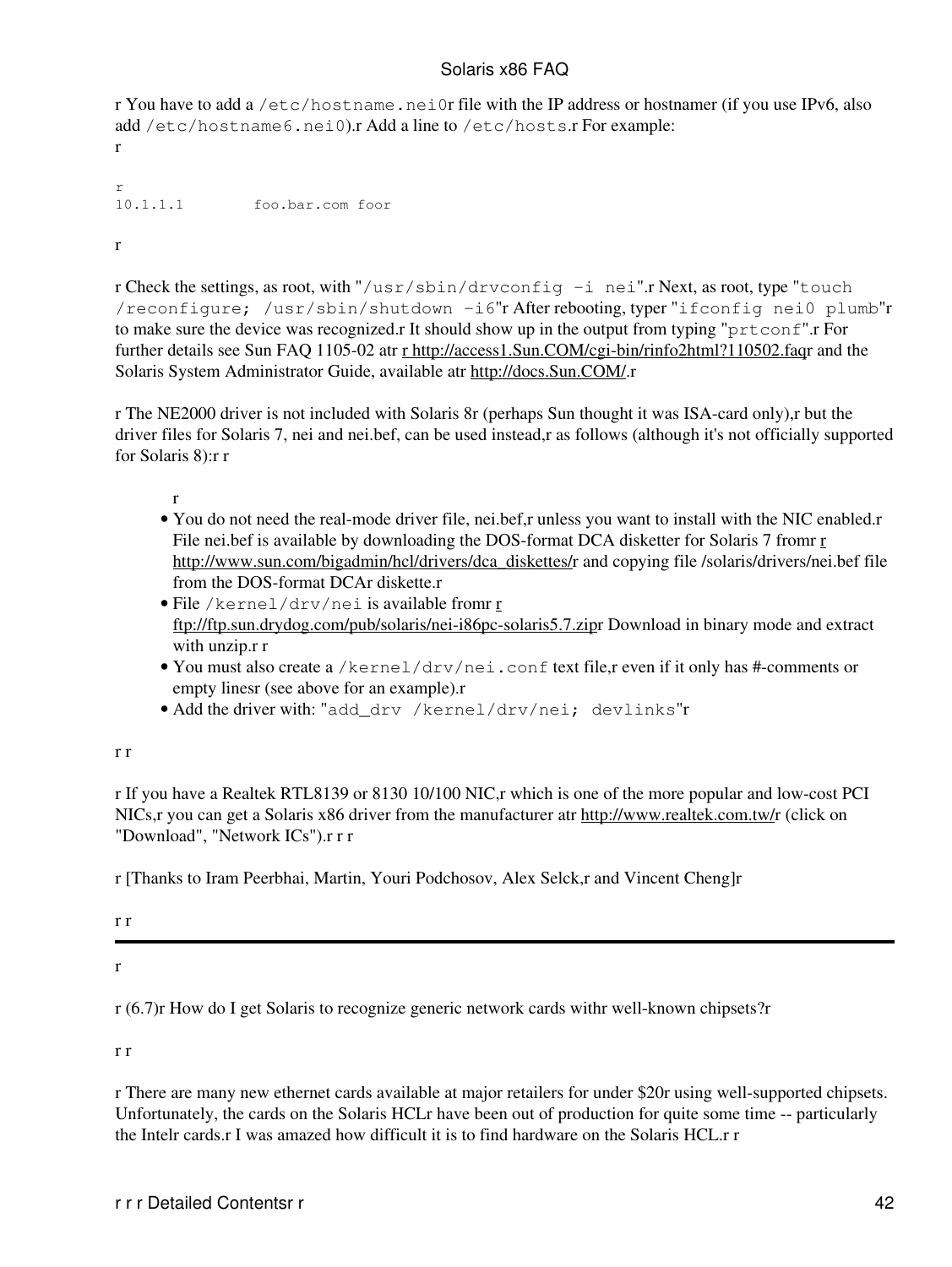r First, save yourself a lot of trouble and see if there's a driver for yourr card somewhere.r See if the card is listed on the Hardware Compatibility List (HCL)r for the latest Solaris Maintenance Update (MU).r The HCL is atr [r http://www.sun.com/bigadmin/hcl/r](http://www.sun.com/bigadmin/hcl/) I've had good luck with Intel NICs.r Check for new and third-party drivers atr [http://www.Sun.COM/io\\_technologies/](http://www.Sun.COM/io_technologies/).r Also check to see if there's a patch supporting your card atr [http://sunsolve.Sun.COM/r](http://sunsolve.Sun.COM/) r

r A list of third-party drivers (mostly from hardware vendors) for Solaris x86r is atr [r](http://www.sun.com/io_technologies/ihv-drivers.html) [http://www.sun.com/io\\_technologies/ihv-drivers.htmlr](http://www.sun.com/io_technologies/ihv-drivers.html) r

r If you have a Linksys LNE100TX or other NIC card, it may be supportedr by one of Garrett D'Amore's Ethernet drivers.r See [r http://sol-enet.sourceforge.net/r](http://sol-enet.sourceforge.net/) r

[r](http://homepage2.nifty.com/mrym3/taiyodo/eng/) More free Solaris NIC drivers are provided by Masayuki Murayama atr r <http://homepage2.nifty.com/mrym3/taiyodo/eng/>,r r r

r If there's no driver found above, here's what to do:r r

r

#### r 1. Install the card and watch the computer boot. Look for the list ofr devices in the BIOS summary screen. Write down the two 4-digit numbers.r For the Intel card it was 8086 1030, the PCI/PnP vendor and device ID forr the InBusiness card.r r

- 2. Boot into Solaris. Open the /boot/solaris/devicedb/masterr file and look for the vendor ID you wrote down.r In this example, the vendor ID is 8086 for Intel.r Look through the file for devices that closely fit ther description of your device under the vendor ID. One of them for this cardr happens to be iprb for the Intel 82559 chipset which is listed as:r r pci8086,1029 pc8086,1029 net pci iprb.bef "Intel Pro 100/B Fast Ethernet"r r
- If you're confident that you have a reasonable match, add a new line tor this file that uses the vendor 3. ID and device that you wrote down:r pci8086,1030 pc8086,1030 net pci iprb.bef "Intel 82559 You Bonehead"r r
- Open the /etc/driver\_aliases file and add a line for the card:r 4. r iprb "pci8086,1030"r r
- 5. Type "devlinks". Type "touch /reconfigure". Restart.r Hit ESC in ther the Device Configuration Assistant phase of the boot process and ask it tor scan for new devices. It should find your device and display the name your typed in in step (3) above. This step is crucial--the DCA step in the bootr process is where some important magic happens.r r
- 6. Once the system is finished booting, note the magic appearance of  $\sqrt{\text{dev}/\text{ipt}}$  (or whatever your device is called) and experience joy.r Type "ifconfig iprb0 plumb" to wake it up. Edit a file calledr /etc/hostname.iprb0 and put your hostname into it.r (if you use IPv6, also add /etc/hostname6.iprb0).r Type "touch /reconfigure"r just for good measure and restart a final time.r If you are using OpenSolaris ("Nevada") with the hostname.\* files,r make sure servicer network/physical:default is enabled and network/physical:nwam is disabledr with svcadm(1M), otherwise the hostname.\* files are ignored.r Or you can leave NWAM enabled and configure your interface with filer /etc/nwam/llp. Here's a sample llp file:r

r iprb0 static 192.168.88.111r iprb1 dhcpr

r r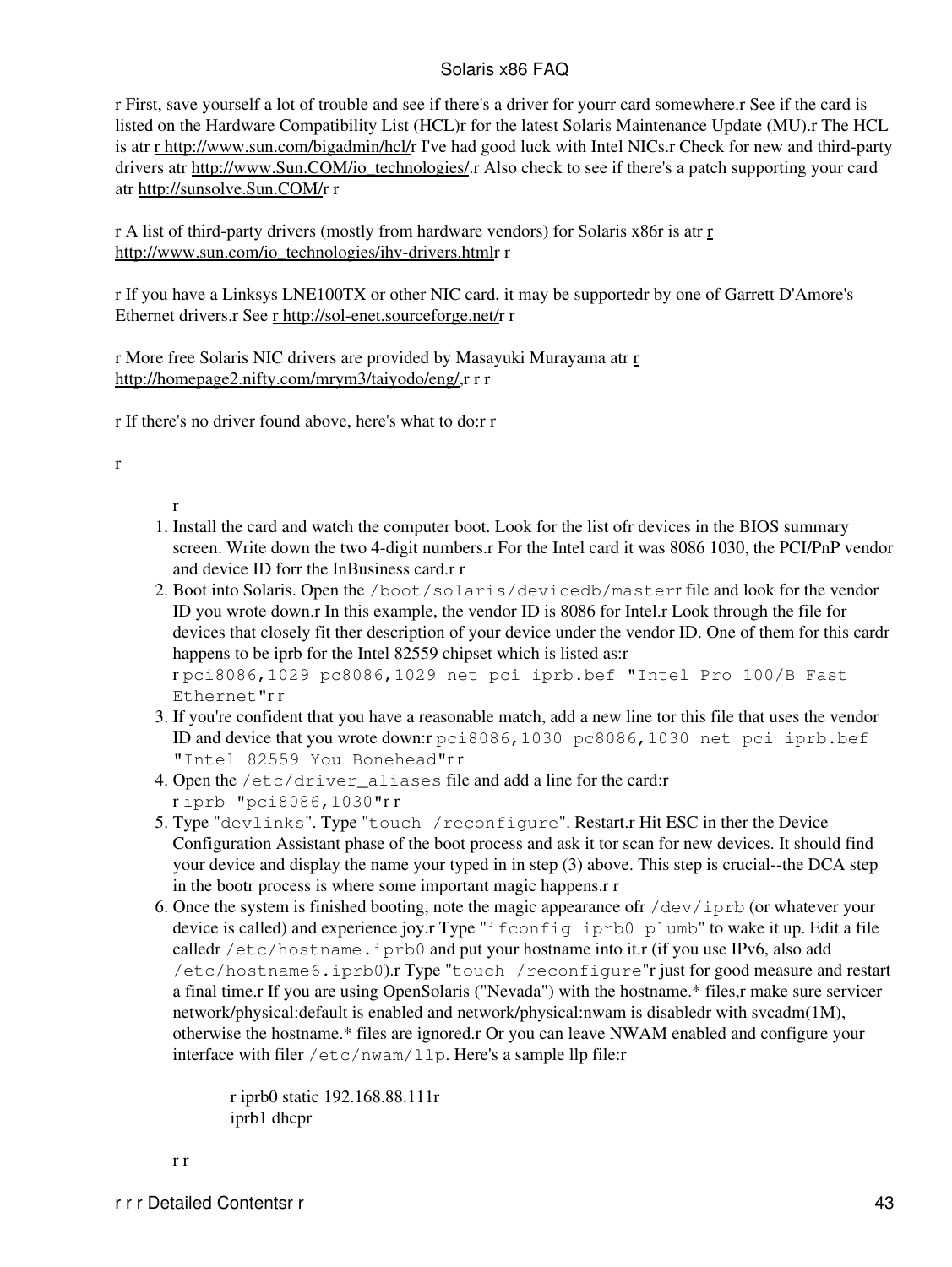#### r r

r As another example, these entries (in /etc/driver\_aliases andr /boot/solaris/devicedb/master) support both the 905C and 3C980 card,r using the elxl driver:r

```
r
elxl "pci10b7,9200" elxl "pci10b7,9800"r
pci10b7,9200 pci10b7,9200 net pci elxl.bef "3Com 3C905C-TX-M El XL 10/100"r
pci10b7,9800 pci10b7,9800 net pci elxl.bef "3Com 3C980-TX El Server 10/100"r
```
#### r r

r Finally, here's a partial list of the sub-\$20 cards and their chipsets, butr I am still looking for the proper driver for the super-cheap 100baseTr chipsets from Realtek and Macronix as used by some Dlink, Hawking, Netgear,r and Linksys cards.r r

r

- **dnet:** SMC, Sohoware, "tulip"r
- **iprb:** Intel (most)r
- **nei:** 10baseT NE2000 clones on the PCI bus (Linksys, AT/LANTIC)r

#### r r

r Another good set of instructions, particularly for newer generationsr of supported NICs, is atr [r](http://solaris-x86.org/documents/tutorials/network.mhtml) <http://solaris-x86.org/documents/tutorials/network.mhtml>r which is based on Keith Parkansky'sr [r](http://my.execpc.com/~keithp/bdlogsol.htm#install) <http://my.execpc.com/~keithp/bdlogsol.htm#install>r r

r [Thanks to Casper Dik, Bruce Adler, and Kriston]r

r r r

r

r

r

r (6.8) How do I change the IP address or hostnamer or both on Solaris/x86?r

r See the instructions in "man sys-unconfig"r Basically, sys-unconfig unconfigures the machine to make it ready tor be configured again on reboot. It's a lot easier and less error prone thanr the usual dozen or so steps required to purge the old IP address.r

r Solaris 8 FCS: sys-unconfig is seriously broken for Solaris 8 FCSr (2/2000) and will make your system unbootable.r If you use it make sure you have a later HW update of Solaris 8 orr that you apply x86 patch 109319.r Use "showrev  $-p$ " to confirm you have this patch.r

r For the thrill-seekers among us, you can also do it "by-hand"r by editing these files (possibly more?) with your fav. editor:r

/etc/defaultdomain Set the default NIS domain name, if any, if it changed.r /etc/defaultrouter Set the default router's IP address, if it changed.r /etc/hostname.le0 (change le0) Update if the hostname changed.r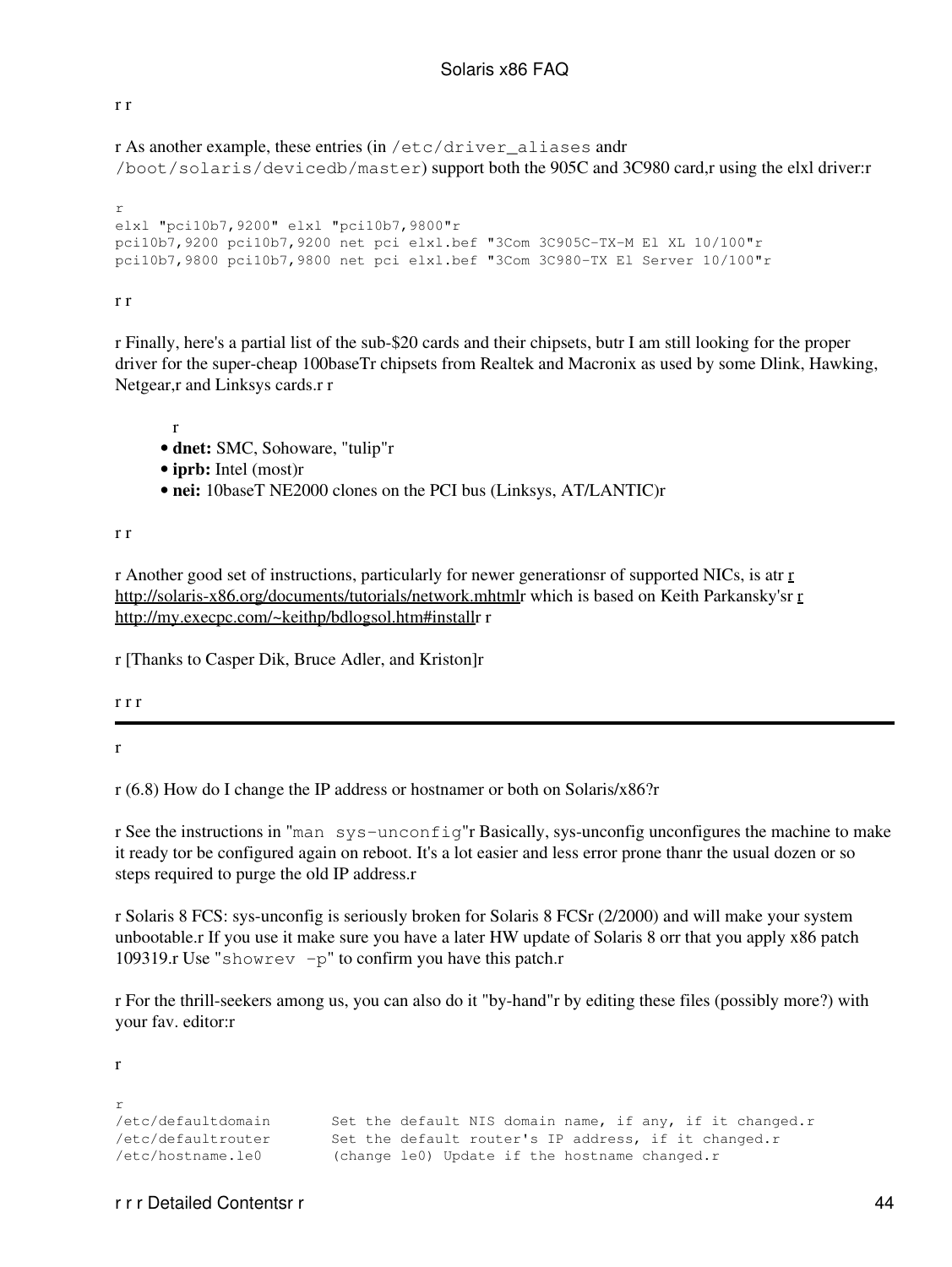| /etc/hostname6.le0<br>/etc/dhcp.le0 | (change le0) Ditto, if you use IPv6.r<br>(change le0_ Touch [or remove], if [not] using DHCPr |
|-------------------------------------|-----------------------------------------------------------------------------------------------|
| /etc/hostname6.ip.tun0              | Update if you use a IPv4/IPv6 tunnel (e.g., 6bone)r                                           |
| /etc/nodename                       | Update if the hostname changed.r                                                              |
| /etc/nsswitch.conf                  | Update if your name resolution method/order changed.r                                         |
|                                     | Copy /etc/nsswitch.dns to /etc/nsswitch.conf if your                                          |
|                                     | use DNS instead of (rarely used) NIS.r                                                        |
| /etc/resolv.conf                    | Update if your name servers/domain changed (DNS only).r                                       |
| /etc/inet/hosts                     | Make sure your IP address is updated or added here.r                                          |
|                                     | List your FQDN is first, before the short hostname.r                                          |
|                                     | E.g., "192.168.128.64 foo.bar.com foo"r                                                       |
| /etc/inet/ipnodes                   | IPv6 version of hosts file (Solaris 8+).r                                                     |
| /etc/inet/netmasks                  | Set your network number & netmask, if it changed.r                                            |
| /etc/inet/networks                  | Set your network name, if it changed.r                                                        |
| /etc/net/ticlts/hosts               | For the streams-level loopback interface.r                                                    |
| /etc/net/ticots/hosts               | For the streams-level loopback interface.r                                                    |
|                                     | /etc/net/ticotsord/hosts For the streams-level loopback interface.r                           |

r r

r Finally, use the hostname to set the hostname until the next reboot.r To verify you changed all the files, type this as root:r find /etc -type f -print|xargs grep `hostname`r

r

r Note that for OpenSolaris (Nevada), /etc/hostname.\* files are ignoed if NWAM (Network Automagic) is enabled, SMF service, svc:/network/physical:nwam). NWAM uses svc:/network/location:<interface> to specify the hostname or IP adress. To use the old hostname.\* files, disable nwam with svcadm disable and enable r tt>svc:/network/physical:default instead.r

r

r [Thanks to Parthiv Shah, Vijay Brian Gupta, Michael Wang, and Igor Sobrado,r Chad Treece]r

r r

r

r (6.9) How do I configure another serial port, /dev/ttyb-ttydr (COM2-4)?r

r Solaris 2.6 and above configures the second serial port automatically.r If you just added a serial port type the following:r

r touch /reconfigure; /usr/sbin/shutdown -i6r

r If the serial port isn't present after rebooting,r follow these instructions:r

r For Solaris 10, use sacadm.r For Solaris 7 - 9, use admintoolr and select "Browse-->Serial Ports."r r

r If the steps above don't work,r perform the following as root to add the second serial port.r For other serial ports and internal modems follow the same steps butr change the appropriate line in ther /kernel/drv/asy.conf file.r r

r

• r Save a copy of filer /kernel/drv/asy.conf to, say,r /kernel/drv/asy.conf.origr

r r r Detailed Contentsr r 45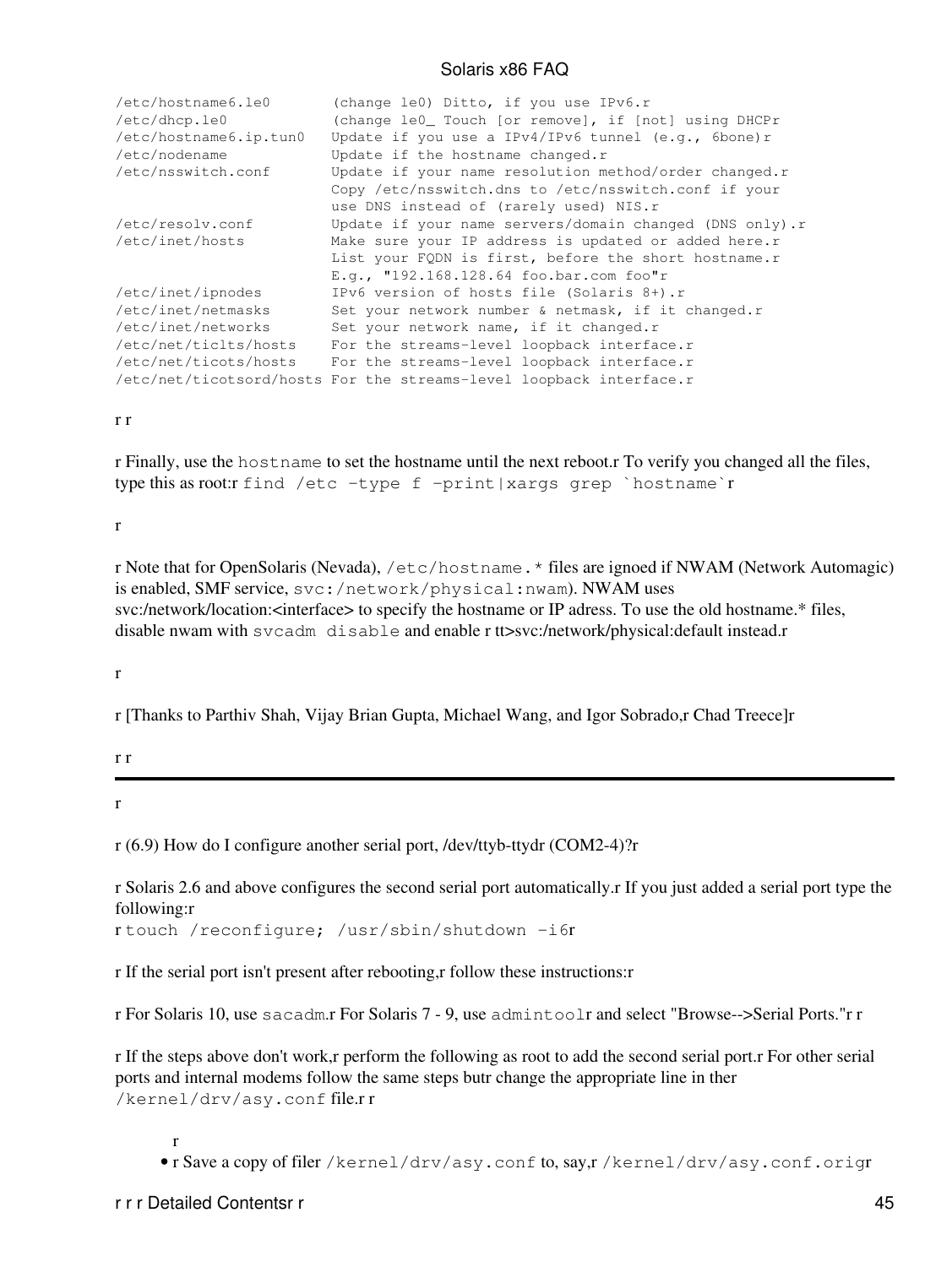```
r r
      r Edit filer /kernel/drv/asy.confr to read:r
• 
       r
       r
       interrupt-priorities=12;r
       name="asy" class="sysbus" interrupts=12,4 reg=0x3f8,0,0 ioaddr=0x3f8;r
       ignore-hardware-nodes=1;r
       name="asy" class="sysbus" interrupts=12,3 reg=0x2f8,0,0 ioaddr=0x2f8;r
       r and save.r
       r r
     • Type "touch /reconfigure"r
     • Type "/usr/sbin/shutdown -i6" to restart the system.r
      After you get a message saying syncing file systems and no more [N]r characters appear, turn your
• 
       machine off and then turn it on again.r
     • Verify the device is present with "ls -l /dev/ttyb"r
      • For details and for COM3 and COM4 instructions, seer r
       http://access1.Sun.COM/cgi-bin/rinfo2html?228402.faqr
r [Modified from Bruce Riddle's Solarisx86 2.5/Dialup PPP Configs FAQ;r updates from Michael Wang]r
r (6.10) How do I disable Solaris/x86 from probing the UPS on COM2?r
r With the following command, ran as root:r
# eeprom com2-noprobe=truer
r This (undocumented) option to the eeprom command disables boot-up timer probing of COM2 (apparently
done to detect modems). The eeprom commandr alters the Solaris boot sector. If the UPS is connected to a
```
serial portr during boot-up time, the UPS may go into self-test or shutdown orr recalibrate. An alternate solution is to disconnect the serial cabler during booting. With the obvious change, this also works for COM1.r See also BugID 4038351.r

r [Thanks to Andy I. McMullin and John D. Groenveld]r

r r

r

r r

r

r

r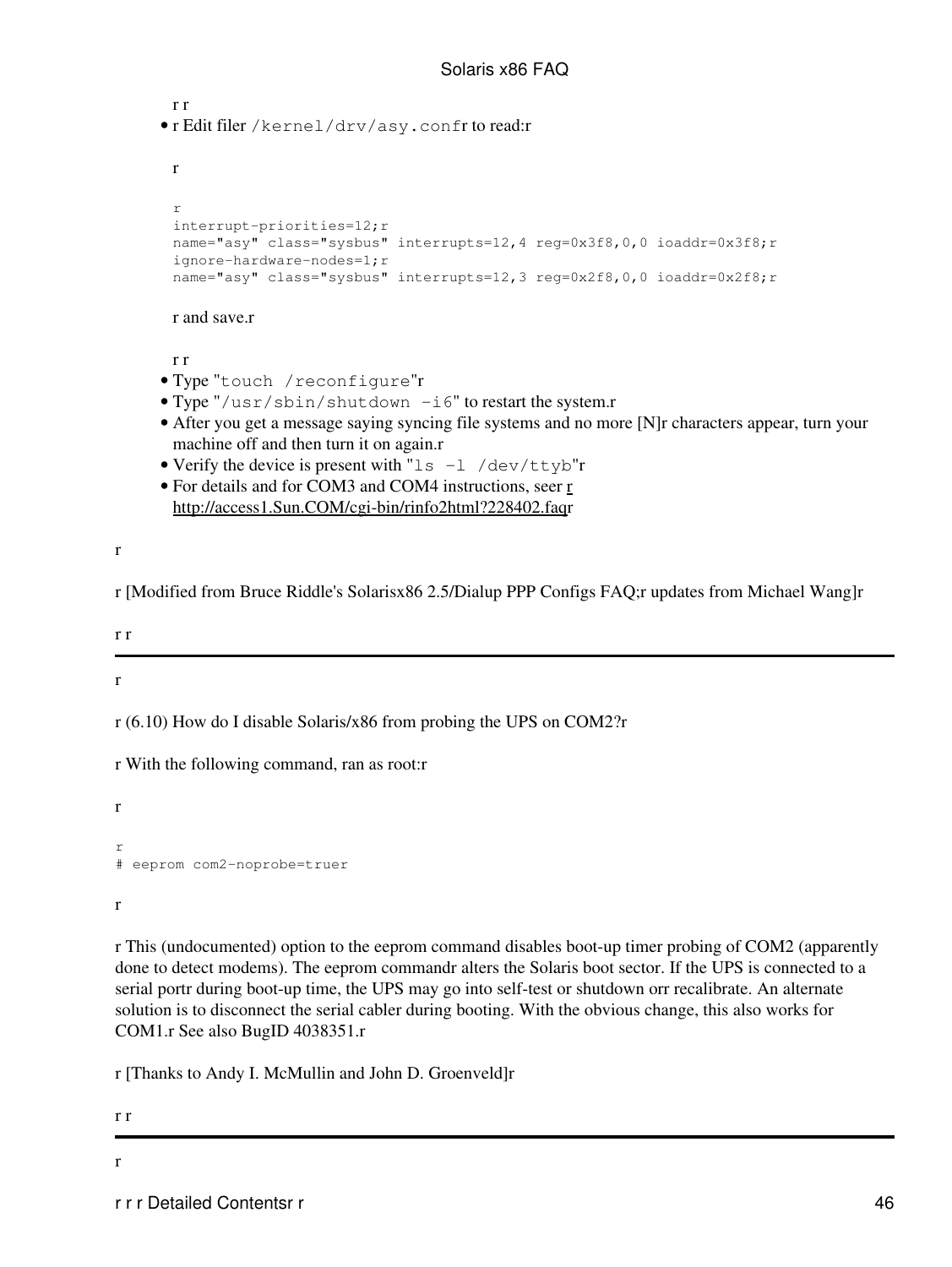#### r r

r (6.11) How do I configure and use pppd?r

r PPPD has shipped with Solaris since Solaris 8.r For older versions of Solaris, ther binary and source is available from Peter Marelas atr [http://www.phase-one.com.au/solaris-x86/pppd/r](http://www.phase-one.com.au/solaris-x86/pppd/) PPPd 2.3.5 is compiled for Solaris 7 but works for more recent Solaris versions.r More recent versions of PPPd are not required but are availabler (source only) fromr [r ftp://cs.anu.edu.au/pub/software/ppp/r](ftp://cs.anu.edu.au/pub/software/ppp/) Follow instructions in file README.sol2 to compile.r r

r To use PPPD follow the instructions in ther *System Administration Guide: Resource Management and Network Services*r atr [http://docs.sun.com/r](http://docs.sun.com/) or follow these directions below.r r

#### r PPPD Configurationr

r To configure, you set up a chat script to handle the ISP dialog andr enter the phone number and other parameters in the pppd options file.r Examples I use are below (files are in /etc/ppp unless otherwise mentioned).r

r I removed files chap-secrets and pap-secrets, as I don't need them forr my ISP. File connect-errors has error output, if any, from bad connections.r r

```
r
#!/usr/bin/shr
# Turn off IP forwardingr
/usr/sbin/ndd -set /dev/ip ip_forwarding 0r
```
#### r r r

```
r File /etc/ppp/ip-up:r
```
r File /etc/ppp/ip-down:r

r #!/usr/bin/shr # Turn on IP forwardingr /usr/sbin/ndd -set /dev/ip ip\_forwarding 1r

#### r r r

```
r File /etc/ppp/ppp-on:r
```

```
r
#!/usr/bin/shr
# Set up a PPP linkr
PEER=myispr
LOCKDEV=ppp0r
#PPPDOPTS=-d # uncomment for debuggingr
if [ -f /etc/ppp/$LOCKDEV.pid ] ; thenr
     echo "PPP device $LOCKDEV is locked"r
     exit 1r
fir
/usr/local/bin/pppd $PPPDOPTS call $PEERr
exit 0r
```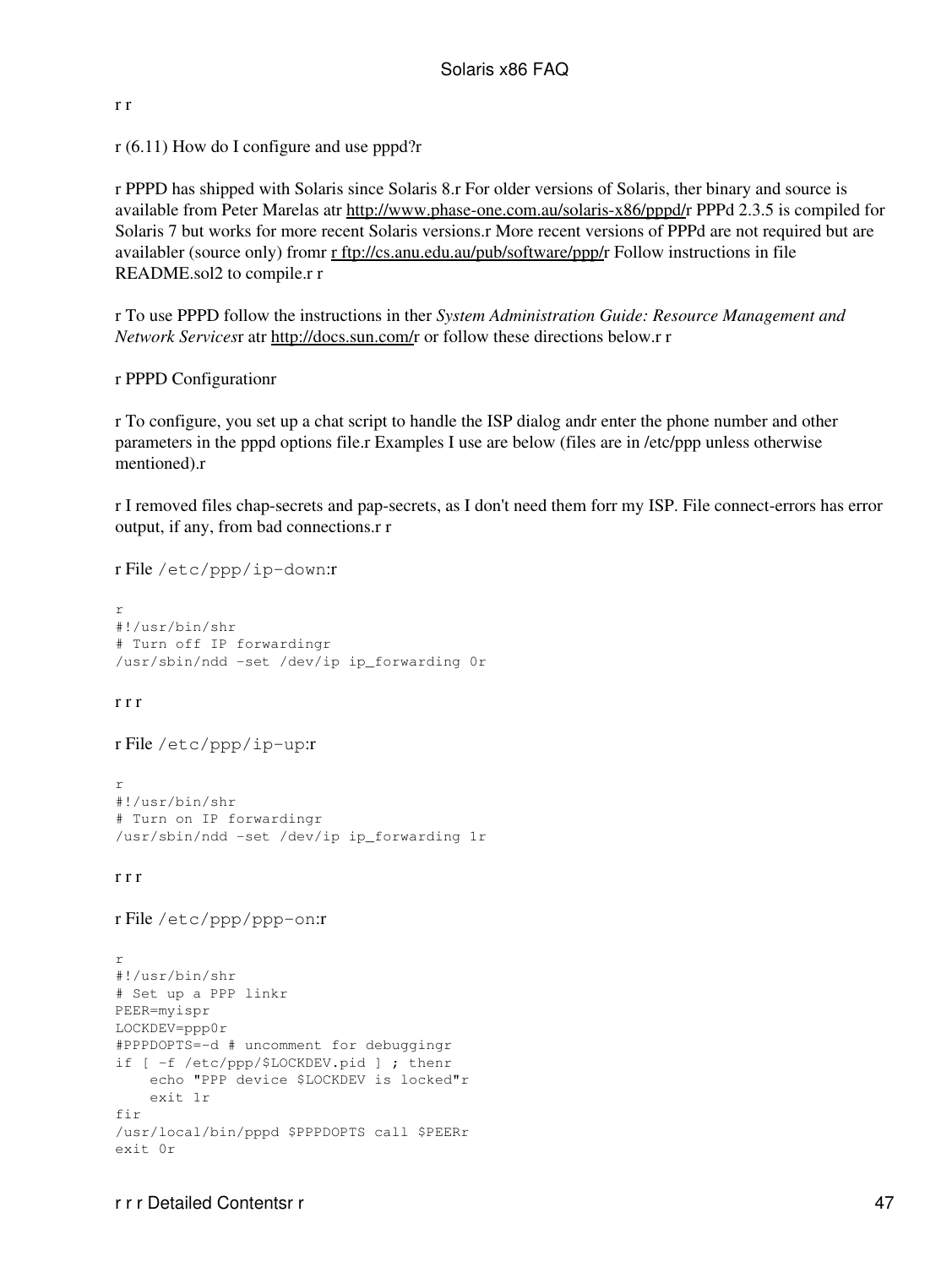#### r r

r File /etc/ppp/ppp-off:r

```
r
#!/usr/bin/shr
# /etc/ppp/ppp-offr
# Shutdown a PPP linkr
LOCKDEV=ppp0r
# If the ppp pid file is present then the program is running. Stop it.r
if [ -r /etc/ppp/$LOCKDEV.pid ] ; thenr
        kill -INT `cat /etc/ppp/$LOCKDEV.pid`r
       # If unsuccessful, ensure that the pid file is removed.r
       if [ ] "$?" = "0" ] ; thenr
                echo "removing stale /etc/ppp/$LOCKDEV.pid file."r
                rm -f /etc/ppp/$LOCKDEV.pidr
                exit 1r
        fir
         # Success. Terminate with proper status.r
        echo "ppp link $LOCKDEV terminated"r
        exit 0r
fir
echo "ppp link $LOCKDEV is not active"r
exit 1r
r r
r File etc/ppp/peers/myisp:r
r
cua1 # modem is connected to /dev/cua1 (cua0 may be a serial mouse)r
115200 # bits per second (use 38400 or 57600 if this doesn't work)r
lock # Use a UUCP-style lock to ensure exclusive accessr
crtscts # use hardware flow controlr
noauth # don't require the ISP to authenticate itselfr
modem # modem control liner
passive # wait for LCP packetsr
connect '/usr/local/bin/chat -v -f /etc/ppp/peers/chat-myisp'r
noipdefault # remote PPP server must supply your IP address.r
                # Remove if the remote host doesn't send your IP duringr
               # IPCP negotiation and uncomment the next:r
#204.94.88.94: # our ip address:gateway address (both are optional)r
defaultroute # use the ISP as our default router
r r r
r File etc/ppp/peers/chat-myisp:r
```

```
r
ABORT "NO CARRIER"r
ABORT "NO DIALTONE"r
ABORT "ERROR"r
ABORT "NO ANSWER"r
ABORT "BUSY"r
ABORT "Username/Password Incorrect"r
" " " ATZ" rOK "ATDT555-2871"r
CONNECT ""r
"ogin:" "^Updan"r
```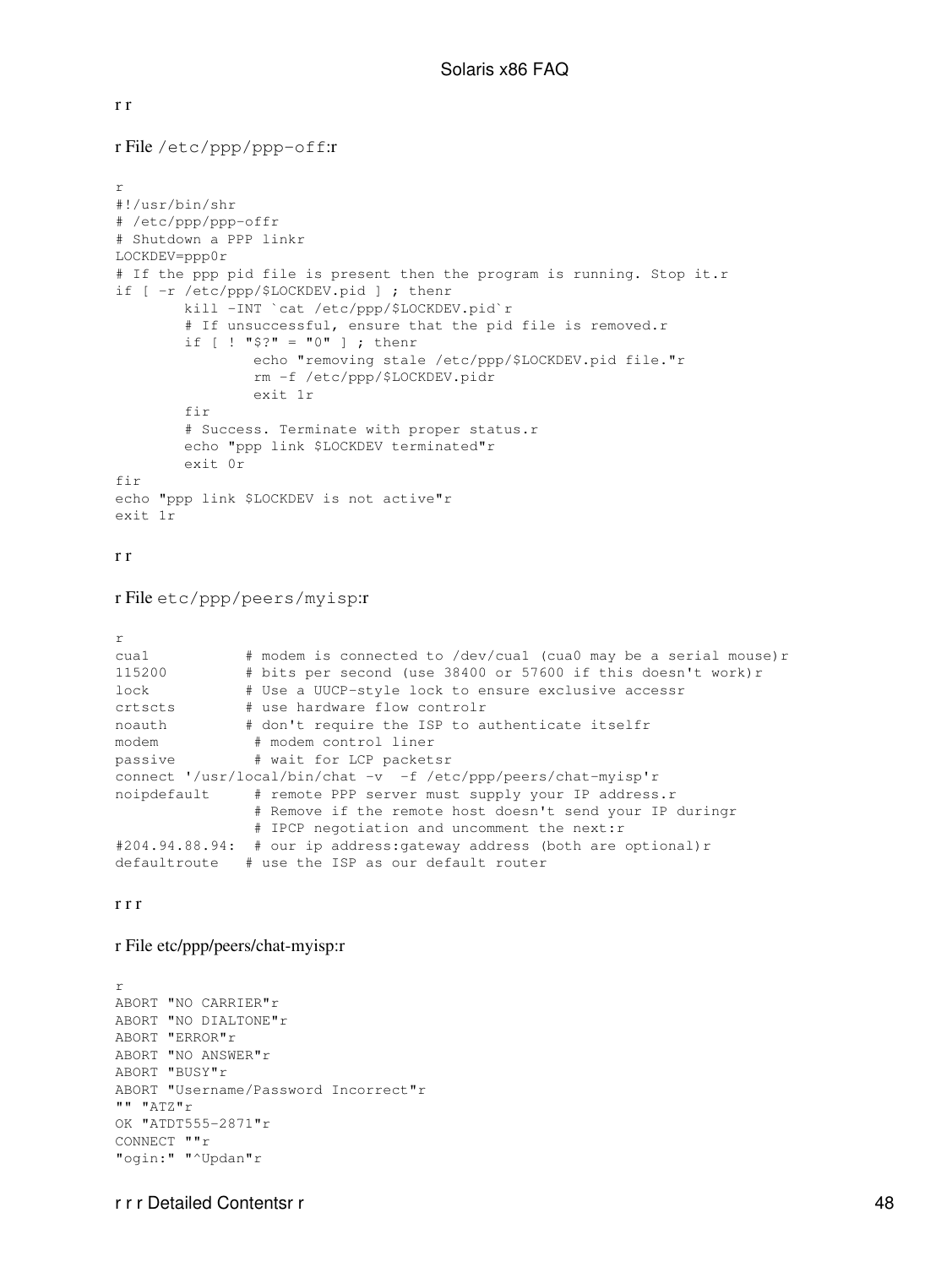"ssword:" "\qaardvark"r

#### r r

r The last two files require the most modification.r Make sure to remove read permission ("chmod go-r  $chat-*"$ r from chat-myisp, as it has your login and password information.r

r Messages go to /var/adm/messages.r A good PPP session should lookr something like this:r

r Oct 24 22:47:49 dan.cts.com pppd[1439]: Connect: ppp0 <--> /dev/cua1r Oct 24 22:47:50 dan.cts.com pppd[1439]: local IP address 204.94.88.94r Oct 24 22:47:50 dan.cts.com pppd[1439]: remote IP address 205.163.84.83r Oct 24 23:08:52 dan.cts.com pppd[1439]: Connection terminated.r

r

r Your "netstat -rn" output should have lines that look similar to this:r

| Destination   | Gateway       |    |                     | Flags Ref Use Interfacer |
|---------------|---------------|----|---------------------|--------------------------|
|               |               |    |                     |                          |
| 209.68.192.32 | 204.94.88.94  | UH | $\perp$ and $\perp$ | 1 ppp0r                  |
| default       | 209.68.192.32 | НG |                     |                          |

r r

r Your "ifconfig ppp0" output should look similar to this:r

```
r
ppp0: flags=10008d1<UP,POINTOPOINT,RUNNING,NOARP,MULTICAST,IPv4> mtu 1500 index 15r
         inet 204.94.88.94 --> 209.68.192.32 netmask ffffff00r
```
r r

r For debugging pppd, add the  $-d$  option after pppdr (in file ppp-on), r addr this line in /etc/syslog.confr (fields must be tab-separated):r

r r daemon.\* /var/adm/pppd.logr

r and restart syslogd withr /etc/init.d/syslog stop; /etc/init.d/syslog startr r

r Then, you get the chat script dialog captured to help isolate the problem.r Print out and read the docs mentioned above if you have problems.r

r Once the PPP link is working, you can enable DNS hostnames as follows:r First, Modify this line in /etc/nsswitch.conf to something like:r

r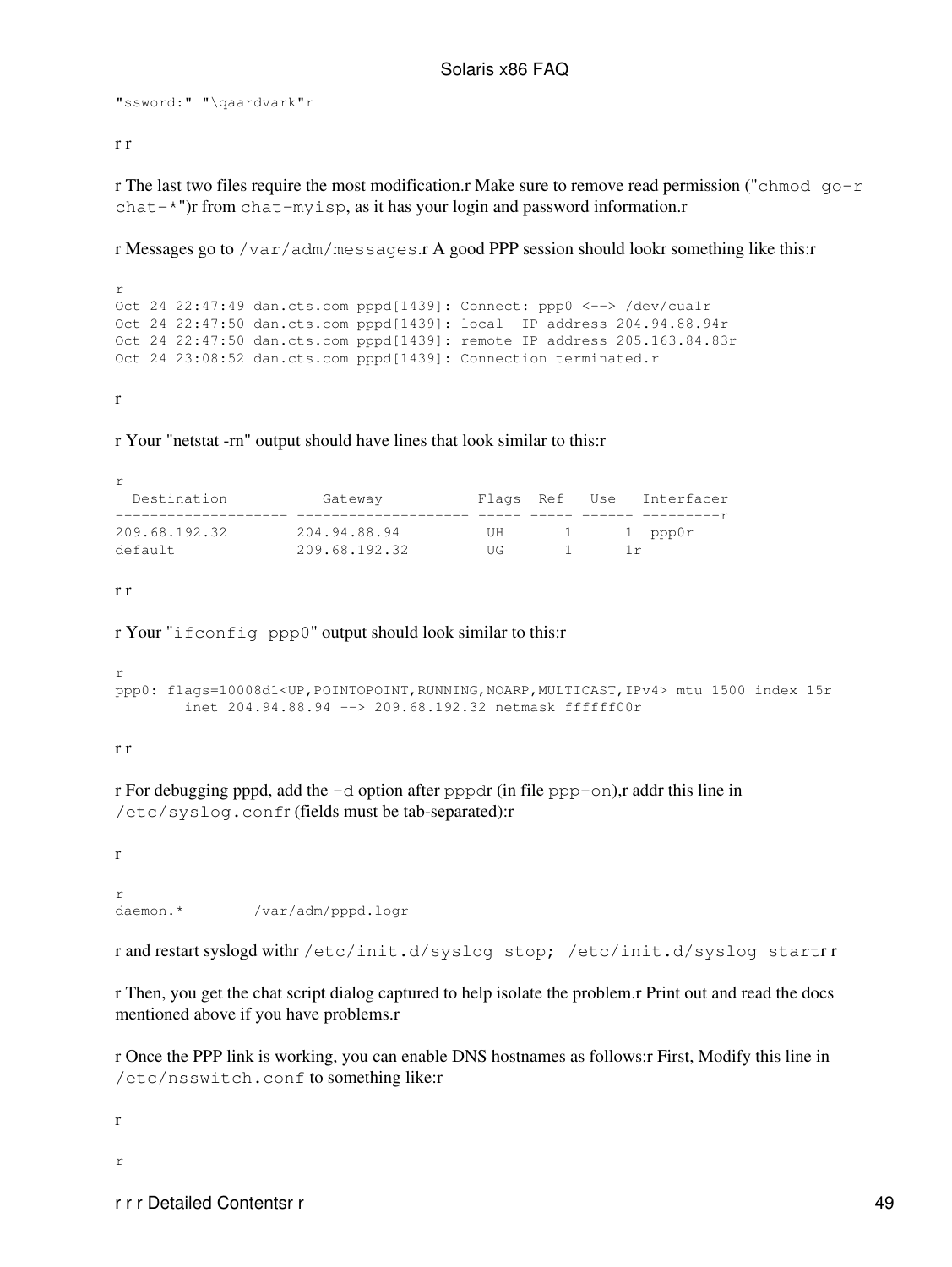```
hosts: files dnsr
r
```
r Second, add lines similar to this in /etc/resolv.conf:r

```
r
r
search PutYourISPDomainNameHere.comr
nameserver 192.188.72.18r
nameserver 192.188.72.21r
```
r r

r For more information,r See "man pppd"r and "man chat" and the FAQ and SETUP files provided with pppd.r A helpful step-by-step guide is the Linux PPP HOWTO atr <http://www.tldp.org/>r The configuration file information is the same for Solaris, except changer tty references fromr

```
/dev/ttyS0 - ttyS4
t_0/dev/cua0 - cua4
.r r r r r
```
r

r (6.12) Help! My "WinModem" doesn't work with PPP.r

r If it's a WinModem, you're out of luck--That only works with MS Windozer and then only with special drivers. It's missing critical UART hardwarer that's emulated in proprietary software and hardware interfaces.r WinModems (which run only on Windows)r are less expensive to manufacture because they don't includer a controller. Instead, they include proprietary drivers for Windowsr that offload processing to the CPU.r For some reason (tell me if you know?),r Internal PCI card modems all seem to be WinModems.r

r If you're using aspppd, supplied with stock Solaris, you can either switchr to another PPP product that works with USRobotics Internal Sportster modems,r such as Solaris PPP (not free) or PPPd (free, see above) or try this: (from Alan Orndorff's "Solaris x86 Resources," r [r http://www.solarisresources.com/\)](http://www.solarisresources.com/): r r

r Modify your /etc/uucp/Dialers file in the following manner:r

r Add P\_ZEROr to your modem definition string to set it to "no parity." E.g,r

```
r
r
hayes =,-, "" P<sup>ZERO</sup> ""r
\dA\pfElV1X4Q0S2=255S12=255\r\c OK\r \qquad \EATDT\T\r\c COMMECTrr
```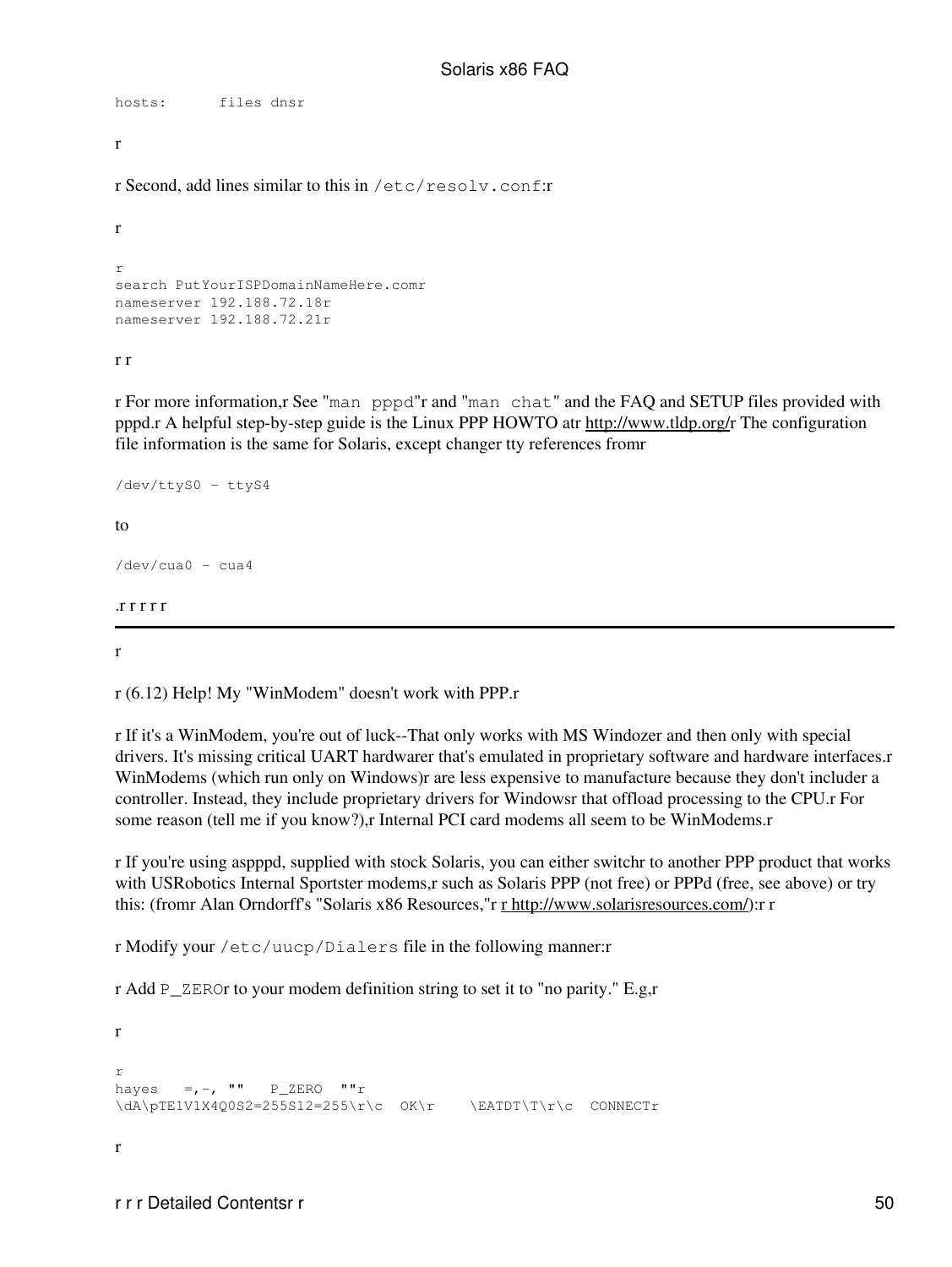## r r r

# r (6.13) How do I configure Dynamic IP Addressesr (DHCP)?r r

r Create empty filesr /etc/hostname.*interface*r andr /etc/dhcp.*interface*r (instead of containing the IP address or hostname)r where *interface*r where *interface* is your Ethernet interface (e.g., le0).r for example, as root:r > /etc/hostname.le0r andr > /etc/dhcp.le0).r r

r If you are using PPP, do not specify an IP address in your pppd options filer and use ppp0 as the interface.r r

r In addition to the IP address, if you want the DHCP server to supply the hostname (normally not needed, as it should be in /etc/nodename), follow the steps in "DHCP Client Hostnames" in the *System Administration Guide* mentioned below.r r

r For more information, seer "DHCP" in the *System Administration Guide* "IP Services" chapter atr <http://docs.Sun.COM/>r andr [r http://www.rite-group.com/consulting/solaris\\_dhcp.html](http://www.rite-group.com/consulting/solaris_dhcp.html)r

r [Thanks to Bruce Riddle, Wyatt Wong, and Ed Ravin]r

r r

r

r (6.14) How do I configure my SoundBlaster or other sound card?r

r r

r If you have a SoundBlaster PCI card, downloadr Jürgen Keil's audio drivers atr [r](http://www.tools.de/solaris/audio/) [http://www.tools.de/solaris/audio/r](http://www.tools.de/solaris/audio/) It includes drivers for Soundblaster,r and Intel ICH and VIA AC97 integrated chipsets.r I've found it easy to use—just install the packages and reboot.r Philip Brown also has a and older version of Soundblaster driver,r which he worked on with Jürgen, which supports fewer devices.r It's atr [r http://www.bolthole.com/solaris/sbpci/](http://www.bolthole.com/solaris/sbpci/)r r

r A commercial alternative to the above is to use 4Front Technologies'r Open Sound System (OSS). It's available for a free trial for about 10r days. After that, it's \$30, but well-worth the savings in time. For cardsr newer than SoundBlaster 16/32/Pro, it's the only choice.r To use, download the tar.Z file fromr <http://www.opensound.com/>, extract,r and run the install menu ./oss-install and let it auto-detect the soundr card. Reboot (or at least sync), then run "soundon" to enable ther driver manually (see file oss/Readme for how to enable automatically).r OSS supports the widest variety of sound cards on Solaris.r Don't use both Jürgen's driver and OSS at the same time--remove one and reboot before you decide to install the other.r r

r The most difficult procedure is to use the Sun-provided sbpro driver.r It works only for old ISA SoundBlaster cards.r I recommend not doing this.r Instead, buy a sound card supported by Jürgen's, Philip's,r or OSS's drivers, instead of wasting your time.r

r To configure the old Sun sbpro driverr become root and type: "touch /reconfigure; /usr/sbin/shutdown -i6".r If this works, you should see two links under /dev/sound andr be able to play .au files with audiotoolr r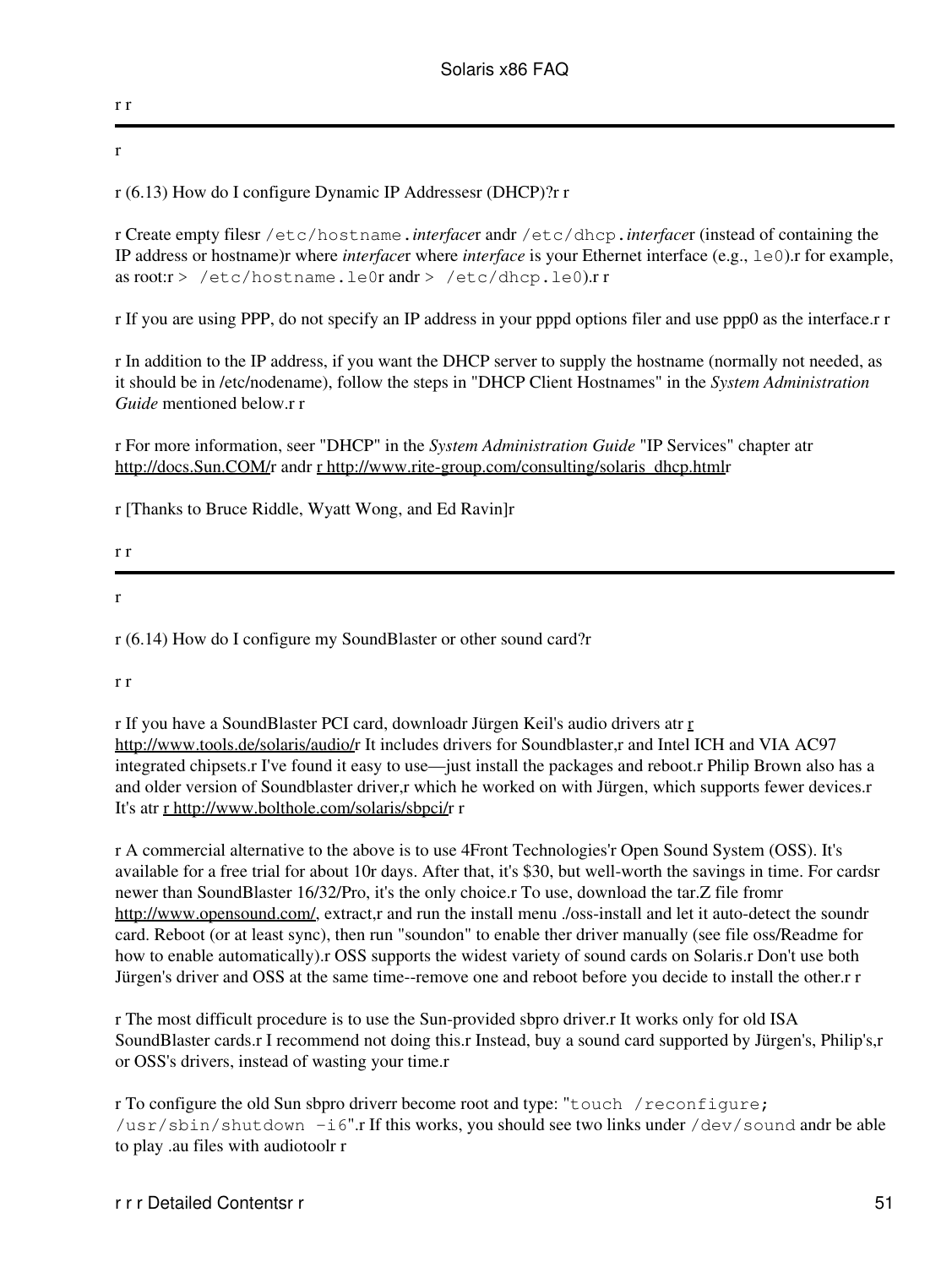```
r
1. Run "prtconf -pv" to print the current system configuration:r
```

```
r
r
         Node 0xf5a33500r
            compatible: 'pnpCTL,00E4,0' + 'sbpro'r
            dma-channels: 00000001.00000005r
             interrupts: 00000005r
             model: 'Audio'r
             name: 'pnpCTL,0045'r
             pnp-csn: 00000001r
             reg: 8e8c00e4.19f815e8.00000000.00000001.00000220.00000010r
                 .00000001.00000330.00000002.00000001.00000388.00000004r
             unit-address: 'pnpCTL,00E4,19f815e8'r
```
r

r

r The device ID I want is CTL0045. This comes from the name line "pnpCTL,0045".r There were a couple of other 'pnpXXX,DDDD' devices. This was the only oner with the model "Audio".r

#### r

2. According to old Sun InfoDoc 15830,r I used "CTL,0045" from above and updatedr /platform/i86pc/boot/solaris/devicedb/master as follows (no comma):r

```
r
r
< CSC0000|PNPB002|PNPB003|CTL0031|ESS1681 sbpro oth all sbpro.befr
 "Sound Blaster"r
- --r> CTL0045|CSC0000|PNPB002|PNPB003|CTL0031|ESS1681 sbpro oth all sbpro.befr
  "Sound Blaster"r
```
r This is only an example. For Solaris 10, the CTL0045 entry is now present.r

r 3. Rebooted and rebuilt my devices:r

```
r
# touch /reconfigure; /usr/sbin/shutdown -i6r
r r
r
```
4. I also ran the Device Configuration Assistant (DCA) -- press Escape asr soon as the machine boots, it will prompt you -- just to verify that ther Sound Blaster showed up in the device list. It did as "Sound" Blaster."r Since I ran the DCA boot will get the -r arg anyways.r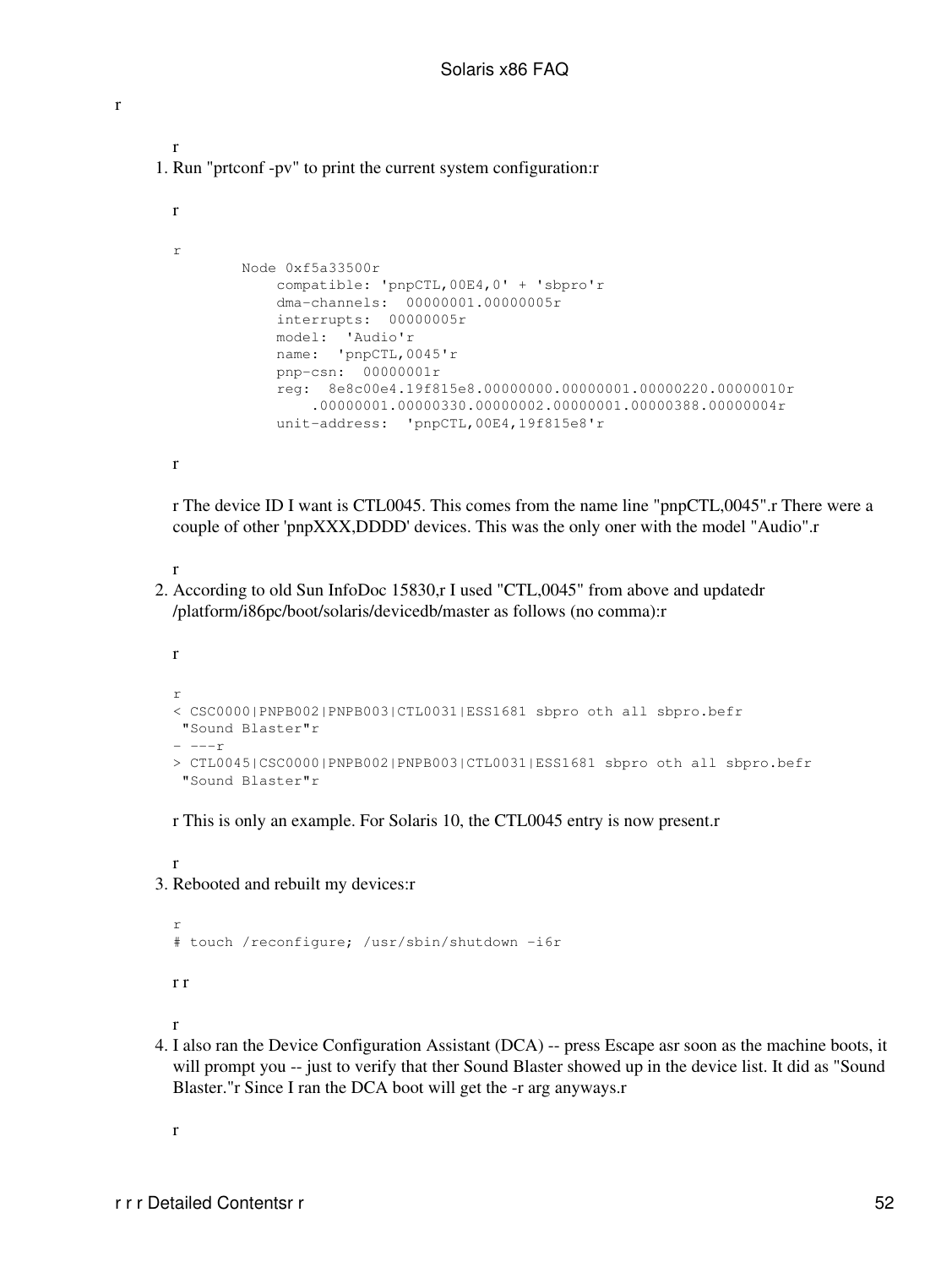- 5. When I boot /dev/audio was present. Yeah! I am currently listening to ther Sunday Blues on real audio.r
- r 6. r For more information, type "man sbpro."r

r r

r [Thanks to Park Byoung-Gi, Steve Krapp, Chris, Dave, Norma, Jürgen Keil,r & Philip Brown]r

r

r r

r (6.15) How do I enable the audio output from my CDROM to my SBPRO card?r

r Start audiocontrol then select "Record." Ha ha, "Record" really meansr "Sound Source ;-)." In the audiocontrol record window, selectr "Internal CD" (other choices are Microphone or Line in).r

r You must have audiocontrol running before starting your favorite CD playerr application.r You can use GNOME, CDE, or open source players, such as xmcd.r Robert Muir reports you can use this from the command line (non-X):r

r audiorecord -p internal-cd /dev/null &r

r [Thanks to Eugene Bobin and Robert Muir]r

r r

r

r (6.16) Can I use Solaris/x86 to setup a "headless" server?r

r The answer is yes, it can be done, but it's BIOS dependent, since manyr BIOS chips won't boot up the system without the keyboard and video card.r The console can be configured to go to serial ports as described below.r Removal of video card is also BIOS dependent.r Setup steps:r

r 1. Set the serial line's Carrier Detect (CD) to HIGH and (for 2.6 only)r set the serial line's Data Set Ready (DSR) to HIGH. If you don't--itr won't boot. This can be done with a NULL modem or with the followingr 25-pin or 9-pin pinouts:r

| r      |       |        |                              |          |               |
|--------|-------|--------|------------------------------|----------|---------------|
|        | DTE A |        |                              | DTE Br   |               |
|        |       | 25(9)  |                              | 25(9)r   |               |
|        |       |        |                              | $-----r$ |               |
| FG     |       | $1(-)$ | $----- 1 (-) FGr$            |          |               |
| $TD*$  |       |        | $2(3)$ ------ 3 (2) RDr      |          |               |
| RD     |       |        | 3 (2) ------ 2 (3) $TD*r$    |          |               |
| CTS    |       |        | 5 (8) -+---- 20 (4) DTR*r    |          |               |
| DSR    |       |        | $6(6) -1 + -5(8) CTSr$       |          |               |
| CD     |       |        | $8(1)$ -+ $ - 6(6)$ DSRr     |          |               |
|        |       |        | DTR* 20 (4) ----+- 8 (1) CDr |          |               |
| SG     |       |        | $7(5)$ $---$ 7 (5) SGr       |          |               |
| $RTS*$ |       |        | 4 (7) (nc)                   |          | 4 $(7)$ RTS*r |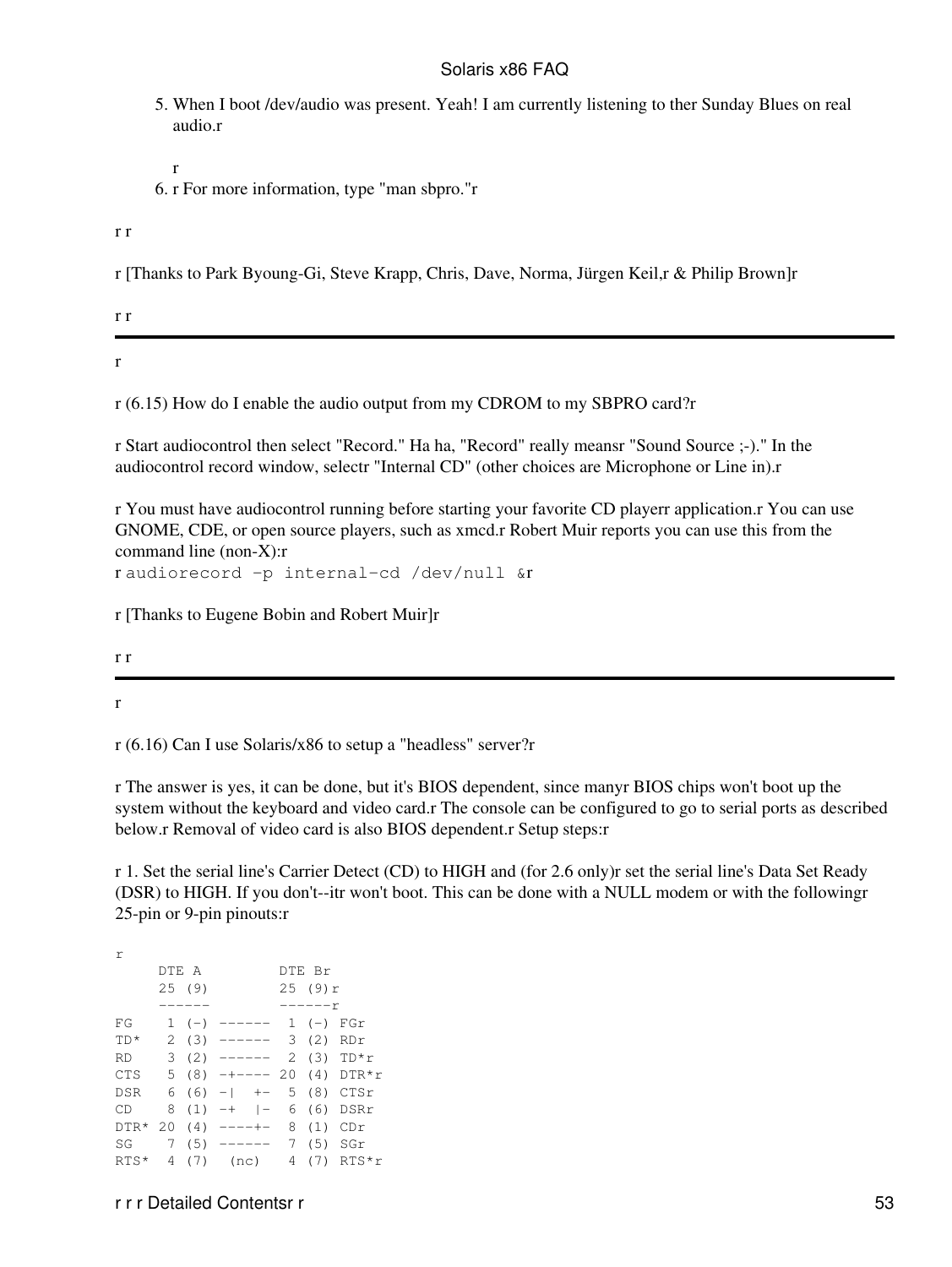```
RI 22 (9) (nc) 22 (9) RIr
* DTE (terminal/computer) drivenr
(nc) = no connectionr
```
r r

r If the NULL modem is "incomplete", the boot process hangs shortly afterr starting the asy driver (after the message "asy0 is /isa/asy01, 3f8" [r](http://www.freebsd.org/handbook/hw-io.html) or similar asy1/2f8 message). For details, seer  $r$ [http://www.freebsd.org/handbook/hw-io.htmlr](http://www.freebsd.org/handbook/hw-io.html) r

r 2. Set your the terminal to (9600 bps,8 bits, No parity, 1 stop bit).r r

r 3. Use the eeprom command to specify the console (ttya, ttyb):r eeprom input-device=ttya output-device=ttyar (just like SPARC? ;-)r r Update: Andrew Schwabecher reports that using "ttya" doesn't work.r Instead, he adds these entries to /boot/solaris/bootenv.rc:r

```
setprop output-device com1r
setprop input-device com1
```
r r Update2: David Cocking reports that using "ttya" does work,r except with Sun's LX50. For LX50 both ports are set to senser whichever one you attach to under "ttyb".r r

r Steve Rikli adds the following simpler 3-pin alternative, in lieu of the above:r r

r I've found that, while the full NULL modem pinouts work just fine, ar simple 3-pin (TD/RD/SG) pinout scheme will also work in Solaris 8 byr issuing eeprom commands thusly:r r

```
r
eeprom output-device=ttyar
eeprom input-device=ttyar
eeprom ttya-ignore-cd=truer
```
r r

r The kicker is the "-ignore-cd" variable,r which doesn't seem to be present by default on a Solaris x86 install,r unlike Solaris for SPARC hardware.r But setting it does work and it does persist across reboot/power-cycle.r In the absence of "ttya-ignore-cd=true"r one does indeed need a full NULL modem pinout.r r

r [r PC Weasel 2000, at http://www.realweasel.com/intro.html](http://www.realweasel.com/intro.html)r is a PCI board that emulates VGA cards over a serial line.r This provides a serial console interface for PC-class computersr transparent to the operating system.r This is useful for BIOS configuration andr the Solaris Device Configuration Assistant (DCA) remotely.r Of course, you can't run CDE with it, but once Solaris is up,r you can use a regular serial port.r Herb Peyerl, one of the company founders, adds:r "I've tested this card under 2.8 and it works fine. There isn't ar Solaris Watchdog driver for the Weasel yet and sometimes the textr attributes are a little funky, but it's certainly usable."r r

r [Thanks to John Weekley, Scott Wedel, Kenneth Wagner, Andy Spitzer,r Kai O'Yang, Michael Wang, David Page, Andrew Schwabecher, Steve Rikli,r Richard Shuford, and Herb Peyerl]r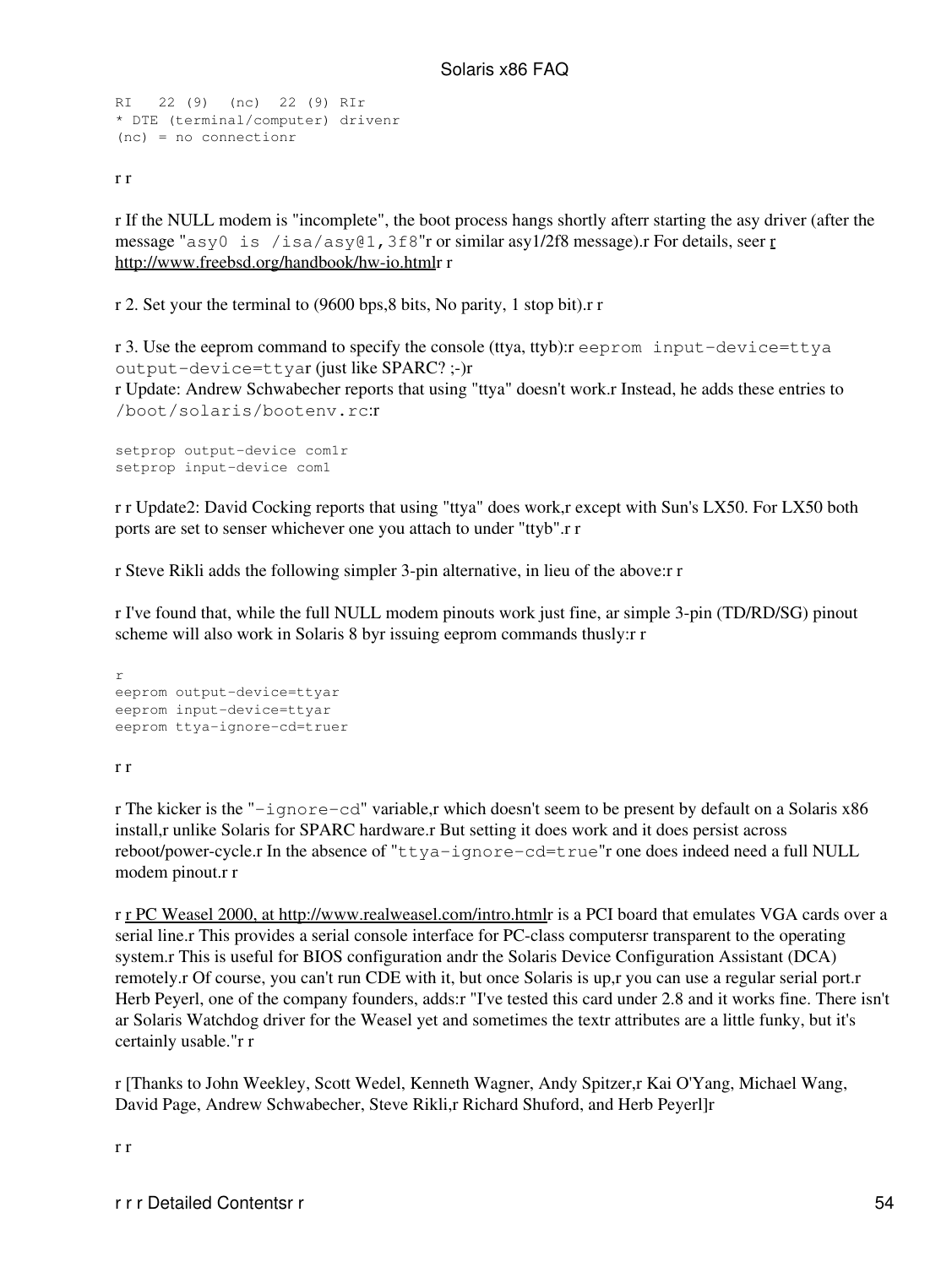r

r (6.17) Can I get a Sun-style keyboardr (Ctrl & Caps Lock reversed) for S/x86?r

r Yes, from PFU, now part of Fujitsu,r sells it's "Happy Hacking Keyboard" for \$69.r [r](http://www.pfu.fujitsu.com/en/hhkeyboard/) [http://www.pfu.fujitsu.com/en/hhkeyboard/r](http://www.pfu.fujitsu.com/en/hhkeyboard/) It's Sun type 5 keyboard with only the essential 60 keys.r r

r You can order a Sun USB keyboard and mouse that worksr quite well with Solaris x86.r They are available fromr [Sun Store, http://store.sun.com/,](http://store.sun.com/)r with the following part numbers:r

r

- US/Unix Type 6 USB Keyboard: 320-1273 (\$65)r
- 3-button "crossbow" USB Mouse: 370-3632 (\$35)r

r r r

r If you don't want to buy any new hardware, you can use just softwarer to switch Control\_L and Caps\_Lock keys.r Create file \$HOME/.xmodmaprc with:r

r remove Lock = Caps\_Lockr remove Control = Control\_Lr keysym Control\_L = Caps\_Lockr keysym Caps\_Lock = Control\_Lr add Lock = Caps\_Lockr add Control = Control\_Lr

r and add "xmodmap \$HOME/.xmodmaprc" to your \$HOME/.dtprofile file.r r

r For the adventurous electrician,r there's a web page to show how to build and program a PCBr to to drive a Sun Type 5/6 keyboard from a PC.r This includes a PCB mask, source code, and instructions. Seer [r](http://www.buzzard.org.uk/jonathan/) [http://www.buzzard.org.uk/jonathan/r](http://www.buzzard.org.uk/jonathan/) r

r [Thanks to Don Christensen and Ian Hall-Beyer]r

r r r

r (6.18) Can I run multiple terminals on the console ofr Solaris x86 like those supported on Linux, FreeBSD, Interactive Unix, and SCO?r

r No.r Starting with Solaris/x86 2.4, they are no longer configured.r Starting with Solaris 8, the functionality was removed.r r

r [From Casper Dik's Solaris 2 FAQ]r

r r

r

r (6.19) How do I upgrade my video graphics card?r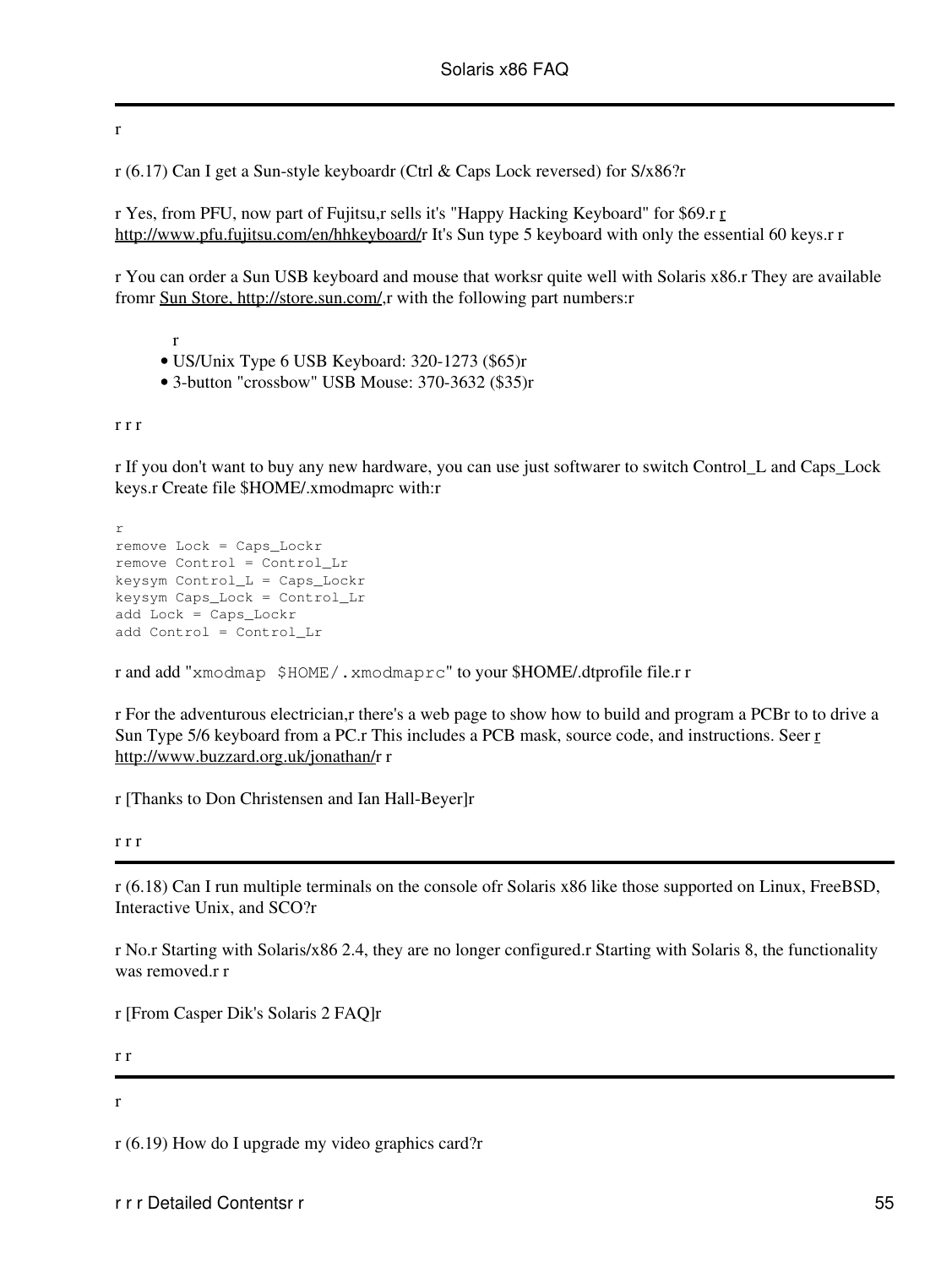r First see if you have the driver installed. They are listed when your run kdmconfig. If the driver is present, configure with kdmconfig.r If it's a new card, see if it's listed in the latest driver updatesr for your Solaris release on<http://access1.Sun.COM/drivers/>r If listed, install the update. kdmconfig is ran automatically at the end ofr the update installation. Before changing cards, choose, from kdmconfig, ther 16-color 640x480 VGA setting, which is the lowest-common denominator forr VGA video cards. After switching cards and rebooting (verifying the VGAr setting works for the new card) choose a higher setting with kdmconfig.r

r See the Update Guide that comes with the update on specific installationr instructions for the update. Generally, it's done as follows: (assuming ther image downloaded from access1.Sun.COM is named vdu11image.Z and is in /tmp),r type as root:r

r # cd /tmpr # uncompress du11vid2.Z ; cat du11vid1.bin du11vid2 | cpio -icvdumr # zcat vdu11image.Z | cpio -icvdumBr # ./installdu.shr r r r

r

r (6.20) How do I burn a CD-R or CD-RW with Solaris?r

r Use cdrecord (free) or commercial software.r SCSI CD-R (Record once) and CD-RW (Read-Write many times) drivesr tend to be better supported than ATAPI drives.r For details, see the Sun CD-ROM FAQ atr [r](http://www.pimpworks.org/sun/cdrom.html) <http://www.pimpworks.org/sun/cdrom.html>r andr Jörg Schilling's cdrecord page at:r [r](http://www.fokus.gmd.de/research/cc/glone/employees/joerg.schilling/private/cdrecord.html) <http://www.fokus.gmd.de/research/cc/glone/employees/joerg.schilling/private/cdrecord.html>r

r r

r

r (6.21) Is IPv6 available for Solaris/x86?r

r Yes, starting in Solaris 8.r Seer [http://www.Sun.COM/solaris/ipv6/.](http://www.Sun.COM/solaris/ipv6/)r r For general IPv6 information, seer [http://www.ipv6.org/.](http://www.ipv6.org/)r If you wish to connect to the 6bone, an experimental,r mostly tunneled IPv6 network, seer [http://www.6bone.net/r](http://www.6bone.net/)

r r

r

r (6.22) Is IPsec available for Solaris/x86?r

r Yes, for Solaris 8.r See volume 3 of the *System Administrator's Guide* atr [http://docs.Sun.COM/r](http://docs.Sun.COM/) for more configuration information.r Solaris 8 IPSec supports AH (authentication) and ESP (encryption) headers,r and "shared secrets" (manual keying),r but not automatic (ISAKMP or IKE) keying.r Solaris 9 supports IKE.r r

r Adam Barclay adds these comments:r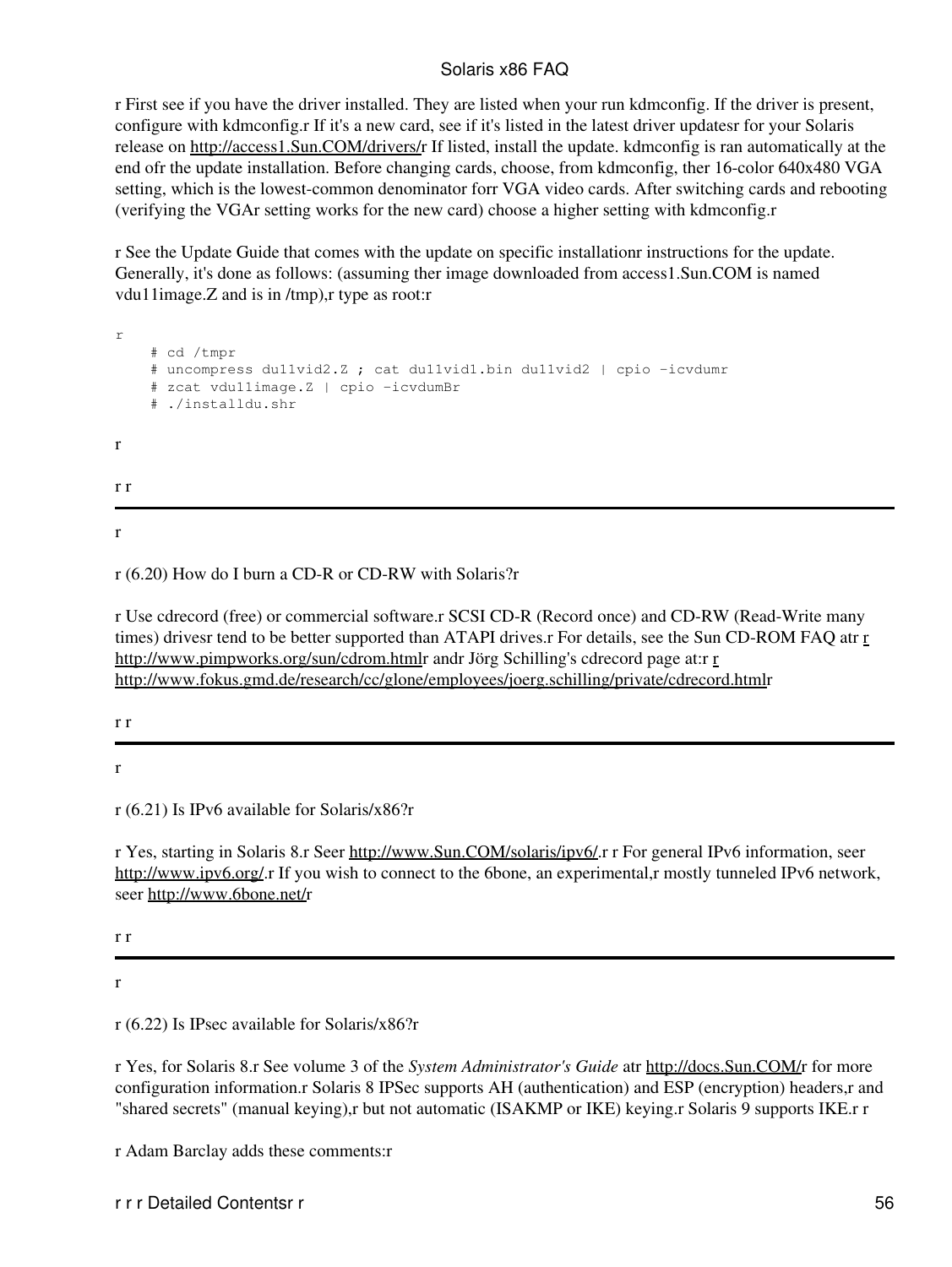r

- The ESP portion is not installed by default. You have to downloadr supplemental encryption packages (SUNWcry, SUNWcryr, etc) from Sunr [r http://www.sun.com/software/solaris/encryption/](http://www.sun.com/software/solaris/encryption/)r
- ipseckey is broken under Solaris 8 10/00 and at this point there doesn'tr appear to be a patch. In the meantime, I use an earlier release.r
- ndd queries may give misleading results if ipseckey hasn't been run.r

r r

r As a reminder, some countries (e.g., Russia)r prohibit the use or possession of encryption software.r r r

r

r (6.23) Is Kerberos 5 available for Solaris/x86?r

r Yes, for Solaris 8.r See volume 3 of the *System Administrator's Guide* atr [http://docs.Sun.COM/r](http://docs.Sun.COM/) for more configuration information.r The configuration files reside at  $/etc/krb5$  and  $/var/krb5r$  and the binary files at /usr/krb5 and /usr/lib/krb5.r Make sure you answer "y" to whether you want Kerberos duringr your Solaris install.r Then, install SEAM (Sun Enterprise Authentication Mechanism,r what Solaris calls Kerberos) from the Solaris 8 Admin Pack,r freely downloadable from  $r$ [http://www.Sun.COM/software/solaris/easyaccess/sol8.htmlr](http://www.Sun.COM/software/solaris/easyaccess/sol8.html) r

r

r (6.24) Does Solaris x86 support multiple processors?r

r Yes. Solaris x86 automatically detects multiple processors.r The limit is at least 8 according to the HCL and by observation.r The theoretical kernel limit (\_ncp) is 21.r Due to bus conflicts, there's diminishing returns as you increase ther number of procs.r psrinfo(1M) will print the status of your processors,r mpstat(1M) will report the CPU usages, andr psradm(1M) can be used to take processors offline.r

r Some people have had problems with Solaris "seeing" the extra processors,r with at least one type of motherboard (HP/Compaq?).r They had success with going into the BIOS utility and setting OS type tor "other" for "Solaris".r With most motherboards no special BIOS settings are required.r Likewise, Solaris x86 also supports Intel's Hyperthreadingr (multiple logical processors).r This is because most or all of the additional support required is in ther motherboard and not Solaris.r However, psrinfo -pr will still display 1 processor (as it's not true multi-threading).r

r [Thanks to John Groenveld, Jürgen Keil, Bob Palowoda, Bruce Alder,r and Michael VanLoon]r

r r r

r

r (6.25) How do I uncompress a .gz file?r

r With "gzip -d" (or gunzip, which is gzip linked to gzip).r Solaris 8 has gzip. Solaris 7 or earlierr does not come with gzip (it doesn't have zip either--only unzip).r Gzip isr available as a pre-compiled package fromr <http://www.sunfreeware.com/>r (use "pkgadd -d packageFileName" to install)r and also as a tar file (to extract, typer "uncompress gzip\*Z; tar xvf gzip\*.tar") atr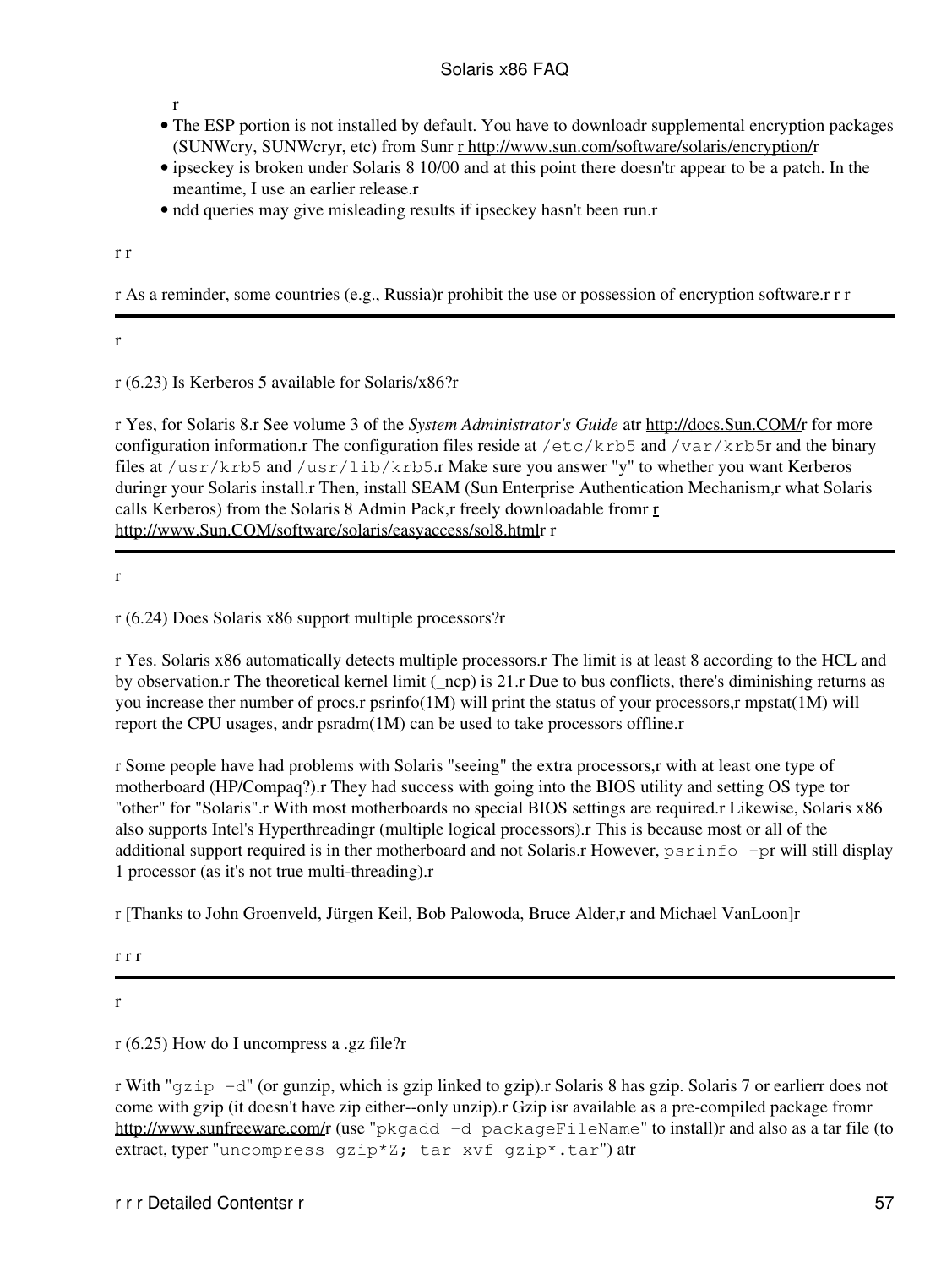#### <ftp://ftp.netscape.com/pub/unsupported/gnu/gzip-1.2.4.x86-sun-solaris2.4.tar.Z>r

```
r r r
```
r

r (6.26) Why doesn't /usr/bin/cc work?r

r Because it's just a front-end "stub" for the unbundled Sun C compiler,r Oracle Solaris Studio (Sun Studio)r r

r However, you can download Sun Studio 11 for free. Seer<http://developers.sun.com/prodtech/cc/>r r

r You can also get the free GNU C compiler, gcc, in pkgadd formatr from various locations.r It is bundled with ther the "Solaris Software Companion CD" and can be downloaded fromr <http://www.sunfreeware.com/>.r If you install gcc, I recommend that you rename or compressr  $\frac{\text{Jusr/bin}}{\text{c}}$  and softlink (ln -s)  $\frac{\text{Jusr,}}{\text{d}}$  (or  $\frac{\text{Jusr}}{\text{c}}$  (or  $\frac{\text{Jusr}}{\text{c}}$  fw/bin/gcc or wherever it is) to /usr/bin/cc.r

r By default, Solaris comes with support tools (such as make and libraries)r in  $/\text{usr}/\text{ccs}/\text{bin}$ , /usr/ccs/lib and usr/include.r If not, add the appropriate packages.r For more information, see the "Software Development" section inr Casper Dik's Solaris 2 FAQ.r r r

r

r (6.27) How do you connect Solaris to my cable modem?r

r See also the next question on RoadRunner.r r

r At least for the the East Brunswick, NJ, servers, I had the easiest timer with DHCP (not the static setup):r

```
r
/etc/hosts:r
       127.0.0.1 localhost CCxxxxx-A # where CCxxxxx-A is your hostnamer
       24.x.x.x CCxxxxx-A loghost # where 24.x.x.x is your assigned IPr
r
/etc/nsswitch.conf:r
       hosts: files dnsr
r
/etc/resolv.confr
       domain ebnsk1.nj.home.comr
       nameserver 24.3.196.33r
       nameserver 24.3.196.33r
r
/etc/dhcp.elx0 (empty file)r
r
/etc/hostname.elxl0 (empty file)r
       NOTE: replace "elxl0" with your NIC device namer
```
r r r No /etc/defaultdomain, /etc/defaultrouter,r or /etc/netmasks files are used.r This info is handled by DHCP.r Reboot and you're hooked up.r Here's my (partially disguised) netstat -rn and ifconfig -a outputs:r r

r \$ netstat -rnr

r r r Detailed Contentsr r 58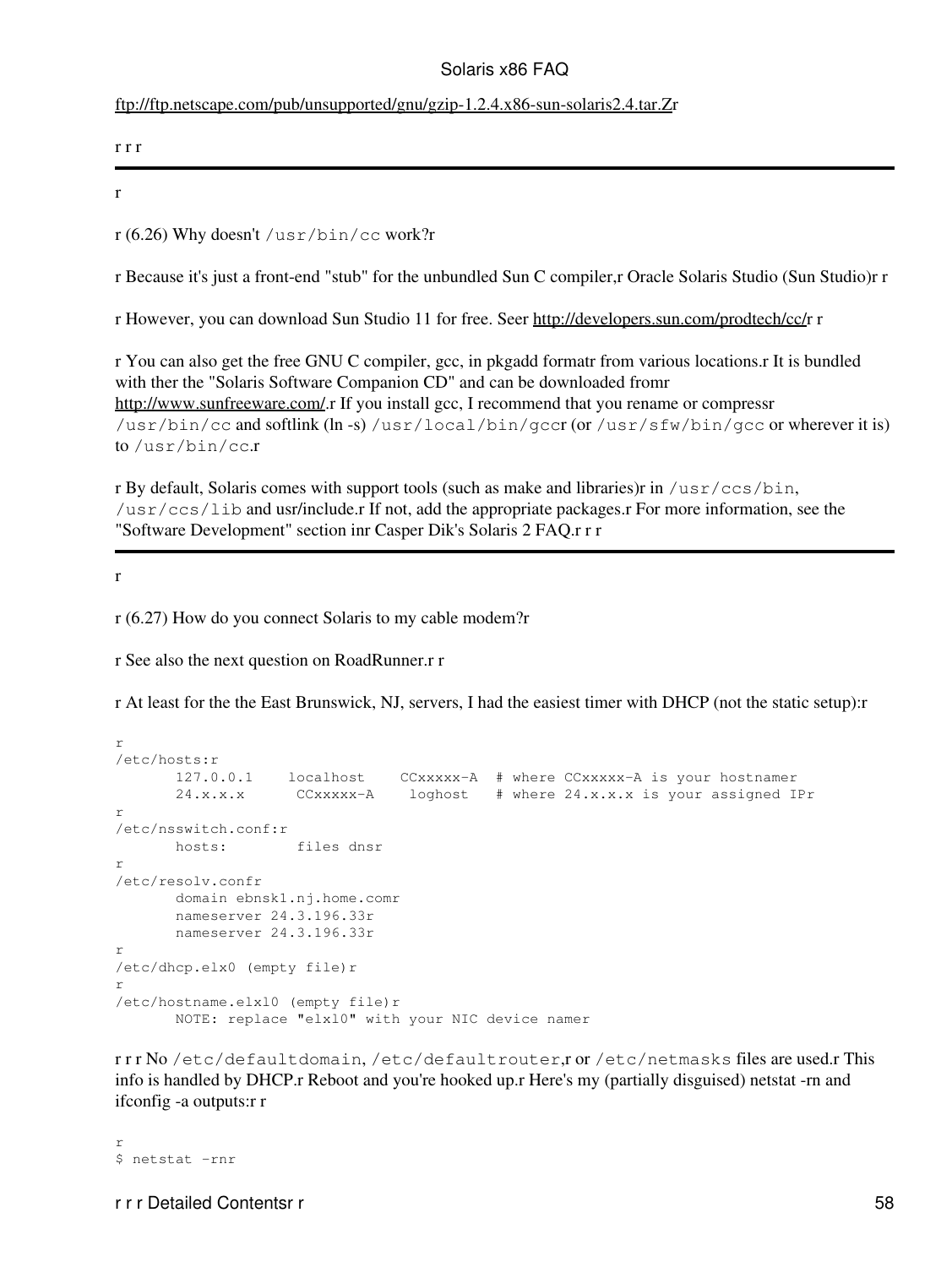| Routing Table: r<br>Destination | Gateway                                                                                 |    |               |                | Flags Ref Use Interfacer |
|---------------------------------|-----------------------------------------------------------------------------------------|----|---------------|----------------|--------------------------|
|                                 |                                                                                         |    |               |                |                          |
| 24. x.x. 0                      | 24. x.x.x                                                                               | U  | 3             | $\overline{2}$ | $e$ lxl $0r$             |
| 224.0.0.0                       | 24. x.x.x                                                                               | U  | $\mathcal{B}$ | $\Omega$       | elx10r                   |
| default                         | 24. x.x.1                                                                               | UG | $\circ$       | 44 r           |                          |
| 127.0.0.1                       | 127.0.0.1                                                                               | UH | $\Omega$      | 236            | 100r                     |
| $\mathsf{r}$                    |                                                                                         |    |               |                |                          |
| \$ ifconfig -ar                 |                                                                                         |    |               |                |                          |
|                                 | lo0: flags=849 <up, loopback,="" multicast="" running,=""> mtu 8232r</up,>              |    |               |                |                          |
|                                 | inet 127.0.0.1 netmask ff000000r                                                        |    |               |                |                          |
|                                 | elx10: flags=4843 <up, broadcast,="" dhcp="" multicast,="" running,=""> mtu 1500r</up,> |    |               |                |                          |
|                                 | inet $24.x.x.x$ netmask ffffff00 broadcast $24.x.x.255r$                                |    |               |                |                          |
|                                 |                                                                                         |    |               |                |                          |
|                                 |                                                                                         |    |               |                |                          |

r r

r [Thanks to Alan Lucero.]r r

r

r (6.28)r How do you setup Solaris to use RoadRunner's cable modem service?r r

r RoadRunner uses General Instrument's SURFboardr or other cable modem hooked up to a coax cable on one side andr a straight-through Ethernet cable on the other side.r The real throughput is about 6-MB/sec. on downlinksr and 768KB/sec. on uplinks.r The cable modem looks like a router to your computer.r r

r RoadRunner configures home systems withr Dynamic Host Configuration Protocol (DHCP),r which provides the IP address, default route, and name servers.r RoadRunner only supports Windows and Macs, but it works finer with Solaris (they just won't help you setup or diagnose Solaris DHCP).r You need Solaris 2.6 or higher for DHCP.r To set it up for Solaris, follow these steps, as root:r r

r

- 1. "touch /etc/dhcp.iprb0" (replace the ".iprb0"r with whatever the ethernet interface for your system might be, as shownr by "ifconfig  $-a$ ")r r
- 2. "cp /dev/null /etc/hostname.iprb0".r  $\it You$  need to make \*SURE\* that this filer is EMPTY - otherwise, DHCP configuration won't work.r r
- Make sure that /etc/inet/hosts only has one line in it, the oner containing "127.0.0.1 3. localhost". Any other lines will ber ignored, and any additional necessary lines will be added by the DHCPr client at boot time.r r
- 4. "touch /etc/notrouter" -r this creates a file to tell Solaris thatr your system will not be performing routing or packet-forwardingr duties (if that's the case in your situation).r If it already exists, good. Leave it be. 8-)r r
- 5. "cp /dev/null /etc/defaultrouter"r since the DHCP client software willr automatically put the needed entries in this file, we just need tor make sure that it exists as an empty file. If it alreadyr exists, rename it and create the empty file in its place.r r
- 6. "cp /dev/null /etc/resolv.conf"r again, the necessary entries will ber added by the DHCP client. If you already have this file, rename itr and create an empty file in its place.r r
- 7. Copy /etc/nsswitch.dns to /etc/nsswitch.conf tor enable your machine to resolve addresses using DNS, the Domain Name Systemr (instead of NIS).r Or edit the file /etc/nsswitch.conf, and look at the "hosts:" line.r By default, it reads "files"; change it to readr "hosts: files dns".r

r r Once you've performed these steps, your machine is ready to get itsr networking information via DHCP. The easiest way to do this is to rebootr your machine. You will see status messages during boot about the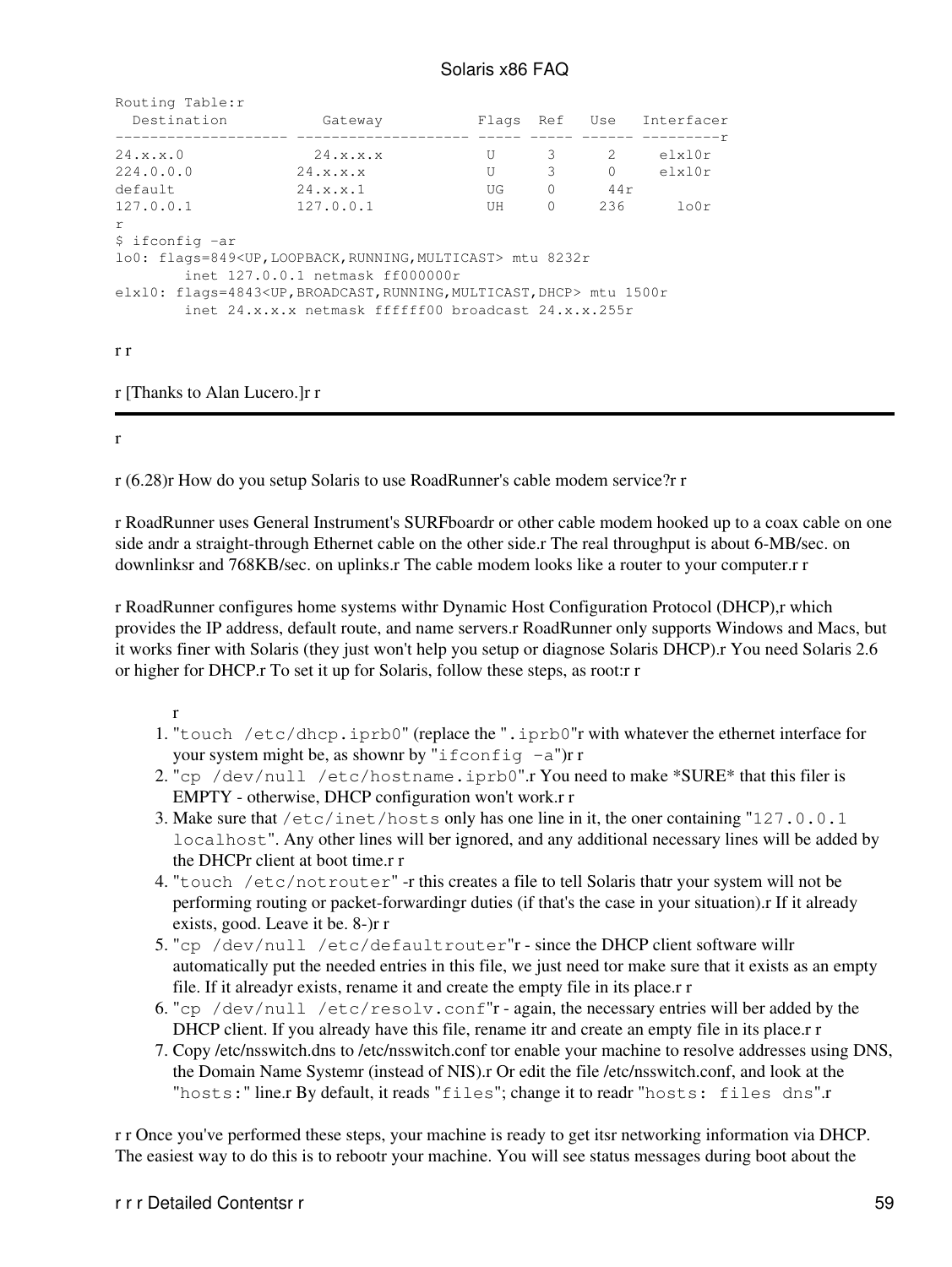DHCPr client, this is normal.r r Once the machine is booted type the "ifconfig  $-a$ " command.r You will see output similar to this:r r

```
r
         $ ifconfig -ar
         lo0: flags=849 mtu 8232r
         inet 127.0.0.1 netmask ff000000r
         iprb0: flags=4843 mtu 1500r
         inet 24.93.53.4 netmask ffffff00 broadcast 24.93.53.255r
         ether 8:0:20:1b:1:72
```
r r

r The entry we're concerned about is  $iprb0r (100)$  is the dummy loopback interface); just make sure that its configured via DHCP, and that an IP address andr broadcast address was assigned. You can also check the /etc/resolv.confr and /etc/defaultrouter files to make sure they were configured by ther DHCP client.r r

r Type "nslookup sun.drydog.com" to test that /etc/nsswitch.confr and /etc/resolv.conf are setup correctly for DNS lookups.r If not, they may need to be hand-edited with values provided by your ISP.r These files are documented in nsswitch.conf(4) and resolv.conf(4).r The resolv.conf needs to have "domain" and "nameserver" lines.r

r Type "netstat -rn"r to see if there's a "default" destination configuredr in /etc/defaultrouter and type "ping sun.drydog.com" to verify routingr is OK. Use "traceroute sun.drydog.com" to diagnose routing problems.r r

r Type "hostname" to see if it says "unknown."r If so, DHCP did not provide a hostname.r One workaround is to editr /etc/init.d/network and replace all occurrences of "unknown"r with your real hostname.r r

r This information is adapted from Bill Bradford.r Some (older) RoadRunner setups may still require a RoadRunner login program.r This is explained in that link.r

r RoadRunner information is atr [http://www.rr.com/r](http://www.rr.com/) and help is atr<http://help.rr.com/>r The Unofficial RR FAQ is atr [r http://members.tripod.com/~tlarrow/rrfaq.htm](http://members.tripod.com/~tlarrow/rrfaq.htm)r

r For generic cable modem information,r see the e-zine article "xDSL and cable modems" referenced in ther previous question on @Home service.r The article covers instructions on enabling Solaris with a cable ISP.r r

r

r

r (6.29)r How do I force the speed and/or duplex of my network interfacesr (ndd(1M) doesn't work)?r

r No x86 driver can be interfaced via ndd(1M).r The only way to set speed/duplex is via the NIC's driver.conf(4).r iprb(7D) on Solaris 8 suggests that you can specify speed/duplex forr multiple instances via ForceSpeedDuplex option.r For other drivers, you'll need to specify each instance per driver.conf(4).r Finally, for most people, auto-negotiating works as expected.r Having to hard-code values may indicate cabling or switch problems.r r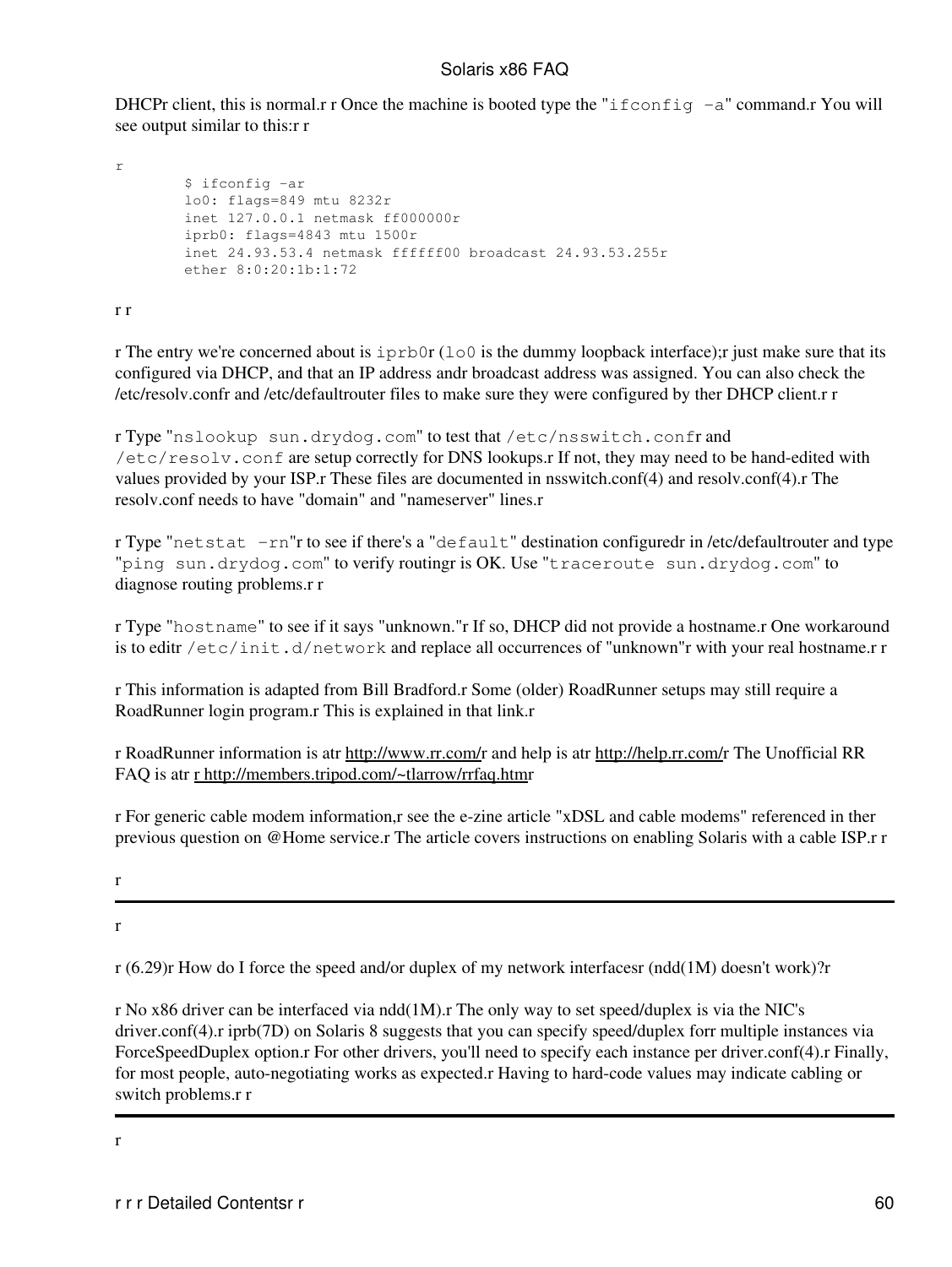r (6.30) Why can't I create a home directory under /home?r

r r For Solaris,r /home is not an on-disk file system, it is a file system under ther control of the automounter, and only the automounter can creater directories/files in it.r r

r If you don't want the automounter to manage /home, then remove ther "/home" entry from /etc/auto\_masterr (and issue the command "automount  $-v$ " to force the filer to be reread, or reboot).r r

r However, the typical setup for Solaris is to locate user's home directoriesr in /export/home.r r

r /home is intended to be where all users' home directories appear regardlessr of which machine they are really located on--by virtue of ther automounter and auto\_home map. This makes your home directoryr always appear in the same place regardless of which machine your login to, and regardless of which server the sysadmin decides to mover your home directory.r r

r If you are not part of a network with workstations and servers,r this may look strange. If you want to, as a demonstration, you canr set up a standalone workstation to operate this way, as follows.r (I'm assuming you still have the default setup of /home under the controlr of the automounter.)r r

r Create a user with a home directory in /export/home, say,r /export/home/andrew, so that the directory is correctly createdr with .profile, .login, etc in it.r r

r Put the following line in /etc/auto\_home:r

r andrew cucumber:/export/home/andrewr

r (substitute your user name for 'andrew' and your hostname for 'cucumber').r If there is an "+auto\_home" entry in there, comment it out.r Make the automounter reread the files: "automount -v".r r

r You should now be able to "ls /home/andrew" and see the files therer which are in /export/home/andrew.r r r

r If you issue the command "/usr/sbin/mount  $-p$ ", you will see thatr /export/home/andrew has been mounted on /home/andrewr (by the automounter).r Normally this would be an NFS mount to a remote server,r but in this case the system has spotted that is it attempting to NFSr mount itself and uses the loop-back filesystem instead (lofs) whichr avoids the NFS overhead when the filesystem is on the same machine.r r

r Finally, to complete the use of /home,r you should change Andrew's entryr in the /etc/passwdr file such that the home directory is /home/andrew.r r

r In a networked environment, you also need to add /export/home to ther /etc/dfs/dfstab filer so that it is available for other clients to mount.r Also, the /etc/passwd file and /etc/auto\_master filer (and much more besides)r would be obtained using naming services from a single networked copy,r so you would only need to set this up once whatever the size ofr your network, not once per workstation.r r

r [Thanks to Andrew Gabriel]r r r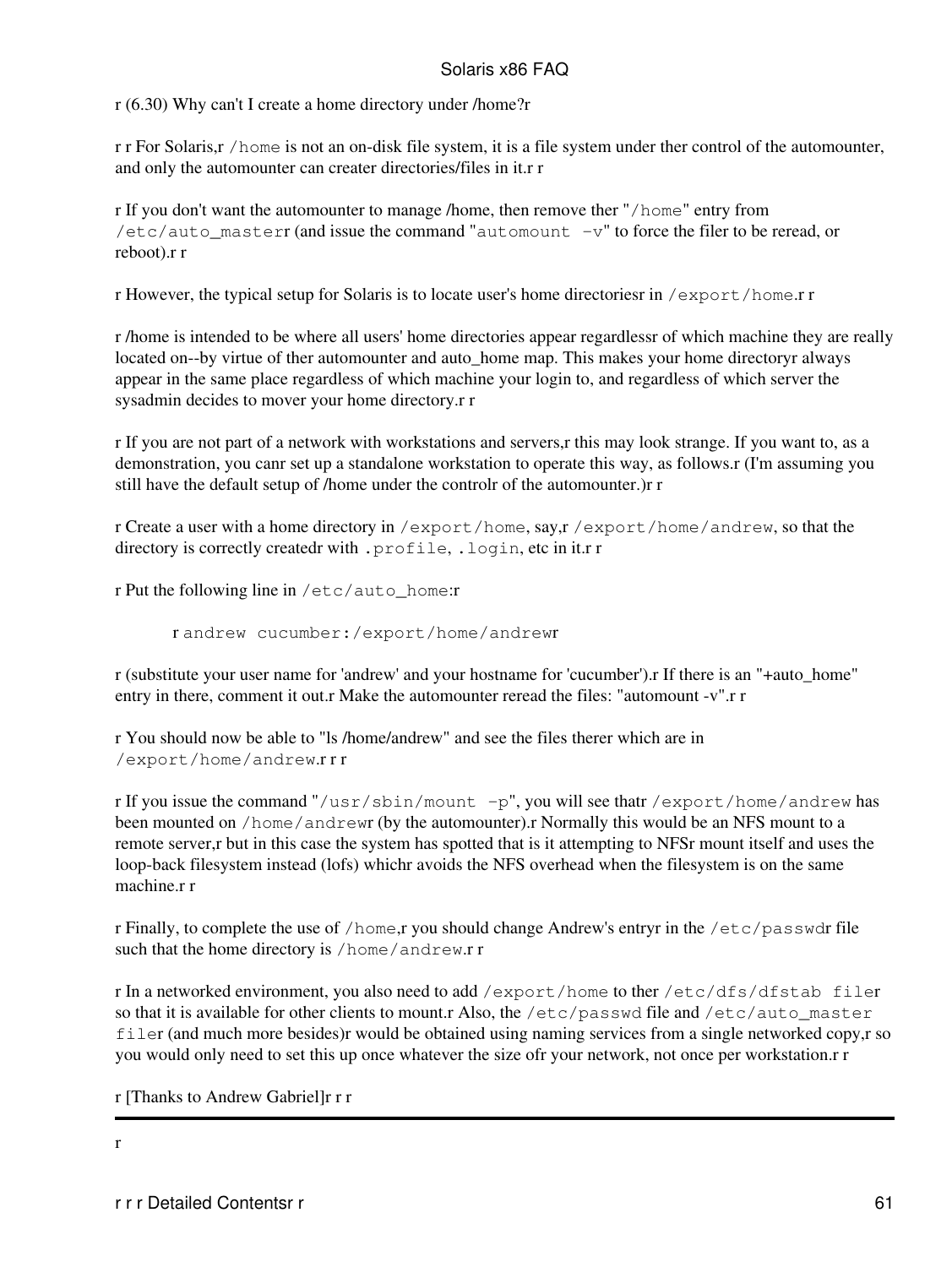r (6.31) Is Veritas file system available for Solaris x86?r

r Only through NCR Corporation.r r [Thanks to Bob Palowoda]r r r

#### r

r (6.32) How do I use Zip and Jazz Drives for Solaris x86?r

r Iomega's Zip and Jazz Drives are supported by the Solaris 8 volume manager.r For example, with a ATAPI Zip100 or Zip250 drive,r run "volcheck" and it gets mounted as  $/$ rmdisk $/$ zip0r If that doesn't work, see if you can mount it manuallyr (if DOS formatted). For example:r r

r # Master on second ATAPI controller:r /usr/sbin/mount -F pcfs /dev/dsk/c1t0d0p0:c /mntr # Slave on first ATAPI controller:r /usr/sbin/mount -F pcfs /dev/dsk/c0t0d0p0:d /mntr

#### r r

r Note that external drives with the parallel port connection are notr supported. This requires a specialized driver.r r

r [Thanks to Chase for the s8 update]r r r

r

r (6.33) How do I use Linux NIC drivers for Solaris x86?r

r r Sun has released (9/2000) a free network driver porting kitr to port Linux PCI-based network drivers to Solaris x86.r The kit includes, as examples,r ported Linux drivers for the Intel EEPro100r and the Digital "Tulip" 2104x/2114x chipr (a reliable chip used by the Netgear FA-310-TX,r SMC EtherPower, Kingston EtherX, D-Link DFE, and other lower-cost cards)r For legal reasonsr (the Linux driver authors complained aboutr use of these drivers in a commercial Product--Solaris),r this kit was pulled and is no longer available.r

r r r

r

r (6.34) How do I add color to "ls" or "vi"?r

r For "ls" you need the GNU "fileutils" version of ls.r Obtain the binary fromr [http://www.sunfreeware.com/r](http://www.sunfreeware.com/) or compile it yourself from source fromr [http://www.gnu.org/r](http://www.gnu.org/) I only use "ls" out of all the utilities in the package andr install it in /usr/local/bin/ls.r I then use this alias:r alias ls='/usr/local/bin/ls --color=auto'r (remove the "=" for \*csh shells).r r

r For vi, I use vim (or gvim for X Windows).r It is also available fromr <http://www.sunfreeware.com/>r or directly fromr [http://www.vim.org/.](http://www.vim.org/)r You may need to add "syntax on" in your \$HOME/.vimrc filer to enable syntax coloring.r r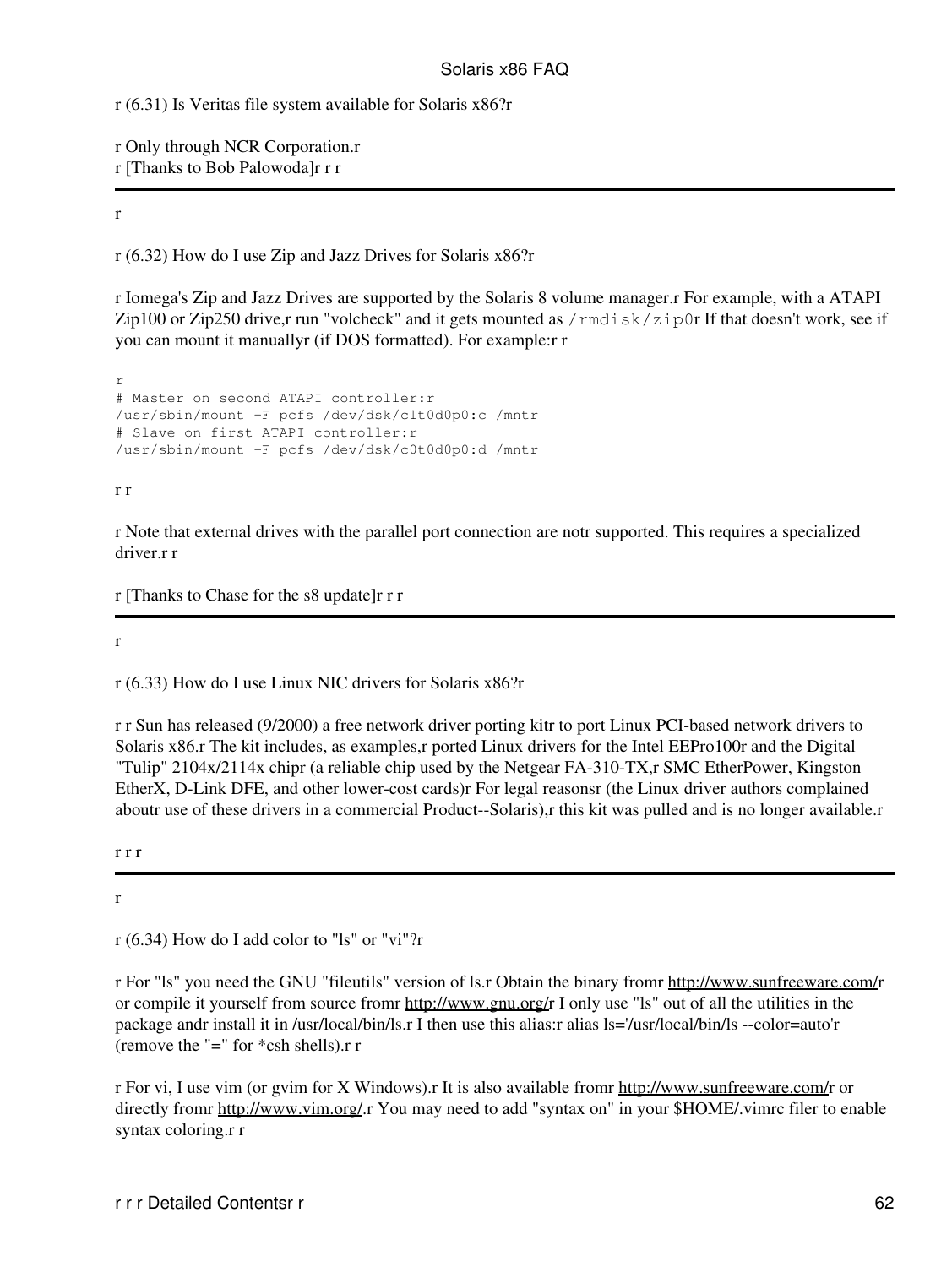r If color output still doesn't appear, for either of these,r make sure your terminal emulator supports colorr (e.g., dtterm, xterm, and gnome-terminal)r and that your \$TERM is set correctly.r To verify you can display color, copy, paste, and execute this liner in your shell prompt (you should see the lettersr "**blue**" highlightedr in **blue**):

r /bin/echo '\033[0m\033[01;34mblue\033[0m'r r

r You can also get color from the tcsh builtin ls, if you use ther tcsh shell (included in Solaris 8 and later), by simply doing:r

```
r alias ls ls-F ; set color=ls-Fr
r See the tcsh man page for details.r r r
```
r

r

r (6.35)r How do I move the disk containing Solaris from the ATAPIr primary master controller to the secondary controllerr or slave connector (or both)?r

r

r

- Move the disk with Solaris to the new locationr (secondary master controller or primary or secondary slave controller).r
- r For Solaris 8 or 9, do not use the Installation CD.r Use the "Software 1 of 2" CD.r
- Boot with "b  $-$ s"r (without the quotes) instead of "1" or "2"r when asked for the installation typer
- mount the root boot partition at /mntr
- Reconfigure the device tree for Solaris 7 or earlier:r

```
r
drvconfig -r /mnt/devicesr
devlinks -r /mntr
disks -r /mntr
```
r

- Verify that the linksr /mnt/dev/dsk/c1d0s\* to ../../devices/\*r exist.r
- Type "rm /etc/path\_to\_install"r (or remove all lines but comments in this file)r
- Edit file /mnt/boot/solaris/bootenv.rc.r For example if you're moving from the primary master tor secondary master, change "ide@0" to "ide@1":r

```
r setprop bootpath '/pci@0,0/pci-ide@4,1/ide@0/cmdk@0,0:a'r tor
```

```
r setprop bootpath '/pci@0,0/pci-ide@4,1/ide@1/cmdk@0,0:a'r
```
r These paths are similar for SCSI.r If an x86 boot partition was used, then /boot is in the listr and it should be mounted first.r

- Remove the CDROM and type /usr/sbin/shutdown -i6r
- . If you removed /etc/path\_to\_install then, at ther "Booting Solaris" prompt, type "b  $-a"r$
- After reboot, if all went well, the /dev.old/r and /devices.old/ directories can be removed (be careful).r

r r

r Once Solaris is on the secondary master, you must enable booting to it.r Here's three methods:r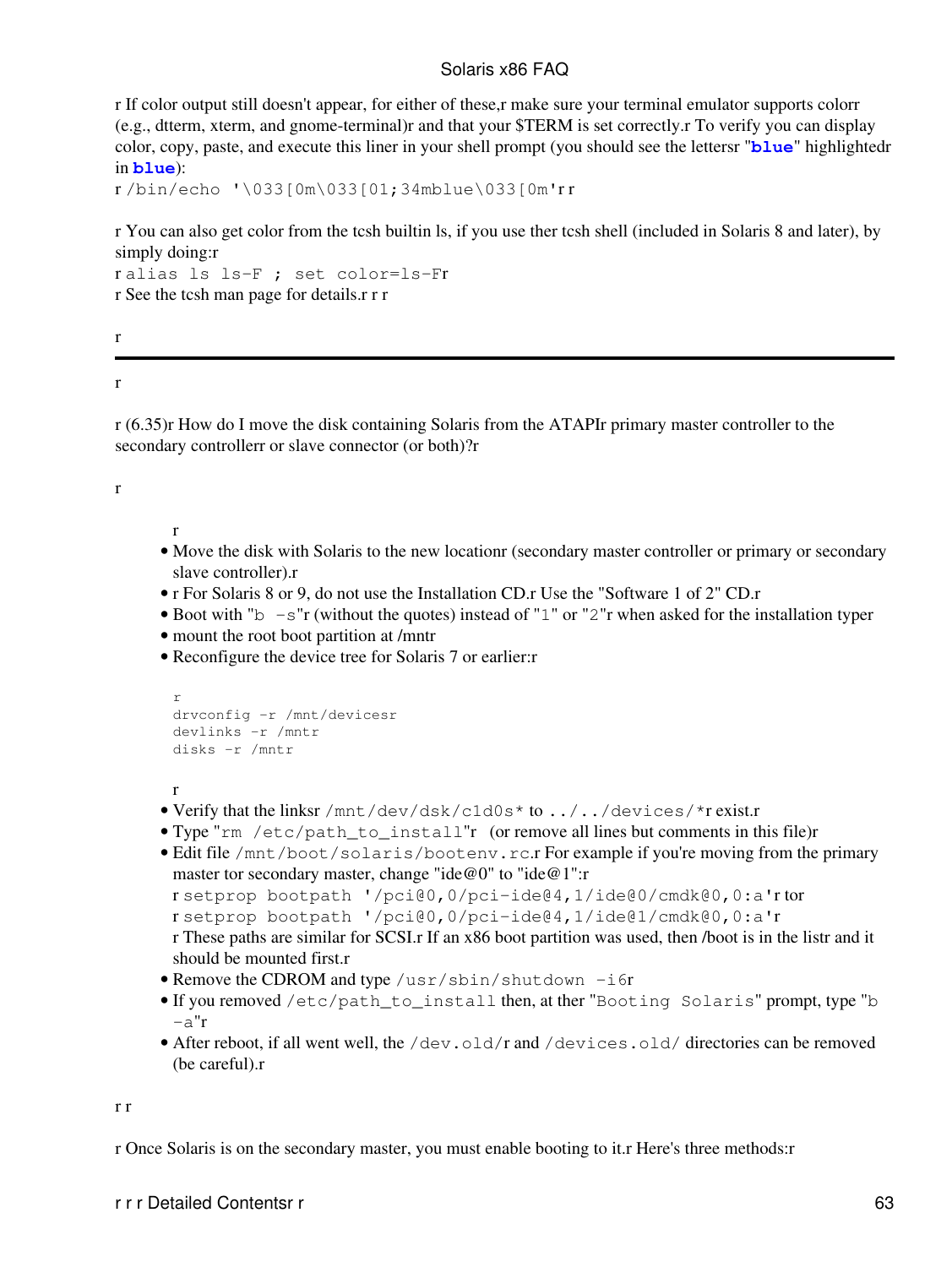- r
- Change the BIOS settings to boot to D: (the secondary master)r
- Boot from the DCA diskette on A: and choose the secondary master device.r
- If you have Linux LILO on the primary master, you can add an entryr to /etc/lilo.conf similar to the followingr (and type  $/\sin/\sin \theta$  on Linux to re-read the new lilo.confr file):

```
r
# Solaris 2.7 in secondary master booted by Linux Red Hat 6.1r
# /boot/chain.b simply starts the boot sector on the specified partition.r
# /dev/hdc1 is the first partition on the third (hdc) disk.r
other = /dev/hdc1r
loader = /boot/chain.br
label = solarisr
r
```
r r

r [Thanks to Michael Wang, Alexander Yu, and Laurent Blume]r r

r

r

r (6.36)r I've installed Solaris using Sun's brain-dead disk slice defaults.r How do I modify my slices?r

r You don't.r It's too late now, but you should have read the recommendations onr disk partitions and sizes in [section 4](#page-16-0) of this FAQ.r Solaris (unless you're running under Veritas) doesn't supportr modifying slices without destroying data on the entire slice.r Your options are (in order of ease):r

r

- Reinstall and choose your own custom layout.r
- Create softlinks or local mounts to filesystems with more free spacer and move the files. E.g. for /opt:r

```
r "mv opt/export/home" andr
r "mount localhost:/export/home/opt /opt"r or "ln -s /export/home/opt
/optr
```
- Backup, boot install media,r and run format, newfs, & restorer
- Make some free space after the Solaris partition, rincrease the partition size, run format, then growfs. Details follow.r

r r

r Instructions for resizing the Solaris partition and filesystem.r These instructions may not be easy and may not succeed.r Backup your files and verify the backup first.r

- Make some space after the Solaris fdisk partition, if needed.r This is possible with PartitionMagic.r r
- Increase the size of the Solaris fdisk partitionr (also possible with PartitionMagic).r r
- Use format to increase the size of your filesystemr (e.g., / or /opt).r To do this, boot from the install CD or DVD and run format.r r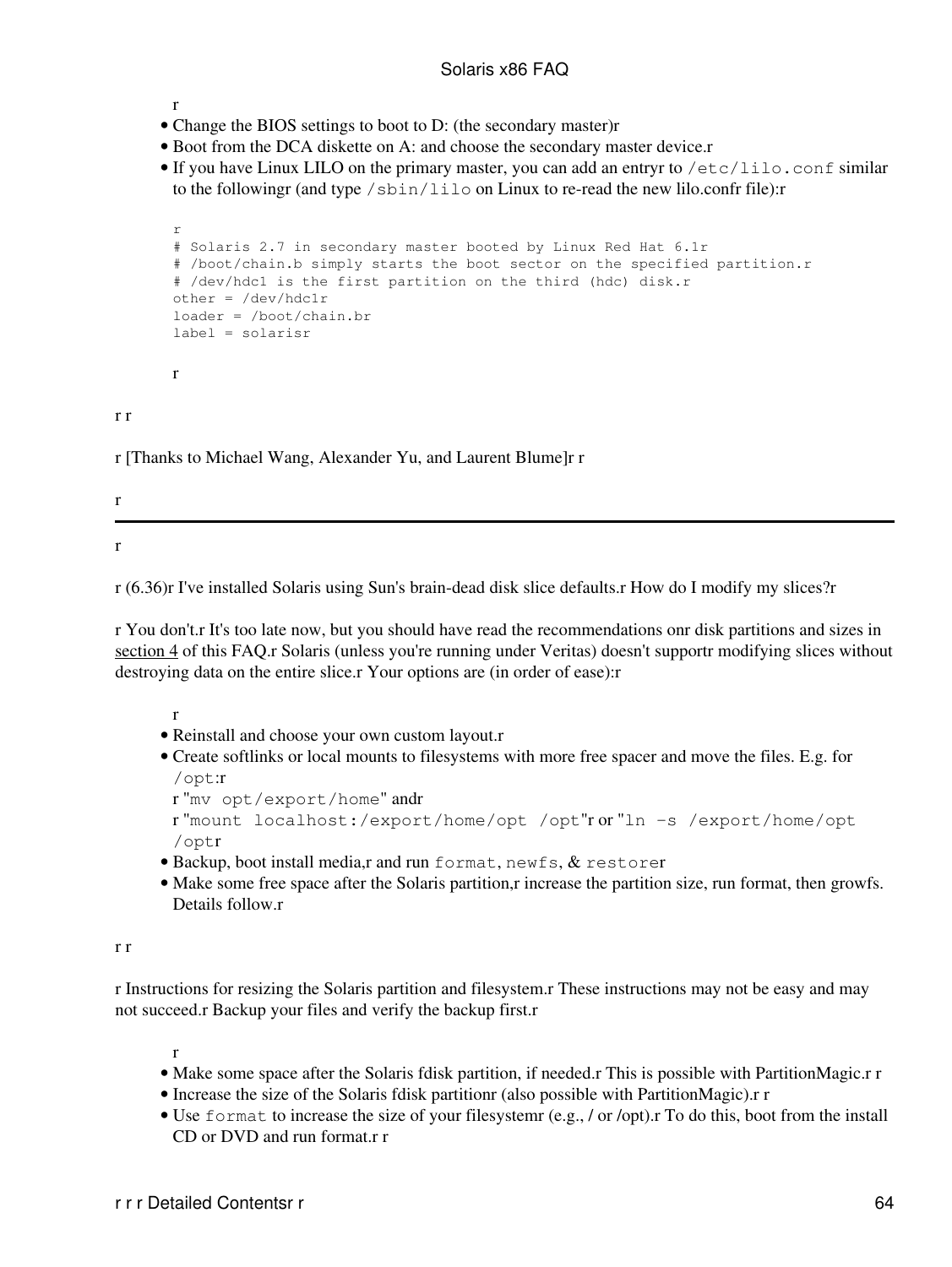• Run growfs on the filesystem.r Also do this while booted from the install CD.r If your filesystem isn't at the end, then it's trickier.r You can still use growfs, but it's going to trash any slices that followr the filesystem (which usually include other filesystems).r So you need to backup and restore these other filesystems.r It might be just as easy to backup your data,r reinstall Solaris and restore.r

r r

- r [Thanks to John D. Groenveld and Paul Floyd]r r
- r

r

r (6.37)r How do I mirror root with Disksuite when /boot is a separate fdisk partition?r

r You don't. Disksuite only supports mirroring ufs filesystems, so in orderr to mirror /boot, it should be part of the root (/) slice inside Sun's fdiskr partition. Sun's default install will create a separate 10MB "x86 Boot"r fdisk partition which is mounted as pcfs. If you already have Disksuiter running the solution is as follows:r r

r Start with all the mirrors in place except for the :boot partitionr and had identical layouts on both disks.r r

r

- 1. Back up all my important stuff.r
- Use metadb to delete the state db's on the Disk 1 and Disk 2 ( I haver Disk 3 and Disk 4 for the time 2. being).r
- 3. Get a tar backup of /boot directory and save it in / (root)r
- 4. metadetach and metaclear all the Submirror's from the Disksuiter db's on disk 2.r
- 5. Recreate Disk 2 Partition table (using fdisk) to be 100% Solaris andr rebuild Solaris Partition(Slice) table (using prtvtoc/fmthard)r
- 6. Re-mirror Disk 2 So it's almost identical to how it was at ther beginning, except the x86 partition table is now one big Solaris partition.r I.e., starting at the very beginning of the disk.r This is very important, otherwise the bootblock installation won't work.r
- 7. Untar the boot directory tar file so now i've /boot ufs mirrorr under the / mount.r
- 8. Do step 4 on Disk 1.r
- 9. Do step 5 on Disk 1.r
- 10. Do step 6 on Disk 1.r
- 11. Run 'installboot' on Disk 1 and Disk 2 (hint: the man page is ambiguous onr this, but the Sunsolve doc says it must be run on slice 2r [it's obvious if you think about it]).r
- 12. Add state db's using metadb on Disk 1 and Disk 2.r
- 13. Edit /etc/vfstab and took out the :boot entryr because it's now in the / fs.r
- 14. Reboot with /usr/sbin/shutdown -i6r
- 15. Test boot in single-user mode from either drive.r

#### r r

r [Thanks to "Nick" via John D. Groenveld]r r

r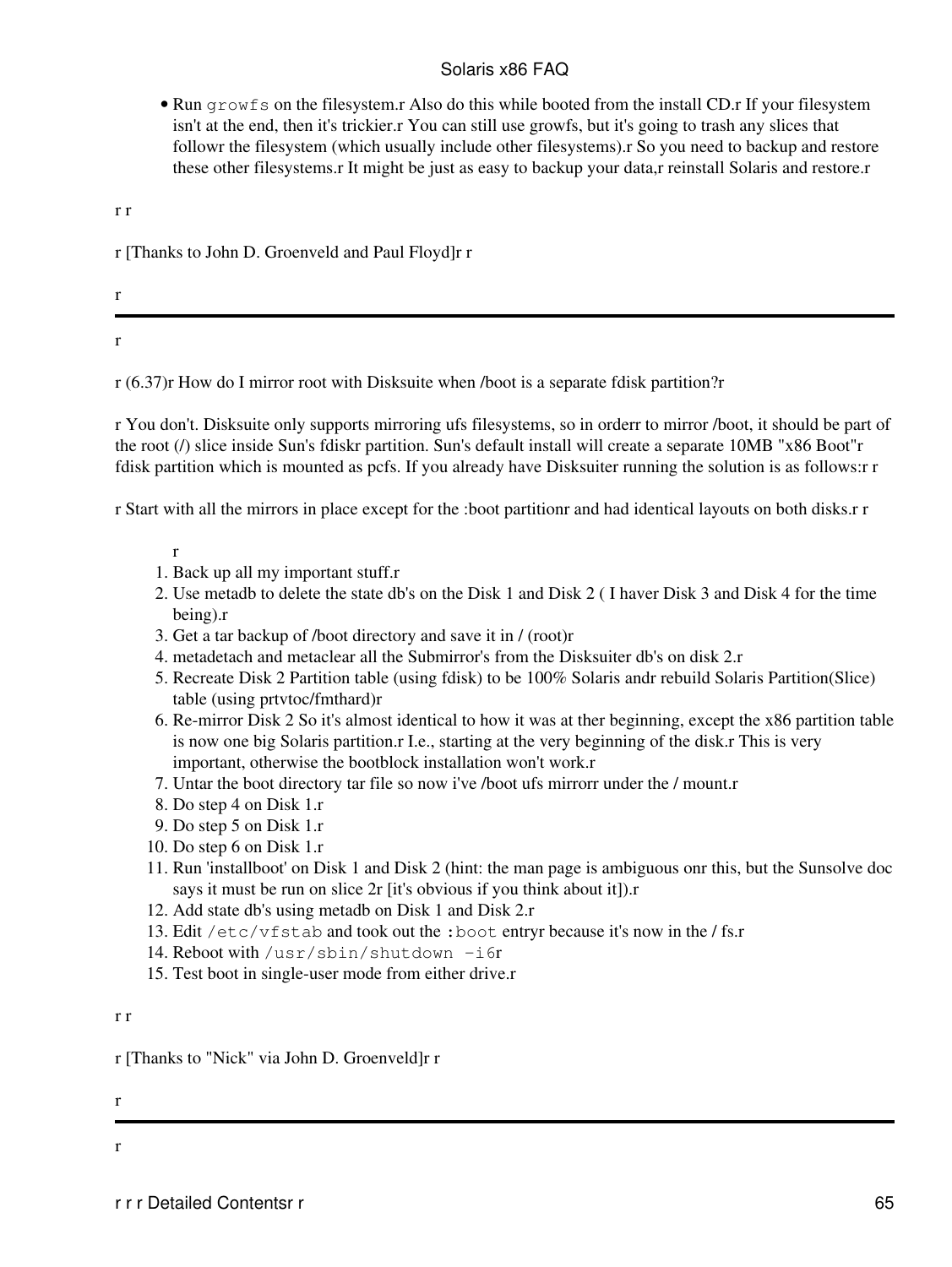r (6.38)r Is ISDN supported for Solaris x86?r

r ISDN is hard to setup and slow compared to cable-modem servicer or even DSL. However, ISDN is popular and available in Europe.r Some old SPARCstations had ISDN support built in.r However, there are no Sun-supplied drivers other than for these machines.r There are third-party drivers for Solaris x86 from:r

- r • [Brooktrout Technology,r http://www.brooktrout.com,](http://www.brooktrout.com/)r for it's T1/E1 WAN Controllerr
- <http://www.teles.de/>,r Teles for its ISDN cards.r
- [Digi](http://www.digi.com/) has ISDN drivers for itsr DataFire Sync 570i.r

r I'm sure other drivers exist. Before buying ISDN hardware, check if theyr have a driver for Solaris first.r r

r

r (6.39)r Is there a substitute available for PRNG /dev/random for Solaris x86?r

r Yes.r /dev/random and /dev/random are pseudo-random number generators (PRNG).r /dev/random will wait if the entropy pool of random bits is empty untilr more bits are available. /dev/urandom will not wait and may repeat bits.r PRNGs are used to implement encryption software,r such as GPG, OpenSSL, and OpenSSH.r The /dev/\*random pseudo-devices are available with Solaris 9, or,r for Solaris 8, with patch 112439-01 for Intel Solaris.r This patch is free and is part of the recommended patch cluster.r

r Free PRNG substitutes include egd and prngd.r Enthropy Gathering Daemon (egd), a /dev/random replacement,r outputs randomness to a socket at  $\sim$  / . gnupg/entropy.r Pseudo Random Number Generator Daemon (prngd),r a  $/$ dev $/$ urandom replacement,r outputs randomness to a socket at /var/run/egd-pool.r Source and binary packages for these are available atr <http://www.sunfreeware.com/>r r r

r

r (6.40)r What are some good, easy-to-use printing solutions for Solaris?r

r A writeup by Carl Ehorn, below, provides a good summary.r

r r

r I don't know if anyone has the same problems I did, but Ir recently went looking for a good printing solution that didn'tr require that I roll my own using Ghostscript and a bunch ofr scripts. I've done that before, and it gets old fairly quickly.r

r I have a HP Deskjet 1220C, which is a color wide-carriager printer with fairly high resolution capabilities. It can printr at 600x600 DPI color in normal modes, and can support up tor 2400x2400 DPI color with HP software. However, that softwarer only works on Win machines, and I don't really need that high ar resolution in Solaris, as I do my graphics processing on Winr machines anyway.r

r My printer is hanging on an ethernet print-server box, whichr allows it to be shared by any machine on the network. Thisr works very well, and has always worked in text modes fromr Solaris. But I was looking for a Postscript solution, so that Ir could print PDF files, Postscript files, and take advantage ofr some of the advanced formatting capabilities that Postscriptr provides. It's also nice to be able to print from a browser.r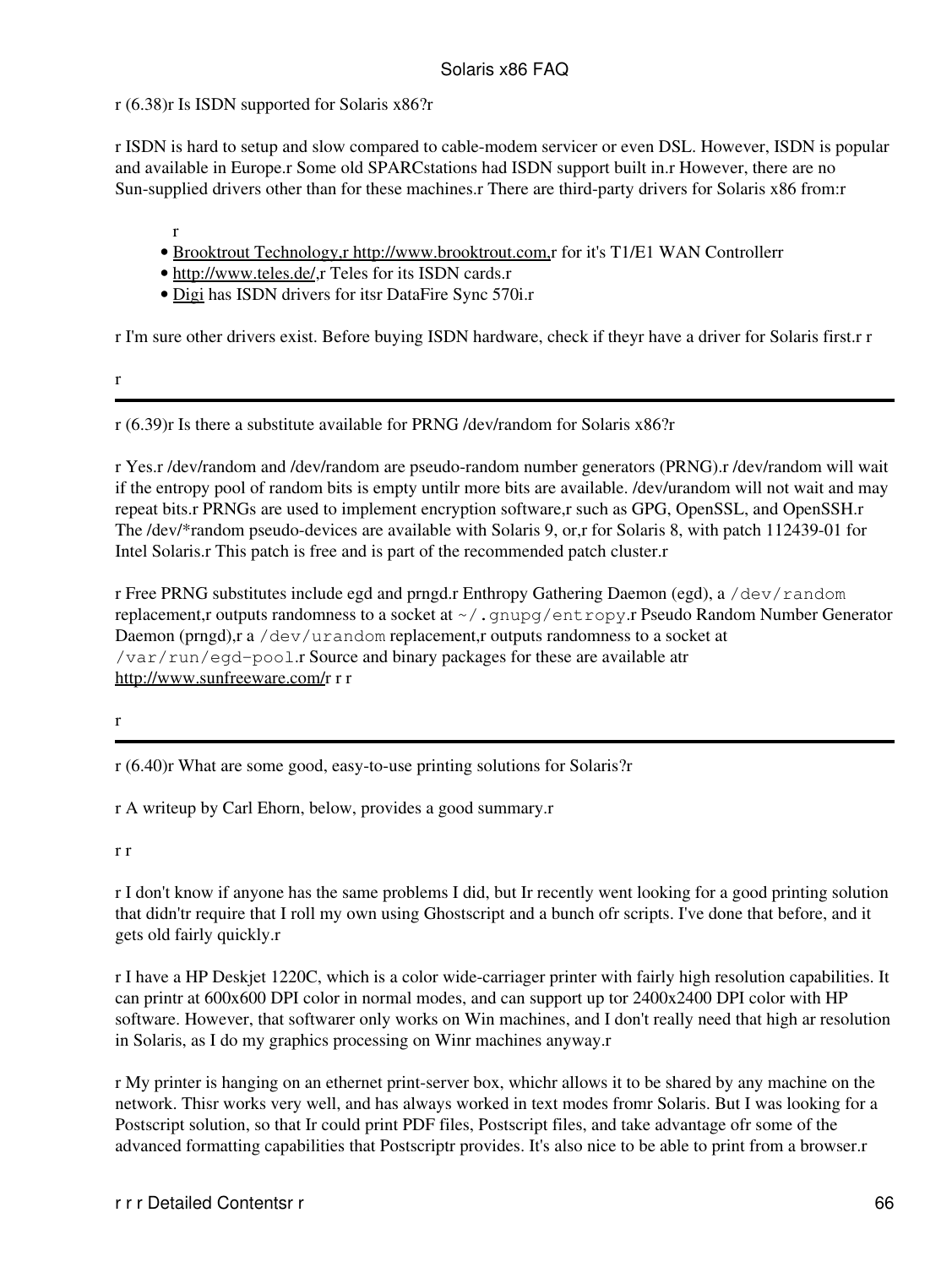r So I took a look at what's available on the web. Of course,r there is Ghostscript, Gimp-print, and other similar packages,r but they require a fair amount of work to make a seamless printr solution (at least on Solaris). So I also looked at Vividata'sr P-Shop, CUPS, and ESP Print Pro. These last three are fairlyr low-cost solutions for a single server, and I felt that ther prices they charge would be acceptable to me, considering ther time and effort they would save.r

r **Vividata**r I tried the Vividata package, and while it works fine, it didr not support any of the higher resolution modes the printer wasr capable of. I should point out that Vividata is the onlyr package I found that had Color profile management available asr an option. I didn't try this, but it would be important if your were doing pre-press graphics work. Vividata had a genericr driver for my printer, but had not updated it in some years,r and does not seem to be interested in providing furtherr development for the more recent printers that have been made.r They seem to feel that if a generic PCL driver works, that'sr good enough. Vividata provides Postscript Level 2 support.r

r **CUPS**r I then tried the CUPS package, which is free on the web. Therer is a lot of support for this system from the internet community,r including driver generators from the Gimp project. The Gimpr drivers have been reported to provide very high quality outputr compared to the standard drivers, but require that you build andr install a lot of dependent packages in order to make use ofr these better drivers. Again, this was looking like a lot of workr to get a good package working, and I wanted to avoid that.r

r The standard CUPS package had very disappointing output, and ar generic install using the recommended driver resulted in solidr black pages. Using an older, lower quality driver, I was abler to obtain 300 DPI 8-bit output. While this is OK, it's not good.r 8-bit color results in a very noticeable dither in both colorr and grayscale output, and while the 300 DPI text output wasr fine, I found that some PDF files did not print text very well.r There were artifacts, and some aliasing in the outlines ofr letters. Enabling debug output from the driver resulted in somer very confusing data. It appeared that the PS-2-raster conversionr was done at 100 DPI, then the raster to PCL was scaled up tor 300 DPI. While the support staff for CUPS says that's impossible,r it sure looks that way from the debug output, and would alsor explain the poor text quality from some applications.r

r CUPS is supported by the newsgroups and some of the same folksr who make ESP Print Pro. It supports Postscript Level 3 output.r

r **ESP Print Pro**r Last of all, I tried the ESP Print Pro package. This is anr enhanced product based on CUPS, but has considerably morer printer-specific drivers available, including one for myr printer. It installs just like CUPS, and also like CUPS, is ar replacement for the LP print system that comes with Solaris andr other UNIX variants. While I had some misgivings aboutr replacing the LP system, both CUPS and ESP Print Pro installedr easily, and with no problems.r

r I'm pleased to say the ESP Print Pro worked the best of allr these packages for me. I was able to set the defaults tor 600x600 DPI, using CMYK color modes, and got a very noticeabler increase in the print quality. Text is crisp as any 600 DPIr laser, and I printed a 24-bit color scan of a photograph thatr resulted in a very nice print. On plain paper, the colors arer not true, but are perfectly acceptable for a draft print. Noter that Windows also is unable to print accurate colors on plainr paper. This is not a fault of the software, but a limit in ther printer technology. Printing to coated photo paper wouldr probably provide a much more accurate print, but I did notr bother to test the ESP package in this mode, as I do photo workr on Windows. HP-supplied drivers work very well in Windows, andr has full support for the 2400 DPI mode.r

r With ESP Print Pro at 600 DPI, and using the CMKY color model,r the supplied Postscript test page printed well, and all signs ofr dithering were gone, in both color and grayscale areas of ther page. Note that CUPS uses the same test page, so these can ber compared directly to see the differences between the packages.r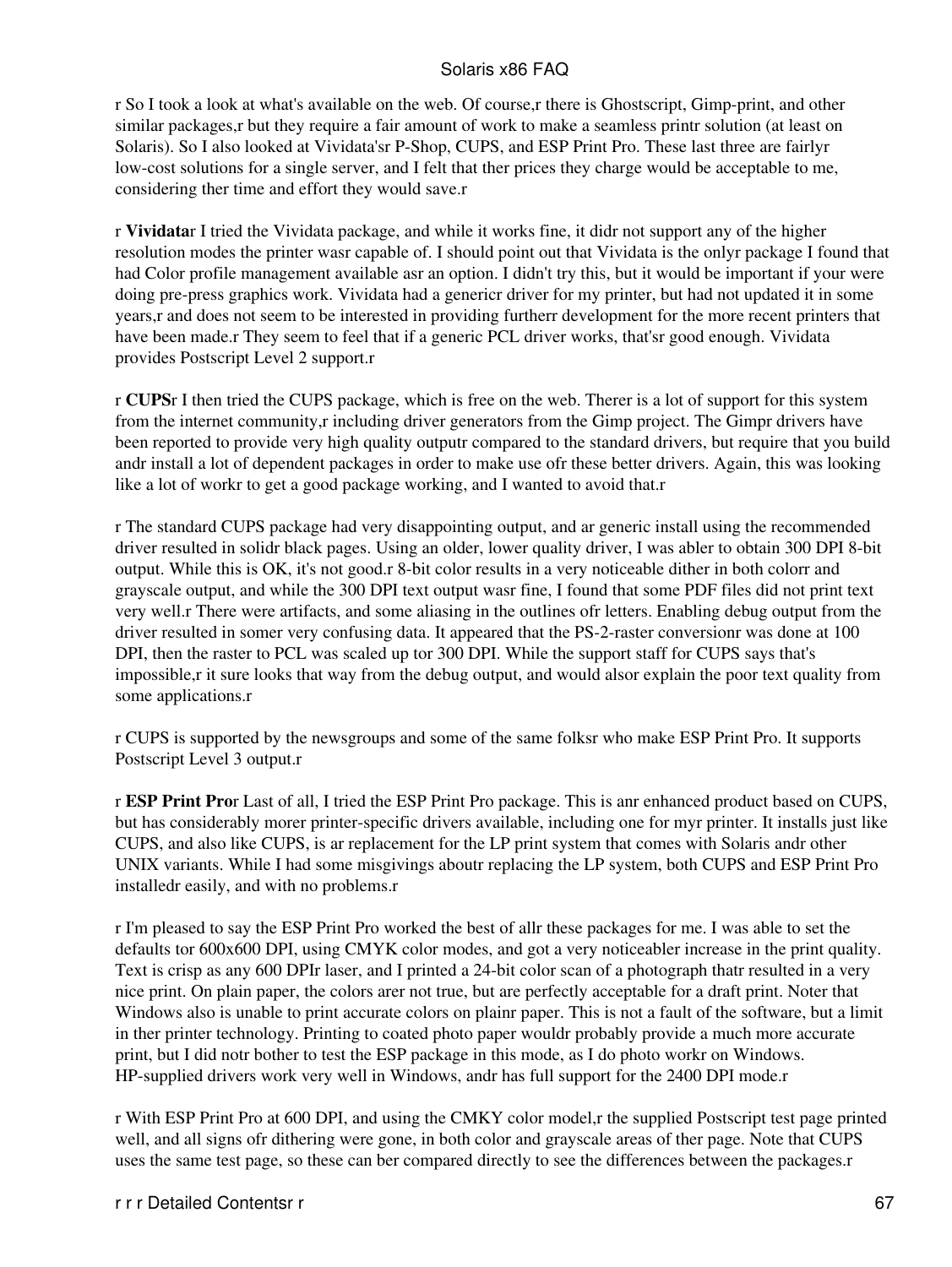r I found that the native Imagetool program supplied with Solarisr crashed when trying to print my 24-bit TIFF test image, butr when I loaded the image into StarOffice's drawing program, itr printed perfectly, scaled exactly as it should have been.r StarOffice sees the new printing system with no problems, andr will print to the default printer without any required setup.r While I have not done much testing with StarOffice, I'd ber surprised if it had trouble, since the TIFF image printedr correctly. As the TIFF image was a 70MB file, this certainly isr one of the more stressful ways to test, and I encountered nor problems at all.r

r Both CUPS and ESP Print Pro provide printer and class managementr using graphic interfaces. CUPS uses Netscape, or any GUIr browser, and all administration tasks can be done from ther browser, except for editing the daemon config files. ESP uses ar supplied program that presents a GUI interface in a compact,r simple to understand way, and is also easy to use. Like CUPSr (which it is based on), it does require manual editing of ther daemon config files. Any text editor will work fine for eitherr package.r

r Both CUPS and ESP Print Pro provide replacements for 'lpstat'r and associated programs, which would very much like the oldr ones, but tie into the new driver system. Vividata's P-Shopr uses the standard lp system, and does not replace the existingr native programs. Vividata is the only package that I foundr that supports printing through SCSI interfaces, so if you haver a SCSI printer, you should certainly look at their productr first. They also support SCSI scanners, which neither CUPS orr ESP Print Pro provide.r

r Vividata, CUPS, and ESP Print Pro all provide "try & buy"r downloads from the web, so you can check out any package your are interested in for a trial period at no cost. Vividatar allowed me to download and install their package twice, whichr was nice of them. They also provide students will the packager for free, but don't provide support on the free version. CUPSr is also free for download, and support has been handed off tor the community through a number of newsgroups. ESP providesr support for a fee, which can get expensive in a corporater environment, but is probably in line with any other commercialr package that provides similar features.r

r Each of these packages has it's strong points, but for me ther ESP package seems to be the best match with my needs. Yourr mileage may vary, based on your needs, the interface yourr printer uses, and the drivers available for your specificr printer.r

r I hope this information will save you time and trouble, and ifr you have not already installed some kind of printing solution,r will encourage you to take advantage of these products. Therer seems to be something for every budget, and the free packagesr available, while not perfect, will at least get your printerr functioning under Solaris.r

r r r

r

r (6.41)r What is the Solaris Data Encryption Supplement?r

r It contains kernel modules to support more flavors of encryption forr IPsec and Kerberos.r Currently, this is AES (192 and 256 bit keys),r Blowfish (128 to 448 bit), and ARCFOUR (2048 bit) for IPSec/IKEr and GSS-API for Kerberos.r A writeup by Carl Ehorn, below, provides a good summary.r This is available for both SPARC and Intel.r For Solaris 10 it's atr [r http://javashoplm.sun.com/ECom/docs/Welcome.jsp?r](http://javashoplm.sun.com/ECom/docs/Welcome.jsp?StoreId=8&PartDetailId=Sol10-GA-Encryption-G-F&TransactionId=try) [StoreId=8&PartDetailId=Sol10-GA-Encryption-G-F&TransactionId=tryr](http://javashoplm.sun.com/ECom/docs/Welcome.jsp?StoreId=8&PartDetailId=Sol10-GA-Encryption-G-F&TransactionId=try) (combine URL into one line)r Some countries (not the U.S.)r restrict importing or exporting this encryption software.r

r By default, Solaris comes with 128 bit encryption.r r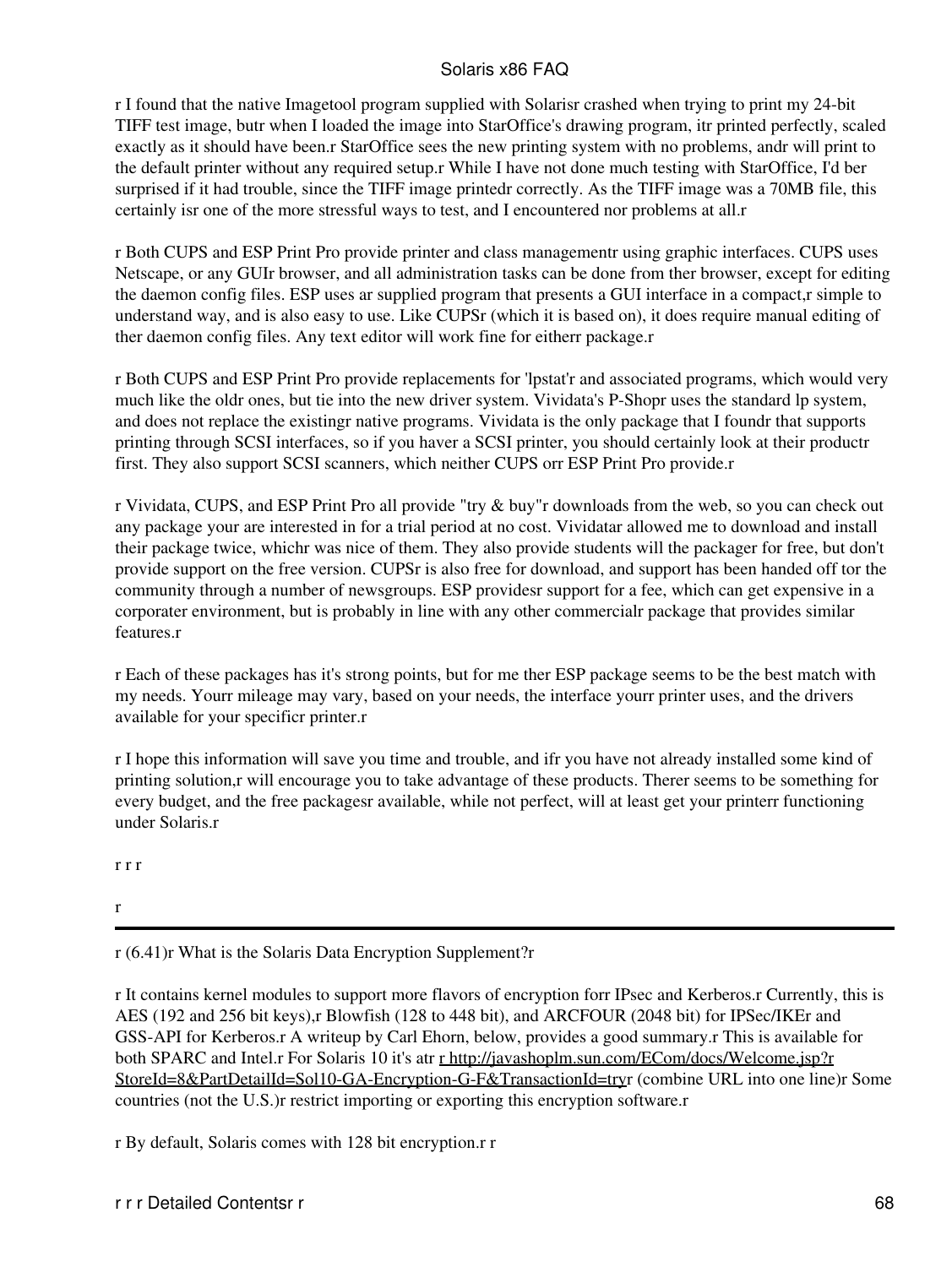r (6.42)r How do you mount a Solaris ISO image (with UFS filesystems) in Solaris?r

r It's much easier to just burn the ISO image on a CDROM burner.r But if you don't want to go through that trouble or don't have a burner,r try this:r

r To access the first filesystem on the ISO image, you can justr mount the ISO image filer (specify the ISO filename instead of a device in the mount command).r For subsequent filesystems on the ISO image,r use the /usr/sbin/lofiadm(1M) command.r This is explained in Philip Brown's note at:r  $r$ <http://www.bolthole.com/solaris/mount-cdrom.html> r Note that you can only mount SPARC UFS images on SPARC hardware,r and Intel UFS images on Intel hardwarer UFS filesystems, unfortunately,r are not architecture (byte sex) independent :-(.r To mount DVD, add "set hsfs:nhsnode=7256 to /etc/systemr to workaround a filesystem driver bug.r r r

r [Thanks to Philip Brown]r r

r

r

r (6.43)r Is noexec\_user\_stack supported in Solaris x86?r

r Yes, but only for AMD64 (Operon) on Solaris 10 or higher.r For 32 bit x86, you can set it but it won't do anything.r On SPARC and AMD64, it prevents execution of code that was placed on the stack.r This is a popular technique used to gain unauthorized root access to systems,r locally or remotely, by executing arbitrary code as root.r This is possible with poorly-written programs that have missing overflow checks.r To enable stack protection, add the following to /etc/systemr

set noexec\_user\_stack = 1r set noexec\_user\_stack\_log = 1r r and reboot with /usr/sbin/shutdown -i6r

r Unfortunately the flag is ignored on Intel 32-bit architecture,r because it doesn't have the concept of pages having execute permissions.r (SPARC and AMD's Opteron and Athlon support it though).r r

r [Thanks to Alan Coopersmith]r r

r (6.44)r How do I setup zones with Solaris?r

r First, you must have Solaris 10.r Solaris Zones (aka Solaris Containers)r is partitioning software that's sort of like an enhancedr chroot jail—one kernel.r It's software-based, not hardware-based, yet lighter-weight thanr virtualization software, such as VMWare.r I find it useful for testing and development as I can easily set up a zoner and not worry about destroying my Solaris installation.r It's also good for serving several instances of software, say, a web server, r each securely running separate from another.r r

r Here's how I setup a zone on Solaris x86.r Basically, all I need to setup a zone is a separate filesystemr and a new IP address.r The Ethernet network device is shared with the root (or "global") zone.r I created a dedicated 6GB filesystem for use by the zone by using a loopback file.r Loopback filesystems avoids repartitioning or adding disks.r Loopback filesystems are inefficient and shouldn't be done for production use:r use raw disk instead.r If you want to use a  $etc./s$ ysidc $f$ g file to set the timezone,r name service, locale, etc., place it,

r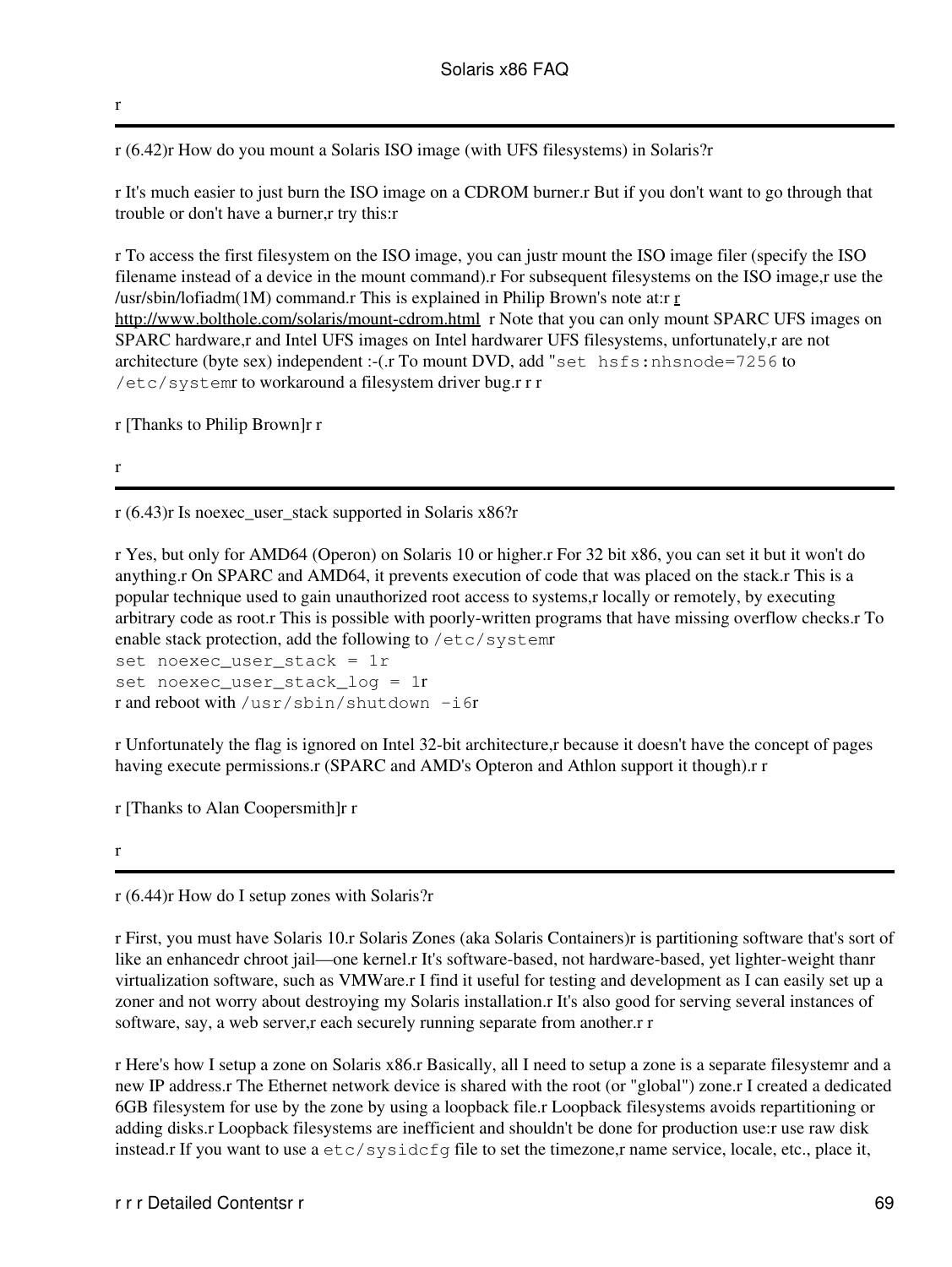for this example, inr /zones/danszone/etc/sysidcfgr The following is from my session log (most output removed):r

```
r
# mkdir -p /zones/danszoner
# mkfile 6g /zones/dansloopbackfiler
# lofiadm -a /zones/dansloopbackfiler
/dev/lofi/1r
# newfs /dev/rlofi/1r
# mount /dev/lofi/1 /zones/danszoner
# chmod go-rwx /zones/danszoner
# zonecfg -z danszoner
zonecfg:danszone> creater
zonecfg:danszone> set zonepath=/zones/danszoner
zonecfg:danszone> set autoboot=truer
zonecfg:danszone> add netr
zonecfg:danszone:net> set address=10.100.100.20r
zonecfg:danszone:net> set physical=e1000g0r
zonecfg:danszone:net> endr
zonecfg:danszone> infor
zonecfg:danszone> verifyr
zonecfg:danszone> commitr
zonecfg:danszone> exitr
# zoneadm -z danszone installr
# zoneadm -z danszone bootr
# zoneadm list -vr
  ID NAME STATUS PATHr
0 global running /r
2 danszone running /zones/danszoner
# zlogin -e @ -C danszoner
(the first time the zone is booted, it takes you through ther
usual setup menus.)r
(type "@." to exit zlogin)r
```
#### r r

r If you use a loopbackfile (again not recommended for production use),r you need to create a startup script to run lofiadm, mount, and zoneadm boot.r If you use a regular filesystem (for production use),r zones start automatically.r r

r For more information on zones, seer [r http://www.sun.com/bigadmin/content/zones/r](http://www.sun.com/bigadmin/content/zones/) andr [r](http://www.opensolaris.org/os/community/zones/faq/) [http://www.opensolaris.org/os/community/zones/faq/r](http://www.opensolaris.org/os/community/zones/faq/) r

r

r (6.45)r How to change the audio beep frequency?r

r r If you have a working sound card or supported USB audior output device, add option -audiobell to Xsun. Copyr /usr/dt/config/Xservers to /etc/dt/config/Xserversr and editr the last line.r Use xset b or dtaudio -beep to configure it.r Without a supported sound card or for the console, pu, for example,r the following lines in some /etc/rc2.d/ startup script:r

```
r f=400 # beep frequency in Hzr
echo "beep params+4?W0t$f;.+c?W0t$f" | mdb -kwmr r
r r
```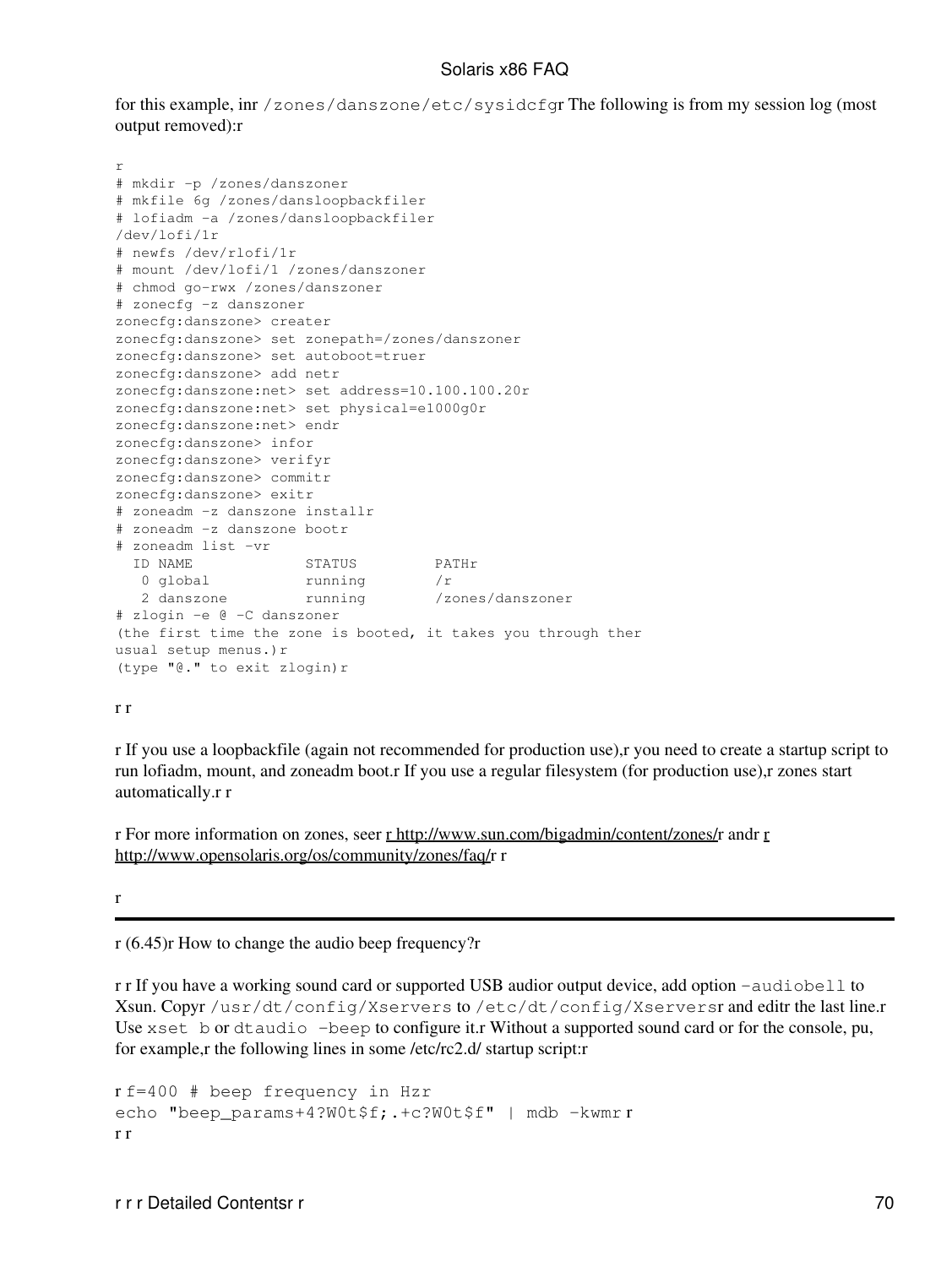r [Thanks to Markus Gyger]r r r

r

r (6.46)r Is Adobe Acrobat Reader available for Solaris x86?r

r Yes. Adobe now has native Acrobat Reader 9 for Solaris x86 (as of March 2009).r It's available from r [http://www.adobe.com/r](http://www.adobe.com/) It installs inr /opt/Adobe/Reader9/bin/acroreadr

r r

r Alternative PDF readers for S86 include Evince, gpdf, ggv, and XPDF.r Evince seems to be the best and is included in OpenSolaris.r The (old) XPDF viewer is available on the Solaris Companion CD and atr [r](http://wwws.sun.com/software/solaris/freeware/) <http://wwws.sun.com/software/solaris/freeware/>r The [Evince viewer,r http://www.gnome.org/projects/evince/](http://www.gnome.org/projects/evince/) binary is atr [http://www.blastwave.org/r](http://www.blastwave.org/) and Solaris Express.r

r r r r

r

r (6.47)r Are RealPlayer and other audio and video players available for Solaris x86?r

r Yes.r Solaris 10 06/06 and above comes with SUNWrealplayer.r The [Helix Community atr](https://helixcommunity.org/) <https://helixcommunity.org/>r ported RealPlayer 10 to Solaris x86.r

r For older versions of Solaris,r the Unixware RealPlayer 8 is now playable on Solaris x86.r For details, seer Jürgen Keil'sr [r "Using Unixware RealPlayer 8 on Solaris x86"r atr http://www.tools.de/solaris/realplayer/](http://www.tools.de/solaris/realplayer/)r An old version of RealPlayer is atr [r ftp://ftp.sun.drydog.com/pub/solaris/](ftp://ftp.sun.drydog.com/pub/solaris/)r r

r Johan Hagman'sr [r Solaris Helpers Page atr http://home1.swipnet.se/~w-10694/helpers.htmlr](http://home1.swipnet.se/~w-10694/helpers.html) describes other players, such as for MPEG,r but seems to have disappeared off the web.r Also, some of these players are SPARC-only.r Apple QuickTime is available only for Mac and MS Windows.r r

r Macromedia Flash Player comes with Solaris 10.r It is also available for Solaris x86 atr [r](http://www.macromedia.com/software/shockwaveplayer/) <http://www.macromedia.com/software/shockwaveplayer/>r r (download from Solaris x86 with your preferred browser to ensurer you get the correct version).r Or check Jürgen's Solaris x86 Flash page atr [r http://www.tools.de/solaris/flash/](http://www.tools.de/solaris/flash/)r r

r Windows Video (WMV) GStreamer plugins are available fromr Fluendo atr [https://shop.fluendo.com/r](https://shop.fluendo.com/) r

r [Thanks to Johan Hagman and Jürgen Keil]r r

r

r (6.48)r How to I find the battery status for a laptop under Solaris?r

r You can run Casper Dik's batstat CLI or acpipowertool GUI,r and if you're using GNOME, you can optionally run Darren Moffat's port of the gnome-battery program.r Neither are integrated into Solaris, at least yet. Here's how to install:r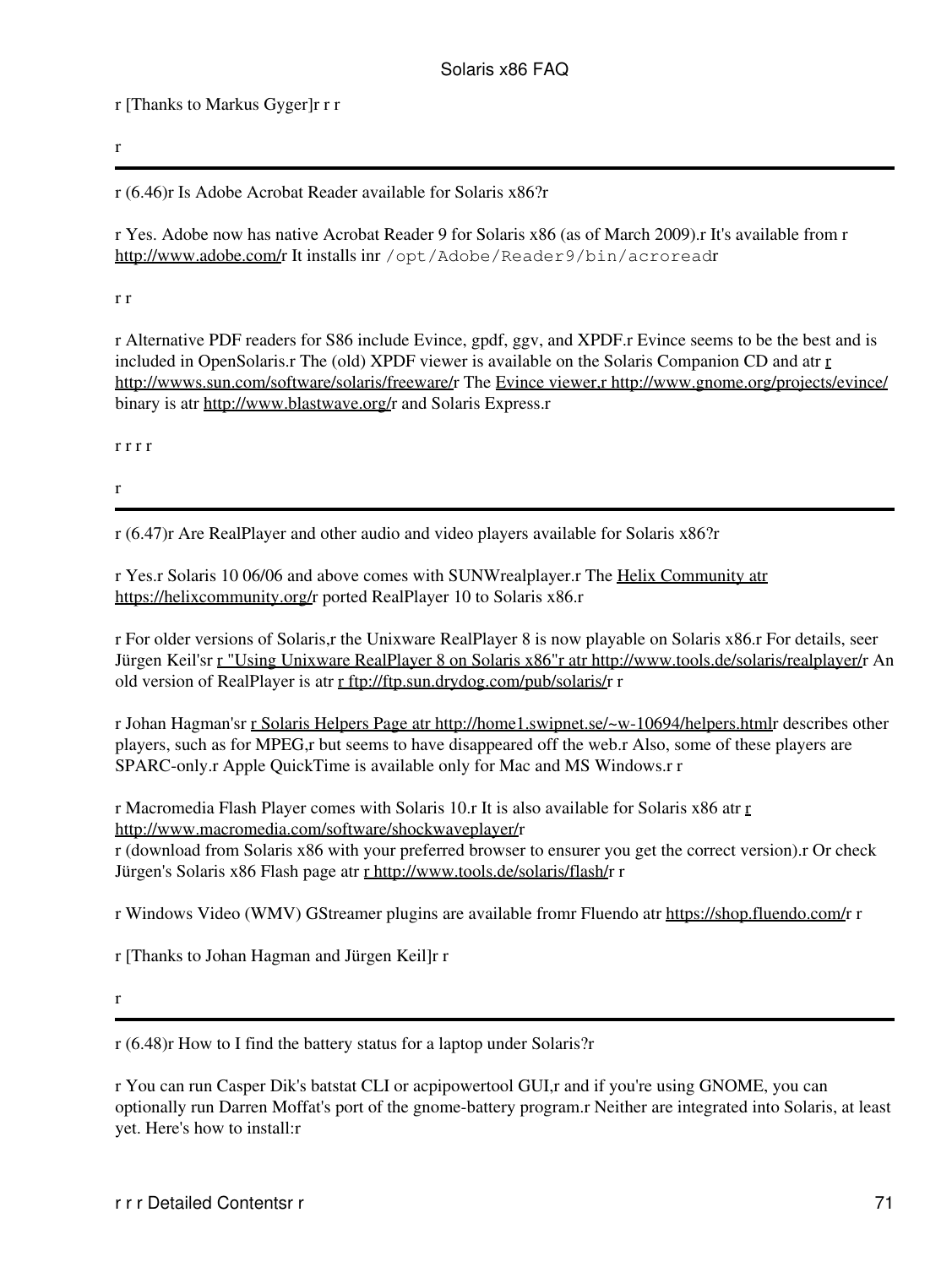```
r
· Download Casper Dik'sr APCI Driver fromr
 http://opensolaris.org/os/community/laptop/downloads/acpidrv.tar.gzr (see his blog entry atr r
 http://blogs.sun.com/casper/entry/first_installment)r
 r
• Extract with gzcat apcidrv.tar.gz | tar xvf -r
 r
• Install with cd apcidrv-2006-01-04; ./install; ./postinstallr This creates the
 /dev/acpidrv device, the batstat CLI,r and acpipowertool GUI.r
 r
• I use GNOME and miss the battery icon that's in Linux. Fortunately, r Darren Moffat ported batstat to
  r Solaris GNOME Battery
 Monitor fromr http://blogs.sun.com/roller/resources/darren/gnome-battery.tar.gzr (seer r Darren
 Moffat's blog entry atr http://blogs.sun.com/darren/entry/gnome_battery_status_meter_for )r
 r
• Extract with gzcat gnome-batery.tar.gz | tar xvf -r
 r
• Install with cd gnome-battery; ./install; ./postinstallr
 r
You can now add a battery status applet by right clicking on the GNOME toolbar, and selecting Add
• 
 to Panel --> Utility --> Battery Charge Monitorr
 r
• The battery status is displayed on the taskbar and you get a pop-up window when the charge goes
 below 15%r
```
r

rr r

r (6.49) \*r How to I boot into 32-bit mode on a AMD64 box?r

r Normally Solaris boots into 64-bit mode on AMD64.r You may want 32-bit for, say, a device driver that's 32-bit only.r To boot into 32-bit mode, copy the Solaris entry in /boot/grub/menu.lstr and add "kernel/unix" as the first argumentr on the multiboot line. For example:r r

```
r
title Solarisr
       root (hd0, 2, d)r
         kernel /platform/i86pc/multibootr
         module /platform/i86pc/boot_archiver
r
title Solaris 32-bitr
        root (hd0,2, d)r
         kernel /platform/i86pc/multiboot kernel/unixr
         module /platform/i86pc/boot_archiver
```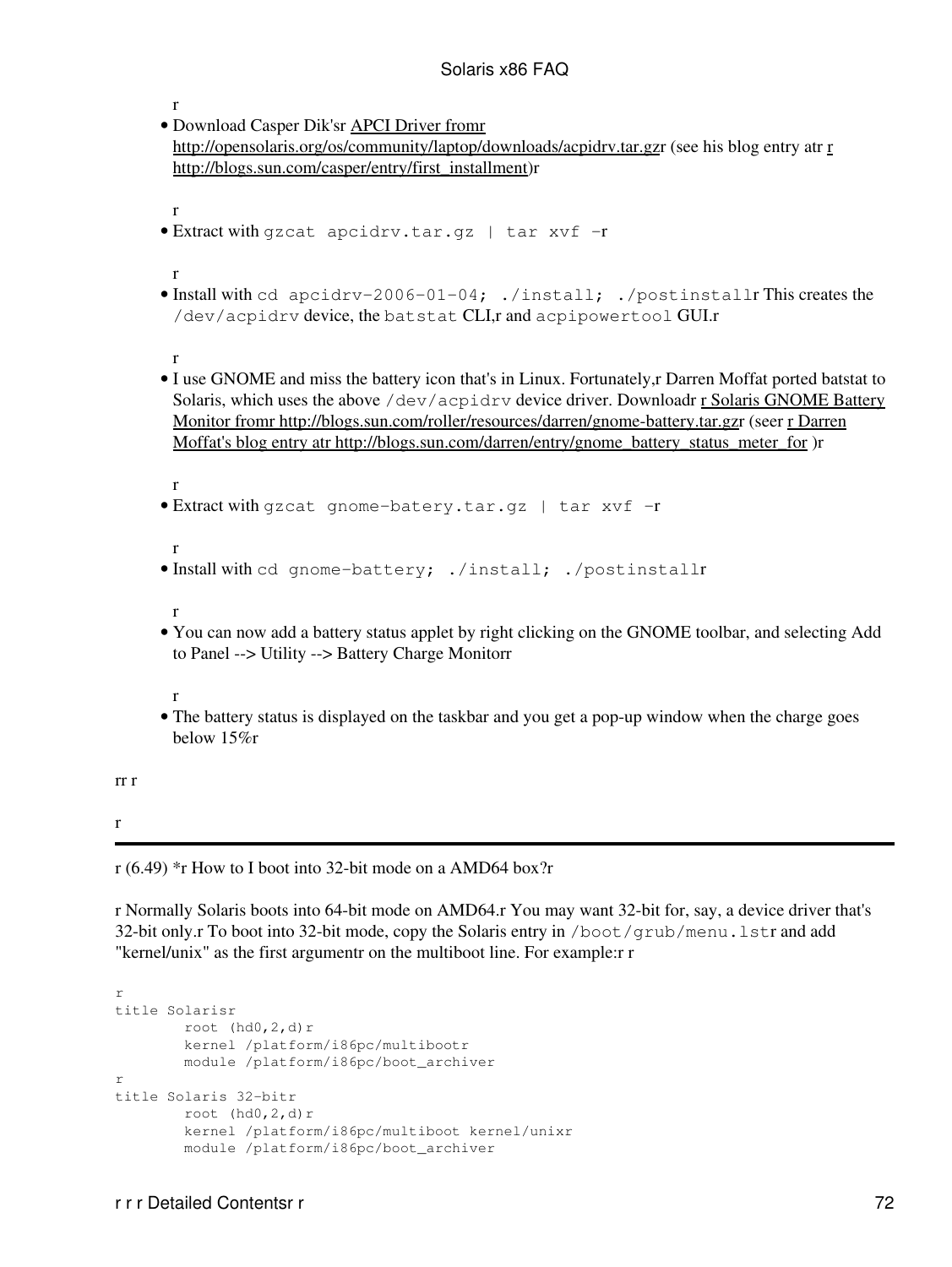r r

r [Thanks to Casper Dik]r r

r

r (6.50) \*r How to I shutdown or reboot from GDM?r

r Add these two lines to /etc/X11/gdm/gdm.conf:r

```
r
RebootCommand=/sbin/init 6r
HaltCommand=/sbin/init 5r
```
r r

r [Thanks to Bernd Schemmer]r r

r

r

r Copyright © 1997 - 2009 Dan Anderson. All rights reserved.r r [http://sun.drydog.com/faq/r](http://sun.drydog.com/faq/) r r

r

r

```
r r r r r r r r r r r
```

```
r (7.0) TROUBLESHOOTINGr
```
r (7.1) What can I do if Solaris won't boot?r

r You need to boot from your install CD.r Insert the Solaris Software CD in your CDROM drive.r If your CDROM drive/BIOS isn't bootable, first insert ther "Device Configuration Assistant" (DCA) diskette.r At the "Boot Solaris" menu, choose "CD."r

r At the "Type of Installation: Interactive or JumpStart" menu,r type " $b - s$ "r

r Or, after the video configuration, network, time and date you'll noticer one of the menu's has a button: [Exit] Select Exit and, when it asksr you again "do you want to exit?," just say yes.r

r Once you're at the UNIX root prompt #, you can mount the boot drive withr "mount /dev/dsk/c0t0d0s0 /mnt""r and view anything wrong with the boot drive (omit the "t0" for ATAPI).r r

r [Modified from Bob Palowoda's Solaris 2.4 x86 FAQ]r

r r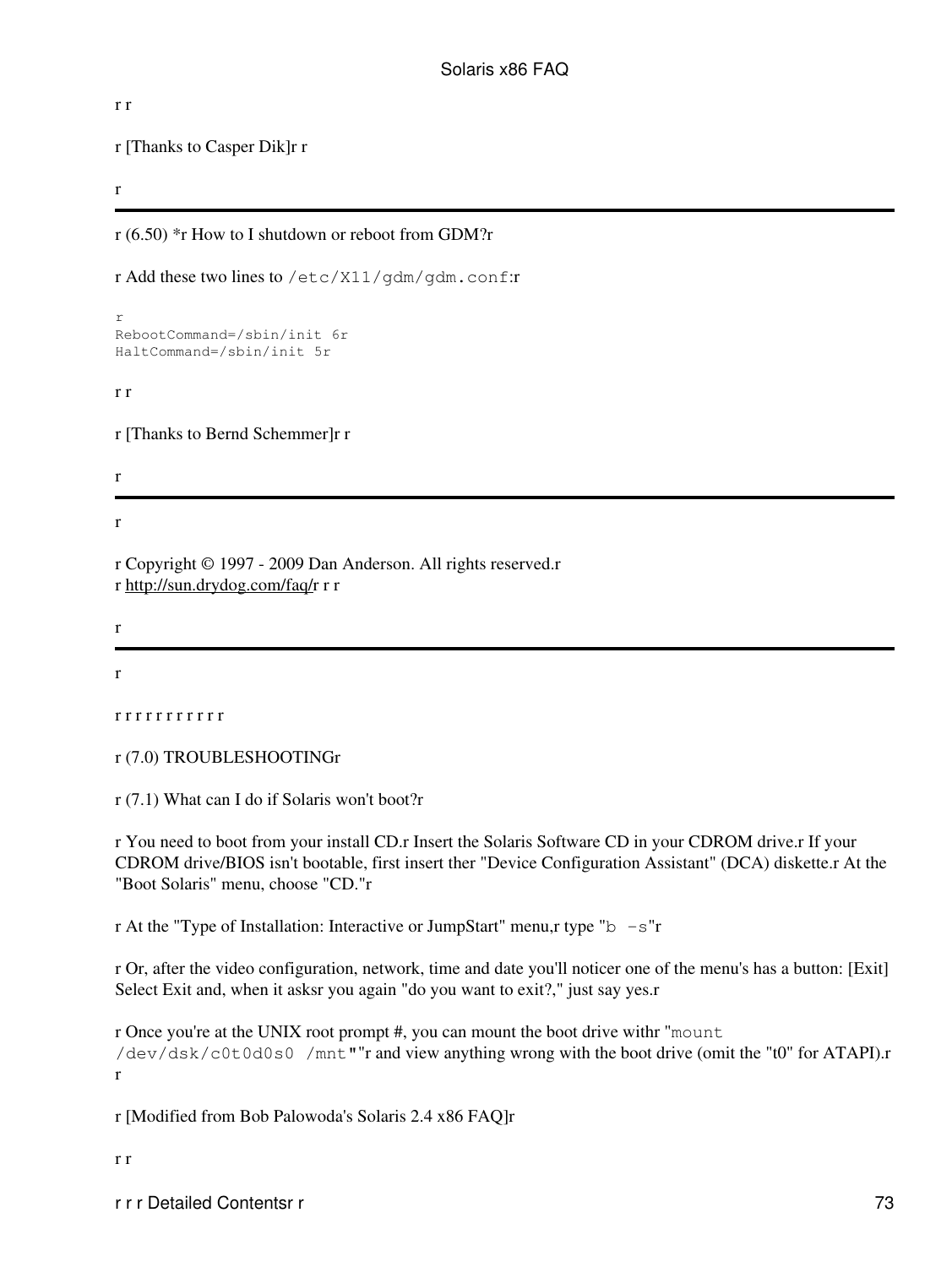r

r (7.2) How do I restore the Solaris boot blockr without reinstalling?r

r This may happen when installing a boot manager that comes withr another operating system (such as LILO from Linux) or an after-marketr multi-OS boot manager. These sometimes trample's active partition,r which in our case is Solaris. Also, moving the Solaris partition withr a partition manager program such as Partition Magic requires reinstallingr the Solaris boot block. Before taking these steps, first verifyr the Solaris partition is active. If it isn't, just make the Solarisr partition active and reboot. Otherwise follow the steps below.r

r 1. Boot from CD-ROM and get the root prompt, #, as described inr the previous question, 7.1.r

r 2. Determine the controller, disk number, and partition.r The boot disk is /dev/rdsk/c?t?d?p?r where ? is the controller #, target ID, and disk #, and partition #.r Omit "t?" for ATAPI E.g., /dev/rdsk/c0d0p0r

r 3. Verify it's the correct device correct with prtvtoc for the drive:r This is VERY important; if it's wrong, you you may hose another partition:r prtvtoc /dev/rdsk/c0t0d0p0r (omit "t0" for ATAPI, always use p0, which means the "entire drive").r The prtvtoc prints out the map for the Solaris partition on the hard drive,r if found.r The partitions shown on the output are actually "slices" within ther Solaris partition.r

r 4. Restore the boot block as follows:r

```
r
    /sbin/fdisk -b /usr/lib/fs/ufs/mboot (raw disk dev)r
```
r E.g., for SCSI it might be:r

r /sbin/fdisk -b /usr/lib/fs/ufs/mboot /dev/rdsk/c0t0d0p0r

r (omit "t0" for ATAPI)r

r 5. Finally, remove your CDROM and diskette media and typer "/sbin/shutdown -i6" to reboot.r The Solaris Multiple Device Boot Menu should appear after rebooting.r If not, you can always to an upgrade (re-)install.r r

r Note:r This procedure does NOT make your Solaris partition active againr (sometimes needed after installing another operating system, such as Windows,r on the same disk),r it just writes to your bootblock IN your Solaris partition.r To learn more about the Solaris boot process, read the boot(1M) man page.r r r

r

r

r (7.3) What can I do during the Solaris/x86 booting sequence?r

r Starting with Solaris 10 06/06, Solaris now uses GRUB to boot,r making the answer below obsolete.r That means you can boot to multiple partitions, with multiple instancesr of Solaris and other operating systems (such as Linux and Windows)r r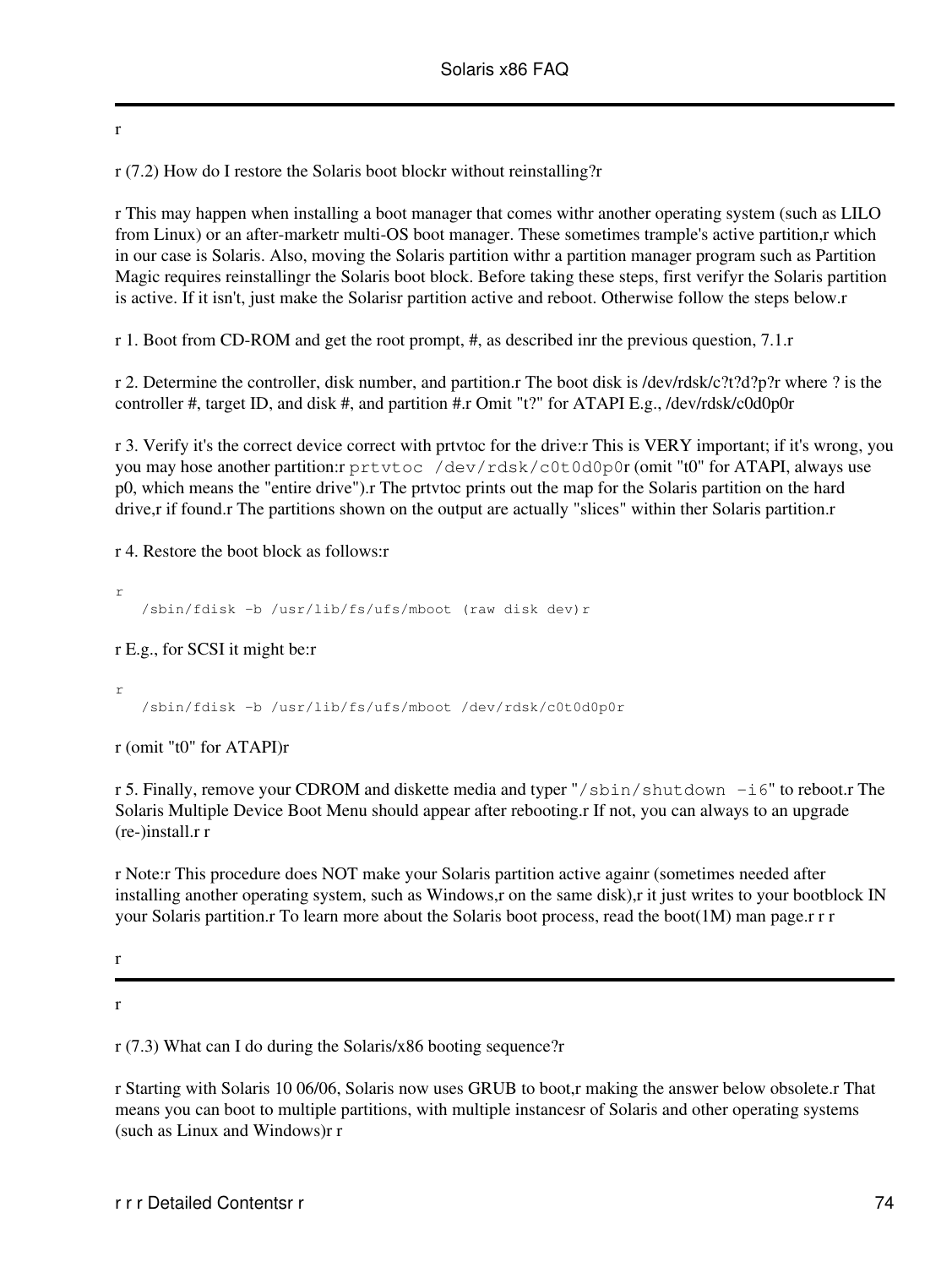### r Step #1: Boot loaderr

r If you have multiple partitions, the boot loader in the Solarisr partition will come up and ask you which partition you want to boot.r This partition must be the active partition, or at least be markedr active by a third-party boot manager before this boot loader receivesr control (not all boot managers have this feature). If you don'tr answer in so many seconds, it boots Solaris.r

r This boot manager is pretty basic. It has no customization. Your can't change the default boot partition to one other than Solaris, your can't change the timeout value, and you can't change the partitionr descriptions. But it gets the job done.r

r Step #2: Device Configuration Assistant (DCA)r

r This will ask you to press ESC if you want to change stuff. This is tor make up for the fact that x86 machines don't have a nice OpenBOOT chipr to sort out REAL "Plug and Play".r

r Basically, in Solaris x86, the Device Assistant seems to set upr certain things in /boot/solaris. This is so the "real" OS hasr some common format to examine for devices, instead of having lots ofr nasty x86 hardware specific stuff. That way, Sun can keep the main OSr somewhat hardware independent, and keep it very close to the Sparcr version.r

r The "Assistant" can actually been of assistance. If you selectr "partial scan", then "Device tasks", and then "View/Edit Devices", itr will tell you what Solaris THINKS your devices are, and where they arer at. Quite useful, when Solaris gets completely lost, and you'rer wondering if it's your fault, or what.r

r Otherwise, it can give you a warm fuzzy feeling, if you select "Fullr Scan", and you see all your devices properly recognized.r

r Step #3: OS Bootr

r Well, actually, the "Boot Assistant". The interface is similar,r but not identical, to SPARC Solaris' OpenBoot 'boot' command.r The main differences I notice are:r

- r • It's "b  $-r$ ", not "boot  $-r$ ", r if you want to force reconfiguration.r Why would you want to do that? Well sometimes, if your devices haver changed a LITTLE, you might want to do this. You can also invoke itr with a "touch /reconfigure" as root before rebooting with  $\frac{m}{s}$  in/shutdown -i6".r
- r
- You don't have nice device aliases like you do with Sparc hardware.r That being said, if you do nothing, it should autoboot into the actualr OS in a few seconds. Or you can type something quickly within 5r seconds, and force a "reconfiguration boot", as mentioned earlier.r
- r
- The "Driver Assistant" or whatever, really looks for major changes, r like adding or removing a card. However, if, say, you add another diskr drive, you'll probably want to just do "b  $-r$ ". Note that the Devicer Assistant will itself trigger a "b  $-r$ ", after it has autodetectedr hardware changes.r

r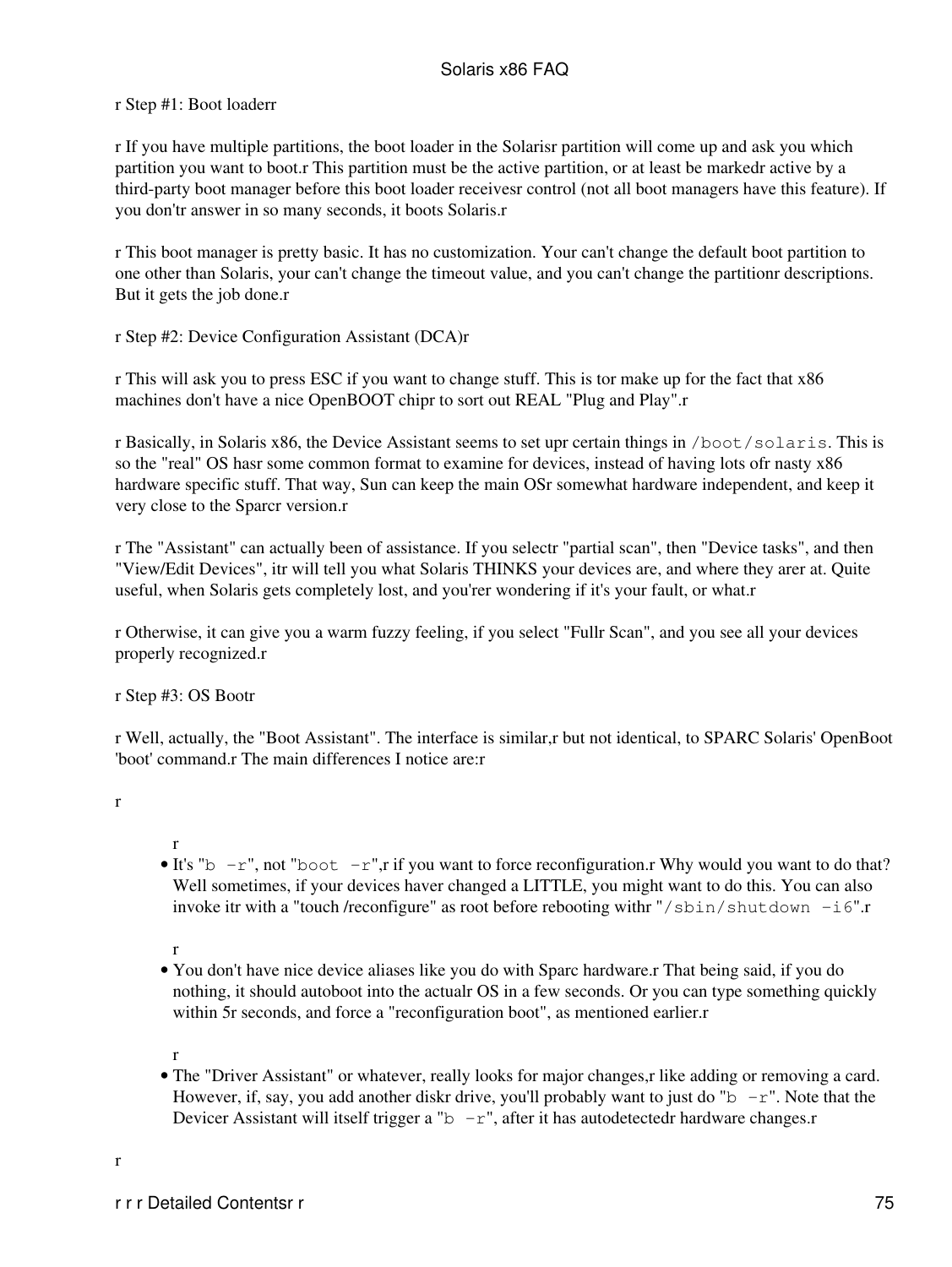r Step #4: The Main OS: Solarisr

r You made it (I hope)!. Hopefully, you should now see a line withr "SunOS5.8" or similar in it, and a little twirly text characterr spinner starting. You are now really in the classic Solarisr environment. From here on in, your experience is almost identical tor your brethren who work with SPARC Sun equipment.r

r To learn more about the the Solaris boot process, read the boot(1M)r man page.r

r [Thanks to Phil at <http://www.bolthole.com/solaris/>]r

r

r

r (7.4) How do I logon as root if the password doesn't work anymore?r

r Regaining control of a Solaris x86 system where the root password hasr been lost can be accomplished by the following steps. Note thatr any savvy user can do this with the proper CD-ROM and diskette.r Therefore, of course, physical security of a system is important forr machines containing sensitive data.r

r

- 1. Insert installation boot diskette and installation CD-ROM forr Solaris x86.r
- 2. Boot system from the installation floppy and select the CD-ROM asr the boot device.r
- 3. Type " $b s$ " (instead of typing 1 or 2 from the menu) and it'llr drop you straight to a root shell, #, (and you'll be inr single-user mode).r
- At the root prompt, #, key in the following commands, which willr create a directory called hdrive 4. under the /tmp directory and thenr mount the root hard drive partition under this temporary directory.r

```
r
      mkdir /tmp/hdriver
      mount /dev/dsk/c0t0d0s0 /tmp/hdrive #SCSI; for ATAPI, omit "t0"r
```
r r

r

5. To use the vi editor, the TERM variable must be defined. Key inr the following commands.r

 TERM=at386r export TERMr

r 6. Start vi (or some other editor) and load /tmp/hdrive/etc/shadow file:r

vi /tmp/hdrive/etc/shadowr

r

r

7. Change the first line of the shadow file that has the root entry to:r

```
r
        root::6445::::::r
r
```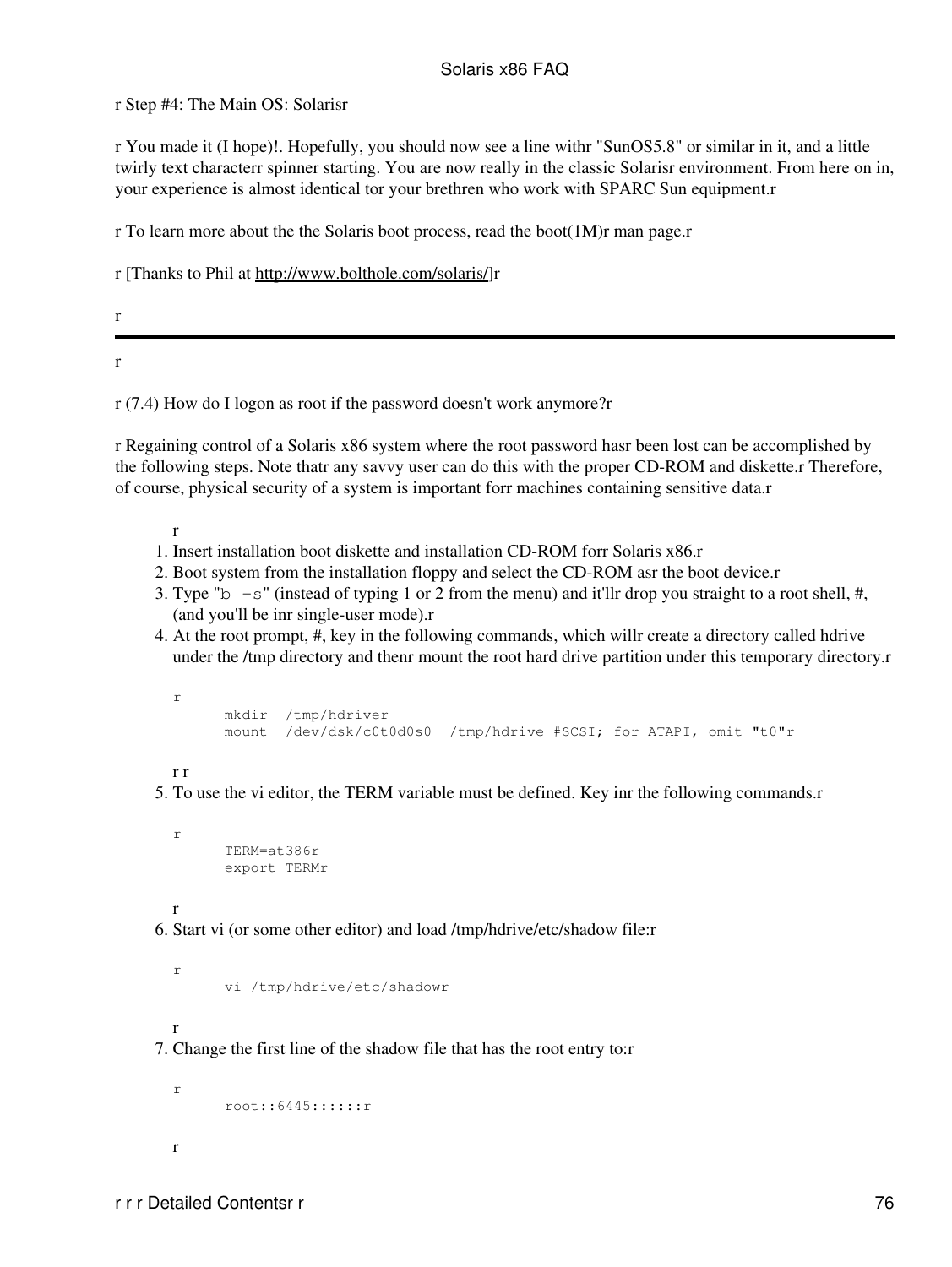Write and quit the vi editor with the "!" override command:r 8.

```
 :wq!r
```
r

r

9. Remove the floppy installation diskette, and reboot the system:r

```
 /sbin/shutdown -i6r
```
r

r

- When system has rebooted from the hard drive, you can now log inr from the Console Login: as root 10. with no password. Just hit enterr for the password.r
- After logging in as root, use the passwd command to change ther root password and secure the 11. system.r

r r

r Andreas Pfaffeneder has a simpler suggested to recover the password:r

r Choose the Failsafe-Boot option (which results in kernel/unix -s), answerr "Yes" when you are prompted if / of the installed system should ber mounted.r r Chroot into the system and change the password:r

r # chroot /a /bin/bashr # passwdr # /sbin/shutdown -i6r

#### r rr r

r [Thanks to Lynn R. Francis of Texas State Technical College and Andreas Pfaffeneder]r r

r

r

r (7.5) My licensed software fails because the host ID is 0. What's wrong?r

r Intel processor machines don't have an IDPROM, so Sun generates a serialr number, hostid command or sysinfo()'s SI\_HW\_SERIAL, pseudo-randomly duringr installation. The number is stored in /kernel/misc/sysinit,r whose only function, it appears, is to provide the serial number.r If serialization information is tampered or sysinit fails to load,r the host ID will be 0.r If you reinstall Solaris, sysinit will be regenerated and your host IDr will change. So be careful about reinstalling Solaris if you haver licensed software that depends on your host ID. Backup your sysinit file.r

r To preserve the same ID (and therefore licenses), copy filer /kernel/misc/sysinit to the replacement system. I understand ther Sun Workshop/Sun ONE compiler manualr says this is allowed twice per calendar yearr (please verify this yourself).r

r For more information, see the Sun NVRAM/hostid FAQ, available atr <http://www.squirrel.com/squirrel/sun-nvram-hostid.faq.html>r and elsewhere. This also has tools to fake hostids.r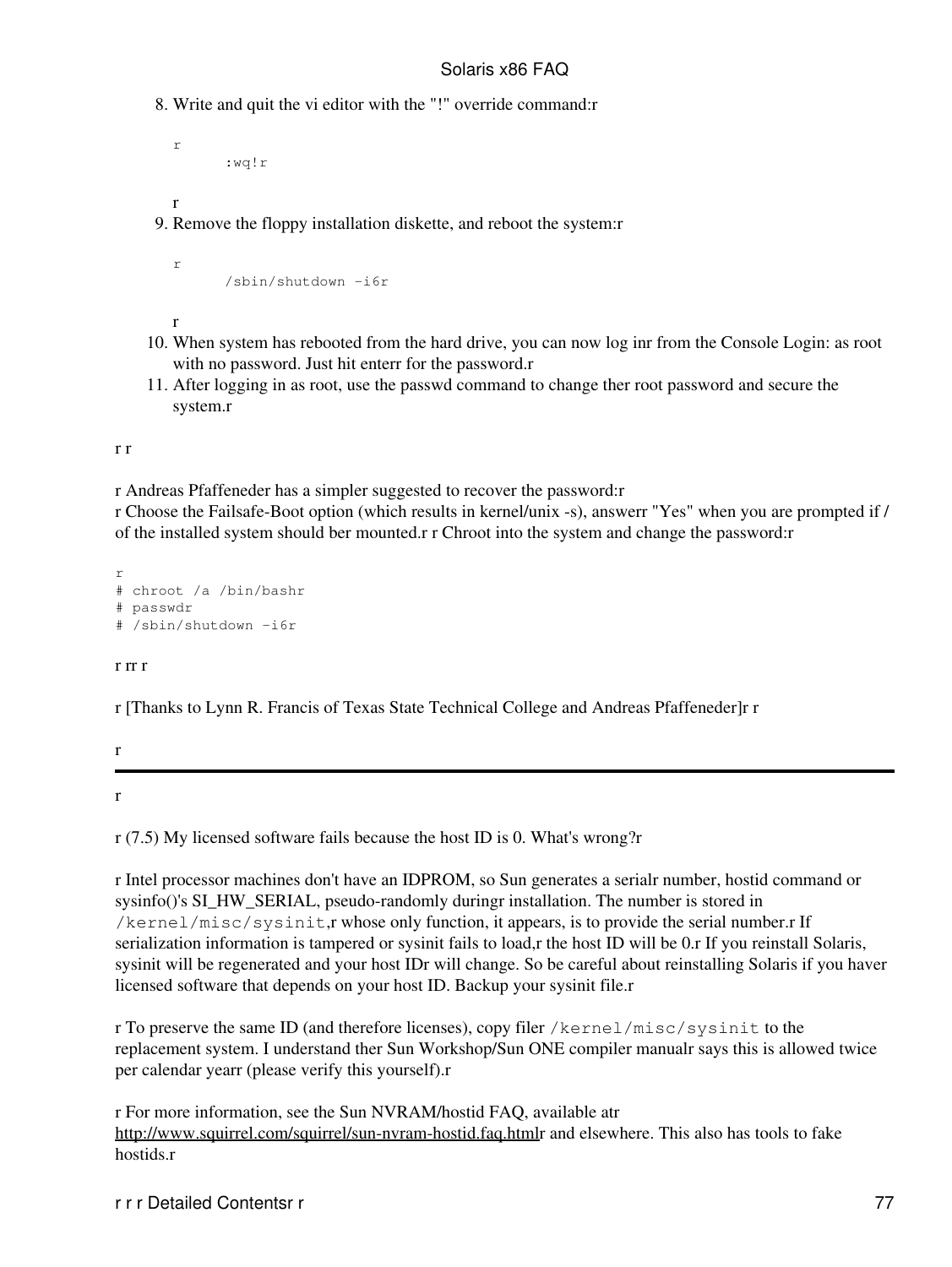r

r

r (7.6) How can I fix Netscape Communicator to render fonts correctly onr S/x86?r

r This problem occurs with Solaris 2.6 and Netscape Communicator 4.0x, andr has since been fixed. Apply patch 106248, which I'm told fixes this problem.r A workaround is to add the following two lines to your  $\sim$ / xinitrc file: $r$ 

```
r
r
        xset +fp /usr/openwin/lib/X11/fonts/75dpi/r
        xset fp rehashr
r
```
r Another workaround, if you don't have these fonts, is to go into Netscaper Preferences and change the font faces.r

r [Thank's to Alan Orndorff, Jeffrey Cook, and John Riddoch]r

r r

r

r (7.7) Why doesn't Netscape run as root?r r

r This is a bug in Netscape.r Due to a Netscape 4.x bug (it thrashes the \$HOME environment variable)r the X11 library cannot find root's .Xauthority file in the root dirr unless your current directory is /.r

r Large, complex programsr (especially those taking input from & to the Internet)r should not be run as root.r Experienced users and Administrators run as root only for essentialr sysadmin tasks.r

r If you must run as root, try one of these tricks:r

r

- Make sure you run Netscape with a current directory of /r (so that the relative pathname '.Xauthority' works)r
- Or start Netscape with HOME="/."r (so that Netscape doesn't thrash the \$HOME variable)r
- Or start Netscape with an environment variable XAUTHORITY="/.Xauthority"r

r

r [Thanks to Jürgen Keil via John Groenveld]r r r r

r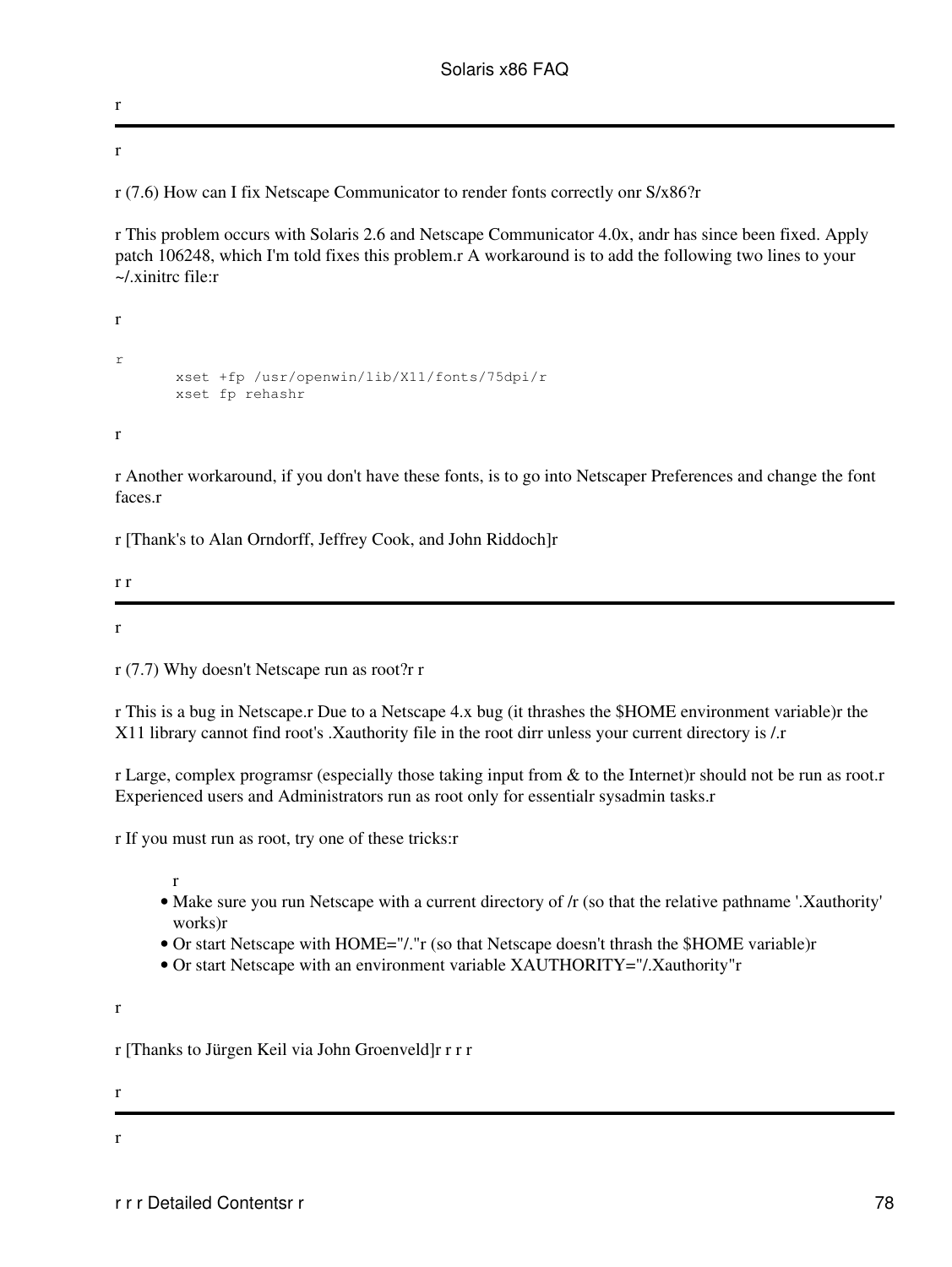r (7.8) I moved my PCI host adapter to another slot and the system won't boot!r

r Don't move the adapter. It isn't a supported feature in Solaris andr isn't easy to recover from. If you have any choice in the matter, mover the controller back to it original slot.r

r The PCI device number is part of the device's basic ID, including itsr child disks. If you change slots, you've effectively removed thatr controller and its disks, and added an unrelated controller and disks.r You need to fix up all of the references to the old disks to point tor the new disks.r

r I've never come up with any strategy better thanr "boot, observe failure, fix failure, reboot"r for recovering from this kind of change. For simpler cases (single controller, in particular) it can be helpful to clearr /dev/dsk/\* and /dev/rdsk/\* and run "disks", but that is perilous too.r

r Incidentally, changing motherboards is likely to trip exactly thisr problem, because motherboards generally number their slots differently.r

r To conclude, it's difficult and dangerous, and the general guidelinesr involves fixing:r

r

r

- 1. /etc/vfstab or /dev or bothr
- 2. /devices to match one anotherr
- 3. possibly removing lines from /etc/path\_to\_inst in order to maker the right /devices nodes show upr

r

r The ultimate goal is to get back the same controller numbers as before.r

r [Sun FAQ 2576-02 at <http://access1.Sun.COM/cgi-bin/rinfo2html?257602.faq>]r r

r

r

r (7.9)r Why is Solaris always booting into the Device Configuration Assistant (DCA)?r

r This is usually caused by one of the following:r

r

- You installed Solaris onto a disk other than the primary boot disk.r
- You didn't remove your DCA boot diskette orr if you didn't remove your installation CD-ROM if it's in a bootable CD-ROMr drive.r
- File /boot/solaris/bootenv.rc is corrupt or truncated,r usually after a hard reboot or reset.r This file is setup and used by DCA.r It should contain several lines.r

r r

r To change or set your default boot device,r See Sun FAQ 2271-02 atr [http://access1.Sun.COM/cgi-bin/rinfo2html?227102.faqr](http://access1.Sun.COM/cgi-bin/rinfo2html?227102.faq) for instructions.r To summarize:r r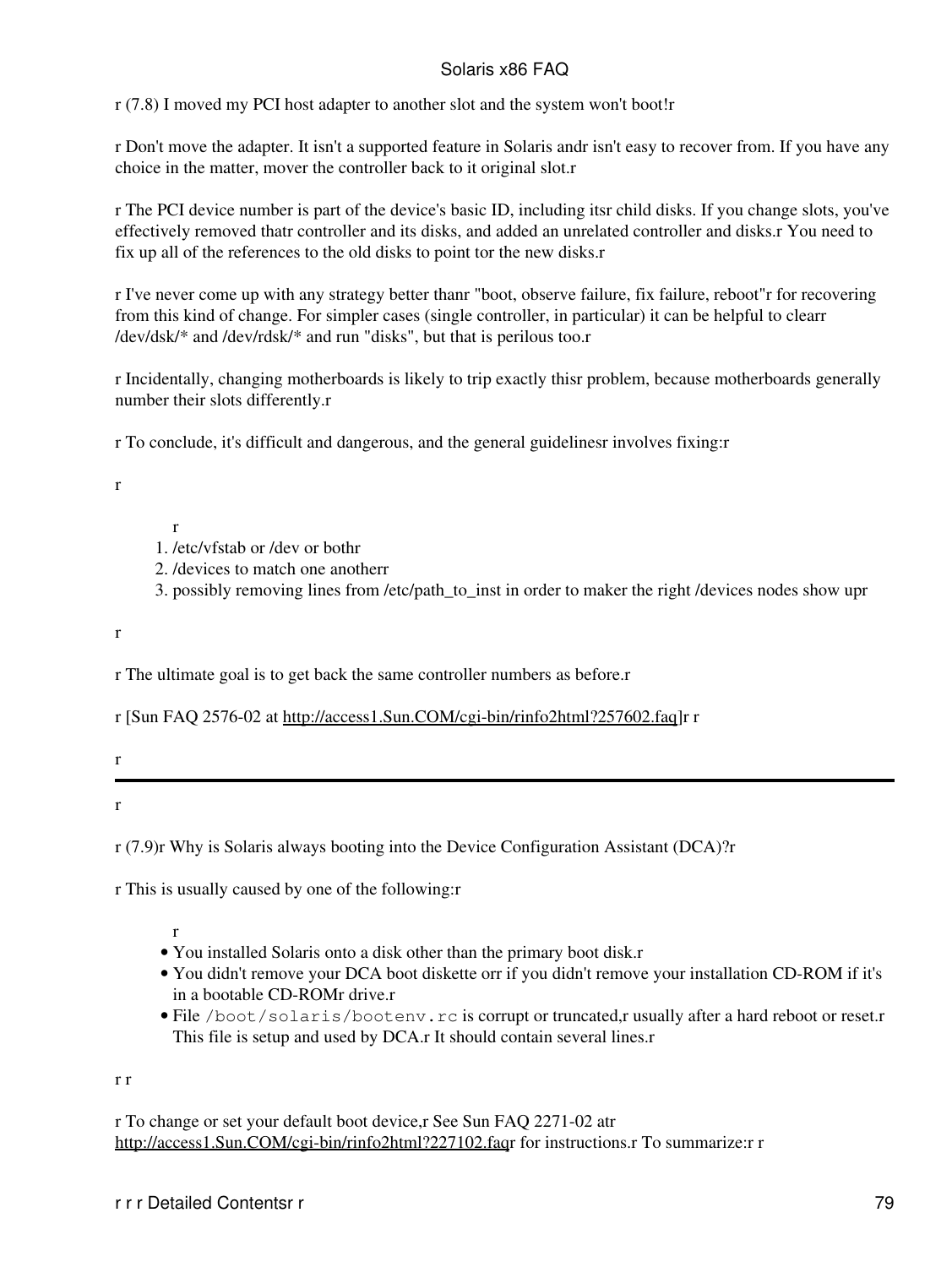r

- From the "Boot Solaris" screen, press F4 (Boot Tasks).r
- On the "Boot Tasks" screen, press Enter to place an "X" inr front of "View/Edit Autoboot Settings."r r
- In the "View/Edit Autoboot Settings" screen, note that ther Default Boot Device will not be set to any valid device.r Place an "X" in front of Set Default Boot Device and pressr F2 (Continue).r
- On the Set Default Boot Device screen, place an X in front of ther correct disk and press F2 (Continue).r
- Arrow up to the Accept Settings and press Enter to mark with an "X".r Press F2 (Continue) to return to the Boot Tasks screen.r
- Press F3 (Back). It will load appropriate drivers after which your will be at the Boot Solaris screen. Press F2 (Continue) to continuer booting.r

r (7.10)r What is the equivalent of STOP-A for Solaris x86?r r

r >I don't think so, because Stop-A allow you to go into open boot prom ofr >the SUN and on a x86 it's a different thing (BIOS)r r Unlike Solaris on Sparc (where STOP-A gets you the OpenBoot prompt),r there is no PROM firmware to drop into on x86.r You can boot your system under kadb and then use a similar keystroke tor drop into kadb and obtain debugging information.r To boot under kadb, type eeprom boot-file=kadb and then:r r

r

- Prior to Solaris 8, type CTRL-ALT-d to jump into kadbr
- On Solaris 8 or later, type F1-a to jump into kadbr
- At the Solaris x86 Boot Assistant prompt type "b kadb"r
- r r You can then type, for example:r

#### r \$<systemdumpr

r r to force your system to panic and generate a crash dump (the equivalent ofr "sync" at the ok prompt on SPARC).r r

r The Device Configuration Assistant (DCA)r portion of the Intel boot process can be interrupted byr hitting escape (when prompted). This (I feel) is the Intel version of ther Boot Prom Monitor. Of course, all the commands cannot be equated apples tor apples because of the hardware differences!r r

r If your console is a terminal, you can type "shift-break" or "ctrl-break"r or "ctrl-\" (ctrl-backslash)r or "<enter>" followed by "~" and "ctrl-break" on Solaris Sparc,r but this, too, is not available for Solaris x86.r r

r With Solaris 8 SPARC (but not Intel), there's a new feature tor allow keyboard sequences to generate a break (bug 4147705).r The 3-character sequence is <RETURN>, ~ (tilde), ^b.r Each character must be entered between 0.5 to 2 seconds.r This is enabled with the "kbd -a alternate" command.r

r Similarly a soft reset is <RETURN>, ~ (tilde), cntl-shift-R,r XIR is <RETURN>, ~ (tilde), cntl-shift-X,r andr Power Cycle is <RETURN>, ~ (tilde), cntl-shift-P,r I believe these commands are also available only on SPARC.r r r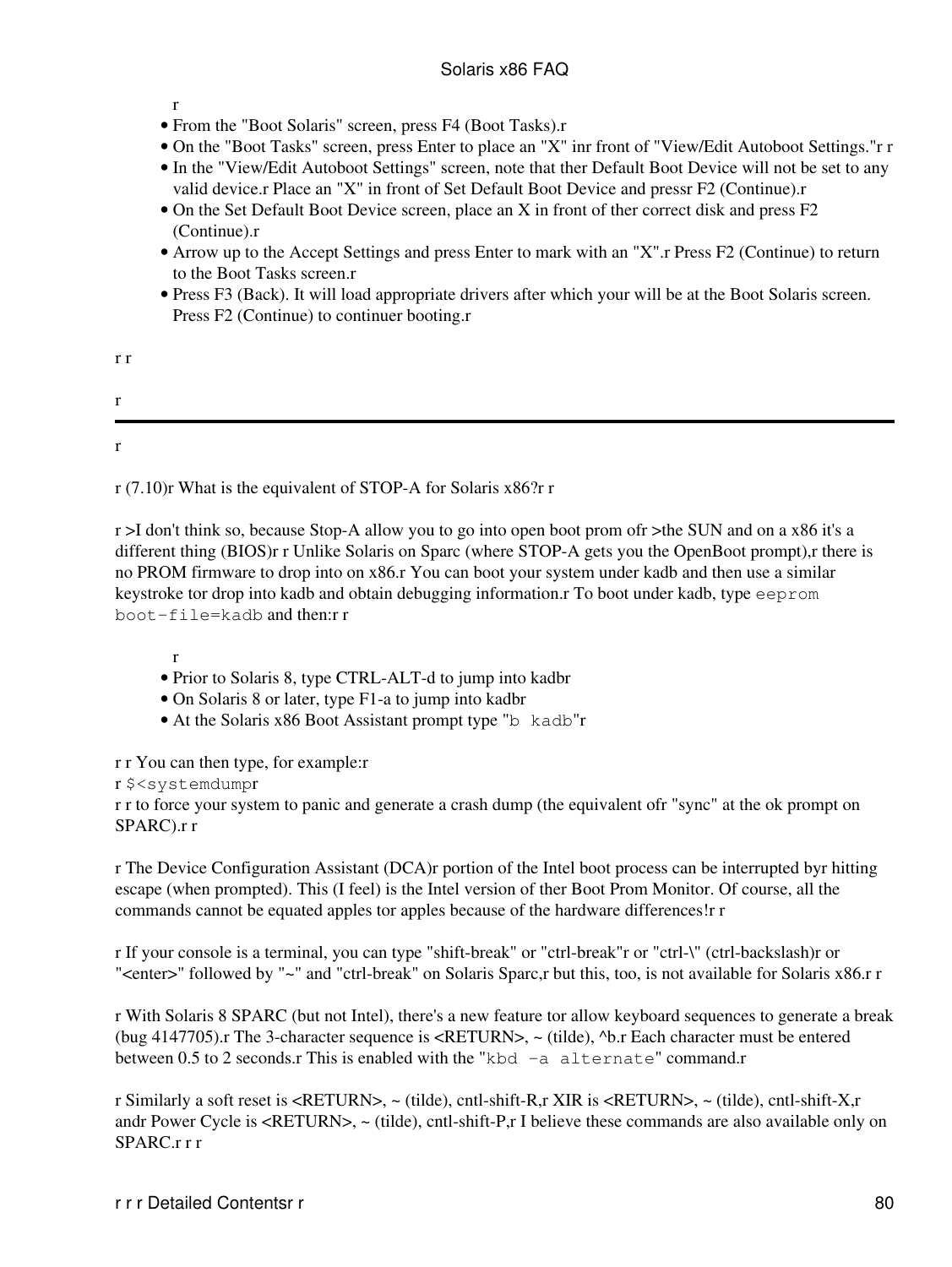r [Thanks to Ramit Luthra and Mike Shapiro]r r

r

r

r (7.11)r How can I reboot Solaris x86 without it asking me tor to "press a key" before rebooting?r r

r This works for me: become root and typer "shutdown  $-i6 - q0 -y$ ".r Or: "/sbin/shutdown  $-i6r$ This is most useful when the system is remote with no console keyboard access.r don't use reboot, halt, or poweroffr as they bypass the shutdown scripts.r r

r [Thanks to Charles J. Fisher]r r r

r

r

r (7.12)r Help! I'm stuck in the "Boot Assistant" and can't boot. What do I do?r r

r If you get a message similar to:r Run Error: File not found. could not run sr You probably typed "reboot  $--$  -s" or "reboot  $--$  -r"r or similar.r This works for Solaris SPARC, but not for Solaris on Intel--it's disastrous.r It changes your "boot-file" eeprom variable to "-s", which errors outr and puts you in an endless loop in B oot Assistant.r

r To undo this, type the following at the Boot Assistant prompt:r "b kernel/unix"r This boots with file /platform/i86/kernel/unix.r If this doesn't help, your filesystem may be hosed.r In that case, you have to reinstall.r But make sure this is the case first.r r

r

r

r (7.13)r Help! I get error 2 or error 8 while applying patches. What do I do?r

r Don't do anything.r Error 2 means you already have the same or newer code.r Error 8 means you can't patch some optional packages thatr haven't been installed, even if you did "everything plus OEM"r during the original installation.r Other errors, usually from lack of disk space, are explained in ther patchadd(1M) man page.r r

r [Thanks to Paul Karagianis]r r r

r

r

r (7.14)r How do I prevent kdmconfig from running on boot up when I know myr keyboard, display, and mouse configuration has not changed?r

r Mike of Sun has this response (9/2002):r

r r r Detailed Contentsr r 81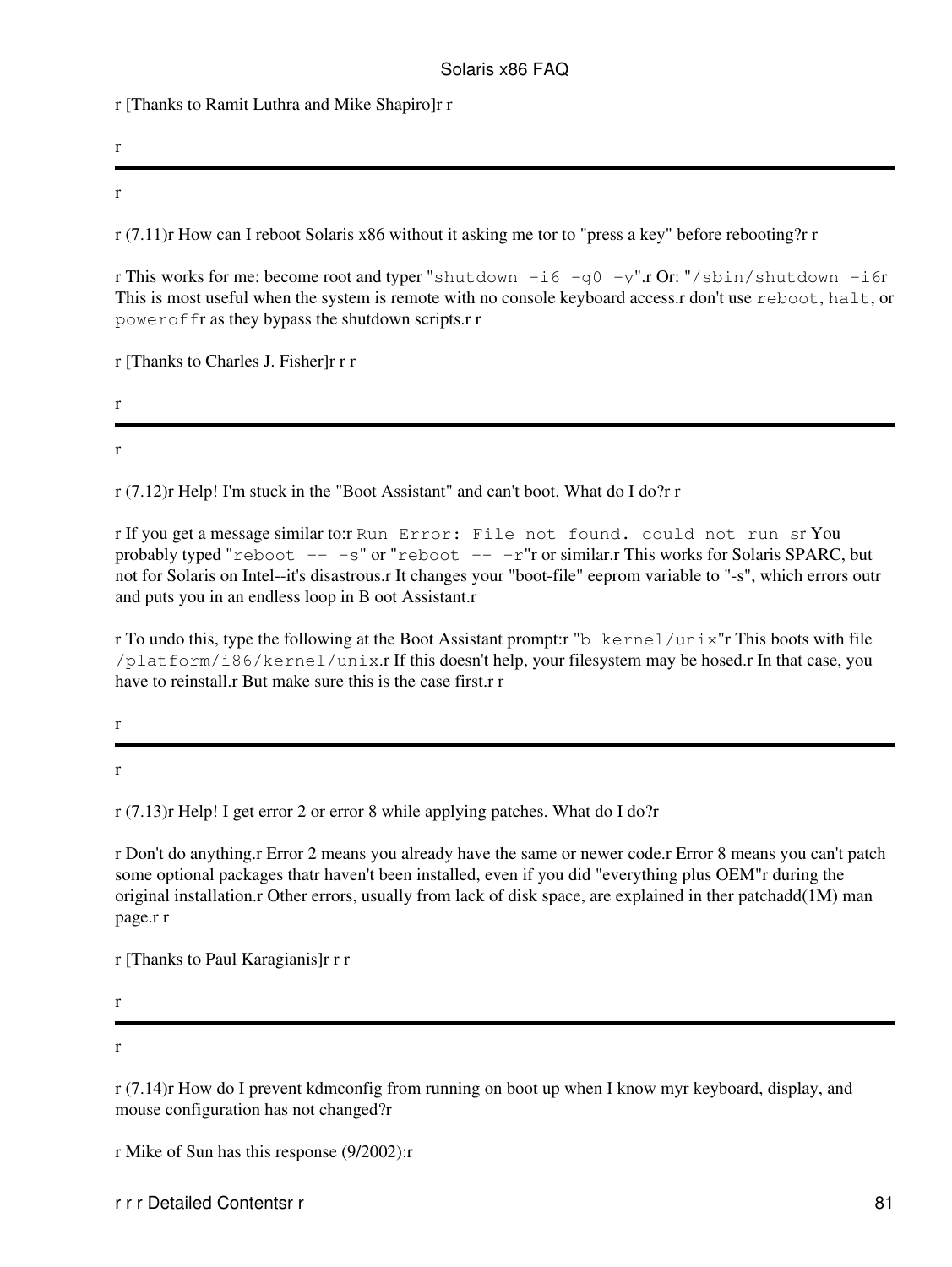r I recognized this as a bug that was fixed a while back, for one instancer with older ATI cards.r I mentioned it to the video developer that fixed the ATI bug and her mentioned that there is a workaround if you see this:r

r This problem occurs with certain hardware (keyboards, mice, video devices).r During booting, a checksum is calculated based on some info obtained forr each device. The checksum is compared to a checksum recorded in ther OWconfig file. If the checksums don't match, kdmconfig thinks the devicer may have changed, and asks the user to check it.r

r On systems that exhibit this problem, the device info that is checksummedr seems to change from boot to boot even though no hardware has changed. I'ver seen this happen with some old ATI video cards and some keyboards.r

r The easy workaround for the problem is to run kdmconfig and test and acceptr the desired configuration by clicking on the "Yes" button of the testr display. Then edit the last line of the OWconfig file inr /etc/openwin/server/etc. Change the "1" to "2", so that is says:r TestedByUser="2";r This will cause kdmconfig to ignore checksum differences.r

r If you are upgrading from Solaris 8 or older to Solaris 9,r check the ddxHandler line. It should sayr "ddxSUNWx86mouse.so.1", not "ddxSUNWmouse.so.1".r Otherwise, X Windows won't start (no graphics).r

r [Thanks to Mike Riley]r r r

r

r

r (7.15)r I get this error message: "can't get local host's domain name"r or "The local host's domain name hasn't been set."r What do I do?r

r This is a NIS message. The easiest way to fix it is to type the followingr as root:r r domainname abc.com; domainname >/etc/defaultdomainr r (replace abc.com with your NIS domain name,r which is usually the same as the DNS domain name).r r

r

r

r (7.16)r My system doesn't boot due to superblockr problems with the root filesystem.r What do I do?r

r r

r Normally, you reboot in single user mode and run /usr/bin/fsckr as root and everything is OK.r If you get a message about errors/problems on /dev/dsk/c0d0s0,r are told to run fsck manually in single user mode, and get this message:r

r BAD SUPER BLOCK: BAD VALUES IN SUPERBLOCK USE ANr ALTERNATIVE SUPERBLOCK to SUPPLY NEEDED INFORMATION e.g. fsck -F ufs -b=# [special].r r then you may be able to recover from this if the disk isn't entirely corrupted.r The superblock stores important information about the file system.r Because it is so important it is duplicated in several places.r Hopefully one of the backup superblocks isn't corrupted.r To see duplicate locations of superblock, use newfs -Nv.r For example, if your rootr slice is at /dev/dsk/c0d0s0, run this command:r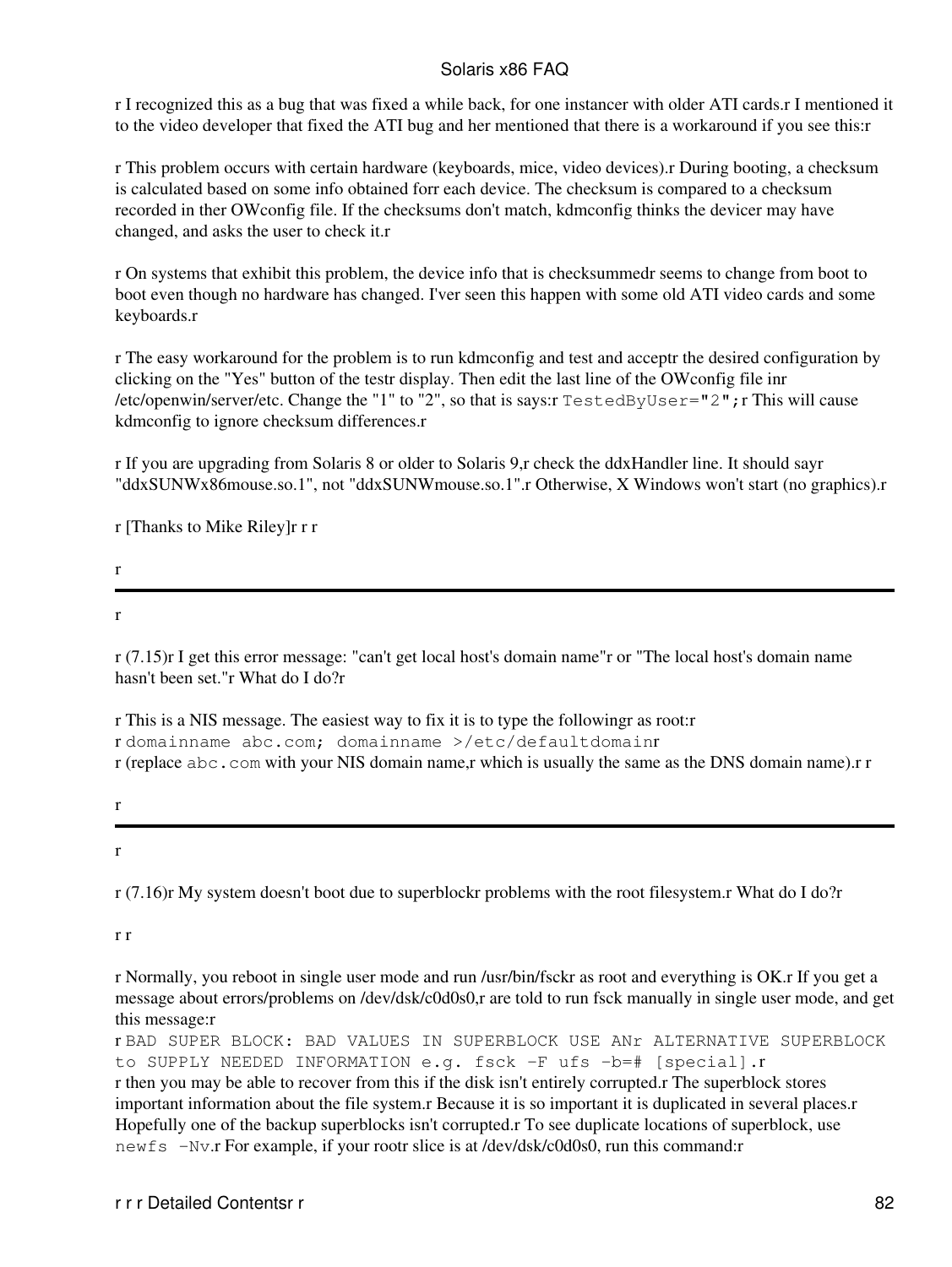r # newfs -Nv /dev/dsk/c0d0s0r You must specify -Nv so you don't clobber your root slice with a new filesystem.r Your output should look like this:r r

r # newfs -Nv /dev/dsk/c0d0s0r mkfs -F ufs -o N /dev/rdsk/c0d0s0 614880 63 16 8192 1024 16 10 60 2048 tr  $0 - 1 8r$ 7 nr /dev/rdsk/c0d0s0: 614880 sectors in 610 cylinders of 16 tracks, 63r sectorsr 300.2MB in 39 cyl groups (16 c/g, 7.88MB/g, 3776 i/g)r super-block backups (for fsck -F ufs -o b=#) at:r 32, 16224, 32416, 48608, 64800, 80992, 97184, 113376, 129568, 145760,r 468576, 484768, 500960, 516128, 532320, 548512, 564704, 580896, 597088,r 613280,r

r r Note the numbers following "super-block backups."r Use one of the numbers in fsck (e.g., 32) and use it with ther fsck  $-F -\circ$  b=r option:r

r # fsck -F ufs -o b=32r

r r You may get a messager FREE BLK COUNT(S) WRONG IN SUPERBLOCK SALVAGE?r orr FILE SYSTEM STATE IN SUPERBLOCK IS WRONG; FIX?r In either case, type "yes" and press return.r You should get a FILE SYSTEM WAS MODIFIED message.r Reboot your system. If system complainsr about shutdown not being found do a halt  $-q.r$  Now, hopefully, your system will boot up with out any problems.r r

r [Thanks to Kevin Smith.]r r

r

r

r (7.17)r My system doesn't boot because the boot archive is corrupt.r What do I do?r

r The boot archive contains the kernel modules and configuration files that are required to boot your machine.r Boot up in Solaris failsafe mode. Your Solaris image should be mounted on /a.r Type the following:r rr rm -f /a/platform/i86pc/boot\_archive; bootadm update-archive -R /arrr

r [Thanks to Pradhap Devarajan.]r r

r

r

r Copyright © 1997 - 2009 Dan Anderson. All rights reserved.r r [http://sun.drydog.com/faq/r](http://sun.drydog.com/faq/) r r

r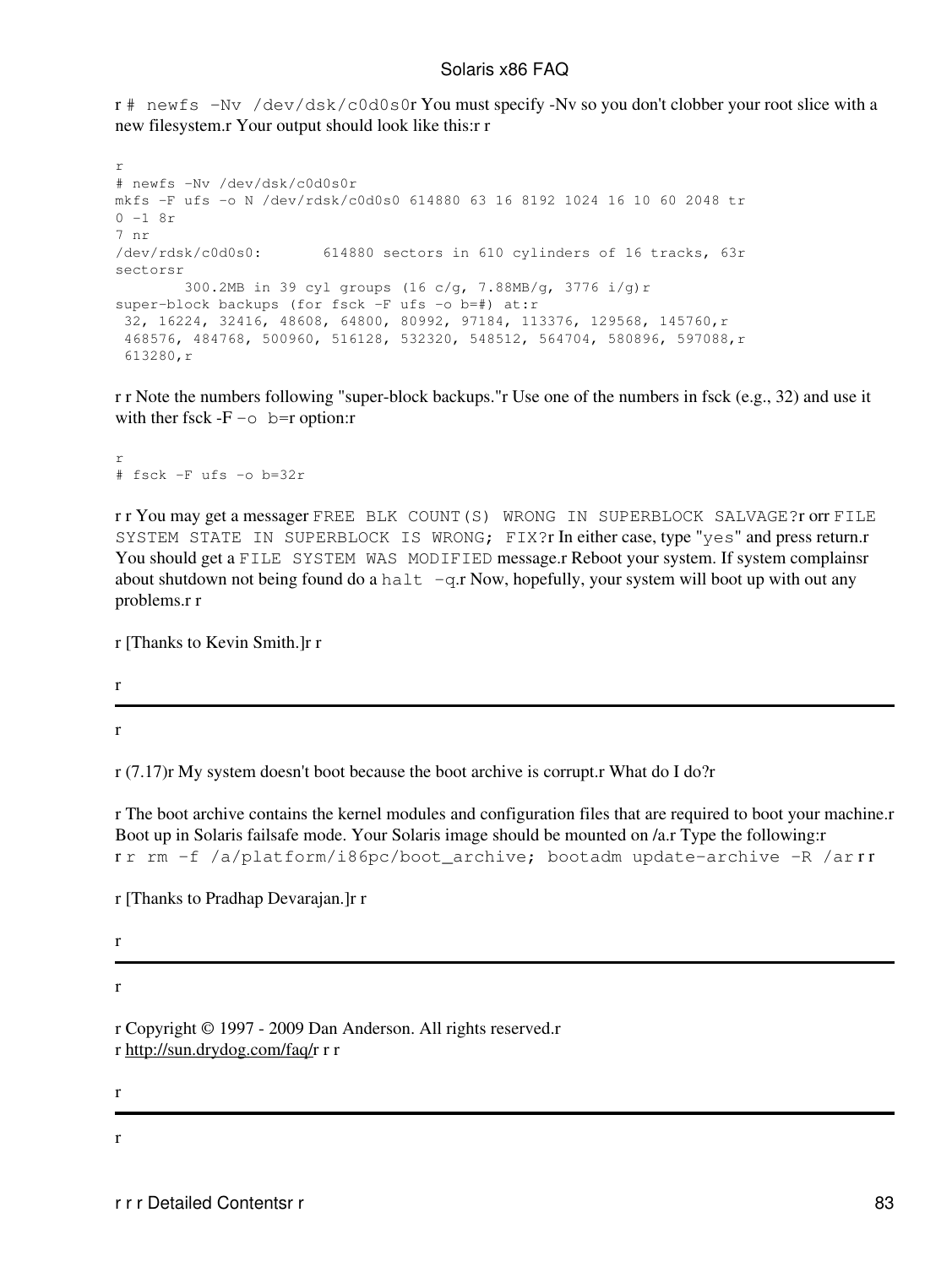#### r r r r r r r r r r r r

r (8.0) X Windowsr r

r (8.1)r How do I find a Solaris video driver for my graphics card?r

r First look in the HCL for your release of Solaris to see if yourr graphics card is supported.r Having a supported graphics card on the HCL is very important--more importantr than a supported motherboard.r If the adapter's not listed, look for a driver from these sources:r r

r

• Solaris 10 comes with both X.org Xserver software and the original XSun software.r Xorg is open source software available for multiple UNIX/BSD/Linux-basedr platforms.r Xorg supports more video adapters and supports them better than XSun.r r

r

• r [r http://developers.Sun.COM/r](http://developers.Sun.COM/) may have newer drivers for your release.r r

r

r Some video drivers may ber bundled (hidden) with Solaris Recommended Update Patches.r r •

r

- r Consider 3rd-party drivers.r [XiGraphics, http://www.xig.com/](http://www.xig.com/),r is especially recommended if you have a laptop.r The nVidia video drivers are atr [r http://www.nvidia.com/object/unix.html](http://www.nvidia.com/object/unix.html)r r
- r
- r Finally, if all else fails, see the question below on installingr Xorg on Solaris. Personally, it's a lot easier to use a cardr supported by Xsun than to install Xorg.r

#### r r

r During installation, if you have a unsupported video card,r be sure to bypass kdmconfig with the F4 key.r Use type 4, "Solaris Interactive Text (Console session)," for Solaris 10r and the "Software 1 of 2" CD for Solaris 8 or 9.r

r r

r [Thanks to Paul Karagianis for NVida info]r

r r r

r

## r (8.2)How do I install the Xorg video drivers?r

r Beginning with Solaris 10, all Xorg drivers are included with Solaris.r The old "Video Drivers Porting Kit" is no longer needed.r Xorg drivers are also available with the current Solaris 9 Update release.r r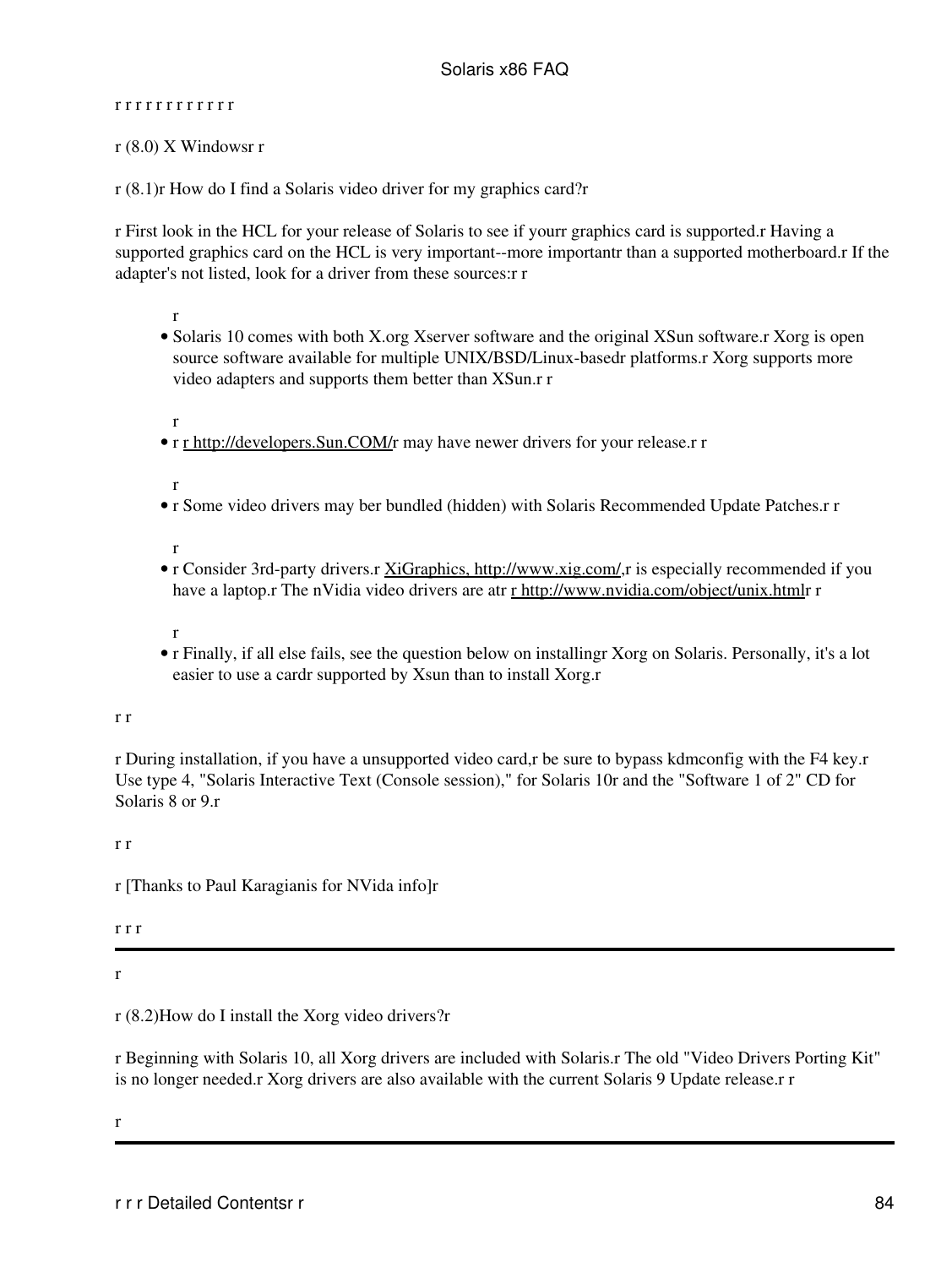# r (8.3) How do I configure Xorg on Solaris?r

r First use /usr/openwin/bin/kdmconfig to select Xorg instead of Xsun.r Run /usr/X11R6/bin/xorgconfig to configure Xorg,r which asks questions and creates file /etc/X11/xorg.confr View errors, if any, in /var/log/Xorg.0.log.r Try the generic "VESA driver" (which uses the BIOS)r if the driver you picked didn't work.r You may also (carefully) edit  $/etc/X11/xorg.conf directlyr (save the original file first).$  To start the X server manually, use /usr/X11R6/bin/xinitr r

#### r r

r

r

r (8.4) How do I configure 64K colors for XSun/CDE?r

r Solaris' kdmconfig offers only a choice of 256 or 16M colors for yourr graphics board with XSun. To configure XSun to use 16-bit color, configure usingr kdmconfig for the desired resolution in 256 color mode. Note the boardr line from file /etc/openwin/server/etc/OWconfig.r Look in the referenced file in directoryr /usr/openwin/share/etc/devdata/SUNWaccel/boards to seer if there is support for 16-bit color mode for your card.r

r If your board is listed, edit file /etc/openwin/server/etc/OWconfigr and change defdepth="8" to defdepth="16" in it.r Also, values for MaxPClk for some cards are way too low in 16-bit and 24-bitr modes in file /usr/openwin/share/etc/devdata/SUNWaccel/boards.r But if you want to change this, you are doing it on your own risk.r Some applications hang on 16-bit colors.r

r The CDE logo that is displayed after one logs in is a bit-mappedr grayscale image(!?), but everything else should work just fine.r

r [Thanks to Aleksandar Milivojevic, by way of John Groenveld]r

r r

r (8.5) How do I Add KDE, FVWM, or other non-CDE/GNOMEr Window Mangers to the dtlogin screen?r

r **KDE**r The easiest way to add substitute KDE for CDE is to add anr "exec /path/to/kde" statement in yourr \$HOME/.dtprofile file.r

r To add a KDE selection to the dtlogin screenr (in addition to the usual command-line, OpenWindows, or CDE choices),r follow one or both of these links:r r

r

• r [r http://www.tiem.utk.edu/~peek/solaris/](http://www.tiem.utk.edu/~peek/solaris/)r written by Michael Peekr

• r [r http://twirl.mcc.ac.uk/~zzassgl/wm.html](http://twirl.mcc.ac.uk/~zzassgl/wm.html)r written by Geoff Laner

r r

r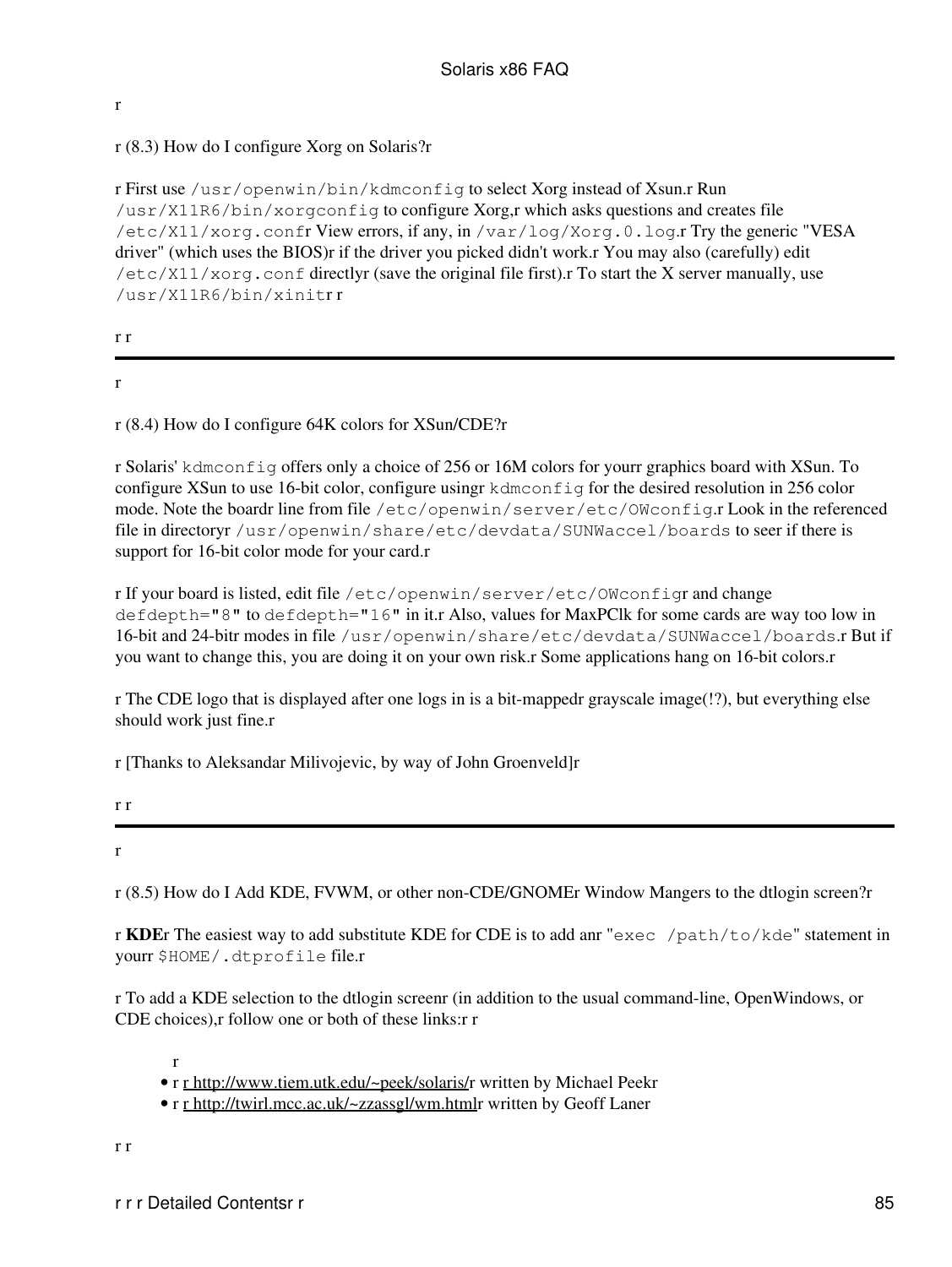r **FVWM** The instructions are for FVWM, but apply to any window manager,r such as KDE, AfterStep, WindowMaker, or Enlightenment.r Be aware that these new WMs usually take a bigger memory footprint.r r

r

r

r (8.6) Where can I get GNOME or KDE packages for Solaris/x86?r

r GNOME is available with Solaris 9 and above.r KDE is available with the Solaris Companion CD.r They are also available on the web for download.r

r For information about GNOME on Solaris or for a free download, seer [r http://www.sun.com/gnome/](http://www.sun.com/gnome/)r For information on GNOME, seer <http://www.gnome.org/>r

r r

r For general KDE information, seer <http://www.kde.org/>r When installing KDE, make sure to install the QT library first,r which is required by KDE.r r

r Which is better?r "Religious" wars could be fought over this question.r KDE has a more familiar M\$ windows-like interface, and I used to use it.r I use GNOME now since it's most easily available on both Solaris and Linux.r KDE is more mature than GNOME and more tightly integrated,r but some say GNOME is catching up.r GNOME and Mozilla both use the C-based GTK library.r The C++-based QT library, required by KDE,r used to have stricter licensing restrictions,r but now it's licensed under GPL (not LGPL).r KDE is endorsed and supported by IBM, Caldera, and SuSE.r GNOME is endorsed and supported by Sun (and RedHat and HP).r I recommend installing and trying out both GNOME and KDE for a test drive.r You can have both installed at the same time and select which one to user with dtlogin. You can also run KDE apps under GNOME and vice versa r

r Sun picked GNOME over KDE because of Qt licensing issues,r CORBRA in GNOME, andr because GNOME uses C and KDE uses C++ (the latter causes name manglingr problems which prevents using different C++ compilers).r r

r

r

r (8.7) After upgrading to Solaris 9 or installing GNOME,r GNOME does not appear in the dtlogin menu. How can I fix this?r

r Check what your LANG variable is set to (AFTER logging in to CDE).r If it's not "C",r you need to copy the GNOME dtlogin resource files to your current locale.r Type this command, as root (1 line):r r cp /usr/dt/config/C/Xresources.d/Xresource.Sun-gnome-2.0\* /usr/dt/config/\$LANG/Xresouces.d r r (where \$LANG is you current locale)r For example:r r cp /usr/dt/config/C/Xresources.d/Xresource.Sun-gnome-2.0\* /usr/dt/config/en\_US.ISO8859-15/Xresouces.dr

r If you have trouble AFTER logging into a GNOME session, check these:r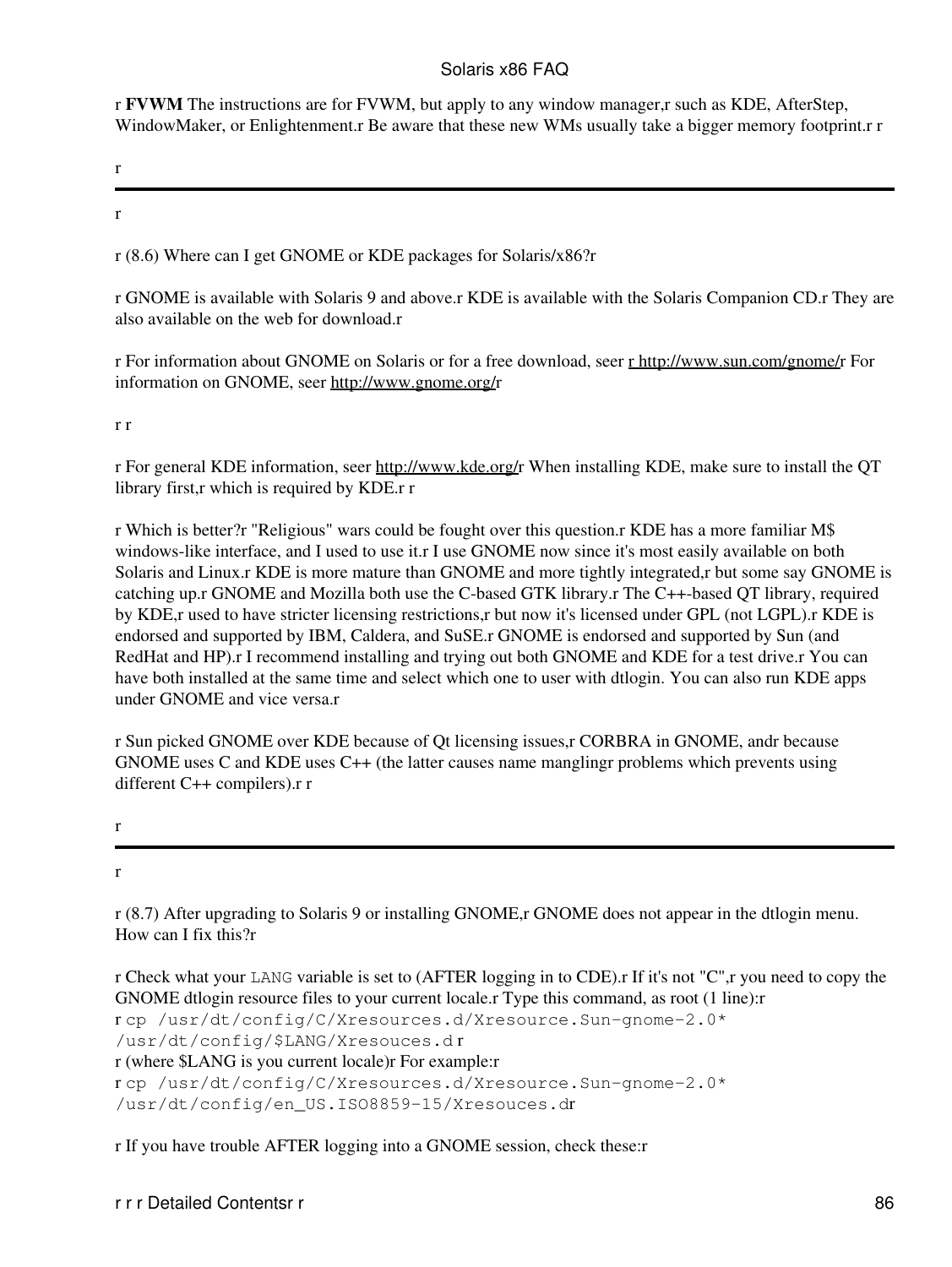#### r

- If you define \$LD\_LIBRARY\_PATH, make sure /usr/libr and /opt/sfw/lib are at the beginning. E.g.,r /usr/lib:/opt/sfw/lib:/usr/local/libr
- Rename your  $\sim/$ . xinitrc file to something elser (e.g.,  $\sim/$ . xinitrc.old).r
- Erase your GNOME configuration files: r /usr/bin/gnome-cleanupr
- For more tips, see ther *GNOME 2.0 Desktop for the Solaris O. E. Troubleshooting Guide*r at <http://docs.sun.com/>r

r r

r r

## r (8.8) Are TrueType fonts supported in Solaris?r

r r Yes, Xsun supports them. Use the Font Administrator GUI,r /usr/dt/bin/sdtfontadm, to add them to the server's list of fonts.r See alsor [r http://www.bolthole.com/solaris/verdana.font.txt](http://www.bolthole.com/solaris/verdana.font.txt)r r

r [Thanks to Tran Tran]r r

r

r

r r (8.9)r After installing and booting Solaris I get this message: "The X-server can not be started on display :0"r

r Your video or mouse settings are probably incorrectr or a video card or mouse was not detected at all.r Check the log files to be surer  $(\sqrt{var} / \log / \chi \text{or} q.0. \log$  if using Xorg or  $/\text{var} / \log / \chi \text{sin} 0. \log$  if using Xsun with a XF86/Xorg driver).r First login in text mode andr check /var/dt/Xerrors for error messages.r If nothing obvious is there, runr kdmconfigr and try a simpler video settingr (plain VGA, low resolution).r Once that works, try higher-resolution settings and other drivers.r Also try using the Xorg video drivers instead of XSunr (see a previous question on configuring with Xorg drivers).r r

r

r

r r r (8.10)r How do I disable CDE auto-start upon booting multi-user?r

r Boot single-user and run  $dt$ config(1).r That is, at the booting Solaris prompt, type "b  $-s$ "r After entering your root password, mount /usr andr run "/usr/dt/bin/dtconfig -d"r r

r [Thanks to John Groenveld]r r

r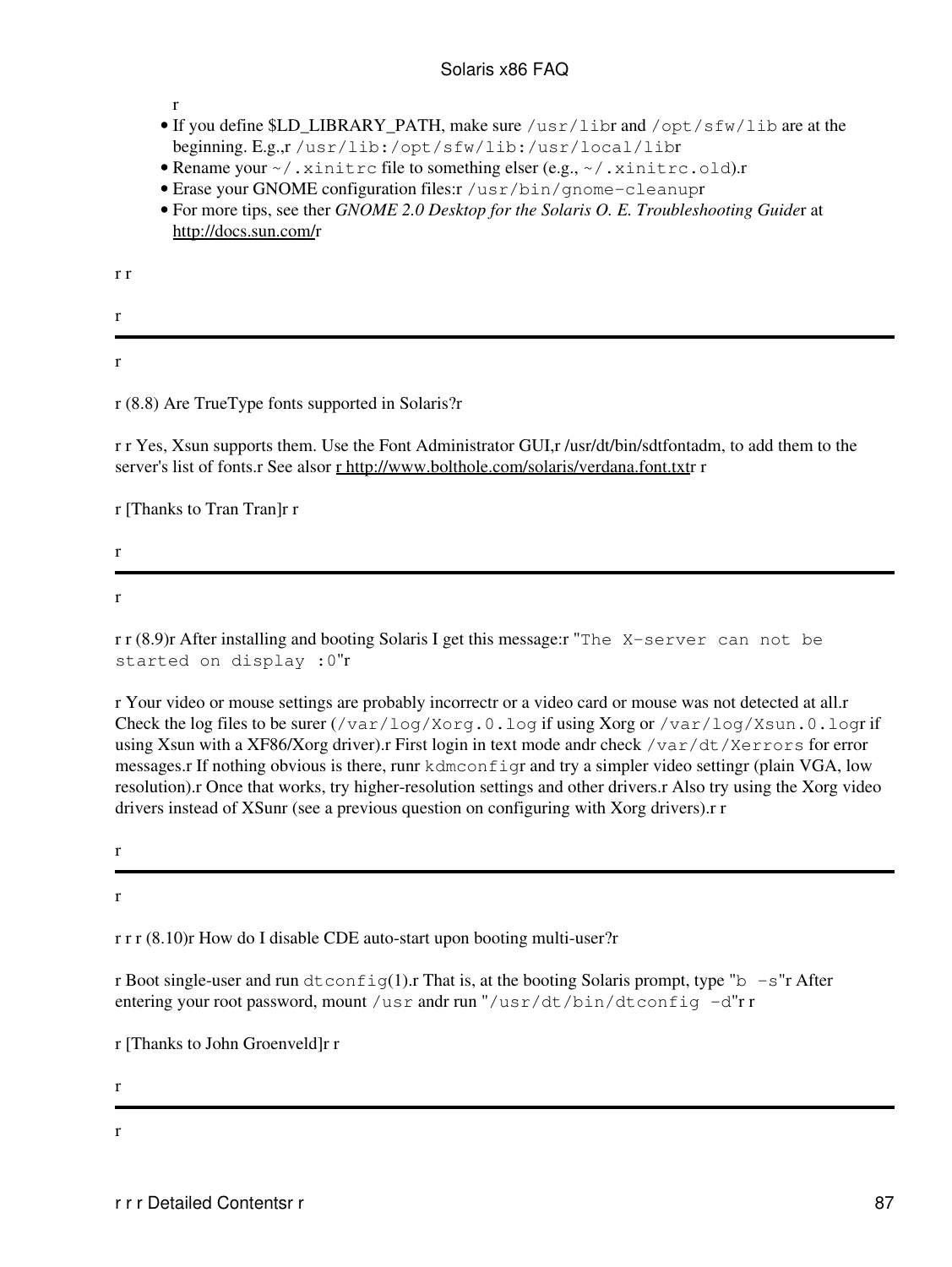r r r  $(8.11)$ r How do I su $(1)$  to another user and run an X application?r

r You need to set your \$DISPLAY and allow others to use your console.r If you don't, you get a message like "Can't open display".r By default, only the user who logged in on console can connect to ther display.r r

r To allow another user to connect there are two ways - one easy and oner secure (unfortunately, you can't have both):r r

r **Easy:**r As user logged in on console run "xhost +LOCAL:"r (This gives permission to connect to the display to anyoner logged in on the machine—this includes being able to openr windows, read your keystrokes, send keystrokes, etc. Obviouslyr not a good idea if you have other users on the system you don'tr trust completely.)r Starting with Solaris 10, you can also use this safer, more-restrictive format:r xhost xhost +si:localuser:usernamer For example: xhost +si:localuser:rootr

r As any other user logged in on the box, run "setenv DISPLAY :0"r or "DISPLAY=:0; export DISPLAY", depending on your shell type.r This all assumes you're connecting from the same host, for a remoter host, change to "xhost +other-hostname" andr "setenv DISPLAY PutYourHostnameHere:0"r r

r **Safe:**r As user logged in on console run "xauth list"r Look for the line for your hostname followed by ":0" and copy it.r As the user you want to grant access to run "xauth" and at ther xauth> prompt type "add " and paste the line you copied. Nowr "setenv DISPLAY hostname: 0", making sure you match the way itr was listed in the line you copied and pasted.r r

r Easier variation of safe method for special cases:r If the other user you want to access your screen is root, and yourr home directory is either local or on an NFS filesystem exported withr root permissions, just have root do this:r

```
r setenv XAUTHORITY /home/myuserid/.Xauthority ; setenv DISPLAY :0r
r (replace "/home/myuserid" with your actual home directory).r r
```
r [Thanks to Alan Coopersmith]r r

r

r

r r (8.12) Does Solaris x86 support multiple heads?r

r Yes, with Xorg.r Xsun supports multiple heads only for Sun Ray workstations.r A commercial X server fromr [Xi graphics, http://www.xig.com/r](http://www.xig.com/) also supports multiple heads.r

r [Thanks to John Groenveld, Alan Coopersmith]r r

r

r

r r (8.13) How do I get my 2-button mouse to emulate 3 buttons?r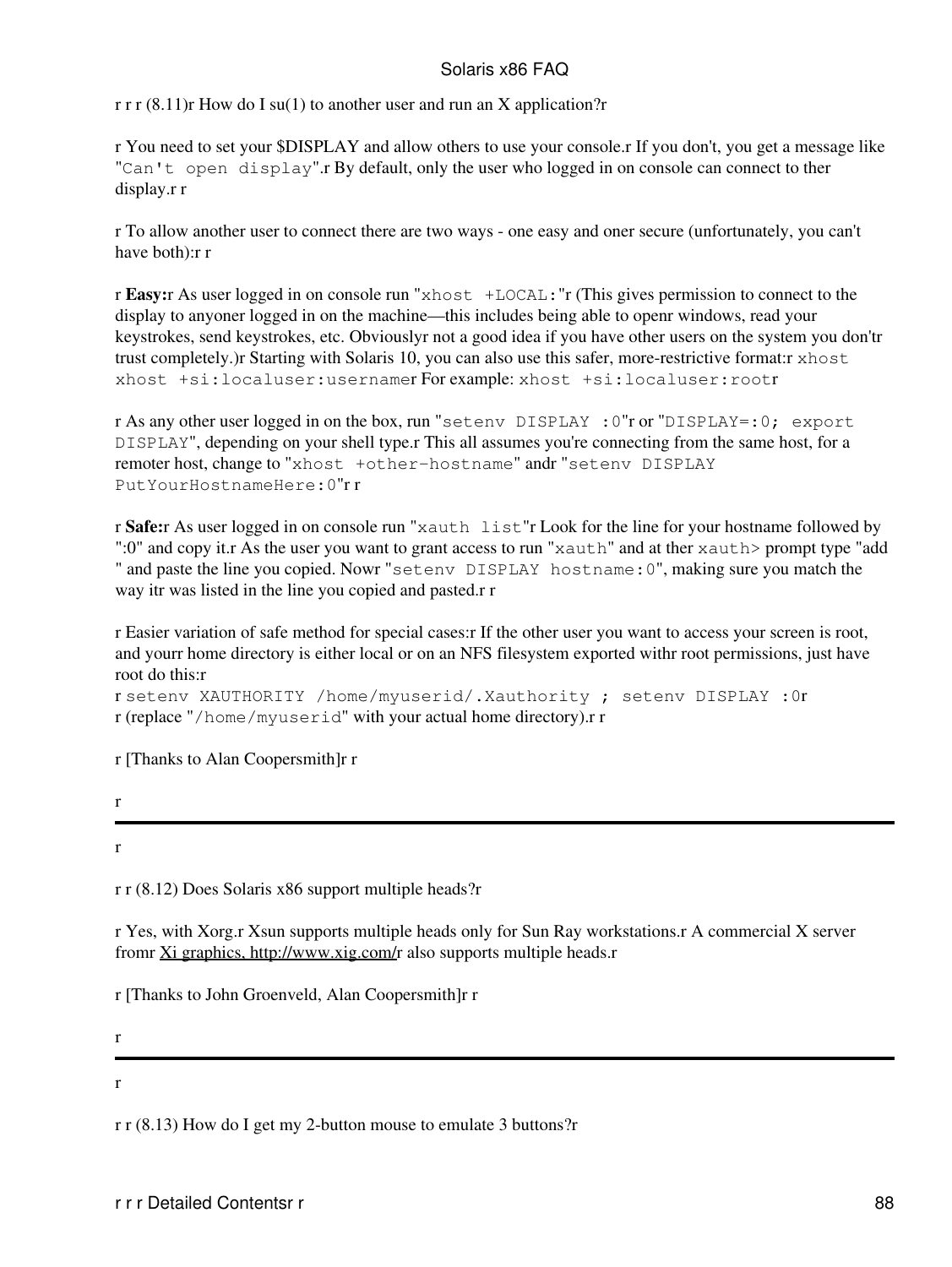r In Solaris 8, "kdmconfig" will autodetect a two-button PS/2 mouse, sor you may never look in the "change pointing device" section.r You need to go in there, and change it fromr "PS/2 Mouse (2 Button)" tor "PS/2 Mouse (2 Button+100ms 3 Button Emulation)"r r

r [Thanks to Philip Brown]r r

r

r

r

r

r (8.14)How do I get some older Solarisr GUI's to run with Xorg?r

r Some applications are configured to use Sun's proprietary F3 fonts.r The work-around is to run Sun font server, xfs(1), and to prefix Xorg'sr FontPath with it.r r r

r (8.15)r Can I use an old Sun monitor with a 13W3 connector with a VGA adaptor card?r

r Yes. You need an adaptor. Get a 13W3 female to DB-15HD (VGA) male adaptorr to connect a Sun monitor to a PC VGA adaptor port.r Make sure to get the 13W3 female adaptorr (the more-common male adaptor is for connectingr PC-style VGA monitors to Sun video ports).r

r r r

r

r

r Copyright © 1997 - 2009 Dan Anderson. All rights reserved.r r [http://sun.drydog.com/faq/r](http://sun.drydog.com/faq/) r

r

r

r r r r r r r r r r r

## r (9.0) INTEROPERABILITY WITH OTHER OPERATING SYSTEMSr

r (9.1) Can I install Solaris x86 on a system that already hasr MS Windows 9x/ME/NT/2K/XP/2003r (among other systems)?r

r When you run the Solaris install program, it will ask you which partition your wish to use. On your boot disk all you need to do is to create anotherr partition on your existing disk. You use GRUB to boot to choose to bootr to Solaris or another operating system, such as MS Windows.r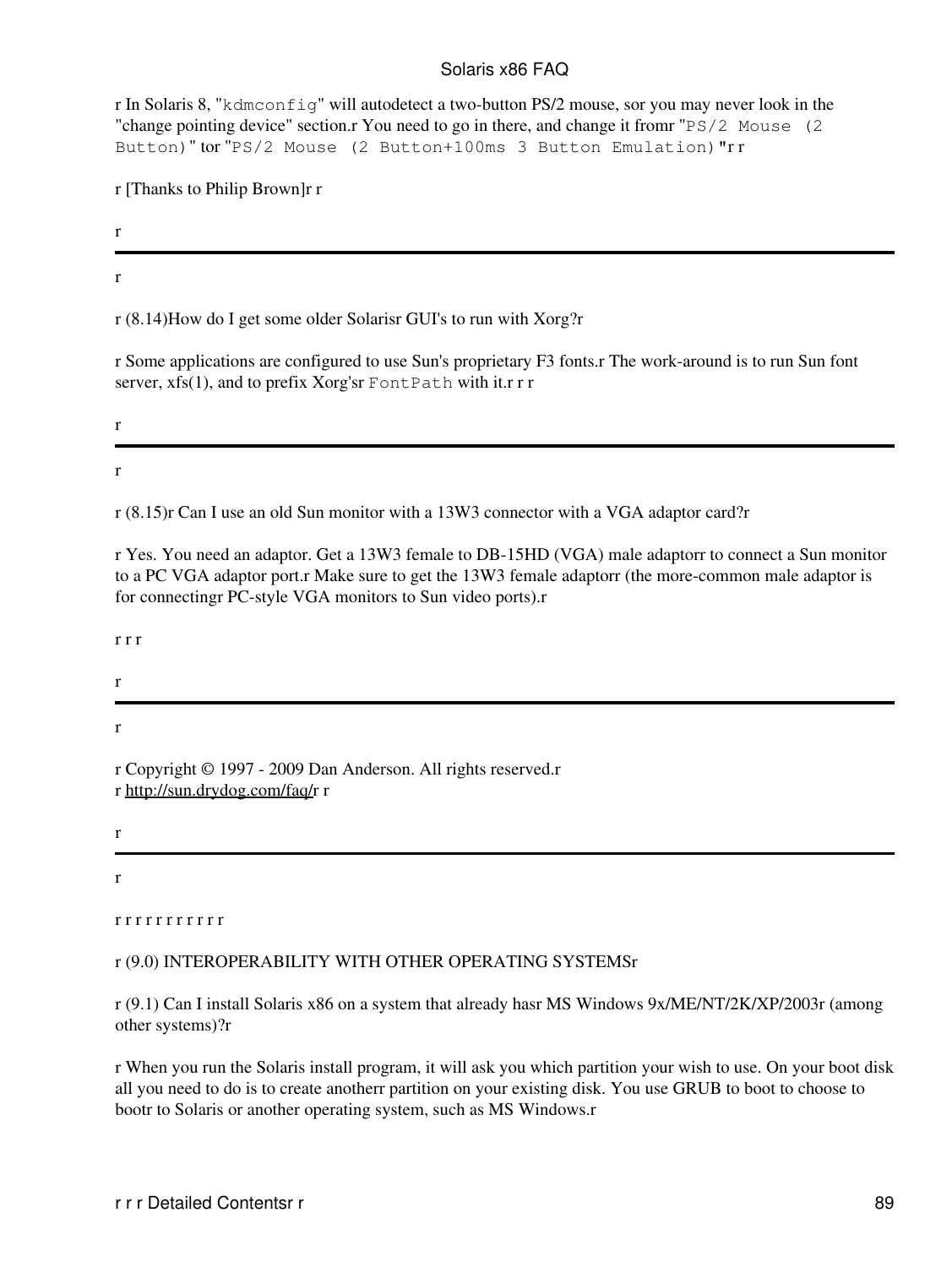r To shrink an existing MS-DOS/MS Windows partition, if you need to make room,r use something like Partition Magic or Linux ntfsresize.r ntfsresize is also available for Solaris from [FSWfsmiscr](ftp://ftp.sun.drydog.com/pub/solaris/FSWfsmisc.tar.gz) [r](http://www.genunix.org/distributions/belenix_site/binfiles/README.FSWfsmisc.txt)

r [Thanks to Barry Katz, Brandon Hume, Joseph A. Faracchio, Joelle Nebbe,r Eugeny Kuzakov, and Sean M. Kelley]r

r r

r

r (9.2) How can I user MS Windows' NT/2K Loader to boot Solaris/x86?r

r The general idea is that you copy the first sector of your native rootr Solaris/x86 partition into a file in the DOS/MS Windows NT/2K partition.r Assuming you name that file something like  $c: \text{bootsect}$ .sunr (inspired by c:\bootsect.dos)r you can edit file c:\boot.inir (after saving boot.ini to boot.old):r to come up with something like this:r

r r [boot loader]r timeout=30r default=multi(0)disk(0)rdisk(0)partition(1)\WINNTr [operating systems]r multi(0)disk(0)rdisk(0)partition(1)\WINNT="Windows NT"r multi(0)disk(0)rdisk(1)partition(1)C:\BOOTSECT.SUN="Solaris/x86"r  $C: \mathcal{N} = "DOS"r$ 

r

r The "multi(0)" means that it's an ATAPI drive and so for the ATAPI drives,r the "disk(0)" is ignored.r The "rdisk(1)partition(1)" means Solaris is on the first partition of ther second drive on the first IDE channel.r

r This procedure assumes that DOS and NT have been installed onto the firstr ATAPI disk and Solaris/x86 or whatever have been onto the second diskr (use  $\text{scsi}(0)$  and place the SCSI ID in disk(x) for SCSI drives).r Note that in order to use the Windows NT boot loader, the NT partition mustr be the active boot partition. Solaris/x86 must also be the active bootr partition, so must reside on another disk (This may be another reasonr to use a commercial product, System Commander--see question below).r

r In Solaris,r mount a DOS-formatted floppy (if you've converted C: to NTFS, which isn'tr easily readable from Solaris/x86) or a HD FAT partition (see question below),r under, say, /mnt. Type:r

r

```
r
dd if=/dev/rdsk/c0d0p0 of=/mnt/bootsect.sun bs=512 count=1r
# (Note: The above is for ATAPI; use /dev/rdsk/c0t0d0p0 for SCSI.)r
```
r r

r If the Solaris partition is on a separate drive (as in this example),r you need to modify file bootsect.sun to tell it the boot drive.r The instructions below are for Solaris 7 or earlierr r The bootsect.sun code assumes the drive ID is preloaded into ther x86 DL register before the bootsect.sun is executed.r This is done by the BIOS,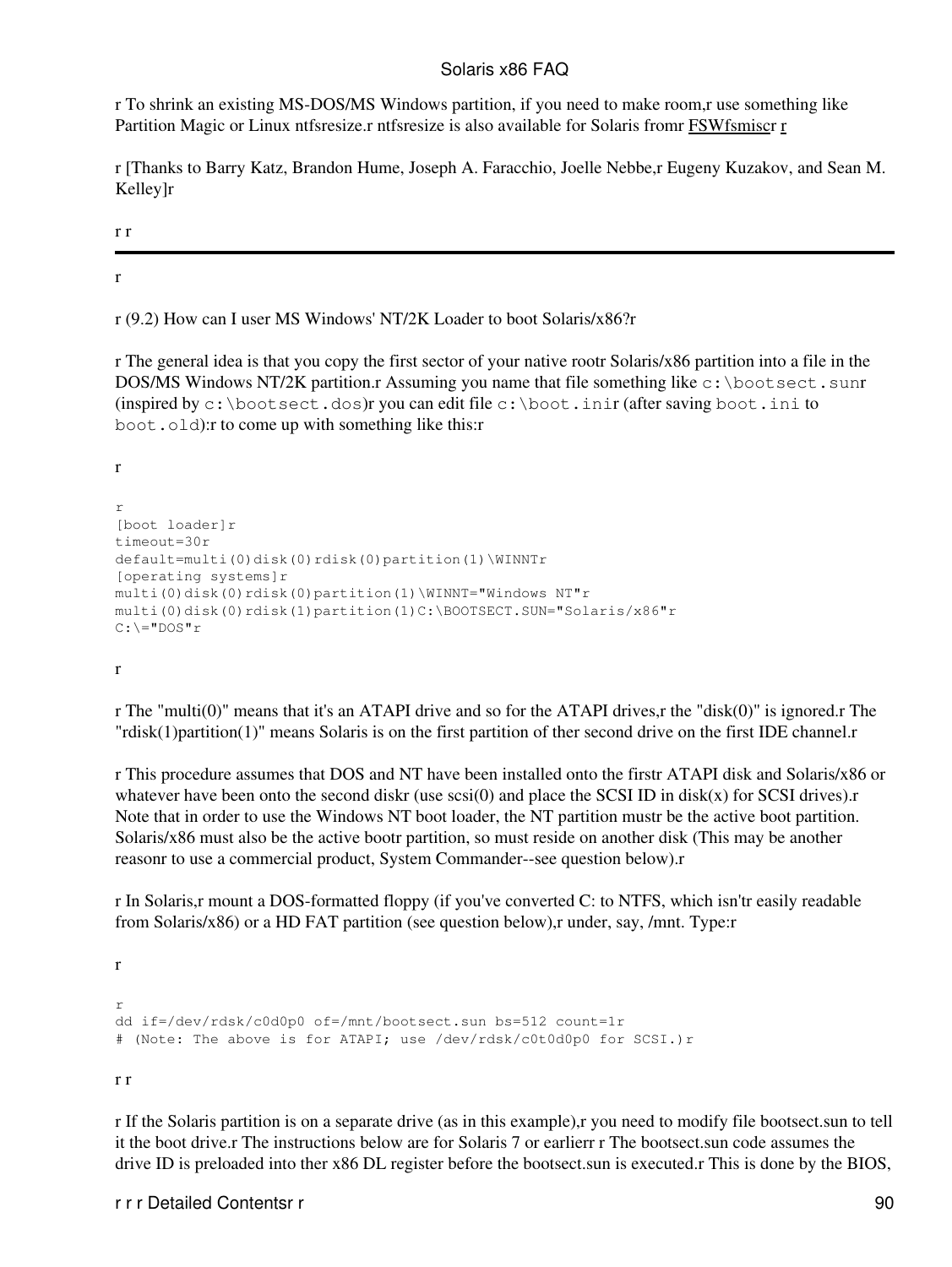but not the NT loader.r The easiest way to fix this is to modify the bootsect.sun code with ar binary file editor.r The first instruction is a jumpr over the next 4 bytes, the ASCII version ID ("P2.0" in this case).r Use a binary editor tor overwrite this with ar "MOV  $DL$ , 0x81" instruction and some NOPs.r I.e., I changed the first six bytes in my bootsect.sun fromr "eb 04 50 32 2e 30"r to "b2 81 90 90 90 90"r (in hex)r and saved it in file bootsect.sun.r Another person's bootsector began with  $\in$  b 79 . . . r and he changed the first 4 bytes to b2 81 eb 77 to get it to work.r Some useful drive IDs are: 0x00 for the floppy drive, 0x80 for ther 1st hard drive, and 0x81 for the 2nd hard drive.r

r Reboot into NT.r Copy the bootsect.sun file from the floppy to C:\, if you haven't done so yet.r Modify the DOS/NT attributes (permissions) on boot.ini with:r

r r attrib -s -r c:\boot.inir

r

r Edit to add the appropriate entries from the example boot.ini above,r and restore the system and read-only file attributes:r

r attrib +s +r c:\boot.inir

r

r An alternative to the Solaris "dd" command above is tor use the "postcard-ware" program BootPart 2.2 fromr [r http://www.winimage.com/bootpart.htm.](http://www.winimage.com/bootpart.htm)r E.g.,r the following displays the partitions, thenr creates a boot sector file bootsect.sun and adds "Solaris" to the NTr loader menu. Edit bootsect.sun as above.r

r r C:> bootpart.exer C:> bootpart.exe 1 bootsect.sun Solarisr

r

r [Thanks to Krejcarek Brian Grant, Louis Lam, Matt Gillen, and Indego Thorn]r

r r

r

r (9.3) Can I mount Solaris ZFS filesystems on Linux or Mac?r r

r ZFS is Zettabyte Filesystem, a modern, flexible, integral filesystem describedr atr <http://www.opensolaris.org/os/community/zfs/>r r Experimental, unsupported, read-only support for Linux is available fromr Ricardo Correia, a berliOS developer, atr<http://zfs-on-fuse.blogspot.com/>r as a user-space filesystem.r ZFS filesystem support will be on Mac OS X 10.5 "Leopard."r r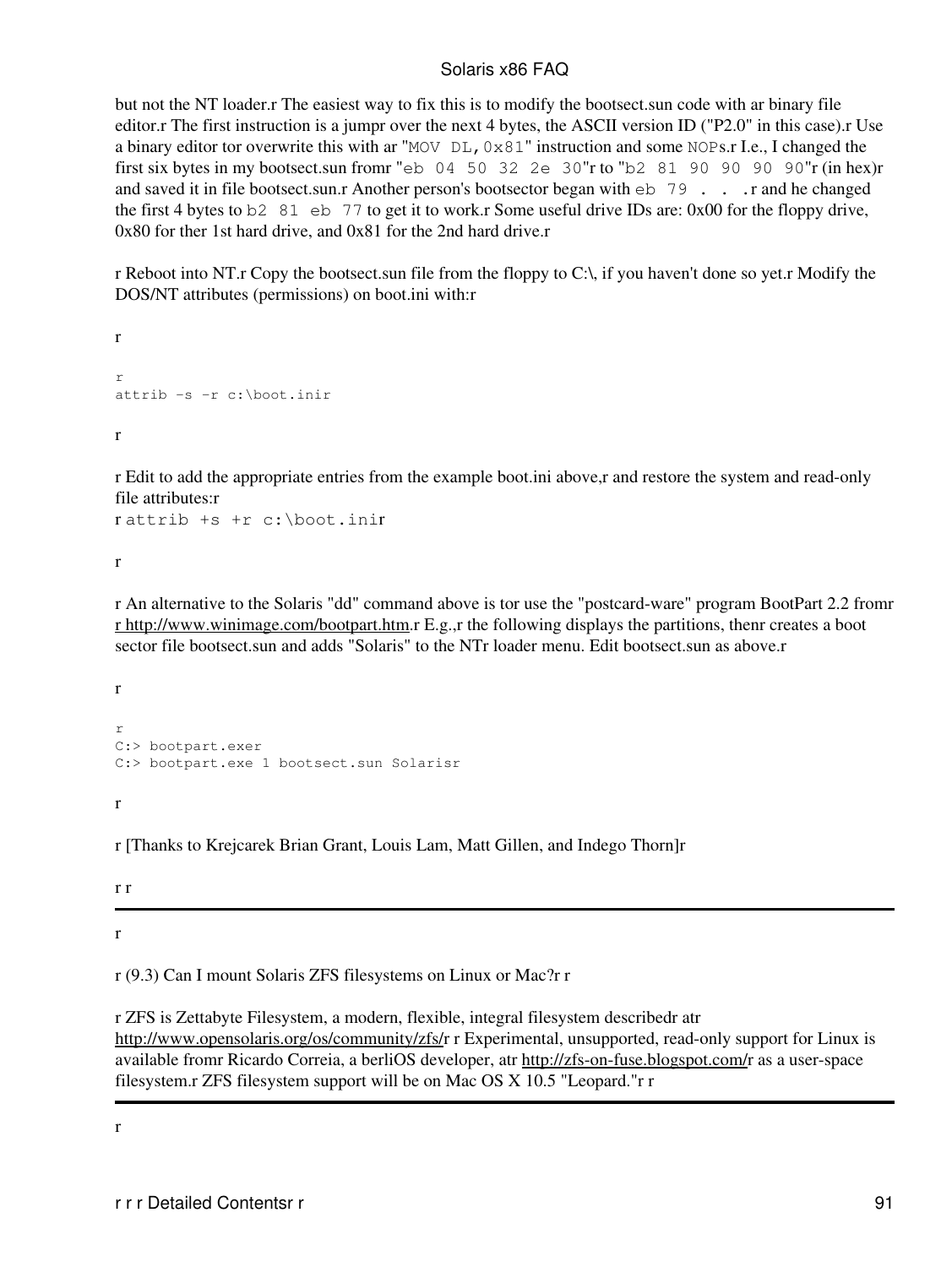r (9.4) How can I mount MS Windows NTFS filesystems in Solaris? +r

r Mounting NTFS in Solaris is supported by mount\_ntfs, by Martin Rosenau,r and packages FSWfsmisc and FSWfspart, by Moinak Ghoshr (and based on Martin Rosenau's work and part of Moinak's BeleniX work).r I use and recommend FSWfsmisc/FSWfspart as it allows mount directly from ther mount(1M) command and /etc/vfstab, supports extended partitions,r and supports NTFS.r Both are explained below and bothr work with Solaris 10 and OpenSolaris ("Nevada").r

r Download the package file for FSWfsmisc/FSWfspart fromr [r](http://www.belenix.org/binfiles/FSWpart.tar.gz)

[http://www.belenix.org/binfiles/FSWpart.tar.gzr](http://www.belenix.org/binfiles/FSWpart.tar.gz) andr [r and install the two packages \(pkgadd\).r Use](http://www.belenix.org/binfiles/FSWfsmisc.tar.gz) [prtpart](http://www.belenix.org/binfiles/FSWfsmisc.tar.gz) [to display the partitions and mount to mount the NTFS partition. For example, I use this command:r](http://www.belenix.org/binfiles/FSWfsmisc.tar.gz) [r](http://www.belenix.org/binfiles/FSWfsmisc.tar.gz) [mount -F ntfs /dev/dsk/c0d0p1 /c](http://www.belenix.org/binfiles/FSWfsmisc.tar.gz)r

[r If you have this line in](http://www.belenix.org/binfiles/FSWfsmisc.tar.gz)  $/etc/fstab$  [you can mount with just](http://www.belenix.org/binfiles/FSWfsmisc.tar.gz) mount  $/cr$ 

 $r / dev/dsk / c0d0p1 - /c$  $r / dev/dsk / c0d0p1 - /c$  ntfs - no ror

[r \(change the mount point, /c, and partition c0d0p1 for your system\).r Here's the output from mount and](http://www.belenix.org/binfiles/FSWfsmisc.tar.gz) [FSWfsmisc's xlsmounts:r](http://www.belenix.org/binfiles/FSWfsmisc.tar.gz)

r # mount |grep '^/c'r /c on 127.0.0.1:/ remote/read only/setuid/devices/port=33249/public/vers=r 2/proto=udp/xattr/dev=4700004 on Sun Nov 26 19:42:29 2006r # xlsmountsr PHYSICAL DEVICE LOGICAL DEVICE FS PID ADDR Mounted onr /dev/dsk/c0d0p1 /dev/dsk/c0d0p1 ntfs 3354 127.0.0.1:/ /cr

r r r

r Martin Rosenau's program mount\_ntfs, also mounts NTFS filesystems,r but with a separate program, mount\_ntfs.r Download the binary (and source, if desired) fromr [r http://sourceforge.net/projects/mount-ntfs/r](http://sourceforge.net/projects/mount-ntfs/) Determine what disk and partition your NFS filesystem resides on.r r /usr/local/sbin/mount\_ntfs /dev/rdsk/c2d0p1 /cr r Type mount ntfs for usage information.r Unmount with umount.r r

r [Thanks to Martin Rosenau and Moinak Ghosh for mount\_ntfs and FSWfsmisc]r r

r

r (9.5) Can I install Linux and Solaris on the same drive?r

r Yes.r If you use Solaris 10 or greater, it's no problem--as they use differentr partition IDs (0x82 for Linux and 0xBF for Solaris).r Unfortunately, Solaris 9 and earlier and Linux swap partitions use the same ID,r 0x82, so be careful.r

r For the most part, both Linux and Solaris use GRUB to boot load the OS.r Linux and Solaris GRUB both liver at the beginning of the partition and in the /boot/grub/ directory.r Solaris GRUB can boot to either Linux or Solaris directly.r Linux GRUB can't boot to Solaris directly, as it doesn't have ther Solaris modifications (at least yet). But Linux GRUB can "chain load"r to Solaris GRUB.r The following is a sample entry to chain load Solaris GRUB from Linux GRUB:r r

r # Boot from Linux GRUB to Solaris GRUB at the 3rd partition, /dev/hda3r title Sun Solaris GRUB Boot Loaderr rootnoverify (hd0,2)r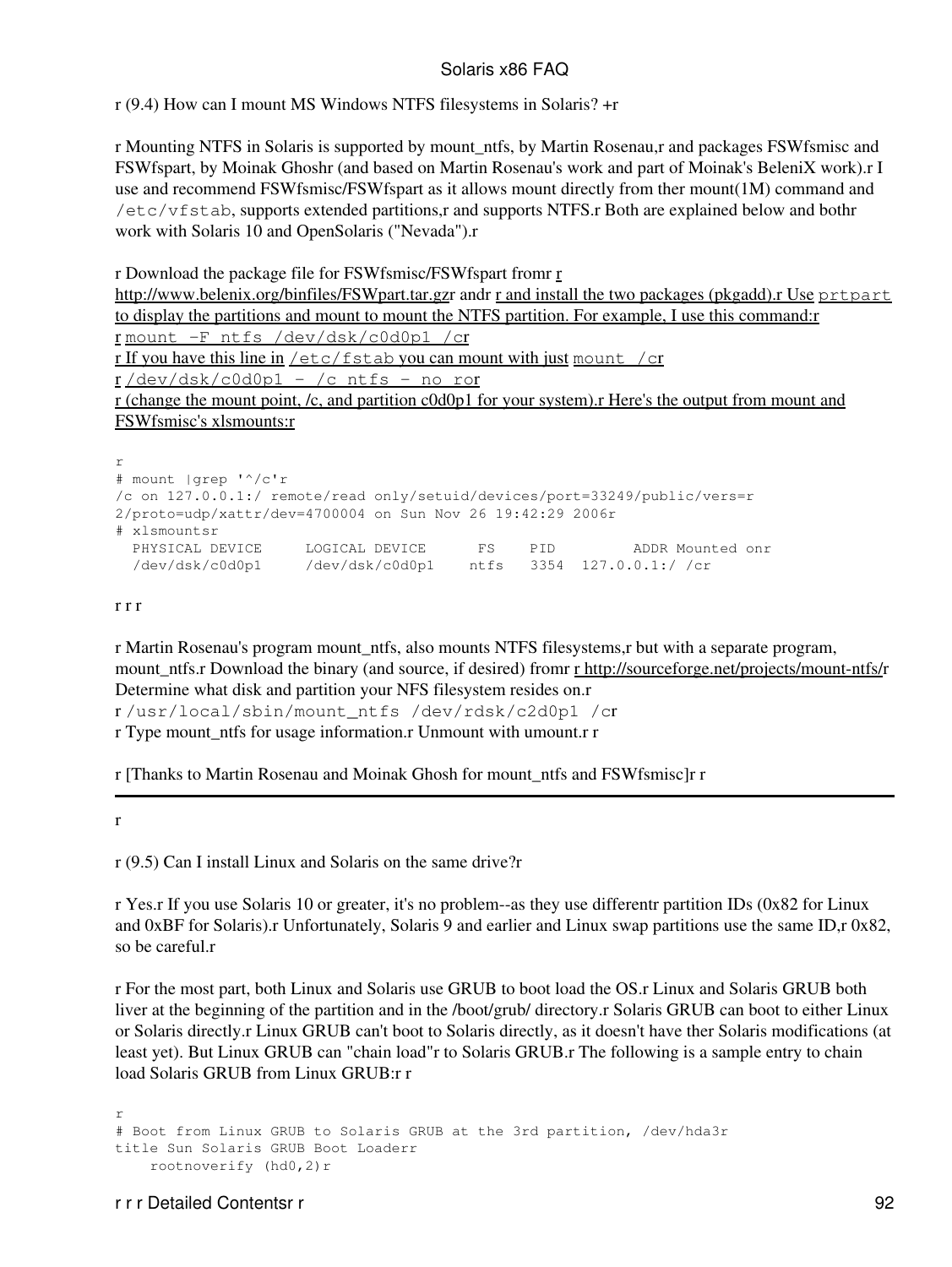```
 chainloader +1r
```
#### r r

r The following is a sample entry for booting Linux from Solaris GRUB.r It can just be copied and pasted from your Linux GRUB menu.lst file:r r

```
r
# Boot from Solaris GRUB to Linux at the 4th partition, /dev/hda4r
title SUSE Linux 10.1r
     root (hd0,0)r
     kernel /vmlinuz root=/dev/tahoma-suse10.1/root-tahoma-suse10.1 vga=0x31ar
     initrd /initrdr
r r
r
```
r

r (9.6)r Help! Mount of a Linux NSFv4 fails with "Not owner"r

r If you get this error message mounting a NSFv4 filesystem from a Linux serverr on a Solaris client:r r nfs mount: mount: /netdrive: Not ownerr r then the problem is NFSv4 support is broken in Linux.r There's two solutions for this:r

```
r
     • Add this line to Solaris file /etc/default/nfs:r
       NFS_CLIENT_VERSMAX=3r
      r
     Another solution, on a mountpoint basis is:r
• 
       r mount -o vers=3 server1:/netdrive /netdriver
      r Here's my /etc/vfstab line:r
       r server1:/netdrive - /netdrive nfs - no
       nosuid,rw,soft,rsize=4096,wsize=4096,vers=3r
rr r
r (9.7)r Emptyr
r r
r (9.8)r Emptyr
```
r r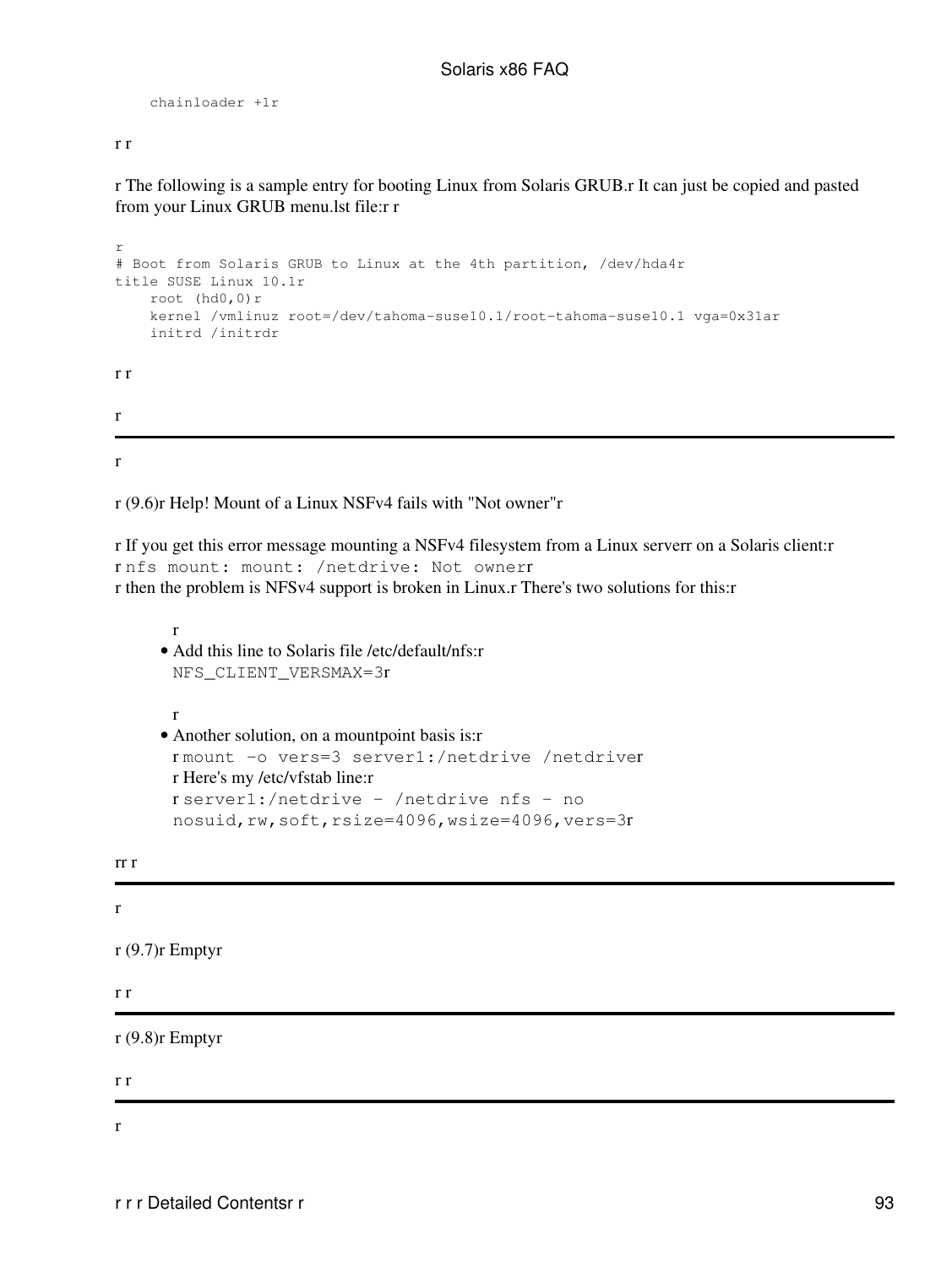r (9.9)r How can I boot both Solaris/x86 and Win XP/2000/NT on the same disk?r

r With Solaris 10 Update 1 and above, GRUB is the boot loader for Solaris.r GRUB allows you to boot to one out of multiple operating systems on yourr disk, whether Solaris or non-Solaris.r The Windows partition is automatically recognized and added tor your GRUB menu. For example, here's my entry:r r

```
r
title Windowsr
         rootnoverify (hd0,0)r
         chainloader +1r
```
r r Active partition:r You must set the Solaris partition to be ACTIVE in order to make it boot tor Solaris. MS Windows doesn't have to be active to boot. If you make ther Windows partition active, it will only boot to windows and not use GRUB.r

r r

#### r

r

r (9.10) How do I mount a DOS partition from the hard drive?r

```
r
mount -F pcfs /dev/dsk/c0t0d0p0:1 /mnt # SCSIr
mount -F pcfs /dev/dsk/c0d0p0:1 /mnt # ATAPIr
r
r
r
Where c0 is the controller number.r
       t0 is the target (SCSI ID number) (omit for ATAPI)r
      d0 is always 0 for SCSI, the drive # for ATAPIr
     p0 is the partition (p0 is the entire disk, or p1 - p4)r
      /mnt is the mount pointr
     :1 is the logical drive (c - z or 1 - 24) r
```
r

r Omit the Solaris "slice" number (e.g., "s0") for DOS partitions.r You can use the normal UNIX commands to copy files, 'cp', etc.,r after that to move the data. DOS filenames are in ther long filename format (mixed case, with optional lower case only)r for Solaris 7 and higher.r DOS 8.3 names are in UPPER case unless you user the "-o foldcase" option, which folds all UPPER case and mixed caser names to lower case (see man mount  $\text{pcfs}(1M)$  for details).r r

r Note: The "mount -F pcfs . . ."r command won't mount a FAT16 partitionr if it was fdisk-ed and format-ted withr MS Windows 9x/ME/NT/2K/XP/2003r (at least for Solaris 2.6 and earlier.r Any reports with Solaris 7/8?).r Use DOS 6.x. HPFS (OS/2), FAT64 (Win NT), or NTFS (Win NT/2K/XP/2003)r partitions are not mountable under Solaris at all.r FAT32 (Win 9x/ME/2K/XP/2003)r are mountable with Solaris 7.r There's some reports of not being abler to mount FAT32 partitions if it's not the first partition.r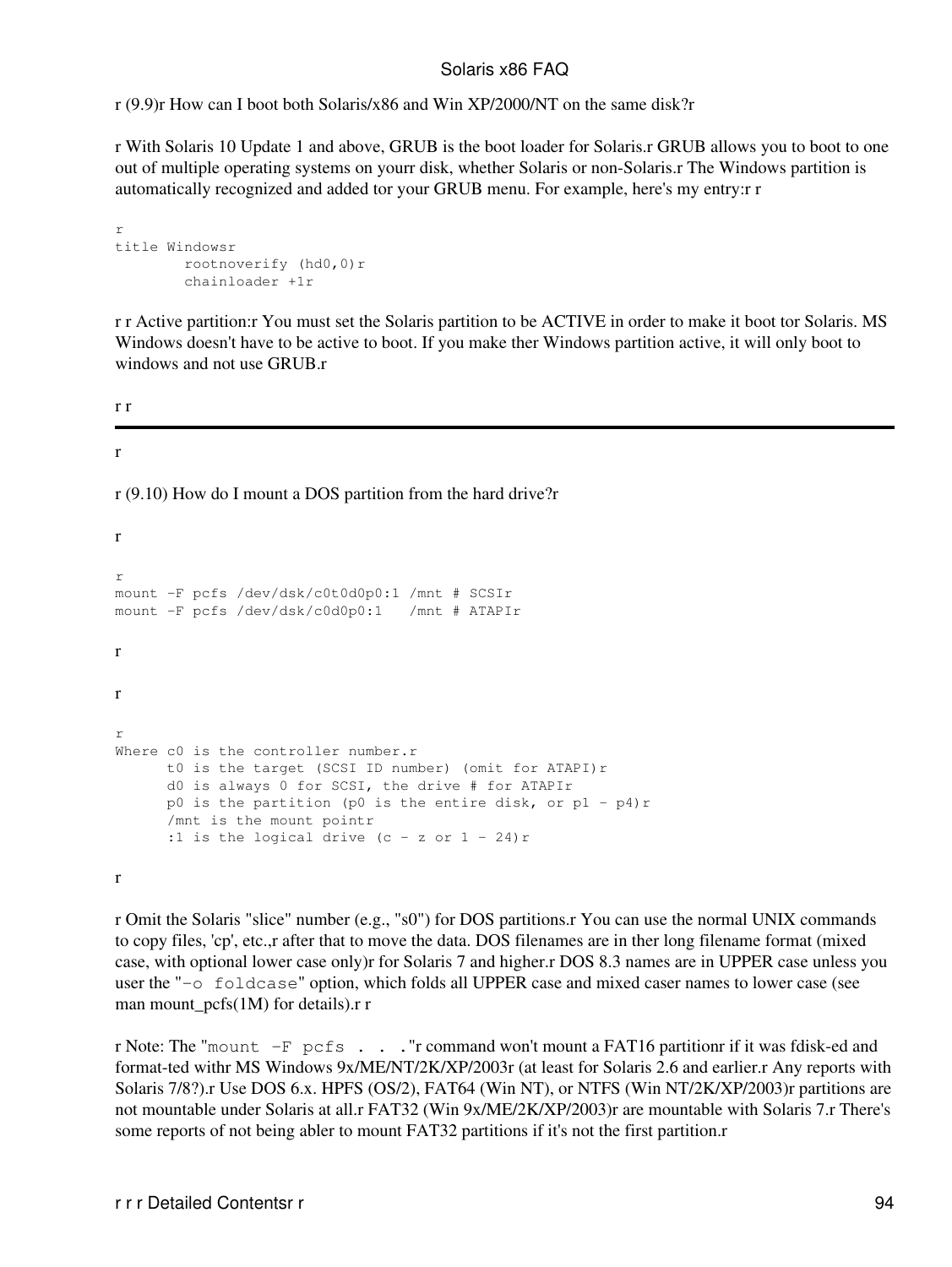r To mount the partitions automatically, put something like this inr /etc/vfstab:r

```
r
r
#device device mount FS fsck mountr
#to mount to fsck point type pass at bootr
/dev/dsk/c0d0p0:1 - /c pcfs - yes -r
/dev/dsk/c0d1p0:1 - /d pcfs - yes -r
r
```
r This mounts the DOS partitions (assuming it's the first partition) on /cr and /d, respectively, on startup. For more info, see "man pcfs"r

r [From Bob Palowoda's Solaris 2.4 x86 FAQ]r

r Note: p0 refers to the first primary partition and p1, p2, . . . refersr to the logical DOS partitions found in the extended DOS partition.r Solaris/x86 does NOT support DOS directly in the 2nd, 3rd, or 4th primaryr partition of a disk. See BugID 1170107. Furthermore, Solaris/x86 doesr NOT support more than one Solaris fdisk partition on a physical diskr nor more than 8 Solaris "slices" on a Solaris fdisk partition.r

r [Thanks to Randy J. Parker, Norma Adamson, Rob Duarte, and Danny Huynh]r

r r

r (9.11) Does PartitionMagic and BootMagic understandr Solaris partitions?r

r Yes and no.r BootMagic can be setup to boot Solaris partitions, since it dynamicallyr marks the partition as active. The setup, however, doesn'tr automatically recognize these partitions as Solaris (but as Linux Swapr partitions).r r

r PowerQuest's PartitionMagic can copy and move Solarisr Partitions, with a low-level sector-by-sector copy.r It cannot enlarge or shrink the Solaris Partition,r which actually contain multiple "slices" of various Solaris ufs file systems.r Furthermore, after a partition copy, the boot block needs to be restored.r See the question elsewhere in thisr FAQ "How do I restore the Solaris boot block without reinstalling?"r r

r Grant Chivers provides these instructions tor install Solaris on a Windows/Linux system with the PowerQuest Partition Editor:r

- r Before installing Solaris use Ptedit, that comes with PowerQuest'sr Partition Magic, to write out a copy of all the data about the existingr partitions because a Solaris install will change all this.r
- r If there are Linux Swap partitions (type 83) I change them to "Hidden ext2r partitions" (type 93), then reverse this after Solaris installation completed(this is only needed for Solaris 9 and earlier, as Solaris partitions now use type BF starting with Solaris 10).r
- r If installing Solaris to free disk space, I suggest you first create ar partition (any type, such as OS/2) on the free disk spacer to get the hard disk data settingsr that will be used for the Solaris partition.r Then delete the partition to regain free disk spacer (or use the Solaris fdisk when it prompts during install).r
- r Install Solaris.r Ensure that Solaris fdisk chooses the correct partition to format.r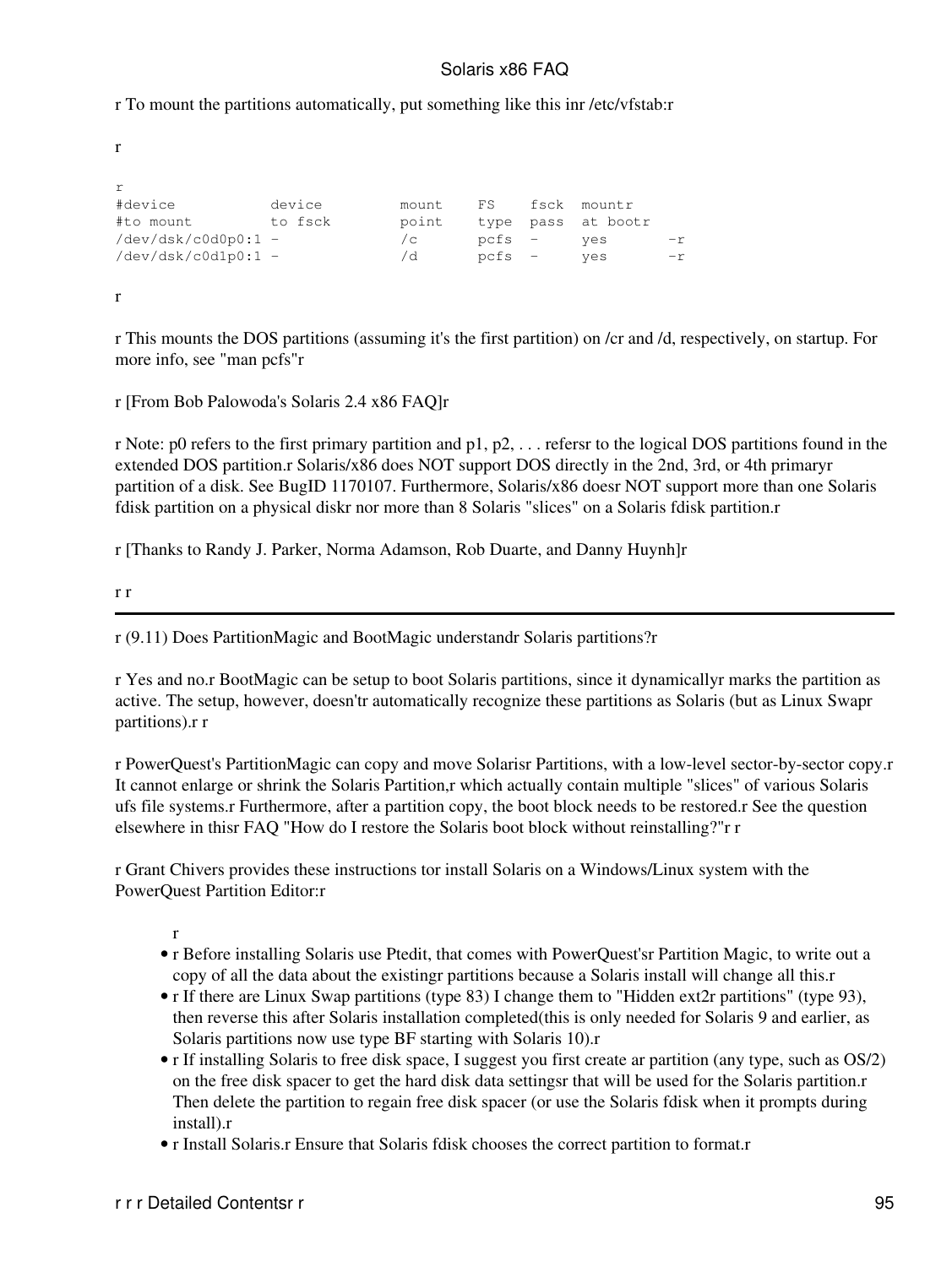- r Reboot to Solaris again to finish setup, etc.r
- r Reboot to DOS and run Ptedit again and adjust to previous configuration withr the new Solaris partition being type 82.r
- r Change the Linux Swap partition back to 83 if it was changed previously.r
- r Exit System commander and use DOS fdisk to check that the original activer partition is regained.r
- r Configure your bootloader.r
- r I use V-Com's System Commander as a boot menu (lilo or Ntloader could ber used instead but they require a little more configuration).r
- r Reboot and it all should work.r
- r Similarly, if installing Linux with an existing Solaris partition, change ther partition type to another type (e.g., OS/2),r install Linux and then change the Solarisr partition back to type 83.r

r r

r

r (9.12) How do I access a DOS-format diskette from Solaris?r

r Using volume management, type "volcheck". This forces Solaris to pollr the diskette drive (and other drives). The diskette drive isn'tr polled automatically (unlike the CD-ROM), as it would quickly wear it out.r You should see something like this typing "mount":r

r

```
r
/floppy/unnamed_floppy on /vol/dev/diskette0/unnamed_floppy read/writer
on Wed Jan 20 09:05:44 1999r
```
r

r To unmount using volume management, type "eject". After a message, your can manually eject the floppy safely.r

r You can also mount the diskette in a similar way to hard drive partitionsr without using volume management (the old way):r

```
r
r
mount -F pcfs /dev/diskette /mntr
```
r

r Don't forget to turn of the volume management before you try tor do this from the command line or you'll get a "device busy"r message. "/etc/init.d/volmgt stop" will stop the volumer manager. To restart the volume manager, "/etc/init.d/volmgt start".r

r [From Bob Palowoda's Solaris 2.4 x86 FAQ and Casper Dik's Solaris 2 FAQ]r

r The GNU mtools package allows access of DOS diskettes without beingr root. The diskette isn't mounted, but instead special commands withr the prefix m, such as mcopy, mdir, mdel, etc. are available.r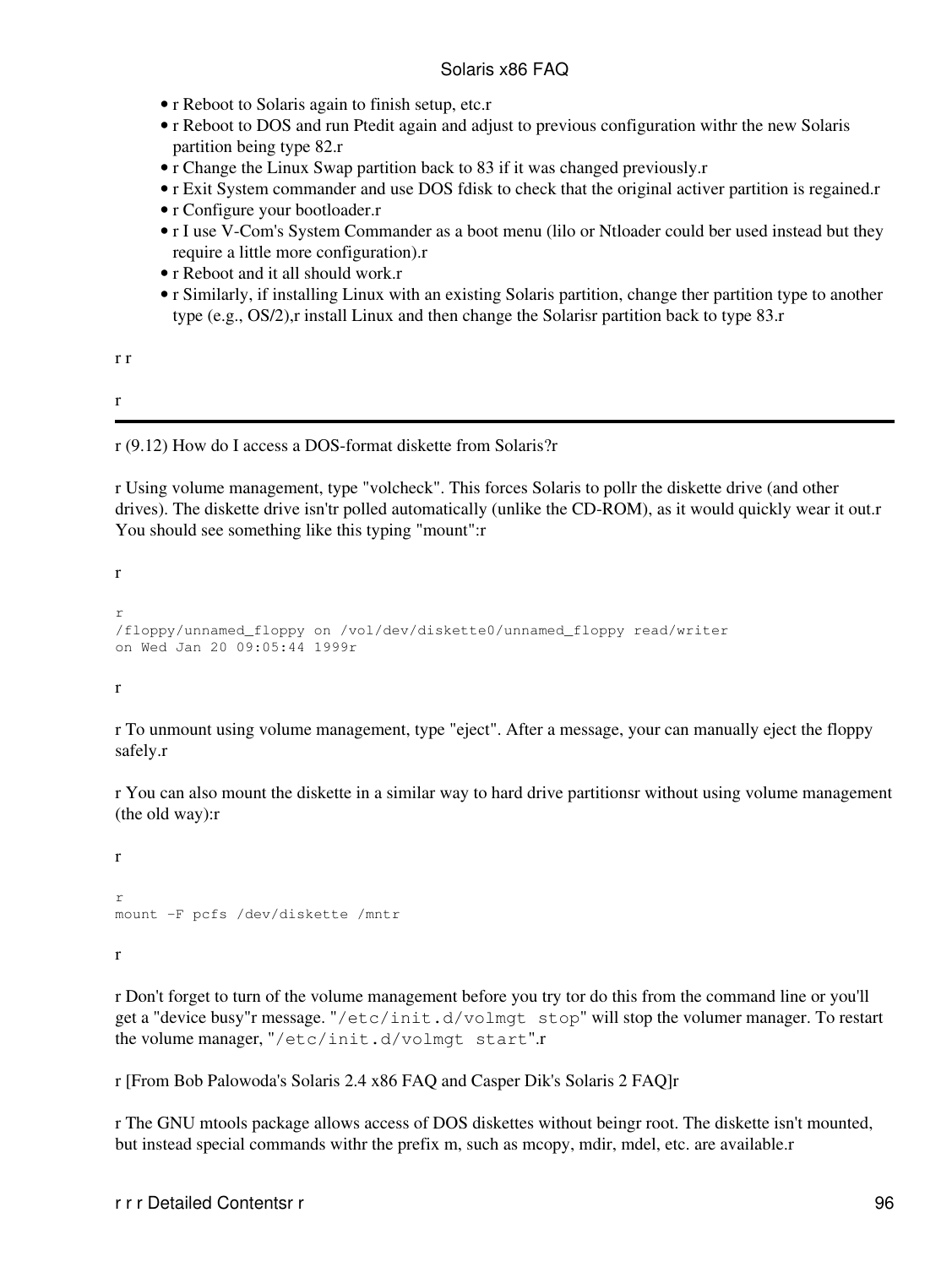r r

r

r (9.13) Does Solaris mount and recognizer MS Windows partitions with long file names (VFAT)?r

r Solaris 2.6 and above uses the "long" (VFAT) file names, but earlierr versions of Solaris use the "short" (DOS/FAT/8.3) file namer (for example, "progra~1").r Solaris 2.6 recognizes the case (e.g. "Program Files/"),r which may be optionally folded to lower case ("program files")r with the foldcase mount option.r Earlier "Solari" folds DOS file names to lower case only.r VFAT refers to the file naming convention and is completelyr separate from FAT16/FAT32 (see a earlier question for that).r

r [Thanks to Nelson Chan]r

r r

r

r (9.14) How can I make my Solaris files easily available tor MS Windows on a network?r

r Solaris PC NetLinkr provides "a complete set of Windows NT Network Services,"r which includes SAMBA-type NT naming, file, print, directory, and securityr services for Windows 3.11/95/98/NT clients.r It is based on Microsoft NT 4 code licensedr via AT&T ("Advanced Server for Unix").r It used to be available for Solaris/x86, but is now available only forr Sun Enterprise servers.r

r In any case I prefer SAMBA for Solaris 10 or earlier, or Solaris SMB for OpenSolaris ("Nevada").r SAMBA is a robust, open source package that providesr SMB services (aka MS Windows networking) from UNIX.r This allows LAN-Manager-type browsing and "Connect Network Drive,"r and provides access to UNIX print servers.r SAMBA can act as a file, print, browser master, and WINS servers, but not asr a domain controller (that's in the works).r SAMBA also serves files faster than NetLink (or Windows, for that matter).r However, NetLink implements SMB better than SAMBA, since it usesr Microsoft-licensed code, while SAMBA must reverse-engineer the code.r SAMBA is provided with Solaris 9 and later.r For the SAMBA FAQ, sources, binaries, and other information,r see the SAMBA web page at:r<http://samba.anu.edu.au/samba/>r

r OpenSolaris SMB allows files to be shared on MS Windows.r To enable add this line to /etc/pam.conf :r

r other password required pam\_smb\_passwd.so.1 nowarnr

r Enable the service and join a MS Windows Workgroup:r

```
r
svcadm enable -r smb/server;r
smbadm join -w MYGROUP # (default is WORKGROUP)r
sharemgr add-share -s /myshare -r myshare -d "My OpenSolaris SMB share" defaultr
sharemgr list -vr
sharemgr show -vpr
```
r Change "myshare" to the name of the root directory you're sharing. Then use passwd $(1)$  to set any passwords you'll be using in MS Windowsr (old passwords set before pam.conf is modified are not used).r On MS Windows, go to Windows Explorer or My Computer and, from the Tools menu,r select "Map Network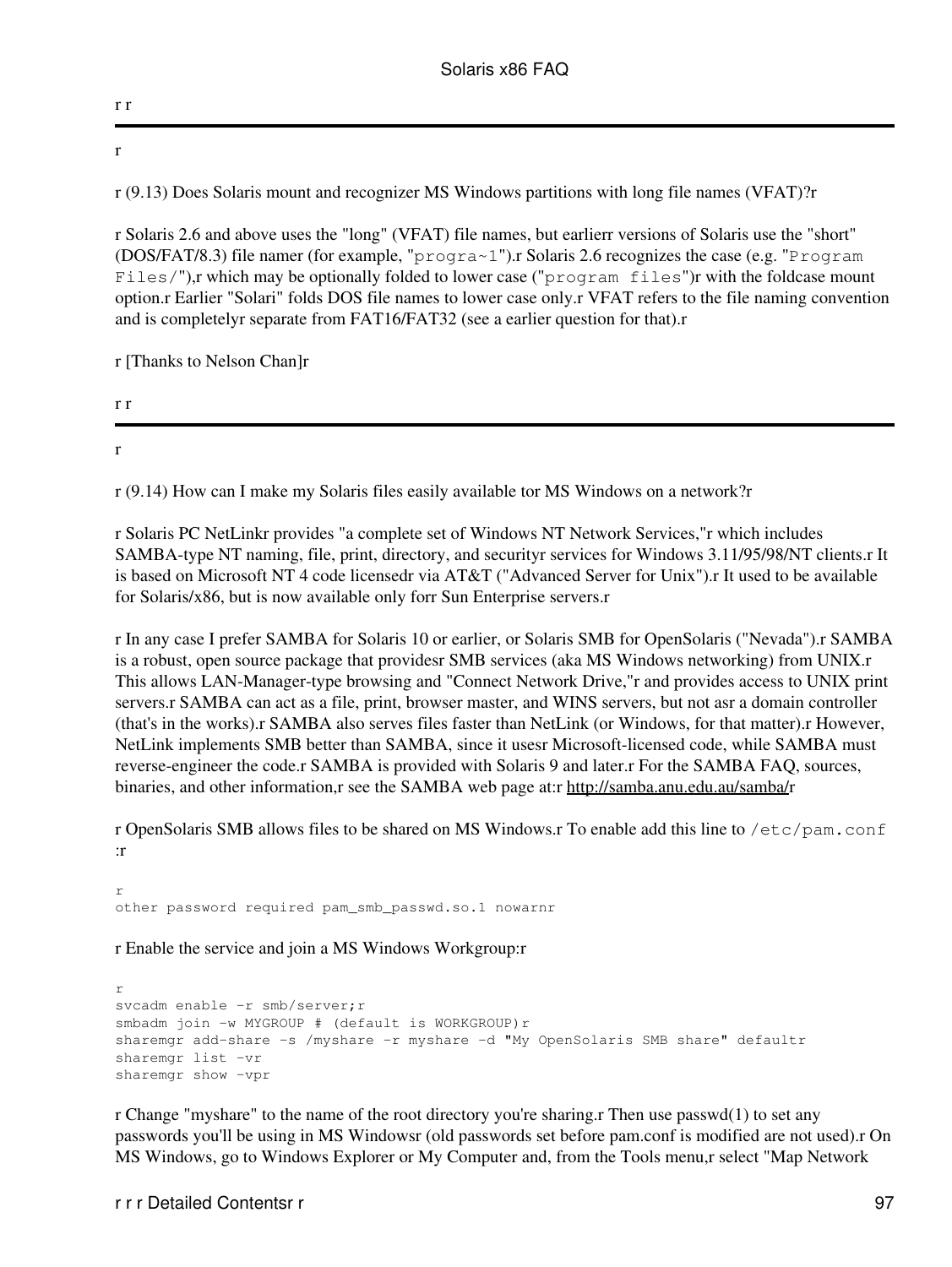Drive": \\myhostname\myshare. Change myhostname to your OpenSolaris hostname and myshare to the root directory being shared.r Login with the username and password set with passwd, above.r No guest login is allowed.r r r

r Sun has a commercial product, Solstice LM Manager, that works (poorly)r with MS LAN Manager/SMB and links in with NIS/DNS.r

r r

r

r (9.15) How can I access files on a remote MS Windows, SMB,r or SAMBA share?r

r You can't use mount or smbmount, as on Linux,r because no Solaris kernel driver is available. You can use smbsh, smbclient,r or Sharity as workarounds. For example,r "smbclient"

//servernamehere/sharenamehere"r then type "get somefilename to access a file.r smbsh allows SMB file access through UNIX commands, such as ls or egrep,r from your UNIX shell. The shell must be dynamically linked in orderr for this to work (which is the typical case). To use type "smbsh"r then access your SMB files from "/smb/groupnamehere/servernameherer

r If you use GNOME, Nautilus has the ability to browse SMB shares,r but you can't open the file directly. You drag (copy) files from a SMB sharer to your local disk (and vice versa).r

r Another solution is to us NFS instead of SMB. Get a file serverr (Network Attached Storage, NAS) that supports NFS.r If accessing from windows, download MS Windowsr "Services for Unix," which supports NFS, atr [r http://www.microsoft.com/windows/sfu/r](http://www.microsoft.com/windows/sfu/)

r The best solution may be Sharity-Light from Objective Development.r It's open source, GNU licensed that runs in user (not kernel) spacer using the Solaris NFS kernel interface. Seer [r](http://www.obdev.at/products/sharity-light/) <http://www.obdev.at/products/sharity-light/>r for details. Here's how I mount a SMB share with sharity:r r shlight //mazama/d /d -nr

r Objective Development also has a commercial product, Sharity,r which also provides SMB server functions, atr [r http://www.obdev.at/products/sharity/](http://www.obdev.at/products/sharity/)r Sharity works with 32-bit x86, but not 64-bit.r r

r

r (9.16) How can I make my Solaris files easily available tor an Apple Macintosh on a network?r

r Upgrade to MacOS X, which has native support for NFS and Microsoft SMB.r

r Or use CAP, an excellent open source AppleTalk server software for UNIX.r The Columbia AppleTalk Package (CAP) implements the AppleTalk protocol stackr on UNIX The main applications provide an AppleShare 2.1 compatible serverr (aufs), a LaserWriter Spooler (lwsrv) and a program to print tor LaserWriters (papif). For more information, see:r [r http://www.cs.mu.oz.au/appletalk/cap.html](http://www.cs.mu.oz.au/appletalk/cap.html)r

r r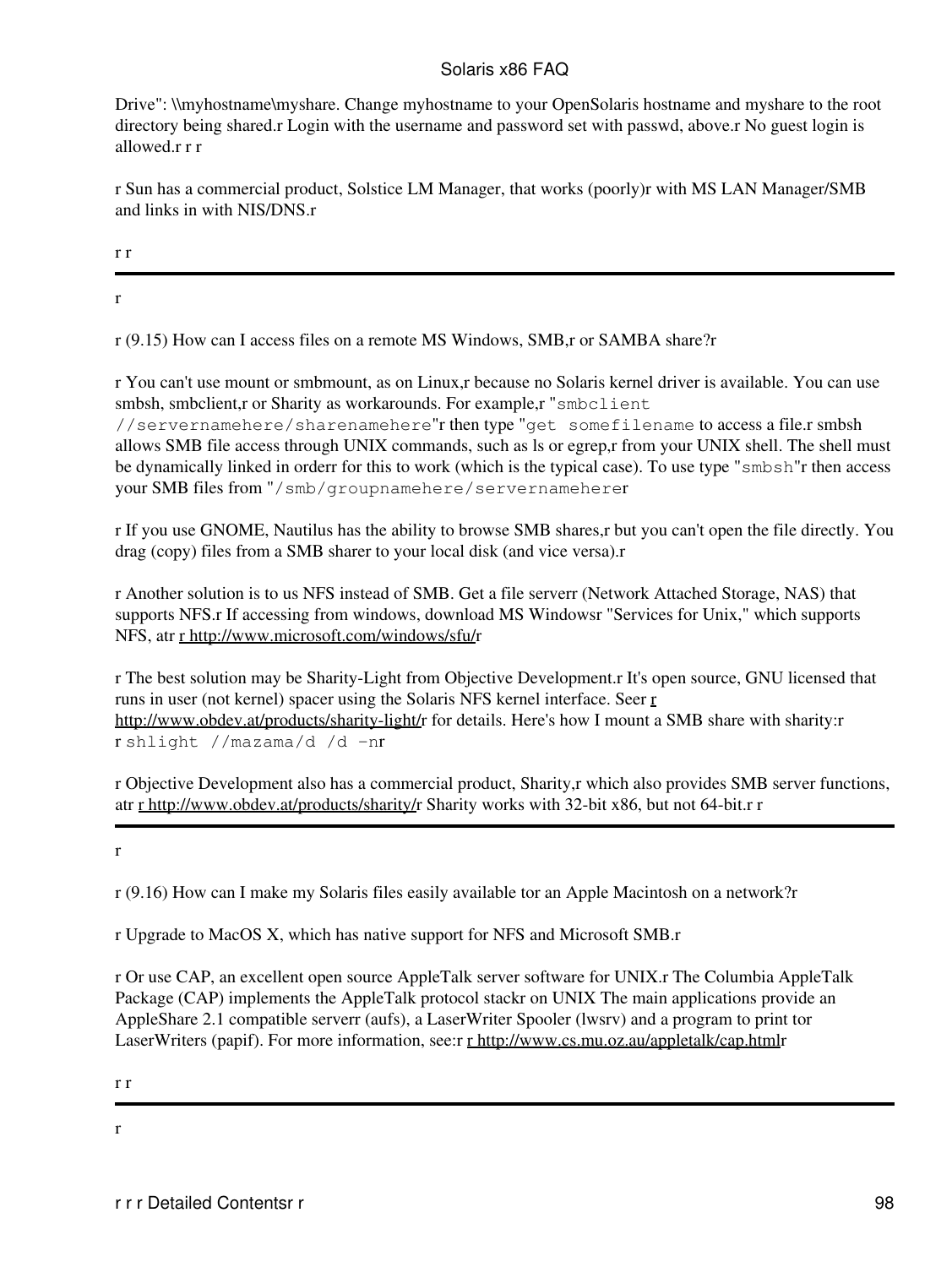r (9.17) Can I use SunPCi on Solaris/x86?r

r No. SunPCi is an add-on card and software for Solaris on SPARC only.r SunPC emulates a PC with the card and Caldera's "DR-DOS" allowingr Windows 3.1/9xr to be installed on top of it.r The card has a 300 MHz K6-2 AMD processor and RAM.r It emulates hard and floppy drives, serial ports,r SuperVGA, mouse, keyboard, etc.r Generally, SunPCi or it's older cousin, SunPC, emulates ther PC environment OK, although it performs more slowly than a straight PCr (your mileage may vary). Software that requires a parallel portr hardware key (dongle) won't work.r

r r

r

r (9.18) Will Linux programs run on Solaris 2/x86?r

r The Lxrun program, originally written forr SCO, is now available on Solaris/x86.r The Lxrun emulator allows one to execute Linux binaries,r both in ELF and a.out Linux formats.r Linux ext2 read-only filesystem support from Solaris (mount/unmount)r is included with either package FSWfsmisc or ext2fs.tar.gz.r

r To install, first install package SFWlxrun from ther Solaris Software Companion CD.r Setup or mount a ext2fs filesystem, say at  $/$ linux (as explainedr in a question below on ext2fs).r

r To use, run programs or shells prefixed with lxrun. For example:r

```
r
$ uname -ar
SunOS dany.drydog.com 5.8 Generic_108529-06 i86pc i386 i86pcr
$ lxrun /linux/bin/rpm -q redhat-releaser
redhat-release-6.2-1r
$ lxrun /linux/bin/uname -ar
SunOS dany.drydog.com 5.8 Generic_108529-06 i86pc unknownr
```
r r

r To avoid prefixing Linux filenames with "/linux/"r (or wherever your ext2fs is mounted), and setup a PATHMAP filer (to map Linux filenames to Solaris names).r For Sun's SFWlxrun version of lxrun, type this, as root, to set it up:r

```
r (cd /usr/sfw/lib; cp -p PATHMAP-style2 PATHMAP)r
r For other builds of lxrun, PATHMAP may be atr /usr/local/lxrun/PATHMAP.r The file location can
also be changed with environment variable $PATHMAP.r r
```
r lxrun has been replaced with BrandZ in Solaris 10, which allows one tor run Linux 2.4-based software on a Solaris "Branded" Zone (or "Container").r The focus is on running Red Hat Enterprise Linux (RHEL) and CentOS.r r

r For more information see the following links:r r

r • The Sola[r](http://developers.Sun.COM/solaris/articles/lxrun/)is Lxrun Technical Overview (FAQ) is at:r *r* [http://developers.Sun.COM/solaris/articles/lxrun/r](http://developers.Sun.COM/solaris/articles/lxrun/)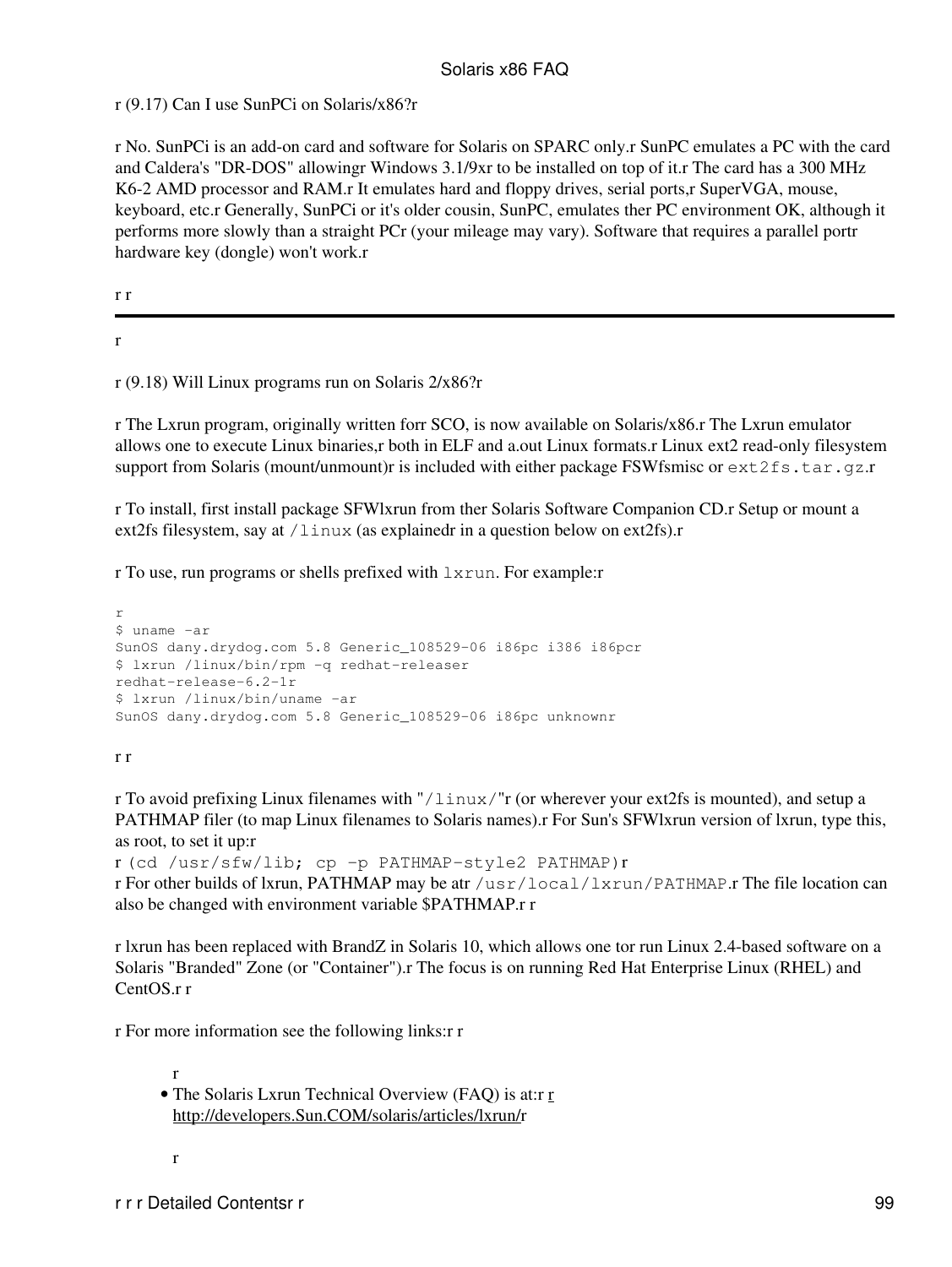• And another Sun article is at:r [http://www.Sun.COM/linux/lxrun/r](http://www.Sun.COM/linux/lxrun/)

r

r

- The Lxrun home page is atr [r http://www.ugcs.caltech.edu/~steven/lxrun/](http://www.ugcs.caltech.edu/~steven/lxrun/)r
- BrandZ at OpenSolaris,r [r http://www.opensolaris.org/os/community/brandz/](http://www.opensolaris.org/os/community/brandz/)r

rr

r r

r

r (9.19)r How can I get the DOS and UNIX clock to agree on Solaris/x86?r

r After installation, run the command /usr/sbin/rtc  $-z$  \$TZ, where \$TZr is your timezone. The default root crontab runs /usr/sbin/rtc -c daily.r That way your clock will give the proper time whether you boot Solarisr or MS-DOS/MS Windows.r

r If you're running Windows NT and find the clock "overadjusted" twice a yearr (that is, it gains or loses an *extra* hour), r you should comment out (with a "#")r the " $r \text{t}c$ " line in file /var/spool/cron/crontabs/root.r r

r [Adapted from Casper Dik's Solaris 2 FAQ]r

r r

r

r (9.20)r Is Solaris x86 able to execute Solaris SPARC applications?r

r There's no way to run a SPARC binary on an x86 machine unless your have an emulator for the SPARC CPU.r Transitive, <http://www.transitive.com/> has emulation software that runs SPARC software on x86.r

r r

r

r (9.21)r Will my old applications from SVR3 or SCO run on Solaris 2/x86?r

r Solaris x86 has an emulation mode that should run the majority ofr well-behaved SVR3 (including SCO UNIX), and SCO Xenix binaries.r Most SVR3 stuff appears to work under Solaris 2.4.r

r Applications from any other vendor's standards-conforming 386/486 SVR4r should also run. The main standard being iBCS (Intel Binaryr Compatibility Standard).r

r However, some vendors have made incompatible changes to theirr SVR4 release and programs linked on those versions may not work.r Future versions of Solaris 2.x for Intel will address some/mostr of those incompatibilities. UNIXWare is one of the offenders.r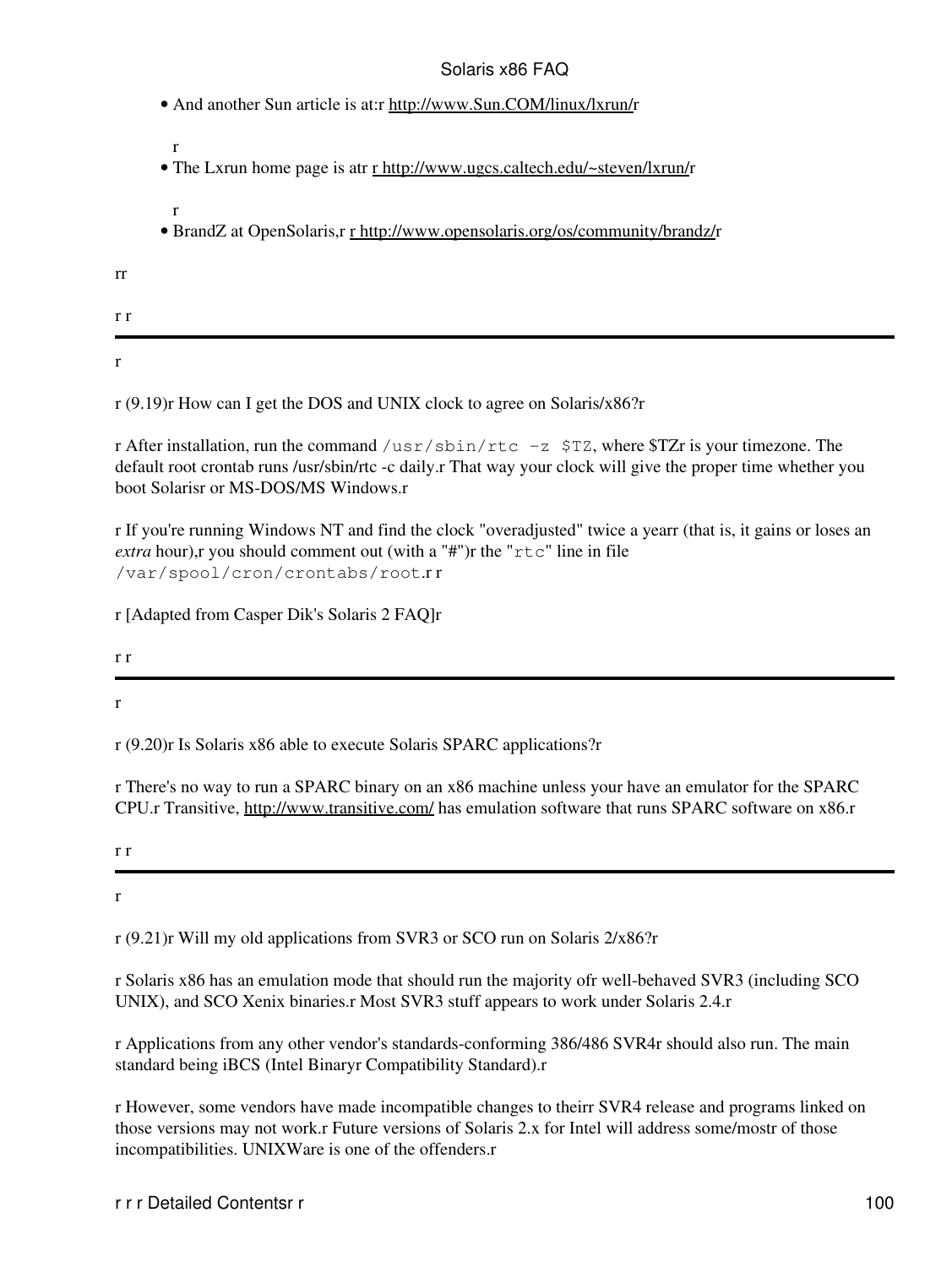r [From Casper Dik's Solaris 2 FAQ]r

r Linux binaries will run with the assistance ofr lxrun (see the lxrun question above).r

r r

#### r

r (9.22)r Will my application from Solaris/SPARC work on Solaris/x86?r I have the source.r

r Yes and no. Generally applications that don't make assumptions aboutr computer architecture will work. That is, code shouldn't depend onr structure or union alignments, or in what order a number appears in ar word ("big endian" SPARC or "little endian" Intel).r Don't use functions labeled SPARC or x86 only in the man pages.r In other words, "well-behaved" C (or otherr language) programs should recompile fine.r r

r

r (9.23) Can I access Solaris/x86 partitions from Linux?r

r Yes. Read-only access is available. You need to have Linux 2.1.x orr greater. To see if your Linux kernel recognizes Solaris partitions,r type the following on Linux:r dmesg | grep solarisr

r You should get something like this:r

```
r
 hda: hda1 hda2 <solaris: [s0] hda5 [s1] hda6 [s2] hda7 [s3] hda8r
 [s5] hda9 [s6] hda10 [s7] hda11 >r
```
r

r This says that Solaris lives in the 2nd partition (hda2), slices 0 to 7.r These Solaris slices are mapped to virtual partitions hda5 to hda11.r r

r To mount a partition, type something like this:r

```
r
    mount -r -t ufs -o ro,ufstype=sunx86 /dev/hda5 /mntr
r
```
r This will mount the root slice (s0) on /mnt read-only.r r

r Warning: Softlinks that are relative to rootr (e.g., /usr/local pointing to /local)r will point to the wrong place.r To avoid this problem, change these links inr Solaris to relative soft-links (e.g., /usr/local to ../local).r

r This can be automated with /etc/fstab.r If you don't want the partitions mounted at boot, add ",noauto"r after "defaults,ro" (no space). If you want non-root users to be abler to mount partitions, add ",user" (careful!):r

r

r # /etc/fstabr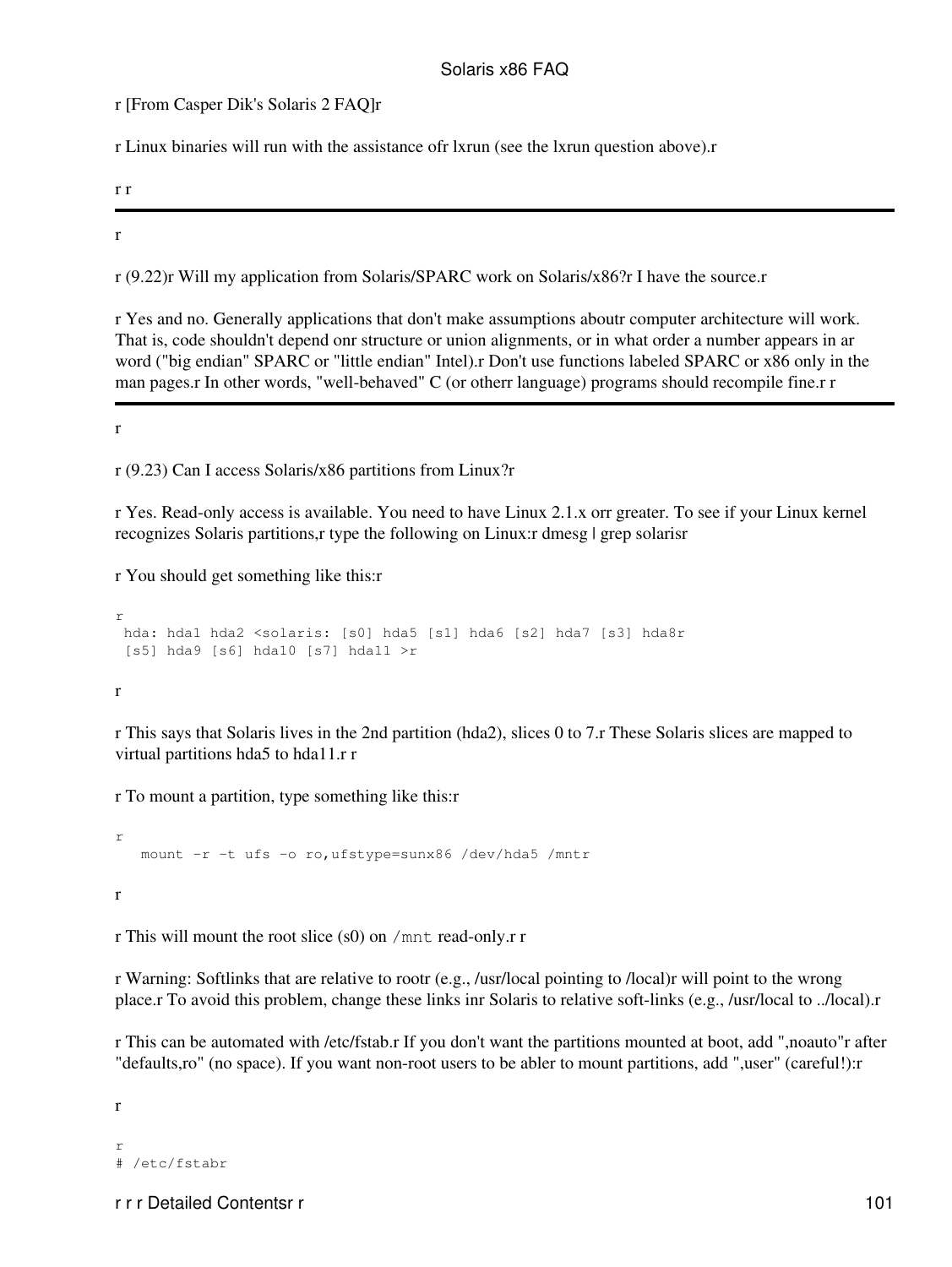| # r        |                                                            |    |                                   |  |                |                    |
|------------|------------------------------------------------------------|----|-----------------------------------|--|----------------|--------------------|
| #Device    | Mount                                                      | FS |                                   |  | Fsck Mount atr |                    |
| #to mount  | point                                                      |    | type Options                      |  |                | pass boot # Slicer |
| /dev/hda5  | /solaris                                                   |    | ufs defaults, ro, ufstype=sun 0 0 |  |                | $#$ s $0r$         |
| /dev/hda8  | /solaris/var                                               |    | ufs defaults, ro, ufstype=sun 0 0 |  |                | # s6r              |
| /dev/hda9  | /solaris/opt                                               |    | ufs defaults, ro, ufstype=sun 0 0 |  |                | $#$ s3r            |
| /dev/hda10 | /solaris/usr                                               |    | ufs defaults, ro, ufstype=sun 0 0 |  |                | $#$ s5r            |
| /dev/hda11 | /solaris/export/home ufs defaults, ro, ufstype=sun 0 0     |    |                                   |  |                | $#$ s7r            |
|            | # Note: slice s2, by convention, indicates the whole diskr |    |                                   |  |                |                    |

r

r If, when you type "dmesg" above, you don't see Solaris partitionsr recognized, you might have to rebuild your Linux kernel. Be surer to specify "y" in /usr/src/linux/.config when you type "make config":r

r CONFIG\_UFS\_FS=yr CONFIG\_SOLARIS\_x86\_PARTITION=yr

r

r Linux 2.2 has experimental write support to Solaris partitions.r If you get this message when mounting in read-write mode:r "... ufs\_read\_super: fs needs fsck"r r then UFS function ufs\_read\_super somehow decided the fs isn't clean,r and therefore set the RDONLY bit.r Type something like this to re-mount in read/write moder (replace "hda5" with your file system):r

r mount -o remount, rw /dev/hda5r

r r

r There's another Linux kernel configuration question,r CONFIG\_SMD\_DISKLABEL, that applies only tor Sparc Solaris disks, which are in yet another format.r The answer to that question doesn't matter for Solaris/x86 filesystems.r

r r

r

r (9.24) Can I access Linux (ext2/ext3) partitions from Solaris?r

r Yes. You can do this wither with Moinak Ghosh's FSWfsmisc/FSWfspartr (for Solaris 10 or OpenSolaris ("Nevada"),r developed as part of Moinak's BeleniX work)r or with the older ext2fs (Solaris 7-10).r I use and recommend FSWfsmisc as it works better with extended partitionsr and also mounts NTFS filesystems.r I use and recommend FSWfsmisc/FSWfspart as it allows mount directly from ther mount(1M) command and /etc/vfstab, supports extended partitions,r supports NTFS filesystems,r and supports 32-bit and AMD64 Solaris.r Both FSWfsmisc and ext2fs are explained below.r r

[r](http://www.belenix.org/binfiles/FSWpart.tar.gz) Download the package files for FSWfsmisc/FSWfspart from r [http://www.belenix.org/binfiles/FSWpart.tar.gzr](http://www.belenix.org/binfiles/FSWpart.tar.gz) andr [r and install the two packages \(pkgadd\).r Use](http://www.belenix.org/binfiles/FSWfsmisc.tar.gz) [prtpart](http://www.belenix.org/binfiles/FSWfsmisc.tar.gz) [to display the partitions and mount to mount the NTFS partition. For example, I use this command:r](http://www.belenix.org/binfiles/FSWfsmisc.tar.gz)

[r](http://www.belenix.org/binfiles/FSWfsmisc.tar.gz) [mount -F ext2fs /dev/dsk/c0d0p6 /linux](http://www.belenix.org/binfiles/FSWfsmisc.tar.gz)r

[r If you have this line in](http://www.belenix.org/binfiles/FSWfsmisc.tar.gz)  $/etc/fstab$  [you can mount with just](http://www.belenix.org/binfiles/FSWfsmisc.tar.gz) [mount /c](http://www.belenix.org/binfiles/FSWfsmisc.tar.gz)r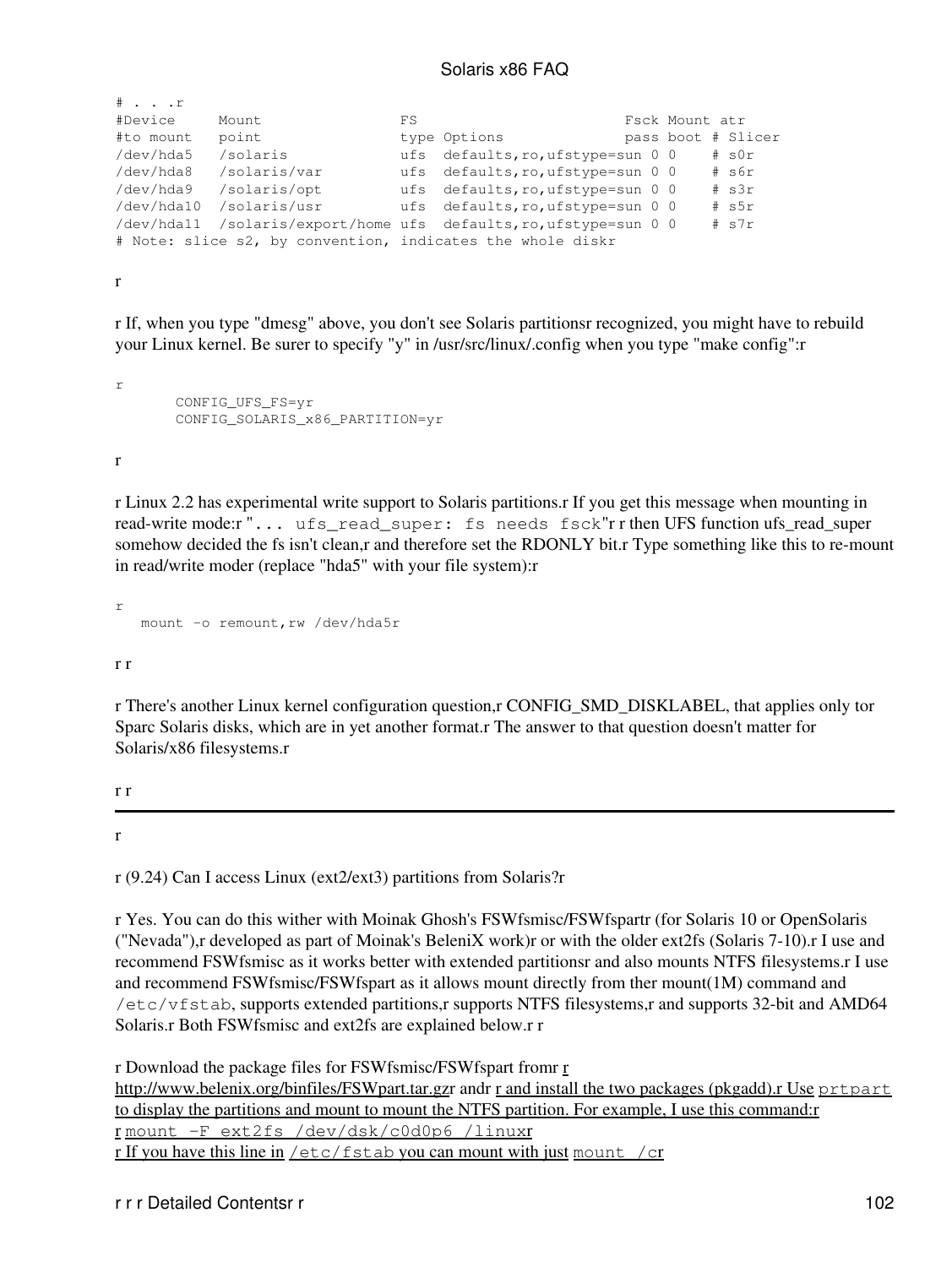[r](http://www.belenix.org/binfiles/FSWfsmisc.tar.gz) [/dev/dsk/c0d0p6 - /linux ext2fs - no ro](http://www.belenix.org/binfiles/FSWfsmisc.tar.gz)r

[r \(change the mount point, /linux, and partition c0d0p6 for your system\).r Here's the output from mount and](http://www.belenix.org/binfiles/FSWfsmisc.tar.gz) [FSWfsmisc's xlsmounts:r](http://www.belenix.org/binfiles/FSWfsmisc.tar.gz)

```
r
# mount |grep /linuxr
/linux on 127.0.0.1:/ remote/read only/setuid/devices/port=33285/public/r
vers=2/proto=udp/xattr/dev=4700005 on Sun Nov 26 20:13:10 2006r
# xlsmountsr
 PHYSICAL DEVICE LOGICAL DEVICE FS PID ADDR Mounted onr
 /dev/dsk/c0d0p0 /dev/dsk/c0d0p6 ext2fs 3429 127.0.0.1:/ /linuxr
```
r r

r Linux ext2/ext3 read-only filesystem mounts from Solaris (mount/unmount)r is also available with ext2fs.r For Solaris 10, ext2fs supports extended partitions.r r

r

r

- 1. Obtain the ext 2fs.tar.gz file for your version of Solaris.r Note that this software is not supported and may contain bugs.r **Use at your own risk**.r
	- ♦ Solaris 10:r [ext2fs.solaris10.tar.gz,](ftp://ftp.sun.drydog.com/pub/solaris/ext2fs.solaris10.tar.gz)r
	- ♦ Solaris 9:r [ext2fs.solaris9.tar.gz,](ftp://ftp.sun.drydog.com/pub/solaris/ext2fs.solaris9.tar.gz)r
	- ♦ Solaris 8:r [ext2fs.solaris8.tar.gz,](ftp://ftp.sun.drydog.com/pub/solaris/ext2fs.solaris8.tar.gz)r
	- ♦ Solaris 7:r [ext2fs.solaris7.tar.gzr](ftp://ftp.sun.drydog.com/pub/solaris/ext2fs.solaris7.tar.gz)

r

- r
- 2. Untar filer "gzcat ext2fs\*.tar.gz | tar xvf -",r and either rebuild from source or use the included pre-built binaries (easiest).r r

r

Become root and install the filesr by running "./getext2fs" as root from the source directoryr 3. downloaded above.r r

r

4. r Make your mount point. For example: "mkdir /linux"r

r

Find your Linux partition and try and mount it.r For SCSI, mount it similar to this:r 5.

r /usr/sbin/mount -r -F ext2fs /dev/dsk/c0t0d0p1 /linuxr

r For ATAPI, mount it similar to this (no " $\pm 0$ "):

r /usr/sbin/mount -r -F ext2fs /dev/dsk/c0d0p1 /linuxr

r "c0d0p1" indicates fdisk partition 1 (2nd partition)r on disk 0 of ATAPI controller 0.r r For an extended partition and ATAPI, it might look like this:r r /usr/sbin/mount -r -F ext2fs /dev/dsk/c0d0p2:1 /linuxr r where p2 means the extended partition (type 0x05) is partition 2 (out of 1-4) and ":1" is the 2nd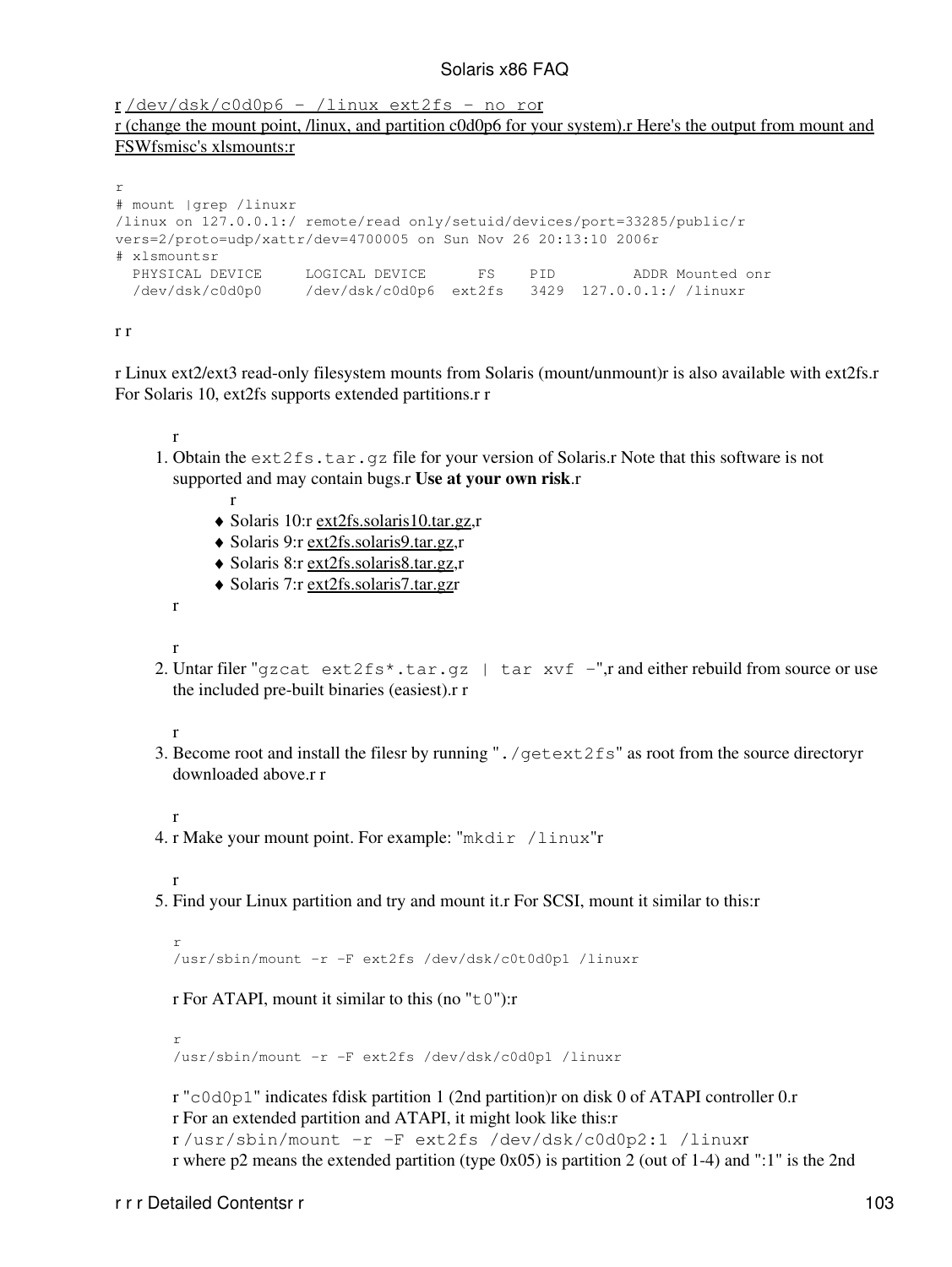extended partition (:0 would be the first extended partition).r See the question above on mounting DOS filesystemsr and the question below on decodingr  $/$ dev $/$ dsk $/$ c\* device names.r r

```
r
```
6. r If you installed the ext2fs correctly and specified the correct partition,r you should see something like this from mount, modinfo, and ls.r (My Linux partition is on the 2nd disk, 3rd partition.)r

```
r
# mount | grep /linuxr
/linux on /dev/dsk/c0d1p2 read only/setuid/dev=1980052 on Sat Mar 31 14:57 2001r
# modinfo | grep ext2fsr
186 fe9688f1 5e98 19 1 ext2fs (Linux Second Extended Filesystem)r
# ls /linuxr
bin etc lib proc sbin tmpr
boot home lost+found root var usrr
boot home lost-<br>dev include mntr
```
r r

```
r
```
7. Once you found and mounted the correct Linux partition, addr and add an entry to /etc/vfstab similar to one of the following.r For SCSI, it might look like this:r

```
r /dev/dsk/c0t0d0p1 - /linux ext2fs - no ror
r r For ATAPI, it might look like this (no "t0"):r
```

```
r /dev/dsk/c0d0p1 - /linux ext2fs - no ror
```
r (Use "yes" instead of "no" if you want it mounted automatically at boot).r r

```
r For an extended partition and ATAPI, it might look like this:r
```

```
r /dev/dsk/c0d0p2:1 - /linux ext2fs - no ror
```

```
r where p2 means the extended partition (type 0x05) is partition 2 (out of 1-4) and ":1" is the 2nd
extended partition (:0 would be the first extended partition).r r
```
r

8. Repeat for other Linux filesystems, if desired.r

#### r r

r Once you mount a ext2fs filesystem,r you can execute Linux programs using lxrun (see the question on lxrun, above).r r

r You can also backup a ntfs filesystem partition with ntfsclone.r For example, here's how I backup the NTFS partition on my laptop to ar removable hard drive or NFS filesystem:r

```
r
nice ntfsclone --save-image /dev/dsk/c0d0p1 -o - 2>ntfsclone.log \r
        | bzip2 -c >/mnt/backup-drive/ntfs-partition.img.bz2r
```
r r Other ntfs tools in FSWfsmisc are:r ntfscp, ntfslabel, ntfsresize, ntfsundelete, ntfscat, ntfscluster, ntfscmp,r ntfsfix, ntfsinfo, & ntfsls.r r

r For further information, see ther  $ext2fs(7fs)$  and mount  $ext2fs(1m)$  man pages you installed above.r r

r Paul Floyd has ext2fs drivers for Solaris 7, 8, 9, and 10 atr [http://paulf.free.fr/software.html.](http://paulf.free.fr/software.html)r His webpage also has partition tools to resize and edit UFS partitions.r r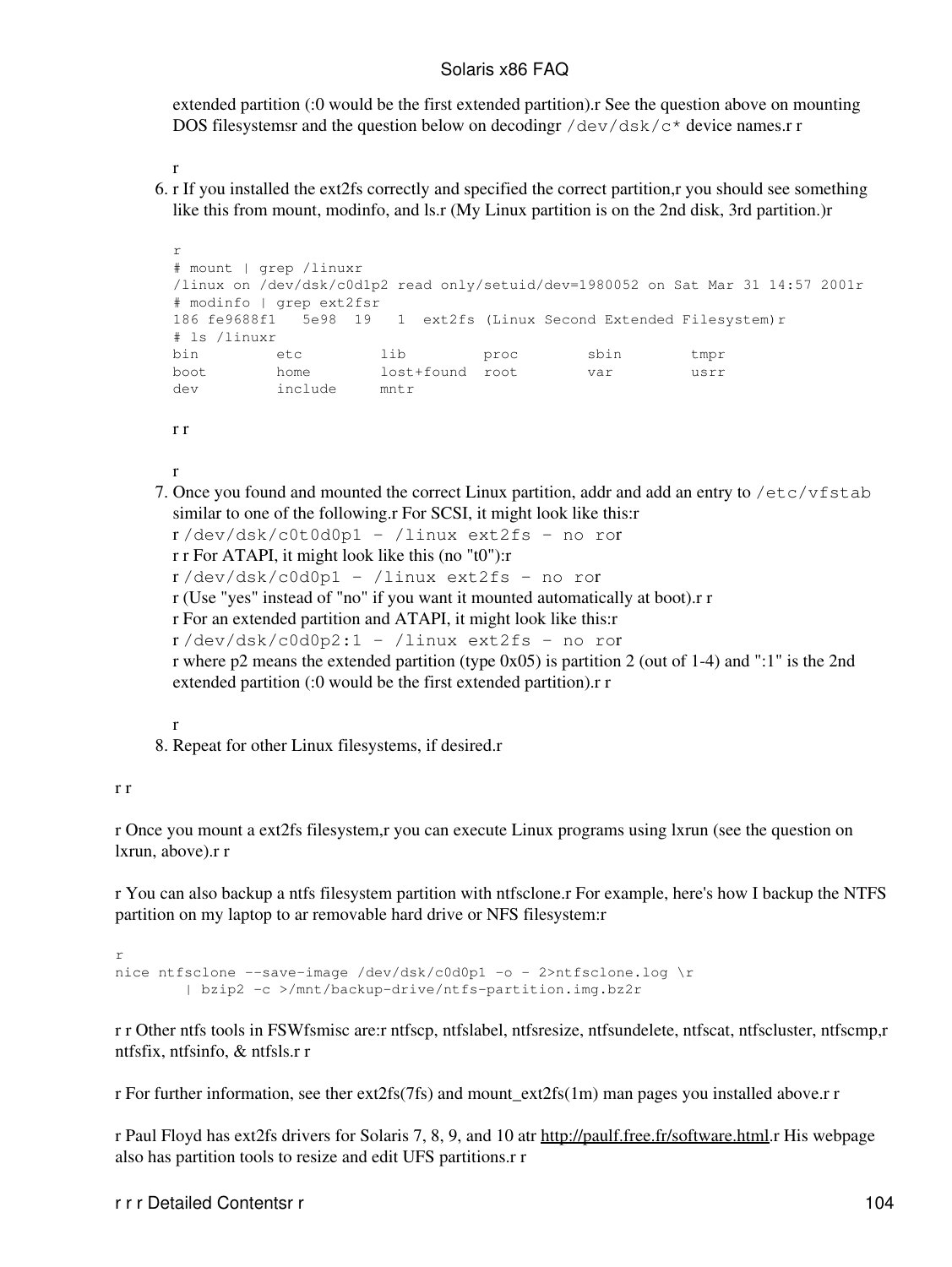r The OpenSolaris Ext3 Project seeks to add e2fs/e3fs filesystem support. Seer [r](http://opensolaris.org/os/project/ext3/) <http://opensolaris.org/os/project/ext3/>r r

r [Thanks tor Moinak Ghosh for FSWfsmisc (Solaris 10 and OpenSolaris),r Paul Floyd for the Solaris 9 and 10 ports,r and Mike Sullivan for the Solaris 8 port.r Neither I nor they take any responsibility for errors with thisr unsupported software.]r

r r r

r

r

r (9.25)r What are some books on Windows NT/Solaris integration?r

r The best book is, IMHO:r David Gunter, Steven Burnett, and Lola Gunter,r r *[Windows NT and UNIX](http://sun.drydog.com/bookstore/#0078823951) [Integration Guide](http://sun.drydog.com/bookstore/#0078823951)*r (Osborne McGraw-Hill, 1997), ISBN 0-07882395-1,r [r](http://sun.drydog.com/bookstore/#0078823951) <http://sun.drydog.com/bookstore/#0078823951>r

r Also see the question above on SAMBA.r

r r

r

r (9.26) How can I view MS Word files in Solaris?r

r Multiple applications support viewing MS Word files.r None are perfect, as MS Word file format is a trade secretr and changes constantly.r r

r StarOffice,r produced by a German subsidiary of Sun,r supports MS Word, basic PowerPoint, Excel files, and other formats.r StarOffice 7 is available for US \$79.95 at computer stores andr <http://www.Sun.COM/staroffice/>r r StarOffice is my preferred word processor because it's available onr multiple platforms, including Solaris x86,r because it has a familiar MS Office-type interface.r Educationalr (.EDU-affiliated) individuals can obtain StarOffice and a number ofr other software packages via the EduSoft program for free.r See "Individuals" atr [r http://www.sun.com/products-n-solutions/edu/promotions/edusoft/](http://www.sun.com/products-n-solutions/edu/promotions/edusoft/)r r r

r Open Office,r [http://www.openoffice.org/r](http://www.openoffice.org/) an open-source spin-off from StarOffice, is free.r It doesn't contain some components of Star Officer (such as some fonts, macros, and clip art and a better spell-checker),r but is perfectly acceptable for casual use.r Solaris x86 binaries are available, as are SPARC, Windows, Linuxr and Apple Mac OSx.r r

r [AbiWord](http://www.abisource.com/) is also available forr Solaris x86.r AbiWord only does word processing, but I understand it hasr all the basic functionality.r I have no personal experience with it however.r It's available in source form only, so you have to buildr it yourself (download the gcc compiler).r See the question below on building Abiword for Solaris.r r

r Corel WordPerfect 8, although getting a little "long in the tooth"r (outdated), it is still available. WordPerfect for UNIX supportsr WordPerfect, Word (old and new), HTML, RTF, FrameMaker, Applix,r and several other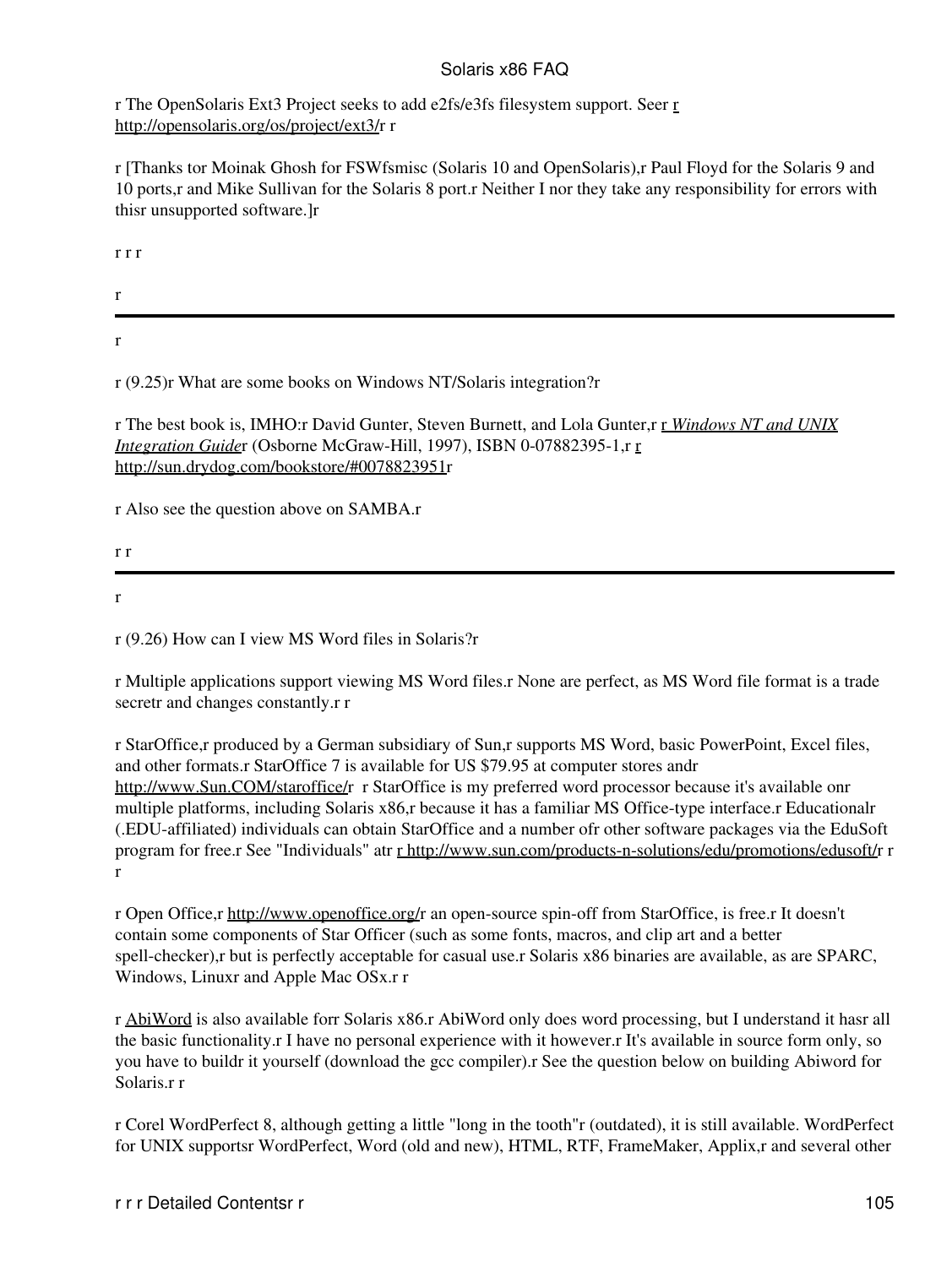document formats.r Price varies and it's not cheap.r There's no Sparc Intel binary available, but some people runr Linux Intel binary on Solaris using lxrun softwarer (see elsewhere in this fax).r Seer [http://www.corel.com/wpunix/r](http://www.corel.com/wpunix/) r

r The VistaSource's Anyware Office suite can read Word files,r among other formats, as above,r and comes with a spreadsheet and other applications. I still preferr WordPerfect for word processing, but Applix Office offers a broader arrayr of applications.r Applix Office is also getting "long in the tooth."r Seer <http://www.vistasource.com/>r r

r You can also try wv (free), which converts Word 8 (Office 97), butr not older, Word files to HTML. WordView is available in source formr (mostly Perl and some C) fromr [http://www.wvWare.com/r](http://www.wvWare.com/)

r For the above software, more complicated Word format files cannot ber converted, especially those saved with "Quick Save" enabled.r Be aware that these office suites seem to require systems with 128MB ofr memory or more to perform reasonably (in my experience).r

r Finally, you CAN'T use Sun's PC File Viewer.r It's available (and free) only for ther SPARC-resident Solaris 2.6 PC File Viewer is Sun's relabeledr version of Inso Corp.'sr [\(http://www.inso.com/](http://www.inso.com/)) QuickView Plus.r See [r](http://www.Sun.COM/desktop/products/software/pcviewer.html) <http://www.Sun.COM/desktop/products/software/pcviewer.html>r r

- r
- r

r (9.27) Where can I get Netscape, Mozilla, Firefox,r or other web browsers for Solaris x86?r

r Netscape comes with Solaris 8 and 9.r For Solaris 7 or earlierr or for the "domestic" version with 128-bit (high) encryption,r you can download it fromr [r](ftp://ftp.netscape.com/pub/communicator/english/4.79/unix/unsupported/sunos551_x86/)

[ftp://ftp.netscape.com/pub/communicator/english/4.79/unix/unsupported/sunos551\\_x86/r](ftp://ftp.netscape.com/pub/communicator/english/4.79/unix/unsupported/sunos551_x86/) This address changes slightly for each language and version.r Or tryr [r http://www.netscape.com/download/](http://www.netscape.com/download/)r r

r Netscape is available in pkgadd/webstart formats from Sunr (including 128-bit encryption) fromr [r](http://www.Sun.COM/solaris/netscape/) [http://www.Sun.COM/solaris/netscape/r](http://www.Sun.COM/solaris/netscape/) This seems to be better integrated with Solaris (especially Java),r although they are usually a point release or two behind.r There's also a FAQ here.r r

r Mozilla.r Mozilla is like Netscape 7 (which is based on Mozilla),r but more cutting-edge (and slightly more buggy),r but I prefer it.r Mozilla Firefox is like Mozilla, but with only the web browser.r The email client is split off to Thunderbird.r Mozilla and Firefox allows you to disable pop-up ads,r and has tabs and other modern features.r Mozilla is missing a spell checker.r Solaris x86 binaries are from Sun atr [r](http://wwws.sun.com/software/solaris/browser/) <http://wwws.sun.com/software/solaris/browser/>r andr<http://www.mozilla.org/releases/>r For troubleshooting tips with Solaris Mozilla, seer [r http://www.mozilla.org/unix/solaris.htmlr](http://www.mozilla.org/unix/solaris.html)

r r r

r

r (9.28) How do I setup Xprint for Mozilla?r

r Some builds of Mozilla for Solaris (unfortunately) require a Xprintr server to be running before you can print from Mozilla.r This is true if you get a message saying no Xprint servers were foundr when you try to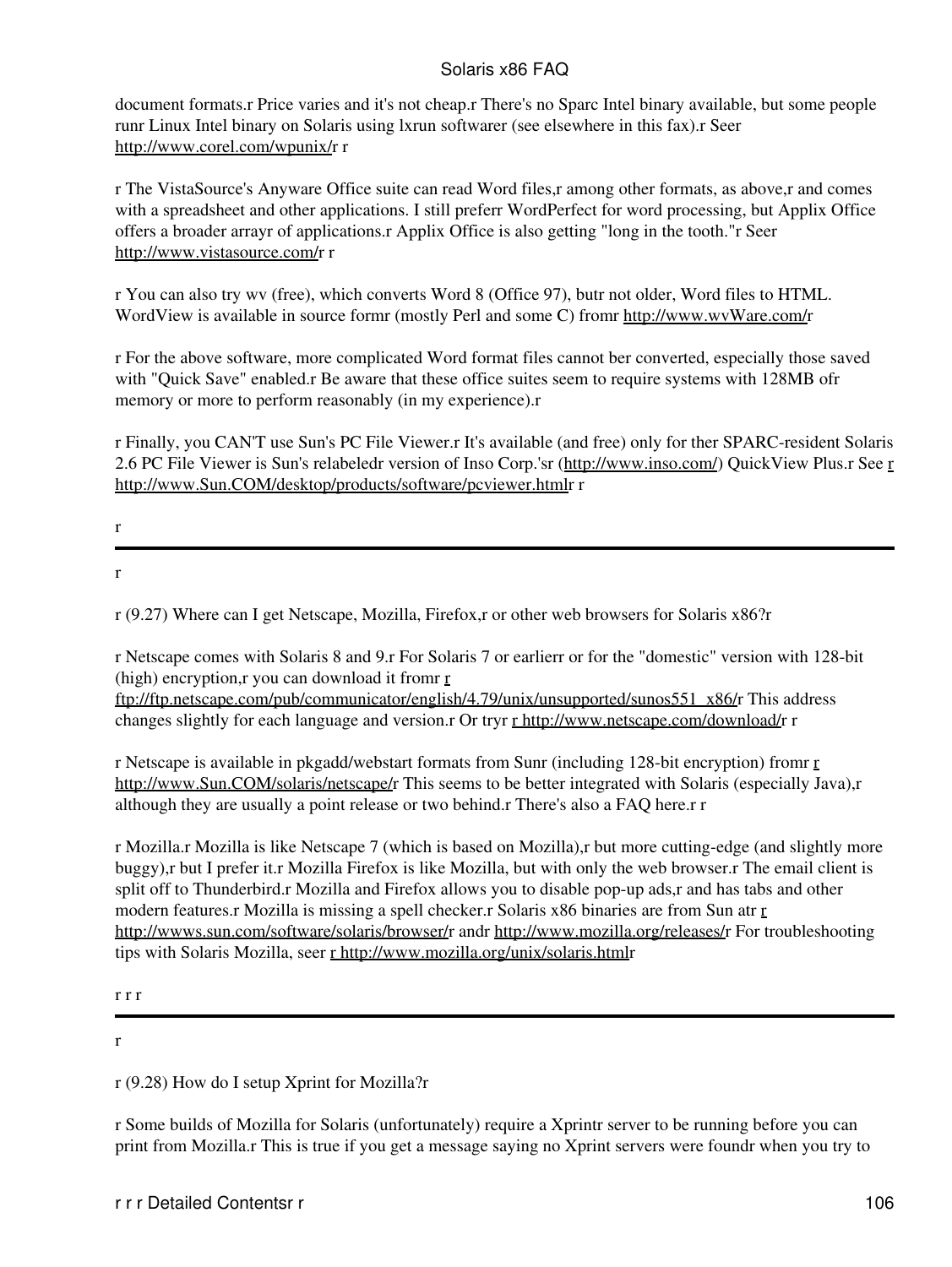print.r To enable Xprint, I added these lines in my .profile shell initialization file:r

```
r
MYXPRINTDISPLAY=1956 # Random unused port--change if not working.r
/usr/openwin/bin/Xprt :$MYXPRINTDISPLAY & # Exits if already running on displayr
XPSERVERLIST="localhost:$MYXPRINTDISPLAY" # Let Mozilla know the display #r
export XPSERVERLISTr
```
r Also, change default-printer-resolutionr from 300 to 600 (or higher) in filer /usr/openwin/server/etc/XpConfig/C/print/attributes/documentr if the printer output is too small.rr r r

r

r

r (9.29)r Can I mount other ufs disks, say from BSDi/FreeBSD, and vice versa?r

r Maybe. First, although Solaris, BSDi, FreeBSD, and NetBSD share ar common-heritage file system, the Berkeley-style ufs, Solaris has mader extensions. The 32-bit UID field has been modified in Solaris to ber a pointer to a parallel "Shadow inode" with Solaris ACL information.r Also, the superblock has an additional inode field in Solaris and 2 fieldsr have different byte swappings.r

r Reportedly, you can mount, say, zip disks from FreeBSD, on Solaris byr doing a fsck on them before mounting. Fsck makes these fields Solaris-r compatible. Your mileage may vary and you should test this (in bothr directions) before trying this on live data.r

r r

r

r (9.30) How can I use a disk partition on Solaris 2.xr which was previously dedicated tor MS Windows 9x/ME/NT/2K/XP/2003r (or other OS) as dual boot?r

r On Solaris 2.x, use fdisk to find your disk partition table.r For example, on an ATAPI drive,r r # fdisk /dev/rdsk/c0d0p0r r would show something like the following:r r

| r                                         |        |         |       |     |        |       |  |  |
|-------------------------------------------|--------|---------|-------|-----|--------|-------|--|--|
| Total disk size is 524 cylindersr         |        |         |       |     |        |       |  |  |
| Cylinder size is 16065 (512 byte) blocksr |        |         |       |     |        |       |  |  |
| Cylindersr                                |        |         |       |     |        |       |  |  |
| Partition                                 | Status | Type    | Start | End | Length | %r    |  |  |
|                                           |        |         |       |     |        | $==r$ |  |  |
| $\mathbf{1}$                              |        | Solaris |       | 260 | 261    | 50r   |  |  |
| $\mathcal{L}$                             | Active | Solaris | 261   | 522 | 262    | 50r   |  |  |

r r Where "Partition 1" was used for Windows 95. It was deleted and recreatedr with "Solaris" type.r r

r Make a ufs filesystem on the partition. (You can not subdivide thisr fdisk partition into Solaris slices).r r For example,r

r # mkfs -F ufs /dev/rdsk/c0d0p1 4192965r r where number  $4192965 = 261 * 16065$  is the total number of blocks onr this partition, calculated as the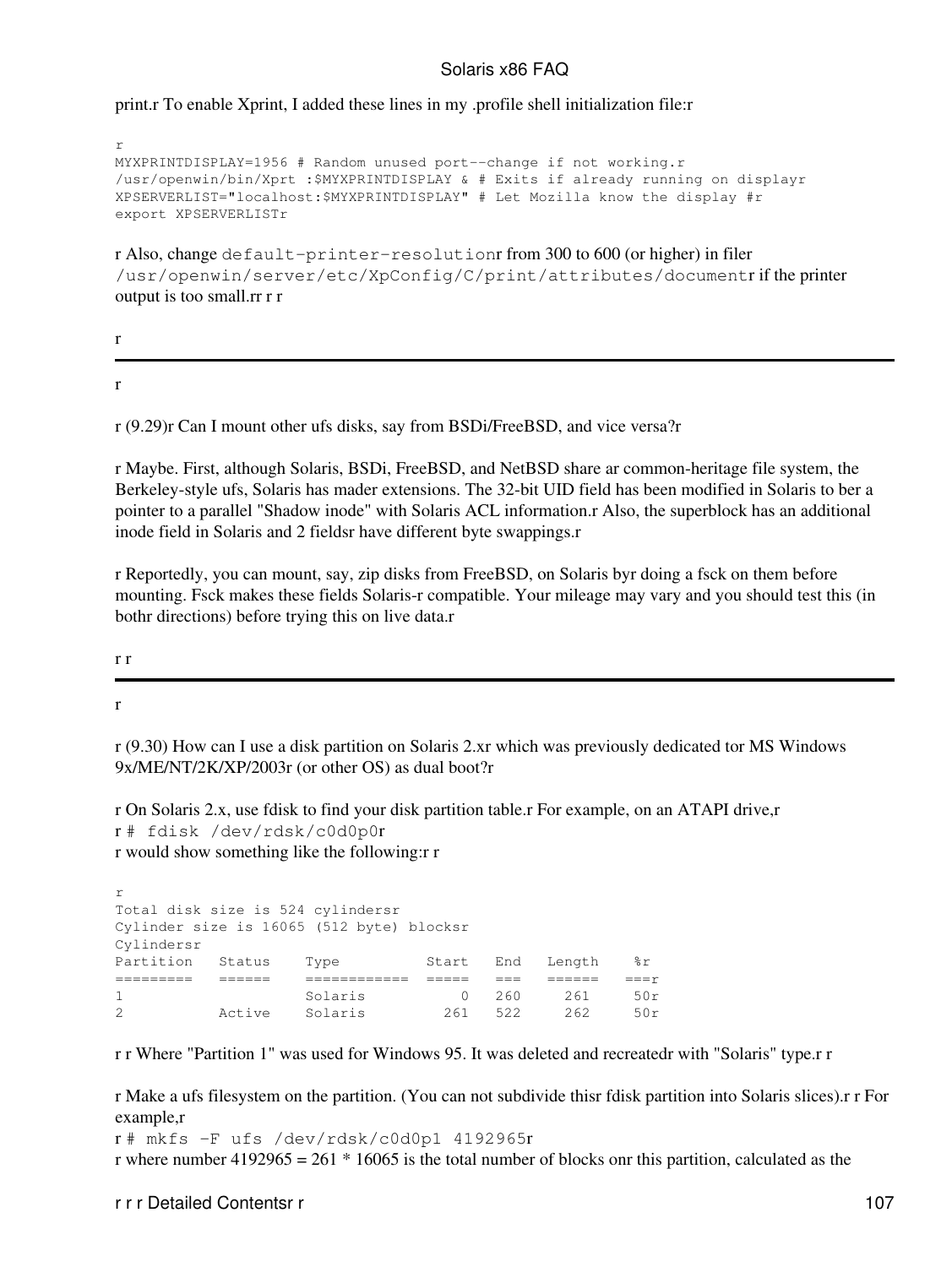cylinder length on this partitionr (261 from the above partition table) times the cylinder size (16065r blocks as shown in the header of the partition table.)r r

r Mount the filesystem as usual.r For example:r r # mount /dev/dsk/c0d0p1 /export/homer r

r [Thanks to Michael Wang. Reference: Sun Microsystems INFODOC ID: 13142]r

r r

r

r (9.31)r How can I convert a DOS/Windows text file to a Unix text file?r

r Use these Solaris commands:r r dos2unix *<dosformatfile> <unixformatfile>*r r unix2dos *<unixformatfile> <dosformatfile>*r r The former removes the  $^{\wedge}M$  and  $^{\wedge}Z$  characters and the latter adds them.r See man dos2unix and man unix2dos for details.r

r r

r

r (9.32)r Can VMware be used with Solaris x86?r

r Yes.r VMwarer is commercial software to allow one to boot and use multipler operating systems at the same time, such as Linux and Windows 2000.r This is done by creating a "virtual machine" for each OS.r VMware provides graphical (VGA/SVGA) and X displayr capabilities. For networking, VMware providesr for a "virtual disk" for the client O/S. It alsor can provide access to the floppy, CD-ROM, a virtualr NIC and a virtual sound blaster 16. Note, ther CD-ROM is a "virtual" ATAPI CD-ROM.r Networking can be either host-based (private IPr space and TCP/IP + SMB between the host O/S andr the client O/S), or bridged (client uses an addressr on the actual network, host's NIC is bound tor two or more IP addresses).r

r r

r Update 9/2004: Peter Galvin has written an articler "Solaris 10 x86 on VMware" in the October 2004 issue ofr *Sys Admin*[,r www.sysadminmag.comr](http://www.sysadminmag.com/)

r r

r VMware doesn't have documentation on installing Solaris x86,r but you can use these notes instead:r

r r

r Please read the other HOWTOs on ther [VMware site, http://www.vmware.com/r](http://www.vmware.com/) before installing Solaris x86.r My install of version 7 on the dual PII 300 took about 1 hour.r I have tested Solaris x86 version 7 (11/99 release)r with VMware 2.0.1 with a Linux host. The host is ar dual PII/300 with 128 MB of RAM. Solaris underr VMware seems stable (it has been up for days). The host was setup with Linux (RedHat 6.2, patches, r and 2.2.16). VMware was installed and bridged networkingr was enabled. Bridged networking allows the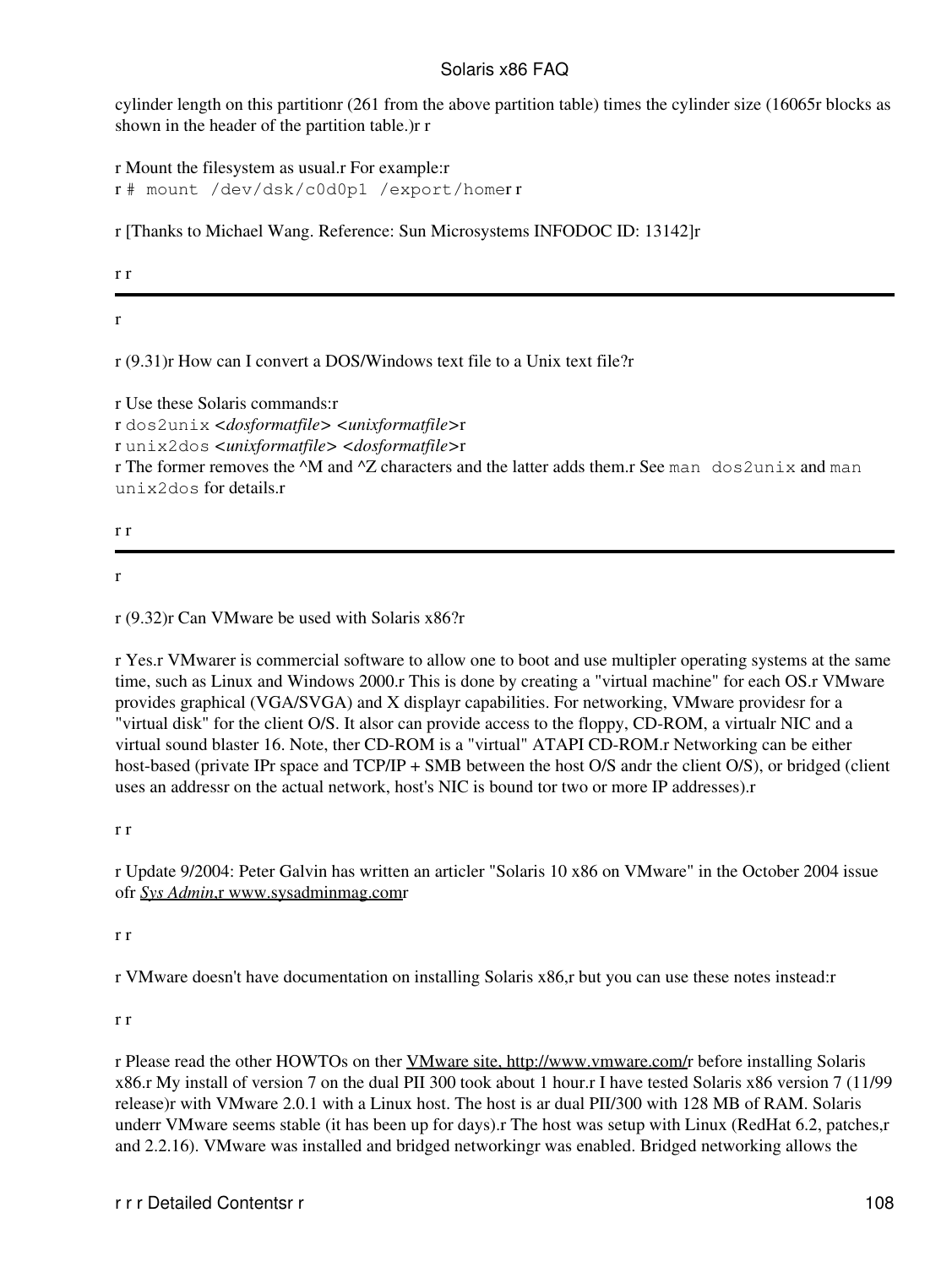virtualr machine to appear as a host on the local LAN.r The CDROM, Floppy and virtual NIC were enabled.r

r

- 1. Create a virtual disk for Solaris using VMware.r I used 1GB on a free partition.r When creating a virtual machine, VMware will ask you to select the guestr OS type.r Since Solaris is not currently a selection, use Windows 98.r That has seemed to work best for most folks.`r
- 2. Insert the Solaris x86 boot floppy and boot CD-ROMr in the host computer. Start vmware and "power on"r the virtual machine. The virtual machine shouldr boot from the floppy and run the Solaris hardwarer detection program.r
- Follow the normal Solaris install instructions. Letr Solaris find the floppy, CDROM, and virtual NIC.r 3. Partition your virtual disk (I let Solaris do itr for me). Install Solaris normally.r
- 4. I am using my virtual Solaris as a test NISPLUSr server so I enabled NISPLUS and set the server tor point to this machine. Following install, I setupr NISPLUS on the virtual Solaris and all seems functional.r
- 5. Setup X as VGA. It appears to work fine. However, I typically use my virtual Solaris in text mode andr export xterms to my base O/S (Linux). Someoner suggested that you try a Linux or other XF86 serverr but I have not tried this. The vmware serverr for Linux may work. If anyone does this could theyr please mail me instructions on what they did?r
- 6. Setup files in /etc including /etc/hosts, etc. Forr example I changed /etc/netmasks: 172.16.4.0 255.255.255.0r

#### r r

r Problems and issues noted:r

r

- 1. Sometimes the Solaris install is very unhappy with the VirtualFloppy drive.r Just disable it for your Solaris config if it gives you grief. One of ther symptoms of this may be a VMware panic dialog box during the install.r
- 2. I recommend you either a) Setup Solaris with an FTP Server ASAP orr b) Insure you have an FTP server on the same network.r This is the quickest way to get files in and out of a virtual machine --r especially until you get DNS working properly.r
- Solaris x86 currently does not use the HLT instructionr in the idle loop (a post indicated this will 3. changer in the future). This causes the virtual machine tor try to use 100% of your CPU (or on an SMP machine,r 100% of a single CPU as VMware only emulatesr an UP machine). This makes a virtual Solaris onlyr really usable as a server on an SMP machine.r
- A "volcheck" followed by a "mount" resulted inr a strange "unimplemented" error from VMware. 4. However,r the CDROM appeared to be properly mounted.r
- 5. There are no VMware tools for Solaris x86. There isr no VMware X server.r
- r Since there are no VMware tools for Solaris, the best resolution/color combor you can get out of the 6. box is 640x400, 16 colors. However, you can use remoter access programs (VNC is highly recommended) to set up a console "server"r that you can connect to with a remote "client". I have used VNC to access myr Solaris VM at any resolution and a color depth of 32. Accessing the Virtualr Machine via VNC not only looks better because of the color and resolution, r it is faster than using Solaris the native way it comes out of the box.r

r r

r Earl Fernandez has posted an alternate solution using a third-party videor driver byr <http://www.mostlysoftware.com/>r His solution is posted atr [r](http://miataru.computing.net/solaris/wwwboard/forum/545.html) <http://miataru.computing.net/solaris/wwwboard/forum/545.html>r I have a report (and I believe) that his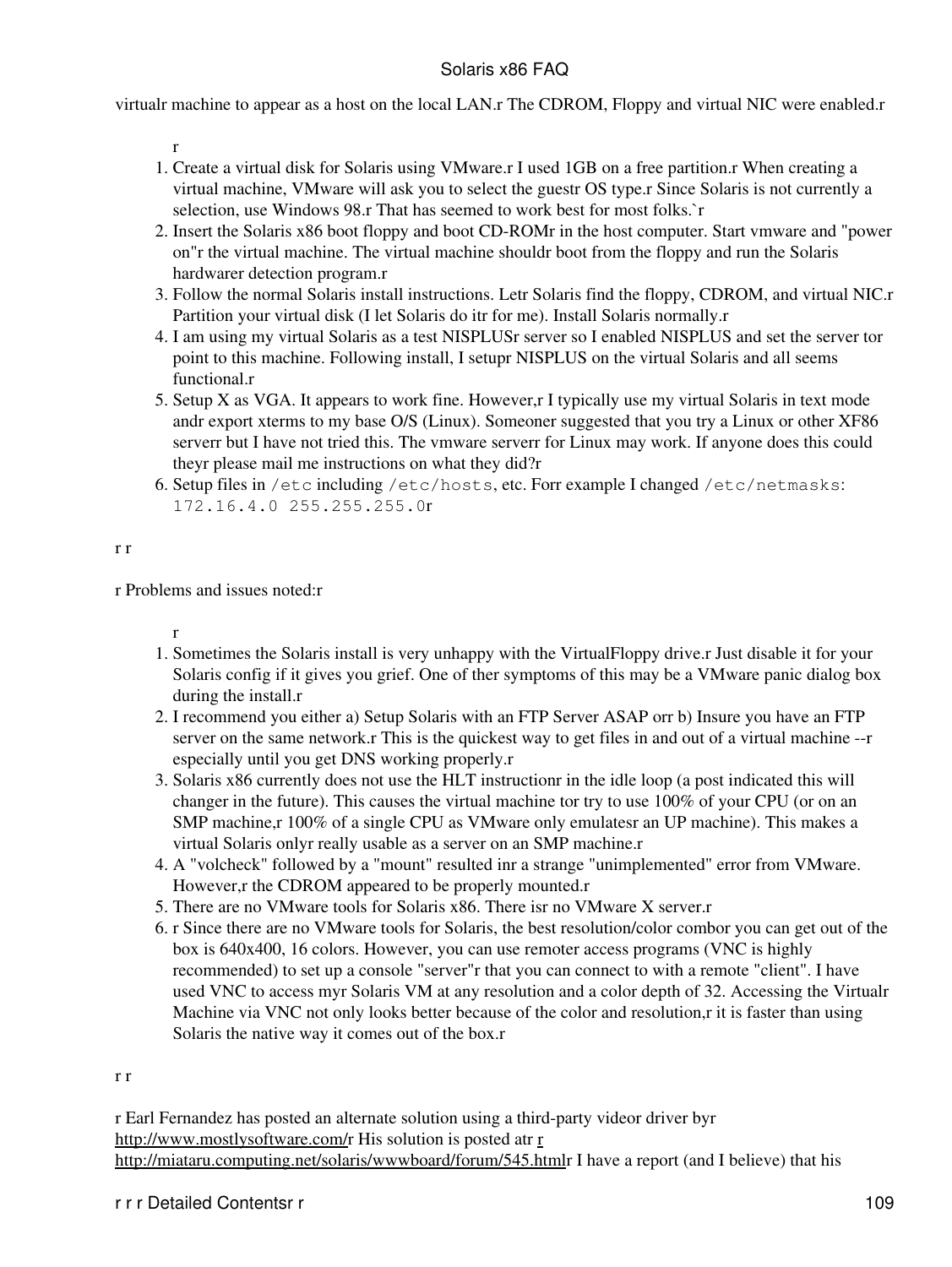"Cavaets" #2 and #3 are false.r

#### r r

r Andrew Wansink mentions that QEMU, a free VMWare clone,r is available for Solaris x86 atr [r](http://fabrice.bellard.free.fr/qemu/) [http://fabrice.bellard.free.fr/qemu/r](http://fabrice.bellard.free.fr/qemu/) You will need to download the sou[r](http://lists.gnu.org/archive/html/qemu-devel/2004-09/msg00016.html)ce and apply the patch from:r r [http://lists.gnu.org/archive/html/qemu-devel/2004-09/msg00016.htmlr](http://lists.gnu.org/archive/html/qemu-devel/2004-09/msg00016.html) You will also need the network drivers from:r [r http://www.tools.de/solaris/itu/DU.zip](http://www.tools.de/solaris/itu/DU.zip)r The only real trouble he had was getting the network driver installed,r Run /usr/local/qemu/bin/qemu -hda solaris.img -fda DU.img and hitr ESC before the boot starts. The Solaris DCA then pulls in the driversr from the floppy image.r r

r Xen is an open source virtual machine emulator from Cambridge.r It is faster than VMWare, and free, but requires modifications of ther guest operating system.r Solaris x86 does not support it, but may in the future.r According to a CNET article on 2/18/2006, Sun's John Fowler saidr "We think the open-source virtual hypervisor is the way to go."r Future hardware modifications by Intel ("Vanderpool Technology" or VT)r and AMD may permit Solaris to run with no modifications.r Seer [r](http://www.cl.cam.ac.uk/Research/SRG/netos/xen/) <http://www.cl.cam.ac.uk/Research/SRG/netos/xen/>r

#### r r r r

r [Thanks to W. Wade Hampton, Earl Fernandez, Patrick Allmond, and Ian Fitchet.]r

r (9.33)r Is Solaris on Intel really "Slowaris"--slowerr than other Intel-based operating systems?r

r By default, the other free OS's aren't SMP very capable out of the box--Solarisr is. Solaris handles multiple processes and threads easily in a SMP system.r So, one single CPU system, Solaris has a fair amount on un-necessaryr overhead--which slows it down a bit.r r

r Because the other OSes don't have this capability, or at least don't use it tor full advantage, they have a bit of ar performance advantage on a single CPU machine.r This advantage disappears when you start adding processors.r r

r So, I think Slowaris is a little bit too far, but it is at a bit of ar performance disadvantage.r But on an 2GHz processor, who cares?! Odds are you'll just be idlingr very quickly!r r

r Update: a benchmark test by Tony Bourker ran Solaris x86 9 against Linux 2.4 (RedHat 9).r He concluded Solaris x86 and Linux performed the same,r except with web operations,r where Linux was about twice as fast.r Both systems had the latest updates.r Seer [r http://www.osnews.com/story.php?news\\_id=4867&page=1](http://www.osnews.com/story.php?news_id=4867&page=1)r r

r [Thanks to Rich Teer]r r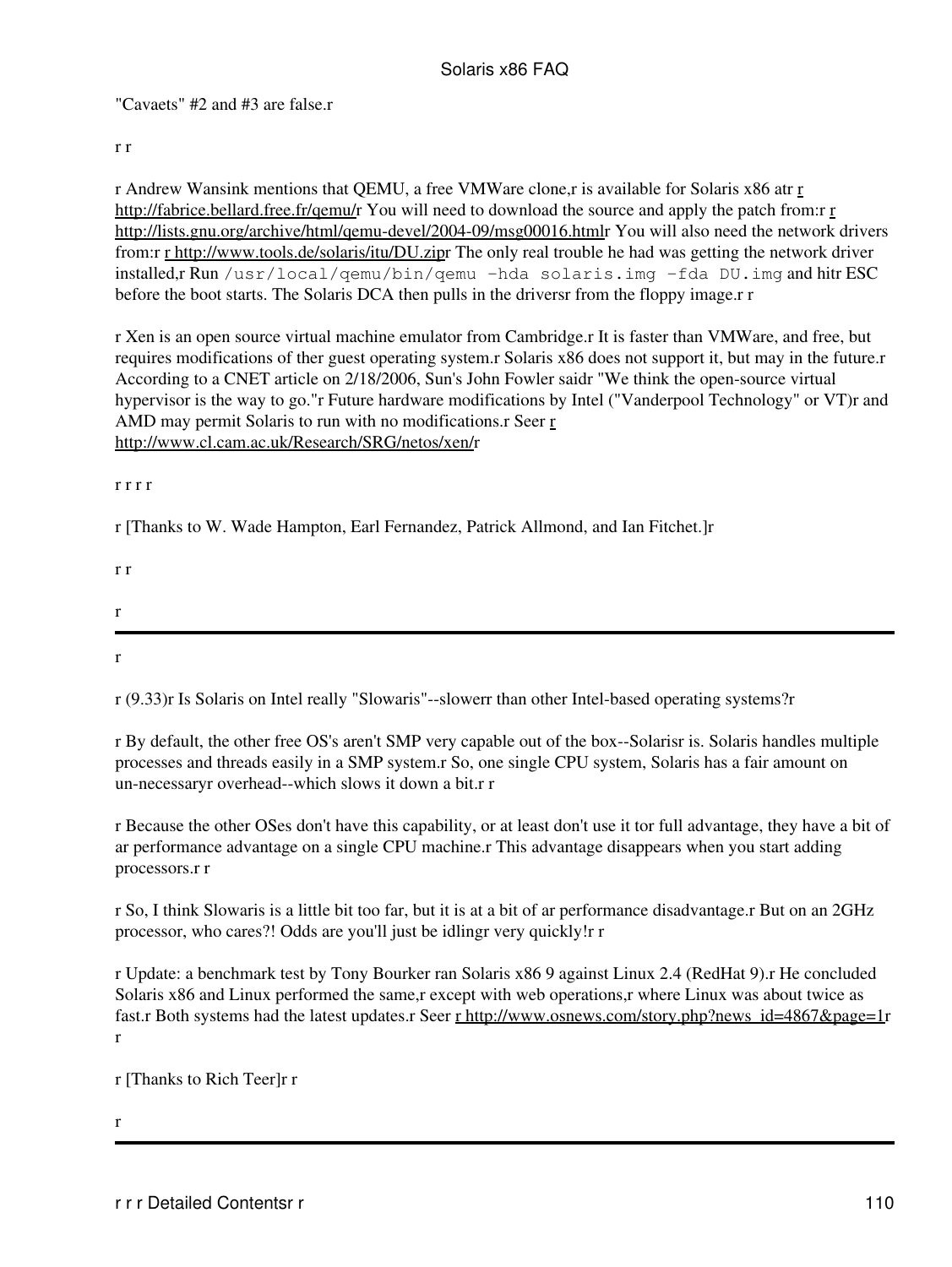r

r (9.34)r How can I remove (uninstall) Solaris from my hard drive?r

r If you have another Operating System installed, boot into the otherr operating system (usually Windows or Linux).r Select the current (non-Solaris) partition asr the "Active" partition. Reboot. If the computer boots into ther other operating system without the Solaris boot menu, you can safelyr delete the Solaris partition.r

r If you have no other Operating System installed, simply install anotherr operating system over Solaris on the hard drive.r Select "Entire disk" or similar during the installation.r

r r r r

r (9.35)r I can install Linux on a system with Solaris x86, but why can't I boot it?r r

r One possibility is becauser Linux kernels with UFS filesystem support will rearrange the numbering ofr the extended partitions in certain circumstances.r Look at the following partition map reported by Linux during booting:r r

```
r
         Partition check:r
        hda: hda1 hda2 <solaris: [s0] hda5 [s1] hda6 [s2] hda7 [s7] hda8 >r
                 hda3 hda4 < hda9 hda10 hda11 >r
```
r r

r Partition number 4 (hda4) is an "extended" partition, containing threer logical partitions used by Linux. In this particular case, these logicalr partitions were created by the Red Hat Linux 7 installer, and they holdr the Linux root filesystem, swap space, and a filesystem mounted onr /home.r r

r The kernel used by the installer did not include UFS support, so itr perceived /dev/hda4 to logically contain hda5, hda6, and hda7,r and it recorded these settings with LILO and  $/etc/fstab.r$  r

r However, when the new Linux installation booted for the first time, itr assigned hda5 to a Solaris partition, then tried to boot with it as ther root filesystem. Under Red Hat Linux 7 with the 2.2.16 kernel, thisr generates the following error:r r

r

 Invalid session number or type of trackr Kernel panic: VFS: Unable to mount root fs on xx:xxr

r r

r To boot this system, provide LILO with something liker "linux single root=/dev/hda9" to force the proper selection of ther root filesystemr (or you could also boot from the install CD with options liker "linux single  $root = /dev/hda9$  initrd="),r then modify the root filesystem parameter in  $/etc/Lilo$ . confr to reflect the change (and run the "lilo"r command after modifying the file): r r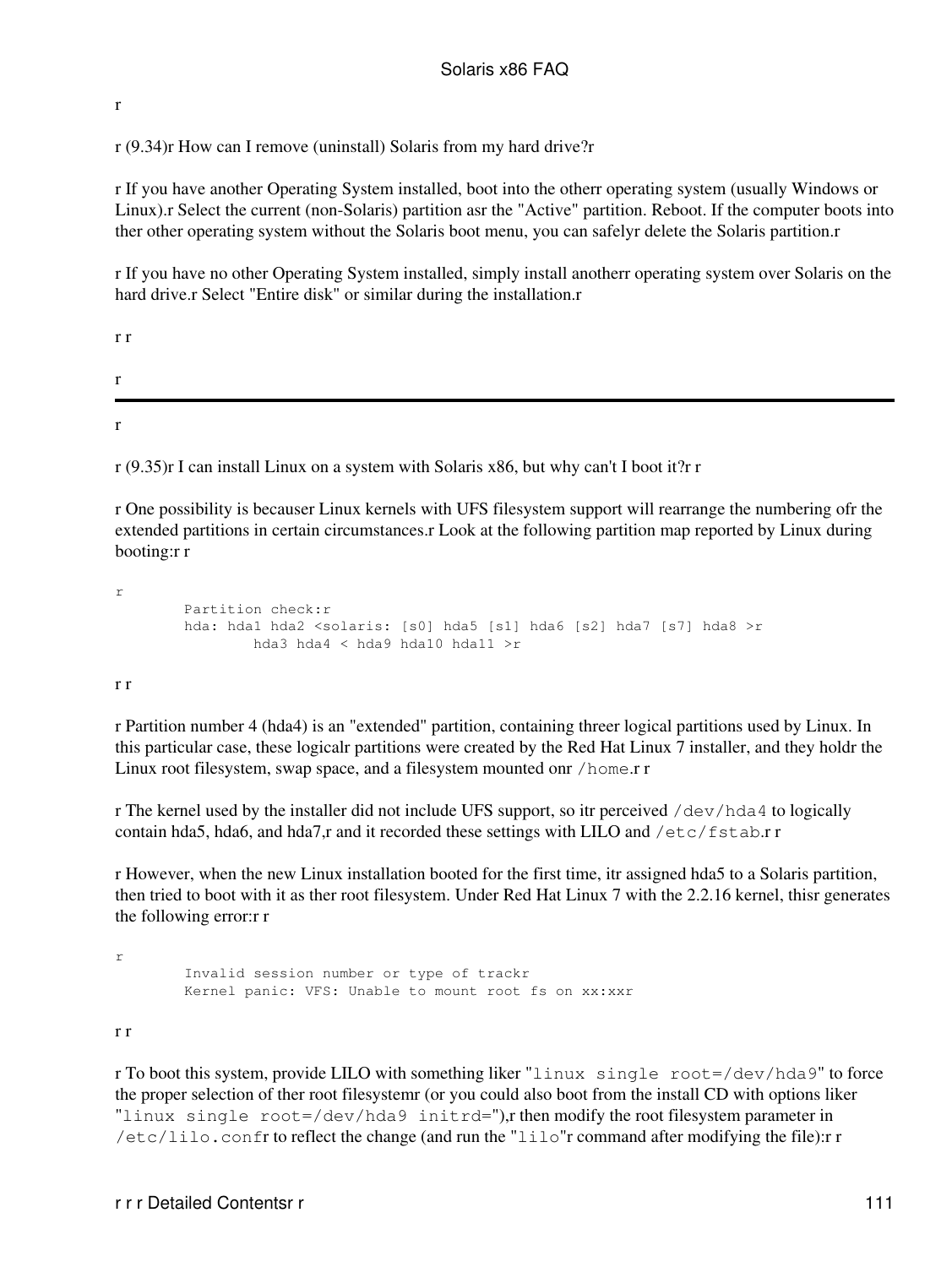```
 image=/boot/vmlinuz-2.2.16-22r
         label=linuxr
         read-onlyr
         root=/dev/hda9r
```
r r

r

r Under most Linux distributions, you must also modify /etc/fstabr to reflect the new partition layout.r Red Hat Linux 7 now uses "labels" in /etc/fstabr (which are maintained with the "e2label" command), which obviates the needr to adjust /etc/fstab in this caser (you still may need to adjust the swapr partition in /etc/fstab, though).r r

r If the extended partition has a lower number than ther Solaris partition, this renumbering won't occur.r r

r [Thanks to Charles J. Fisher]r r

| r                |  |
|------------------|--|
| $\bf r$          |  |
| r (9.36)r Emptyr |  |
| r r              |  |
| $\bf r$          |  |
| $\bf r$          |  |

r (9.37)r What are the  $/$ dev $/$ dsk $/$  disk naming conventions for x86 disks?r

r The naming convention comes from AT&T SysV/386:r

- r
- p0 whole physical diskr
- $p1 p4$  Four primary fdisk partitionsr
- p5 p30 26 logical drives in extended DOS partitionr (not implemented by Solaris)r
- s0 s15 16 slices in the Solaris FDISK partitionr (SPARC has only 8)r On Solaris, by convention,r s2 is the whole Solaris partition.r

r r

r For the first part of the name, e.g.  $c0t0d2:r$ 

- $\bullet$  " $\circ$ " is the disk controller number as seen by the operating system  $\bullet$
- "t" is the target number on the controller.r That is, SCSI ID for SCSI. Omitted for ATAPI.r controllersr
- "d" is the disk on that target.r That is, LUN for SCSI, Master (d0) or Slave (d1) for ATAPI.r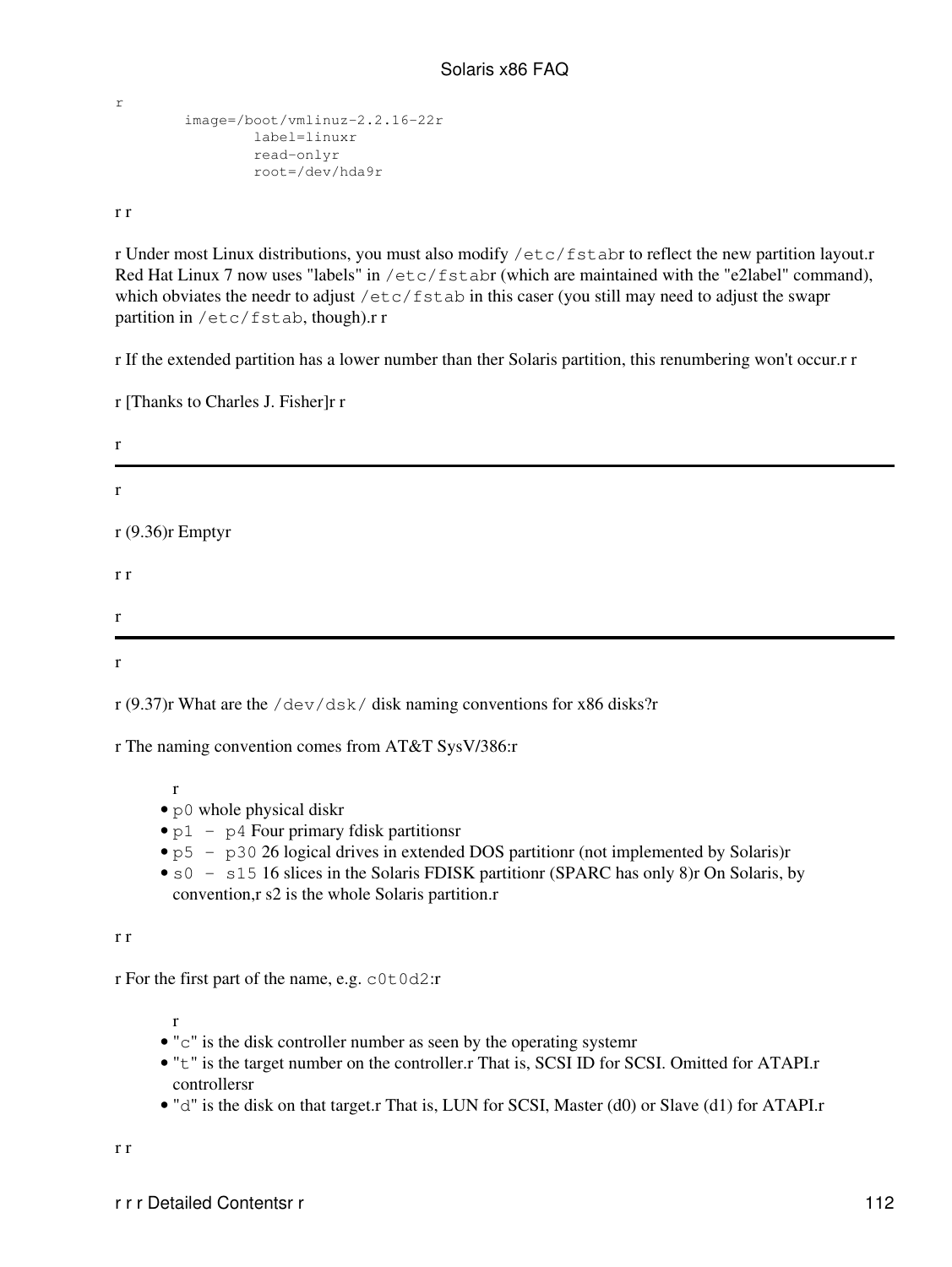r The precise naming for IDE disks and ATAPI cdroms has varied throughr Solaris x86 releases, and is different on SPARC. On x86, the 't' partr is often missing for IDE disks as IDE doesn't support multipler targets (the Master is the single target and it drives the Slave too,r so these look more like SCSI LUNs). However, the IDE ATAPI interfacer looks more like SCSI, so you can find the Master disk has an IDE typer name, and the ATAPI slave CDROM has a SCSI type of name. On SPARC, Ir think both IDE disks and ATAPI CDROMs are named like SCSI disks.r This area is a bit of a mess, sadly.r r

r The pcfs filesystem also has a pseudo naming scheme it uses. Your always use the p0 (whole disk) device, but you append more info whichr enables pcfs to find the right PC filesystem on the disk. So,r p0:1 is the first DOS drive on the disk, which will be the primaryr DOS partition if there is one or the first DOS drive in the Extendedr DOS partition. p0:2 is the second DOS drive -- if there was a primaryr DOS partition, p0:2 will be the first DOS drive in the Extended DOSr partition, otherwise it's the second DOS drive in the Extended DOSr partition. There's a hack in there in to cope with multiple primaryr DOS FDISK partitions too, but such a disk is strictly illegal.r p0:boot is the Solaris x86 boot partition if you have one, which isr like a primary DOS partition but with a different partition type.r r

r [Thanks to Andrew Gabriel]r r

r

r

r (9.38)r What is OpenSolaris and what distributions are available?r

r OpenSolaris is open source Solaris,r based on the OSI-approved Common Development and Distribution License (CDDL).r It seeks to emulate the Linux distribution model.r Some Solaris software is still closed sourcer (see the Roadmap on the OpenSolaris site).r Seer [http://www.opensolaris.org/r](http://www.opensolaris.org/) for more information.r

r Here's the distributions I know about:r

r

- r [SchilliX, at http://schillix.berlios.de/](http://schillix.berlios.de/) The first distribution; live CD supports x86/AMD64/Intel EM64Tr
- r
- r [Nextena at http://www.gnusolaris.org/](http://www.gnusolaris.org/)r A GNU and Ubuntu-based distributionr

r

• BeleniXr atr http://www.genunix.org/distributions/belenix site/r r Distributed as a LiveCD.r It has several additional open source packages.r

r

• [MarTux at http://www.martux.orgr](http://www.martux.org/) First SPARC distribution (outside of Solaris Express/Solaris Express Community Release)r

r

• r [r Solaris Express Community Releaser atr http://www.sun.com/software/solaris/solaris-express/](http://www.sun.com/software/solaris/solaris-express/)r Not really an OpenSolaris distribution, butr the next version of Solaris, and new features.r It's beta-quality, which means expect bugs.r

rr r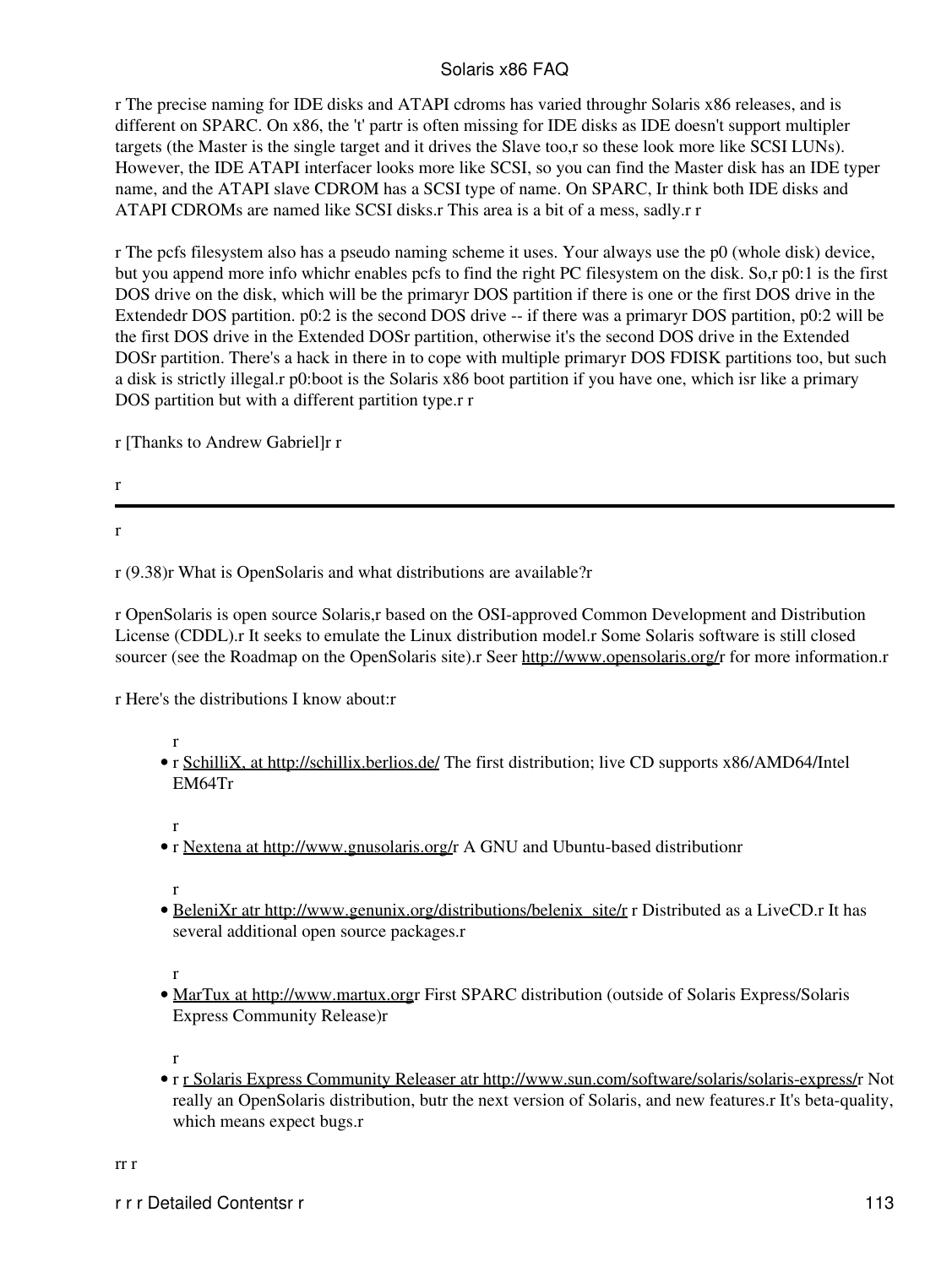r

r (9.39)r How do I compile Abiword for Solaris?r

r Abiword is a basic word processor available fromr [http://www.abisource.com/r](http://www.abisource.com/) It can be compiled with Sun's cc and GNU gcc with the following instructions.r The 2.2 and 2.4 versions compile on Solaris, but not 2.6.r r

r Compiling with gcc (gcc-3.4.4)r r

r

- r Set the environment variable CC to gcc.r Change the option -mt to -pthreads (-mt is supported only on cc, I think).r
- r Configure options used are:r r ./configure --with-libiconv="path\_of\_libiconv" -with-libpng="path\_of\_libpng" CC=gccr r r
- r Make the following changes to the source: r ~/abiword/abi/src/af/util/xp/ut\_iconv.cpp, line 73-75.r The original definition of  $UT\_ICONV$  is "", which causes g++ to exit with a gmake error. To fix, change UT\_ICONV to "const".r r
- r In file ~/abiword/abi/src/af/util/unix/ut\_unixDirent.h,r lines 34-37,r the parameters passed to function int scandir arer

```
rr intr scandir(const char *dirname, struct dirent ***namelist, r int
(*select) (const struct dirent *), r int (*dcomp) (const void *,
const void *)); rrr
```
r The problem is with the fourth and fifth parameters. They conflict with ther types described in /usr/include/dirent.h. Setting the fourth and fifthr parameters tor

rr int (\*dcomp) (const dirent \*\*, const dirent \*\*)); r r in line 37 solves this problem.r r

• r In lines 39-40, the parameters passed tor function int alphasort are:r rr intr alphasort(const void \*d1, const void \*d2); rr r Change them tor rr intr alphasort(const dirent \*\*d1, const dirent \*\*d2); rrto solve the problem.r

r r

r Compiling with Sun ccr

r Same as above, but no need to set either the environment or make the changer with pthreads. It is necessary to make the other changes I have listed above.r

```
r r ./configure --with-libiconv="path_of_libiconv"
-with-libpng="path_of_libpng"r r r
```
r r gmake && gmake installr r should install abiword.r

r [Thanks to Nagesh Subbanna]r

r r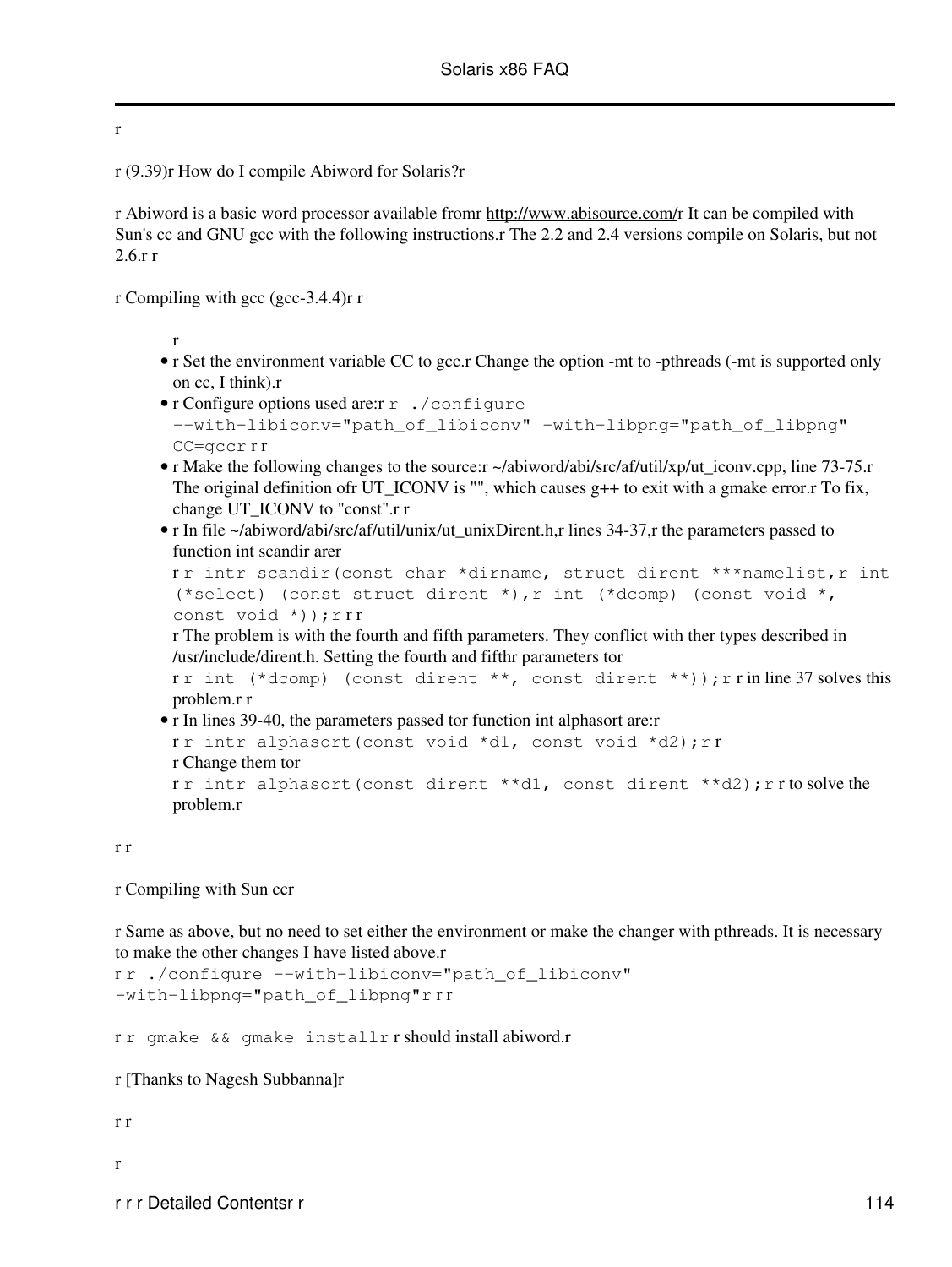r r Copyright © 1997 - 2009 Dan Anderson. All rights reserved.r r [http://sun.drydog.com/faq/r](http://sun.drydog.com/faq/) r This FAQ is provided "as is" in the hope that it will be useful, butr WITHOUT ANY WARRANTY, to the extent permitted by law; without even ther implied warranty of MERCHANTABILITY or FITNESS FOR A PARTICULAR PURPOSE.r r r r r r End of the Solaris x86 FAQ.r r [http://sun.drydog.com/faq/r](http://sun.drydog.com/faq/) r Maintained by Dan Anderson, San Diego, California, USA.r r r r r r r r r r r

r r r r r r r r r r r r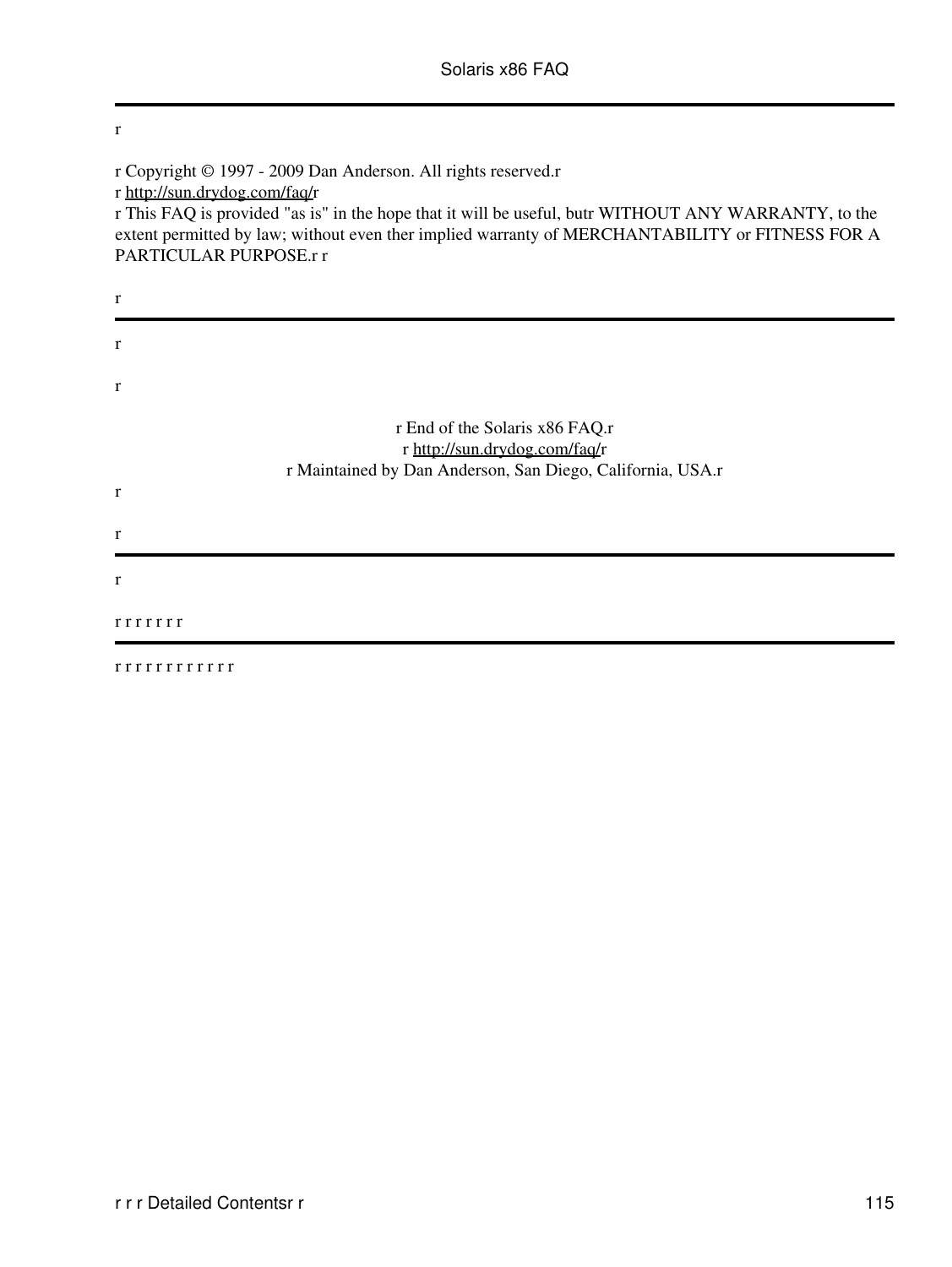**r**

# **r r Solaris x86 FAQr**

r r r r r

| 1 1 1 1 1    |                                          |                                             |              |                                                                |                                        |                                                             |
|--------------|------------------------------------------|---------------------------------------------|--------------|----------------------------------------------------------------|----------------------------------------|-------------------------------------------------------------|
| $\bf r$      |                                          |                                             |              |                                                                |                                        |                                                             |
| r            | <b>ENGLISH</b>                           | русский <u>г./</u><br>r r                   | $\mathbf r$  | $\bullet$ rrgg $\theta$ $\overline{a}$ rgg $\theta$            | r                                      | $IPV6r$ r r [IPv6-only<br>mirrorr                           |
| (below)r     |                                          | KUSSIANT<br>[Translation]r                  | $\bf r$      | <b>Japaneser</b><br>[Another FAQ]r                             | r                                      | of this FAQ]r                                               |
| rrrr         | r r Search Solaris x86 FAQ:r r r r r r r |                                             |              |                                                                |                                        |                                                             |
| rrrr         |                                          |                                             |              |                                                                |                                        |                                                             |
| r            |                                          |                                             |              |                                                                |                                        |                                                             |
| r r r        |                                          |                                             |              | r r<br>r <sub>r</sub><br>r r                                   |                                        | <u>- r 9. Interoperability With Other</u>                   |
| r r r        |                                          | rrr 2. Introductionrrrrr                    | $\mathbf{r}$ | <b>Operating Systemsr</b> r r r r r r r<br>rrr Complete FAQ:rr |                                        |                                                             |
| r r          | rrr 3. Resourcesrrrrr                    |                                             |              | $\bf r$                                                        |                                        |                                                             |
| r r<br>r r   | rrr 5. Installationrrrrr                 | rrr 4. Pre-installationrrrrr                | r            | $\mathbf{r}$                                                   | ◆ HTML Formatr<br>◆ Plain Text Formatr | ◆ Gzip-compressed Text                                      |
| r r<br>r r r |                                          | rrr 6. Post-installation (Customization)r   |              |                                                                | Formatr<br>◆ Translation:r             |                                                             |
| r r          |                                          | rrr7. Troubleshootingrrrrrr<br><u>rr</u> rr |              |                                                                | Version by Dubna                       | <b>RUSSKAYA / RUSSIAN</b>                                   |
| r r          | rrr 8. X Windowsr                        |                                             |              | $\bf r$                                                        |                                        | <b>International Universityr</b><br>(Version 2.4, 10/1999)r |

r r

r r r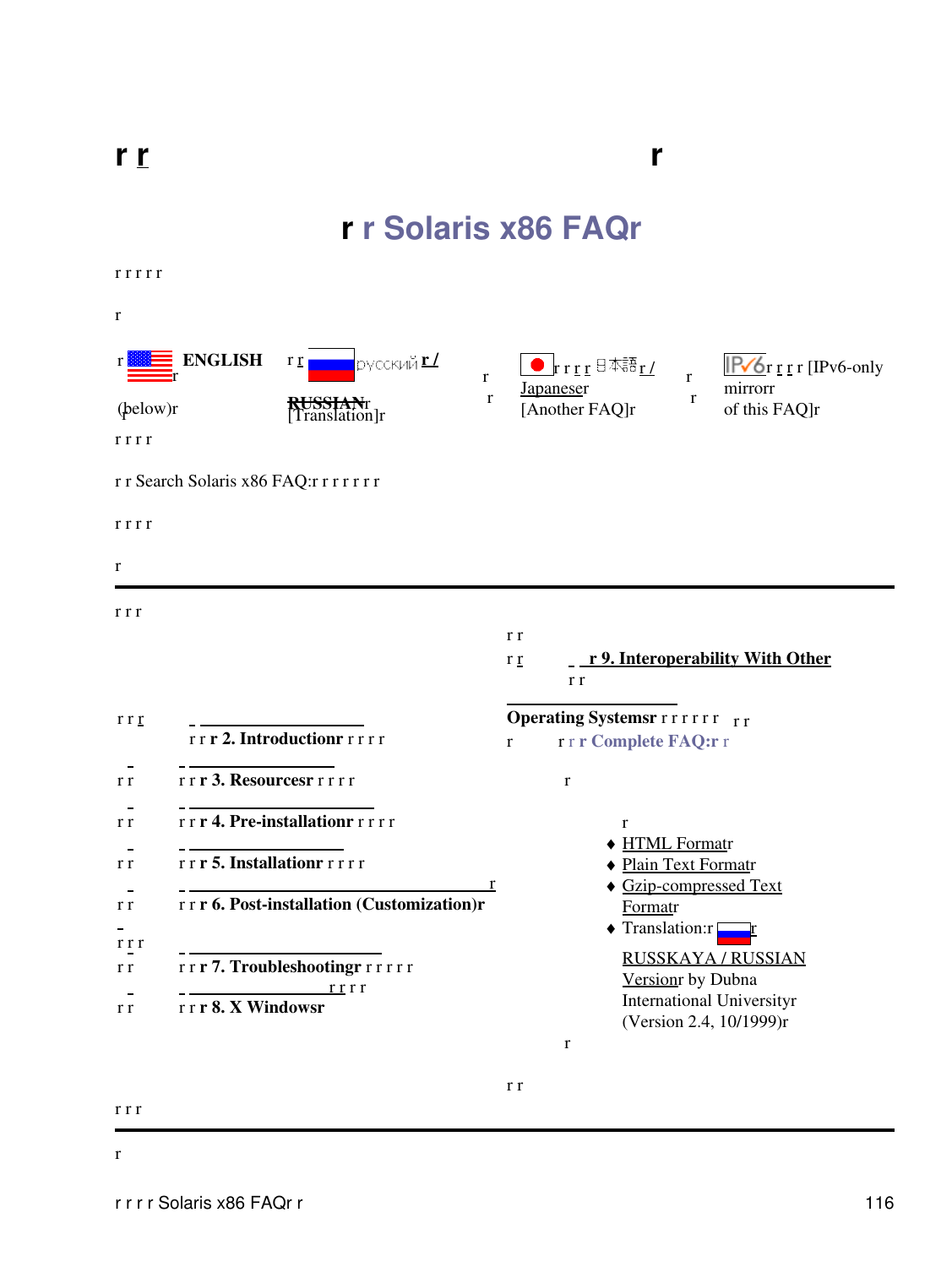## **r r r Detailed Contentsr r**

r r

r r r



r r r [r r](http://www.opensolaris.org) r r [r r](http://www.cdt.org/speech/) r This web page is *not* associated with Sun Microsystems.r Copyright © 1997-2010 [Dan Anderson](http://dan.drydog.com/). All rights reserved.r [[Legal Stuff\]](http://www.yosemite.ca.us/legal.html)r r